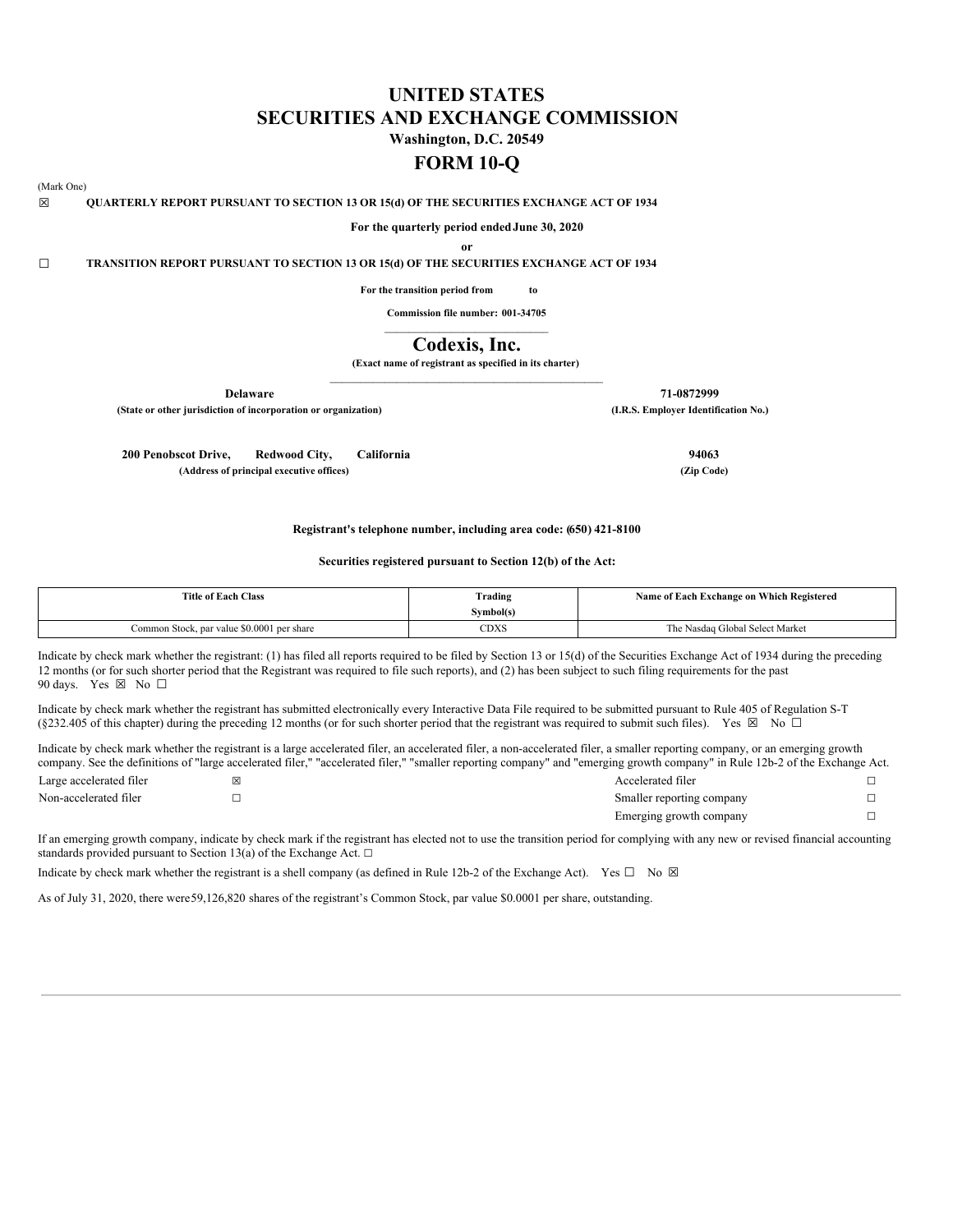# **Codexis, Inc. Quarterly Report on Form 10-Q For the Quarter Ended June 30, 2020**

### **TABLE OF CONTENTS**

**PAGE NUMBER**

## **PART I. FINANCIAL INFORMATION**

| ITEM 1. | <b>Financial Statements (Unaudited)</b>                                               |        |
|---------|---------------------------------------------------------------------------------------|--------|
|         | <b>Condensed Consolidated Balance Sheets</b>                                          |        |
|         | <b>Condensed Consolidated Statements of Operations</b>                                |        |
|         | <b>Condensed Consolidated Statements of Stockholders' Equity</b>                      |        |
|         | <b>Condensed Consolidated Statements of Cash Flows</b>                                | $\tau$ |
|         | Notes to Condensed Consolidated Financial Statements                                  | 9      |
| ITEM 2. | Management's Discussion and Analysis of Financial Condition and Results of Operations | 38     |
| ITEM 3. | Quantitative and Qualitative Disclosures about Market Risk                            | 59     |
| ITEM 4. | <b>Controls and Procedures</b>                                                        | -60    |
|         |                                                                                       |        |

## **PART II. OTHER [INFORMATION](#page-59-0)**

<span id="page-1-0"></span>

| ITEM 1A.<br><b>Risk Factors</b><br>ITEM 2.<br>Unregistered Sales of Equity Securities and Use of Proceeds<br>ITEM 3.<br><b>Default Upon Senior Securities</b><br>ITEM 4.<br><b>Mine Safety Disclosures</b><br>ITEM 5.<br>Other Information<br>ITEM 6.<br><b>Exhibits</b><br><b>Signatures</b> | ITEM 1. | <b>Legal Proceedings</b> | 61 |
|-----------------------------------------------------------------------------------------------------------------------------------------------------------------------------------------------------------------------------------------------------------------------------------------------|---------|--------------------------|----|
|                                                                                                                                                                                                                                                                                               |         |                          | 61 |
|                                                                                                                                                                                                                                                                                               |         |                          | 62 |
|                                                                                                                                                                                                                                                                                               |         |                          | 62 |
|                                                                                                                                                                                                                                                                                               |         |                          | 62 |
|                                                                                                                                                                                                                                                                                               |         |                          | 62 |
|                                                                                                                                                                                                                                                                                               |         |                          | 63 |
|                                                                                                                                                                                                                                                                                               |         |                          | 64 |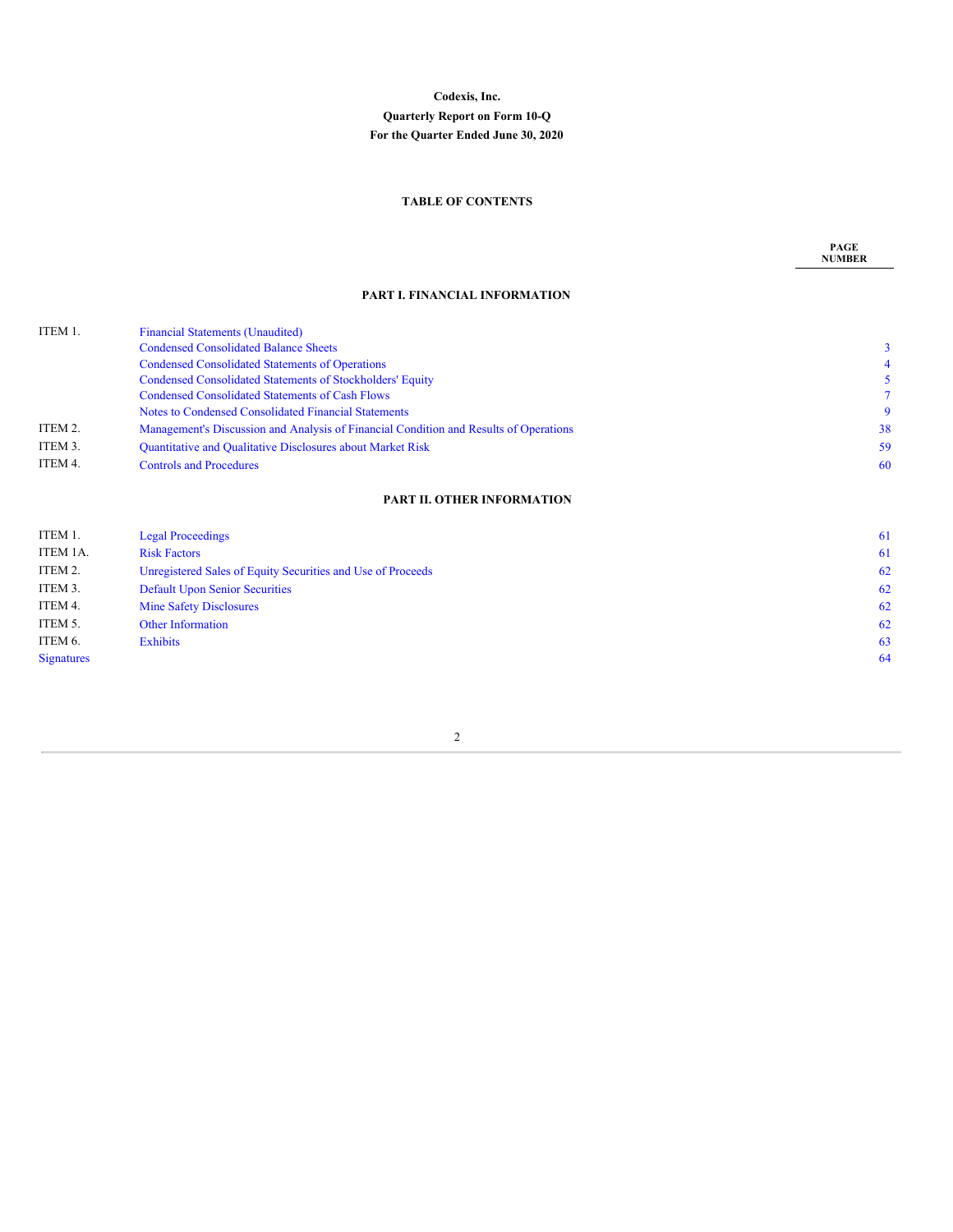## **PART I. FINANCIAL INFORMATION**

## **Item 1. Financial Statements**

#### **Codexis, Inc. Condensed Consolidated Balance Sheets (Unaudited) (In Thousands, Except Per Share Amounts)**

|                                                                                                                                                                                       |              | June 30, 2020 |              | December 31, 2019 |
|---------------------------------------------------------------------------------------------------------------------------------------------------------------------------------------|--------------|---------------|--------------|-------------------|
| <b>Assets</b>                                                                                                                                                                         |              |               |              |                   |
| Current assets:                                                                                                                                                                       |              |               |              |                   |
| Cash and cash equivalents                                                                                                                                                             | $\mathbb{S}$ | 75,649        | $\mathbb{S}$ | 90,498            |
| Restricted cash, current                                                                                                                                                              |              | 619           |              | 661               |
| Financial assets:                                                                                                                                                                     |              |               |              |                   |
| Accounts receivable                                                                                                                                                                   |              | 14,035        |              | 9,063             |
| Contract assets                                                                                                                                                                       |              |               |              | 1,027             |
| Unbilled receivables                                                                                                                                                                  |              | 12,412        |              | 10,099            |
| <b>Total Financial assets</b>                                                                                                                                                         |              | 26,447        |              | 20,189            |
| Less: allowances                                                                                                                                                                      |              | (34)          |              | (34)              |
| Total Financial assets, net                                                                                                                                                           |              | 26,413        |              | 20,155            |
| Inventories                                                                                                                                                                           |              | 686           |              | 371               |
| Prepaid expenses and other current assets                                                                                                                                             |              | 3,131         |              | 2,520             |
| Total current assets                                                                                                                                                                  |              | 106,498       |              | 114,205           |
| Restricted cash                                                                                                                                                                       |              | 1,062         |              | 1,062             |
| <b>Investment in Equity Securities</b>                                                                                                                                                |              | 1,000         |              |                   |
| Right-of-use assets - Operating leases, net                                                                                                                                           |              | 22,599        |              | 23,837            |
| Right-of-use assets - Finance leases, net                                                                                                                                             |              | 170           |              | 268               |
| Property and equipment, net                                                                                                                                                           |              | 6,822         |              | 6,282             |
| Goodwill                                                                                                                                                                              |              | 3,241         |              | 3,241             |
| Other non-current assets                                                                                                                                                              |              | 391           |              | 178               |
| Total assets                                                                                                                                                                          | \$           | 141,783       | $\mathbb{S}$ | 149,073           |
| <b>Liabilities and Stockholders' Equity</b>                                                                                                                                           |              |               |              |                   |
| Current liabilities:                                                                                                                                                                  |              |               |              |                   |
| Accounts payable                                                                                                                                                                      | $\mathbb S$  | 2,637         | $\mathbb{S}$ | 2,621             |
| Accrued compensation                                                                                                                                                                  |              | 4,979         |              | 5,003             |
| Other accrued liabilities                                                                                                                                                             |              | 6,943         |              | 6,540             |
| Current portion of lease obligations - Operating leases                                                                                                                               |              | 2,482         |              | 1,107             |
| Current portion of lease obligations - Finance leases                                                                                                                                 |              |               |              | 60                |
| Deferred revenue                                                                                                                                                                      |              | 1,903         |              | 57                |
| Total current liabilities                                                                                                                                                             |              | 18,944        |              | 15,388            |
| Deferred revenue, net of current portion                                                                                                                                              |              | 3,142         |              | 1,987             |
| Long-term lease obligations - Operating leases                                                                                                                                        |              | 23,665        |              | 24,951            |
| Other long-term liabilities                                                                                                                                                           |              | 1,246         |              | 1,230             |
| <b>Total liabilities</b>                                                                                                                                                              |              | 46,997        |              | 43,556            |
| Commitments and Contingencies (Note 11)                                                                                                                                               |              |               |              |                   |
| Stockholders' equity:                                                                                                                                                                 |              |               |              |                   |
| Preferred stock, \$0.0001 par value per share; 5,000 shares authorized, none issued and outstanding                                                                                   |              |               |              |                   |
| Common stock, \$0.0001 par value per share; 100,000 shares authorized;<br>59,125 shares and 58,877 shares issued and outstanding at June 30, 2020 and December 31, 2019, respectively |              | 6             |              | 6                 |
| Additional paid-in capital                                                                                                                                                            |              | 451,185       |              | 447,920           |
| Accumulated deficit                                                                                                                                                                   |              | (356, 405)    |              | (342, 409)        |
| Total stockholders' equity                                                                                                                                                            |              | 94,786        |              | 105,517           |
| Total liabilities and stockholders' equity                                                                                                                                            | $\mathbf S$  | 141,783       | $\mathbb{S}$ | 149,073           |

<span id="page-2-0"></span>See accompanying notes to the unaudited condensed consolidated financial statements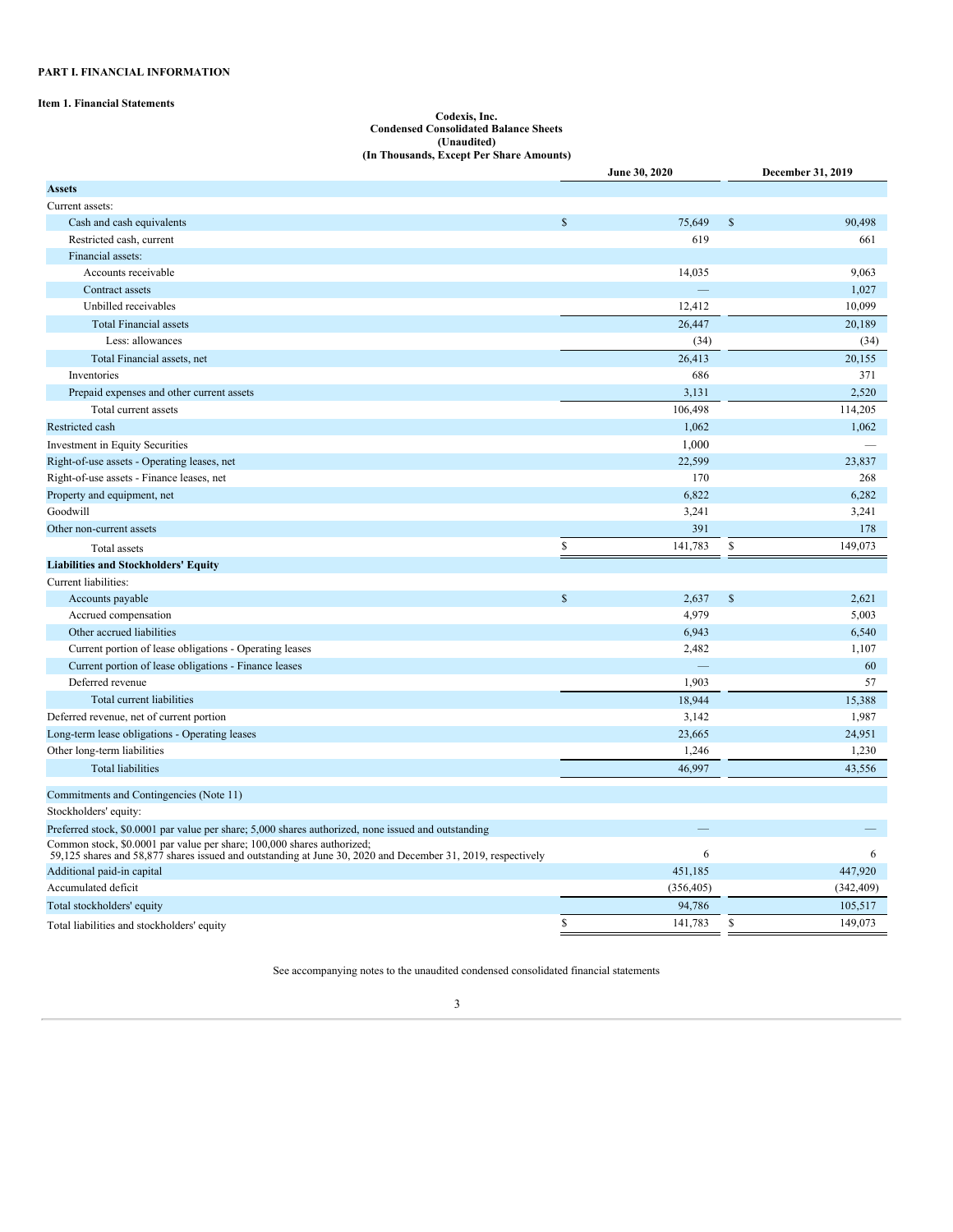### **Codexis, Inc.**

### **Condensed Consolidated Statements of Operations (Unaudited) (In Thousands, Except Per Share Amounts)**

|                                                                                                 | Three Months Ended June 30, |         |               |          | Six Months Ended June 30, |           |            |           |  |
|-------------------------------------------------------------------------------------------------|-----------------------------|---------|---------------|----------|---------------------------|-----------|------------|-----------|--|
|                                                                                                 |                             | 2020    |               | 2019     |                           | 2020      |            | 2019      |  |
| <b>Revenues:</b>                                                                                |                             |         |               |          |                           |           |            |           |  |
| Product revenue                                                                                 | \$                          | 4,504   | <sup>\$</sup> | 6,249    | S                         | 9,604     | \$         | 14,236    |  |
| Research and development revenue                                                                |                             | 10,463  |               | 6,070    |                           | 20,033    |            | 13,665    |  |
| Total revenues                                                                                  |                             | 14,967  |               | 12,319   |                           | 29,637    |            | 27,901    |  |
| Costs and operating expenses:                                                                   |                             |         |               |          |                           |           |            |           |  |
| Cost of product revenue                                                                         |                             | 1,699   |               | 2,772    |                           | 4,240     |            | 7,163     |  |
| Research and development                                                                        |                             | 10,853  |               | 8,274    |                           | 21,820    |            | 16,290    |  |
| Selling, general and administrative                                                             |                             | 8,522   |               | 7,896    |                           | 17,512    |            | 16,311    |  |
| Total costs and operating expenses                                                              |                             | 21,074  |               | 18,942   |                           | 43,572    |            | 39,764    |  |
| Loss from operations                                                                            |                             | (6,107) |               | (6,623)  |                           | (13,935)  |            | (11, 863) |  |
| Interest income                                                                                 |                             | 57      |               | 220      |                           | 323       |            | 450       |  |
| Other income (expenses), net                                                                    |                             | 13      |               | (88)     |                           | (72)      |            | (211)     |  |
| Loss before income taxes                                                                        |                             | (6,037) |               | (6, 491) |                           | (13, 684) |            | (11,624)  |  |
| Provision for income taxes                                                                      |                             | 307     |               | 16       |                           | 312       |            | 19        |  |
| Net loss                                                                                        |                             | (6,344) | S             | (6,507)  | \$                        | (13,996)  | \$         | (11, 643) |  |
| Net loss per share, basic and diluted                                                           | $\mathbb{S}$                | (0.11)  | - \$          | (0.12)   | $\mathbb{S}$              | (0.24)    | $^{\circ}$ | (0.21)    |  |
| Weighted average common stock shares used in computing net<br>loss per share, basic and diluted |                             | 59,000  |               | 54,954   |                           | 58,944    |            | 54,564    |  |

<span id="page-3-0"></span>See accompanying notes to the unaudited condensed consolidated financial statements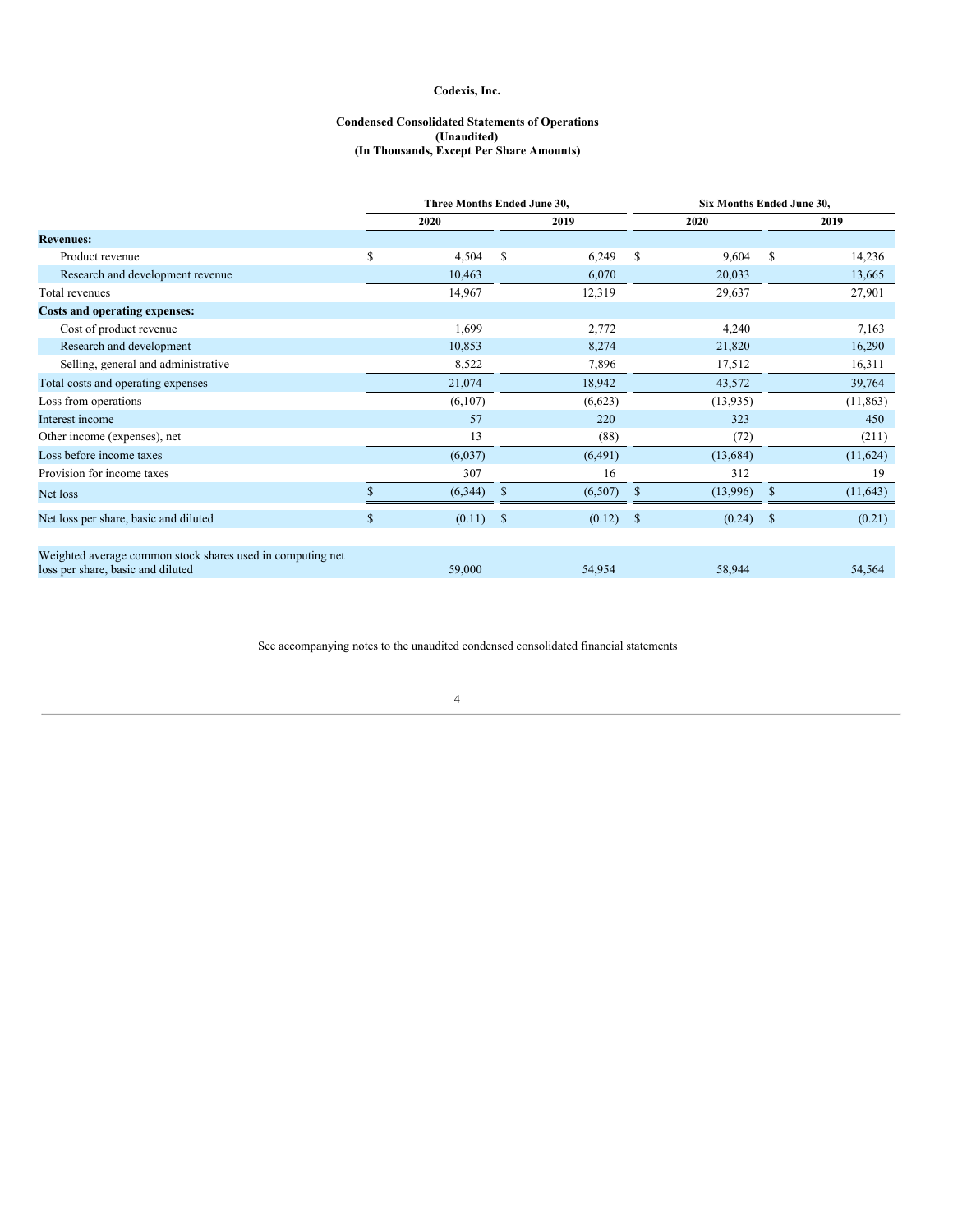### **Codexis, Inc.**

### **Condensed Consolidated Statements of Stockholders' Equity (Unaudited) (In Thousands)**

|                                                             | <b>Common Stock</b>     |              |                          |          | <b>Additional</b>  |     |            |   |         |  |  |  |  |  |  |  |  |  |  |  |  |  |  |  |  |  |  |  |  |  |  |  |  |  |  |  |                        |  |                                             |
|-------------------------------------------------------------|-------------------------|--------------|--------------------------|----------|--------------------|-----|------------|---|---------|--|--|--|--|--|--|--|--|--|--|--|--|--|--|--|--|--|--|--|--|--|--|--|--|--|--|--|------------------------|--|---------------------------------------------|
| Three months ended June 30, 2020                            | <b>Shares</b><br>Amount |              |                          |          | paid-in<br>Capital |     |            |   |         |  |  |  |  |  |  |  |  |  |  |  |  |  |  |  |  |  |  |  |  |  |  |  |  |  |  |  | Accumulated<br>Deficit |  | <b>Total Stockholders'</b><br><b>Equity</b> |
|                                                             |                         |              |                          |          |                    |     |            |   |         |  |  |  |  |  |  |  |  |  |  |  |  |  |  |  |  |  |  |  |  |  |  |  |  |  |  |  |                        |  |                                             |
| Balance as of April 1, 2020                                 | 59,017                  | <sup>S</sup> | 6                        | <b>S</b> | 449,121            | \$. | (350,061)  | S | 99,066  |  |  |  |  |  |  |  |  |  |  |  |  |  |  |  |  |  |  |  |  |  |  |  |  |  |  |  |                        |  |                                             |
| Exercise of stock options                                   | 27                      |              |                          |          | 158                |     |            |   | 158     |  |  |  |  |  |  |  |  |  |  |  |  |  |  |  |  |  |  |  |  |  |  |  |  |  |  |  |                        |  |                                             |
| Release of stock awards                                     | 81                      |              |                          |          |                    |     |            |   |         |  |  |  |  |  |  |  |  |  |  |  |  |  |  |  |  |  |  |  |  |  |  |  |  |  |  |  |                        |  |                                             |
| Employee stock-based compensation                           |                         |              |                          |          | 1,935              |     |            |   | 1,935   |  |  |  |  |  |  |  |  |  |  |  |  |  |  |  |  |  |  |  |  |  |  |  |  |  |  |  |                        |  |                                             |
| Non-employee stock-based compensation                       |                         |              | $\overline{\phantom{a}}$ |          | $\overline{4}$     |     | __         |   | 4       |  |  |  |  |  |  |  |  |  |  |  |  |  |  |  |  |  |  |  |  |  |  |  |  |  |  |  |                        |  |                                             |
| Taxes paid related to net share settlement of equity awards |                         |              |                          |          | (33)               |     |            |   | (33)    |  |  |  |  |  |  |  |  |  |  |  |  |  |  |  |  |  |  |  |  |  |  |  |  |  |  |  |                        |  |                                             |
| Net loss                                                    |                         |              |                          |          |                    |     | (6,344)    |   | (6,344) |  |  |  |  |  |  |  |  |  |  |  |  |  |  |  |  |  |  |  |  |  |  |  |  |  |  |  |                        |  |                                             |
| Balance as of June 30, 2020                                 | 59,125                  |              | 6                        |          | 451.185            |     | (356, 405) |   | 94,786  |  |  |  |  |  |  |  |  |  |  |  |  |  |  |  |  |  |  |  |  |  |  |  |  |  |  |  |                        |  |                                             |

|                                                         | <b>Common Stock</b> |   |                          | <b>Additional</b> |         |               |                                   |   |                                      |  |
|---------------------------------------------------------|---------------------|---|--------------------------|-------------------|---------|---------------|-----------------------------------|---|--------------------------------------|--|
| Three months ended June 30, 2019                        | <b>Shares</b>       |   | Amount                   |                   | Capital |               | paid-in<br>Accumulated<br>Deficit |   | <b>Total Stockholders'</b><br>Equity |  |
|                                                         |                     |   |                          |                   |         |               |                                   |   |                                      |  |
| Balance as of April 1, 2019                             | 54,541              | S | 5 <sup>1</sup>           | S                 | 386,815 | <sup>\$</sup> | (335,610)                         | S | 51,210                               |  |
| Exercise of stock options                               | 310                 |   | $\overline{\phantom{a}}$ |                   | 2,067   |               |                                   |   | 2,067                                |  |
| Release of stock awards                                 | 40                  |   |                          |                   |         |               |                                   |   |                                      |  |
| Employee stock-based compensation                       |                     |   |                          |                   | 1,988   |               |                                   |   | 1,988                                |  |
| Issuance of common stock, net of issuance costs of \$74 | 3,049               |   |                          |                   | 49,925  |               |                                   |   | 49,926                               |  |
| Net loss                                                |                     |   |                          |                   |         |               | (6,507)                           |   | (6,507)                              |  |
| Balance as of June 30, 2019                             | 57,940              |   | 6                        |                   | 440,795 |               | (342, 117)                        |   | 98,684                               |  |

See accompanying notes to the unaudited condensed consolidated financial statements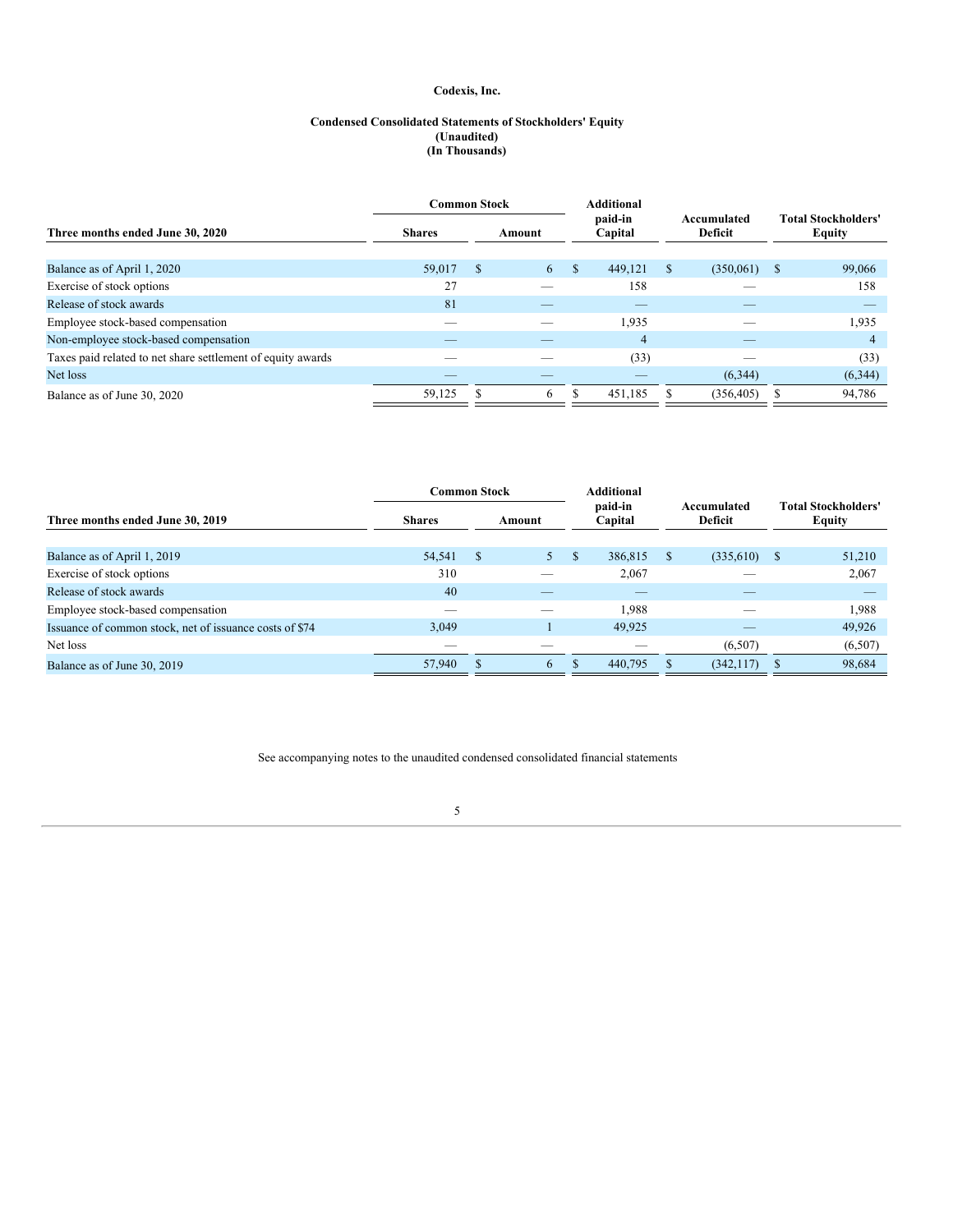## **Codexis, Inc.**

### **Condensed Consolidated Statements of Stockholders' Equity (Unaudited) (In Thousands)**

|                                                             | <b>Common Stock</b> |    | Additional paid- |   |            | Accumulated |            | <b>Total Stockholders'</b> |          |  |        |
|-------------------------------------------------------------|---------------------|----|------------------|---|------------|-------------|------------|----------------------------|----------|--|--------|
| Six months ended June 30, 2020                              | <b>Shares</b>       |    | Amount           |   | in Capital |             |            |                            | Deficit  |  | Equity |
|                                                             |                     |    |                  |   |            |             |            |                            |          |  |        |
| Balance as of January 1, 2020                               | 58,877              | -S | 6                | S | 447,920    | S           | (342, 409) | S                          | 105,517  |  |        |
| Exercise of stock options                                   | 32                  |    |                  |   | 197        |             |            |                            | 197      |  |        |
| Release of stock awards                                     | 300                 |    |                  |   |            |             |            |                            |          |  |        |
| Employee stock-based compensation                           |                     |    |                  |   | 4,104      |             |            |                            | 4,104    |  |        |
| Non-employee stock-based compensation                       | _                   |    |                  |   | 4          |             |            |                            |          |  |        |
| Taxes paid related to net share settlement of equity awards | (84)                |    |                  |   | (1,040)    |             |            |                            | (1,040)  |  |        |
| Net loss                                                    | __                  |    |                  |   | _          |             | (13,996)   |                            | (13,996) |  |        |
| Balance as of June 30, 2020                                 | 59,125              |    | 6.               |   | 451,185    |             | (356, 405) |                            | 94,786   |  |        |

|                                                             | <b>Common Stock</b> |   |                | <b>Additional paid-</b> |            | Accumulated   |            |   | <b>Total Stockholders'</b><br><b>Equity</b> |  |
|-------------------------------------------------------------|---------------------|---|----------------|-------------------------|------------|---------------|------------|---|---------------------------------------------|--|
| Six months ended June 30, 2019                              | <b>Shares</b>       |   | Amount         |                         | in Capital |               | Deficit    |   |                                             |  |
|                                                             |                     |   |                |                         |            |               |            |   |                                             |  |
| Balance as of January 1, 2019                               | 54,065              | S | 5 <sup>1</sup> | <sup>\$</sup>           | 386,775    | <sup>\$</sup> | (330, 474) | S | 56,306                                      |  |
| Exercise of stock options                                   | 529                 |   |                |                         | 2,843      |               |            |   | 2,843                                       |  |
| Release of stock awards                                     | 441                 |   |                |                         |            |               |            |   |                                             |  |
| Employee stock-based compensation                           |                     |   |                |                         | 4,051      |               |            |   | 4,051                                       |  |
| Taxes paid related to net share settlement of equity awards | (144)               |   | _              |                         | (2,799)    |               |            |   | (2,799)                                     |  |
| Issuance of common stock, net of issuance costs of \$74     | 3,049               |   |                |                         | 49,925     |               |            |   | 49,926                                      |  |
| Net loss                                                    |                     |   |                |                         |            |               | (11, 643)  |   | (11, 643)                                   |  |
| Balance as of June 30, 2019                                 | 57,940              |   | 6              |                         | 440,795    |               | (342, 117) |   | 98,684                                      |  |

<span id="page-5-0"></span>See accompanying notes to the unaudited condensed consolidated financial statements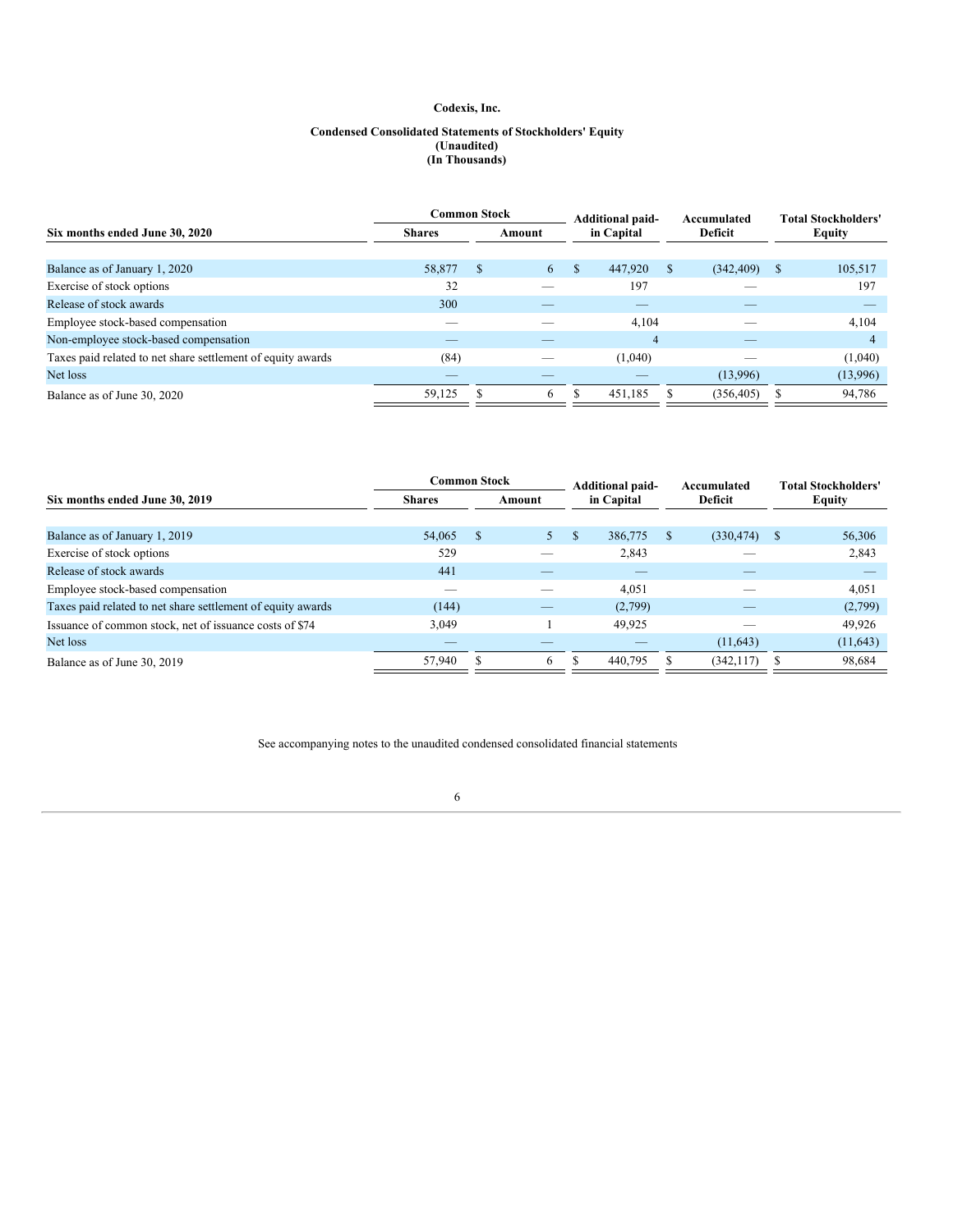### **Codexis, Inc. Condensed Consolidated Statements of Cash Flows (Unaudited, in Thousands)**

|                                                                                      | <b>Six Months Ended June 30,</b> |                |               |              |  |
|--------------------------------------------------------------------------------------|----------------------------------|----------------|---------------|--------------|--|
|                                                                                      |                                  | 2020           | 2019          |              |  |
| <b>Operating activities:</b>                                                         |                                  |                |               |              |  |
| Net loss                                                                             | \$                               | (13,996)       | -S            | (11, 643)    |  |
| Adjustments to reconcile net loss to net cash used in operating activities:          |                                  |                |               |              |  |
| Depreciation                                                                         |                                  | 900            |               | 693          |  |
| Amortization expense - right-of-use assets - operating and finance leases            |                                  | 1,336          |               | 1,486        |  |
| Gain on disposal of property and equipment                                           |                                  |                |               | (1)          |  |
| Stock-based compensation                                                             |                                  | 4,108          |               | 4,051        |  |
| Unrealized loss on investment in equity securities                                   |                                  |                |               | 168          |  |
| Changes in operating assets and liabilities:                                         |                                  |                |               |              |  |
| Accounts receivable, net                                                             |                                  | (4,972)        |               | (262)        |  |
| Contract assets                                                                      |                                  | 1,027          |               | 35           |  |
| Unbilled receivables                                                                 |                                  | (2,313)        |               | 365          |  |
| Inventories                                                                          |                                  | (315)          |               | (131)        |  |
| Prepaid expenses and other current assets                                            |                                  | (611)          |               | (882)        |  |
| Other non-current assets                                                             |                                  | (213)          |               | 59           |  |
| Accounts payable                                                                     |                                  | (19)           |               | (1,625)      |  |
| Accrued compensation                                                                 |                                  | (24)           |               | (721)        |  |
| Other accrued liabilities                                                            |                                  | 1,863          |               | 402          |  |
| Other long-term liabilities                                                          |                                  | (1,270)        |               | (715)        |  |
| Deferred revenue                                                                     |                                  | 3,001          |               | 812          |  |
| Net cash used in operating activities                                                |                                  | (11, 498)      |               | (7,909)      |  |
| <b>Investing activities:</b>                                                         |                                  |                |               |              |  |
| Purchase of property and equipment                                                   |                                  | (1,490)        |               | (1,258)      |  |
| Proceeds from disposal of property and equipment                                     |                                  |                |               | $\mathbf{1}$ |  |
| Investment in equity securities                                                      |                                  | (1,000)        |               |              |  |
| Net cash used in investing activities                                                |                                  | (2, 490)       |               | (1,257)      |  |
| <b>Financing activities:</b>                                                         |                                  |                |               |              |  |
| Proceeds from exercises of stock options                                             |                                  | 197            |               | 2,843        |  |
| Proceeds from issuance of common stock in connection with private placement          |                                  | Ш.             |               | 50,000       |  |
| Costs incurred in connection with private placement                                  |                                  |                |               | (74)         |  |
| Payments of lease obligations - Finance leases                                       |                                  | (60)           |               | (119)        |  |
| Taxes paid related to net share settlement of equity awards                          |                                  | (1,040)        |               | (2,799)      |  |
| Net cash provided by (used in) financing activities                                  |                                  | (903)          |               | 49,851       |  |
| Net increase (decrease) in cash, cash equivalents and restricted cash                |                                  | (14, 891)      |               | 40,685       |  |
| Cash, cash equivalents and restricted cash at the beginning of the period            |                                  | 92,221         |               | 54,485       |  |
| Cash, cash equivalents and restricted cash at the end of the period                  | <sup>\$</sup>                    | 77,330         | \$            | 95,170       |  |
| Supplemental disclosure of cash flow information                                     |                                  |                |               |              |  |
| Interest paid                                                                        | \$                               | $\overline{4}$ | <sup>\$</sup> | 9            |  |
| Income taxes paid                                                                    | \$                               | 5              | \$            |              |  |
| Purchase of property and equipment recorded in accounts payable and accrued expenses | \$                               | 90             | \$            | 773          |  |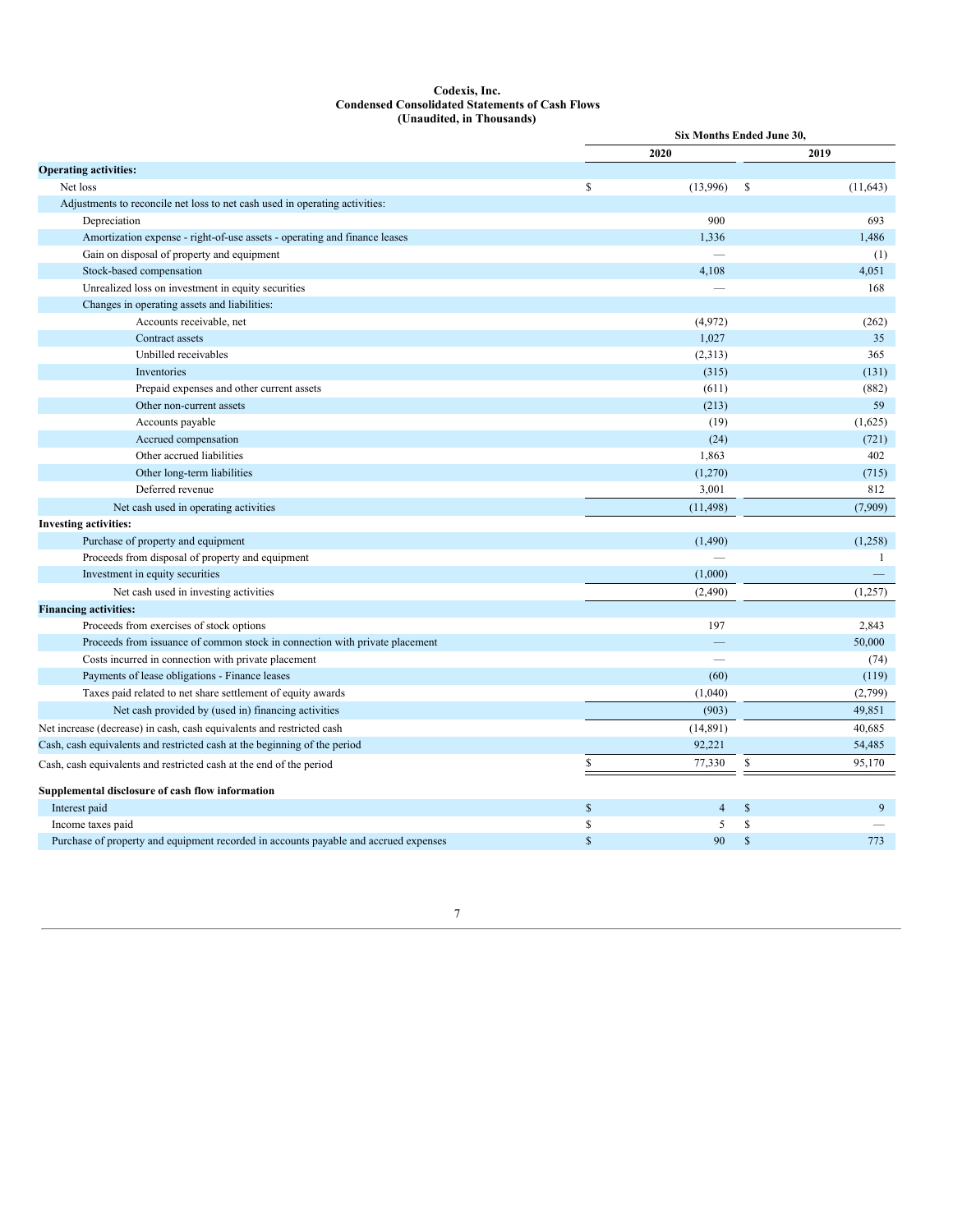The following table provides a reconciliation of cash, cash equivalents and restricted cash reported within the unaudited condensed consolidated balance sheets as of June 30, 2020 and 2019 to the total of the same such amounts shown above:

<span id="page-7-0"></span>

|                                                                           |      |        | <b>June 30.</b> |        |
|---------------------------------------------------------------------------|------|--------|-----------------|--------|
|                                                                           | 2020 |        |                 | 2019   |
| Cash and cash equivalents                                                 |      | 75,649 |                 | 93,421 |
| Restricted cash, current and non-current                                  |      | 1,681  |                 | 1.749  |
| Total cash, cash equivalents and restricted cash at the end of the period |      | 77.330 |                 | 95,170 |

See accompanying notes to the unaudited condensed consolidated financial statements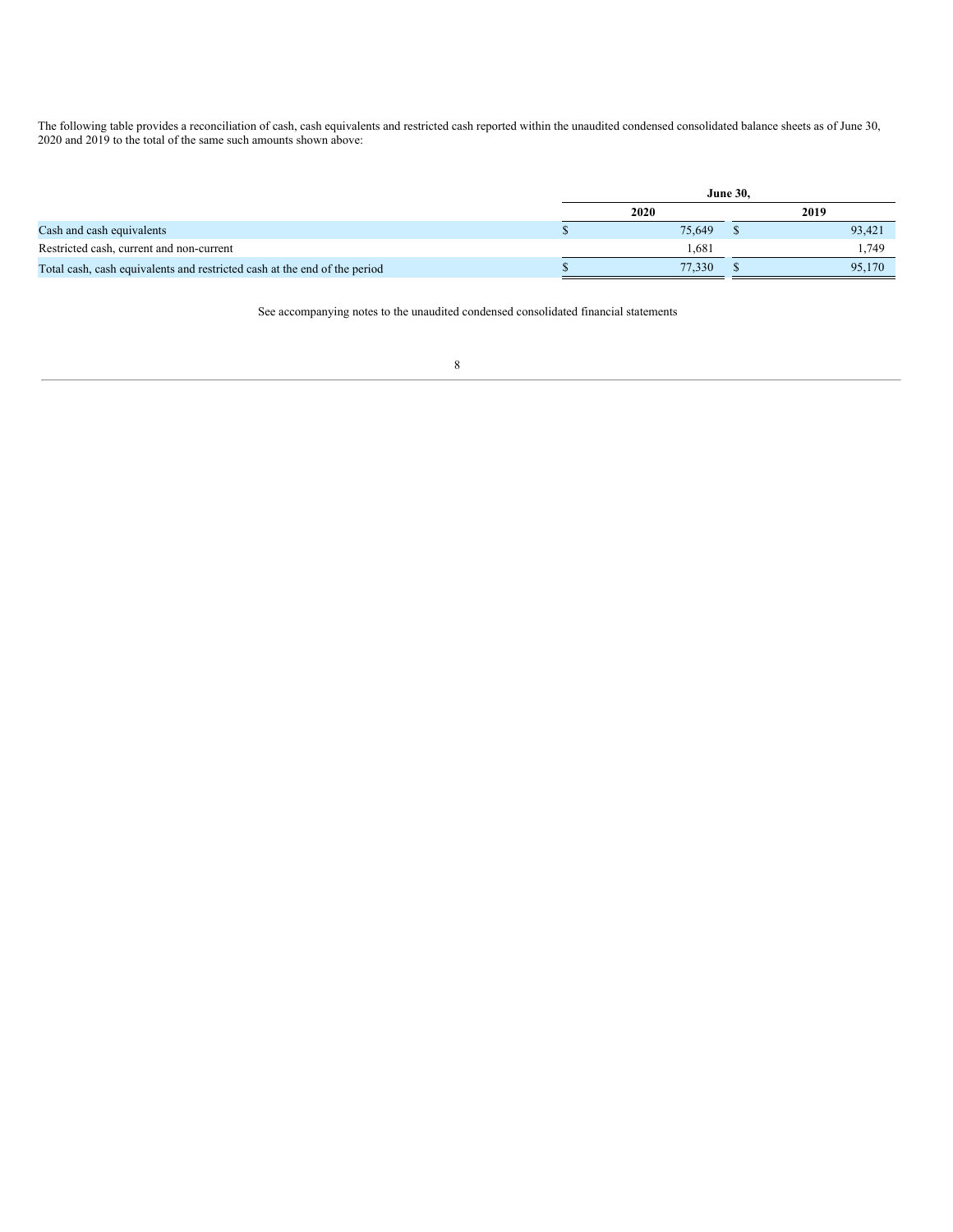### **Codexis Inc.**

### **Notes to Condensed Consolidated Financial Statements (Unaudited)**

### **Note 1. Description of Business**

In these notes to the unaudited condensed consolidated financial statements, the "Company," "we," "us," and "our" refers to Codexis, Inc. and its subsidiaries on a consolidated basis.

We discover, develop and sell proteins that deliver value to our clients in a growing set of industries. We view proteins as a vast untapped source of value-creating materials, and we are using our proven technologies, which we have been continuously improving since our inception in 2002, to commercialize an increasing number of novel proteins, both as proprietary Codexis products and in partnership with our customers.

We are a pioneer in the harnessing of computational technologies to drive biology advancements. Since 2002, we have made substantial investments in the development of our CodeEvolver® protein engineering technology platform, the primary source of our competitive advantage. Our technology platform is powered by proprietary, artificial intelligence-based, computational algorithms that rapidly mine our large and continuously growing library of protein variants' performance attributes. These computational outputs enable increasingly reliable predictions for next generation protein variants to be engineered, enabling delivery of targeted performance enhancements in a time-efficient manner. In addition to its computational prowess, our CodeEvolver® protein engineering technology platform integrates additional modular competencies, including robotic high-throughput screening and genomic sequencing, organic chemistry and process development which are all coordinated to create our novel protein innovations.

Our approach to developing commercially viable biocatalytic manufacturing processes begins by conceptually designing the most cost-effective and practical process for a targeted product. We then develop optimized protein catalysts to enable that process design, using our CodeEvolver® protein engineering platform technology. Engineered protein catalyst candidates - many thousands for each protein engineering project - are then rapidly screened and validated in high throughput screening under relevant manufacturing operating conditions. This approach results in an optimized protein catalyst enabling cost-efficient processes that typically are relatively simple to run in conventional manufacturing equipment. This also allows for the efficient technical transfer of our process to our manufacturing partners.

The successful embodiment of our CodeEvolver® protein engineering technology platform in commercial manufacturing processes requires well-integrated expertise in a number of technical disciplines. In addition to those directly involved in practicing our CodeEvolver® protein engineering platform technology, such as molecular biology, enzymology, microbiology, cellular engineering, metabolic engineering, bioinformatics, biochemistry and high throughput analytical chemistry, our process development projects also involve integrated expertise in organic chemistry, chemical process development, chemical engineering, fermentation process development and fermentation engineering. Our integrated, multi-disciplinary approach to biocatalyst and process development is a critical success factor for the Company.

We initially commercialized our CodeEvolver® protein engineering technology platform and products in the pharmaceuticals market, which remains a primary business focus. Our customers, which include many large global pharmaceutical companies, use our technology, products and services in their manufacturing processes and process development. We have also licensed our proprietary CodeEvolver® protein engineering technology platform to global pharmaceutical companies so that they may in turn use this technology to engineer enzymes for their own businesses. Most recently, in May 2019, we entered into a Platform Technology Transfer and License Agreement (the "Novartis CodeEvolver® Agreement") with Novartis Pharma AG ("Novartis"). The Novartis CodeEvolver® Agreement allows Novartis to use our proprietary CodeEvolver® protein engineering platform technology in the field of human healthcare.

As evidence of our strategy to extend our technology beyond pharmaceutical manufacturing, we have also used the technology to develop protein catalysts and industrial enzymes for use in a wider set of industrial markets. These target industries consist of several large market verticals, including food and food ingredients, animal feed, consumer care, flavors, fragrances and agricultural chemicals. In addition, we are using our technology to develop enzymes for customers using next generation sequencing ("NGS") and polymerase chain reaction ("PCR/qPCR") for in vitro molecular diagnostic and genomic research applications. In December 2019, we entered into a license agreement to provide Roche Sequencing Solutions, Inc. ("Roche") with our first enzyme for this target market, the Company's EvoT4™ DNA ligase. In June 2020, we entered into a comarketing and enzyme supply collaboration agreement with Alphazyme LLC for the production and co-marketing of enzymes for life science applications including, initially, high-fidelity DNA polymerase, T7 RNA polymerase and reverse transcriptase enzymes.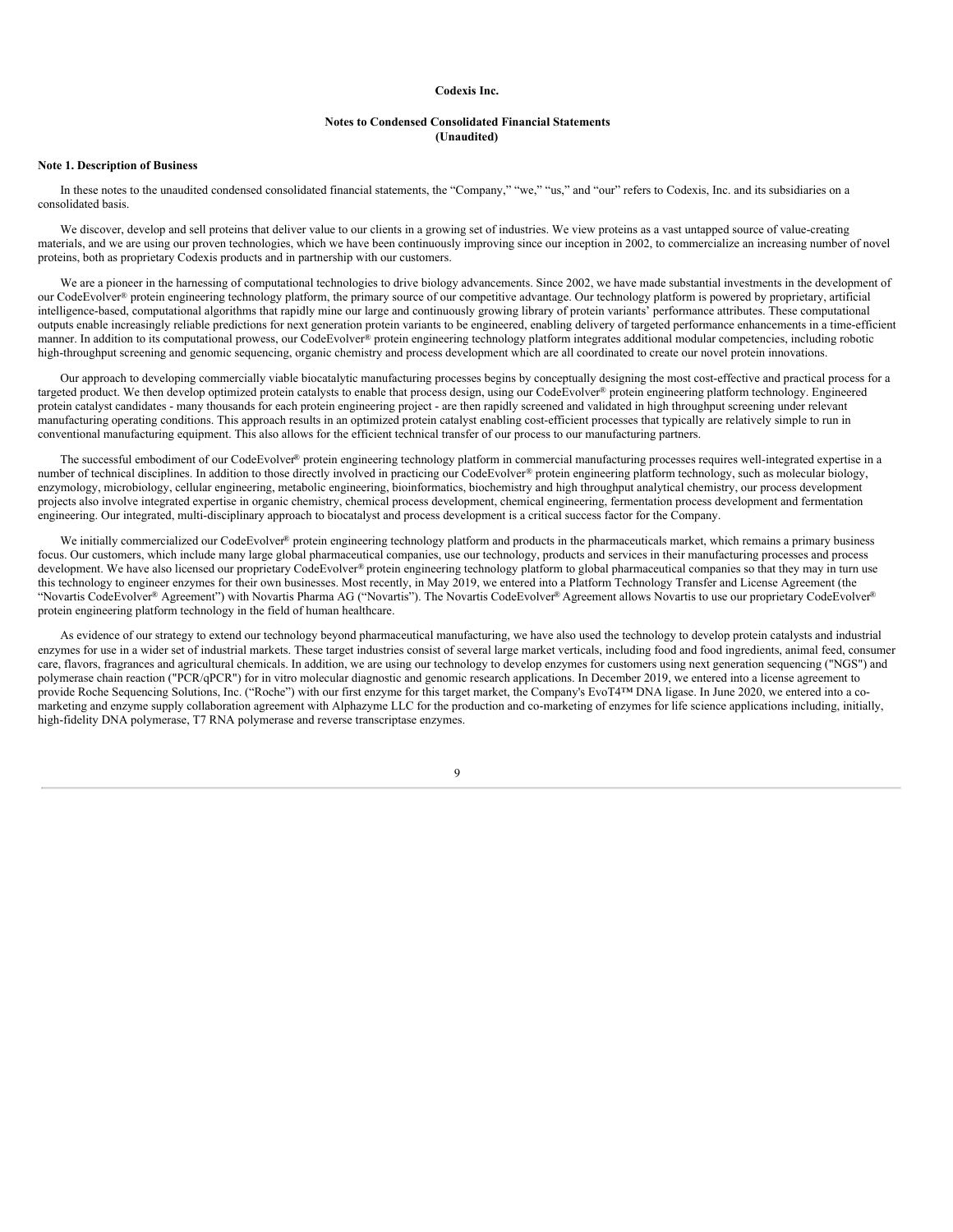We have also begun using the CodeEvolver® protein engineering technology platform to develop early stage, novel biotherapeutic product candidates, both for our customers and for our own business. In October 2017, we entered into the "Nestlé Agreement" with Nestlé Health Science to advance CDX-6114, our enzyme biotherapeutic product candidate for the potential treatment of phenylketonuria ("PKU"). PKU is an inherited metabolic disorder in which the enzyme that converts the essential amino acid phenylalanine into tyrosine is deficient. In February 2019, Nestlé Health Science exercised its option to obtain an exclusive license to develop and commercialize CDX-6114In March 2020, we entered into a Strategic Collaboration and License Agreement ("Takeda Agreement") with Shire Human Genetic Therapies, Inc., a wholly-owned subsidiary of Takeda Pharmaceutical Company Limited ("Takeda"), for the research and development of novel gene therapies for certain disease indications, including the treatment of lysosomal storage disorders and blood factor deficiencies.

Below are brief descriptions of our business segments:

#### *Performance Enzymes*

We initially commercialized our CodeEvolver® protein engineering technology platform and products in the pharmaceuticals market, and to date this continues to be our largest market served. Our customers, which include many large global pharmaceutical companies, use our technology, products and services in their manufacturing processes and process development. We have also used the technology to develop customized enzymes for use in other industrial markets. These markets consist of several large industrial verticals, including food and food ingredients, animal feed, consumer care, flavors, fragrances, and agricultural chemicals. We also use our technology to develop enzymes for customers using NGS and PCR/qPCR for in vitro molecular diagnostic and molecular biology research applications.

### *Novel Biotherapeutics*

We are also targeting new opportunities in the pharmaceutical industry to discover, improve, and/or develop biotherapeutic drug candidates. We believe that our CodeEvolver<sup>®</sup> protein engineering platform technology can be used to discover novel biotherapeutic drug candidates that will target human diseases that are in need of improved therapeutic interventions. Similarly, we believe that we can deploy our platform technology to improve specific characteristics of a customer's pre-existing biotherapeutic drug candidate, such as its activity, stability or immunogenicity.

Our first lead program was for the potential treatment of hyperphenylalaninemia ("HPA") (also referred to as PKU) in humans. PKU is an inherited metabolic disorder in which the enzyme that converts the essential amino acid phenylalanine into tyrosine is deficient. In October 2017, we announced a global development, option and license agreement with Nestlé Health Science to advance CDX-6114, our own novel orally administrable enzyme therapeutic candidate for the potential treatment of PKU. In July 2018, we announced that we had dosed the first subjects in a first-in-human Phase 1a dose-escalation trial with CDX-6114, which was conducted in Australia. In November 2018, we announced top-line results from the Phase 1a study in healthy volunteers with CDX-6114. In December 2018, Nestlé Health Science became obligated to pay us an additional \$1.0 million within 60 days after the achievement of a milestone relating to formulation of CDX-6114. In January 2019, we received notice from the U.S. Food and Drug Administration that it had completed its review of our investigational drug application for CDX-6114 and concluded that we may proceed with the proposed Phase 1b multiple ascending dose study in healthy volunteers in the United States. In February 2019, Nestlé Health Science exercised its option to obtain an exclusive, worldwide, royalty-bearing, sub-licensable license for the global development and commercialization of CDX-6114 for the management of PKU. In January 2020, we and Nestlé Health Science entered into a development agreement pursuant to which we and Nestlé Health Science are collaborating to advance a lead candidate targeting a gastro-intestinal disorder discovered through our Strategic Collaboration Agreement into pre-clinical and early clinical studies. The Strategic Collaboration Agreement was extended through December 2021. Using our CodeEvolver® protein engineering platform technology, we have also developed a pipeline of other biotherapeutic drug candidates, all of which are in preclinical development.

Our most recent achievement in novel biotherapeutics came in March 2020, when we announced a strategic collaboration and license agreement with Takeda in which we will collaborate with Takeda to research and develop protein sequences for use in gene therapy products for certain disease indications. Under the terms of the Takeda Agreement, we will generate novel gene sequences encoding protein variants tailored to enhance efficacy as a result of increased activity, stability, and cellular uptake using our CodeEvolver® protein engineering platform. Takeda will combine these improved transgenes with its gene therapy capabilities to generate novel candidates for the treatment of rare genetic disorders. We are currently collaborating on three initial programs for the treatment of Fabry disease, Pompe disease, and an unnamed blood factor deficiency. The Company is responsible for the creation of novel enzyme sequences for advancement as gene therapies into pre-clinical development. Takeda is responsible for the pre-clinical and clinical development and commercialization of gene therapy products resulting from the collaboration programs. Under the terms of the agreement, in addition to the three initial programs, Takeda may initiate up to four additional programs for separate target indications. In March 2020, we began research and development activities under the program plans and received a \$8.5 million one-time, non-refundable cash payment.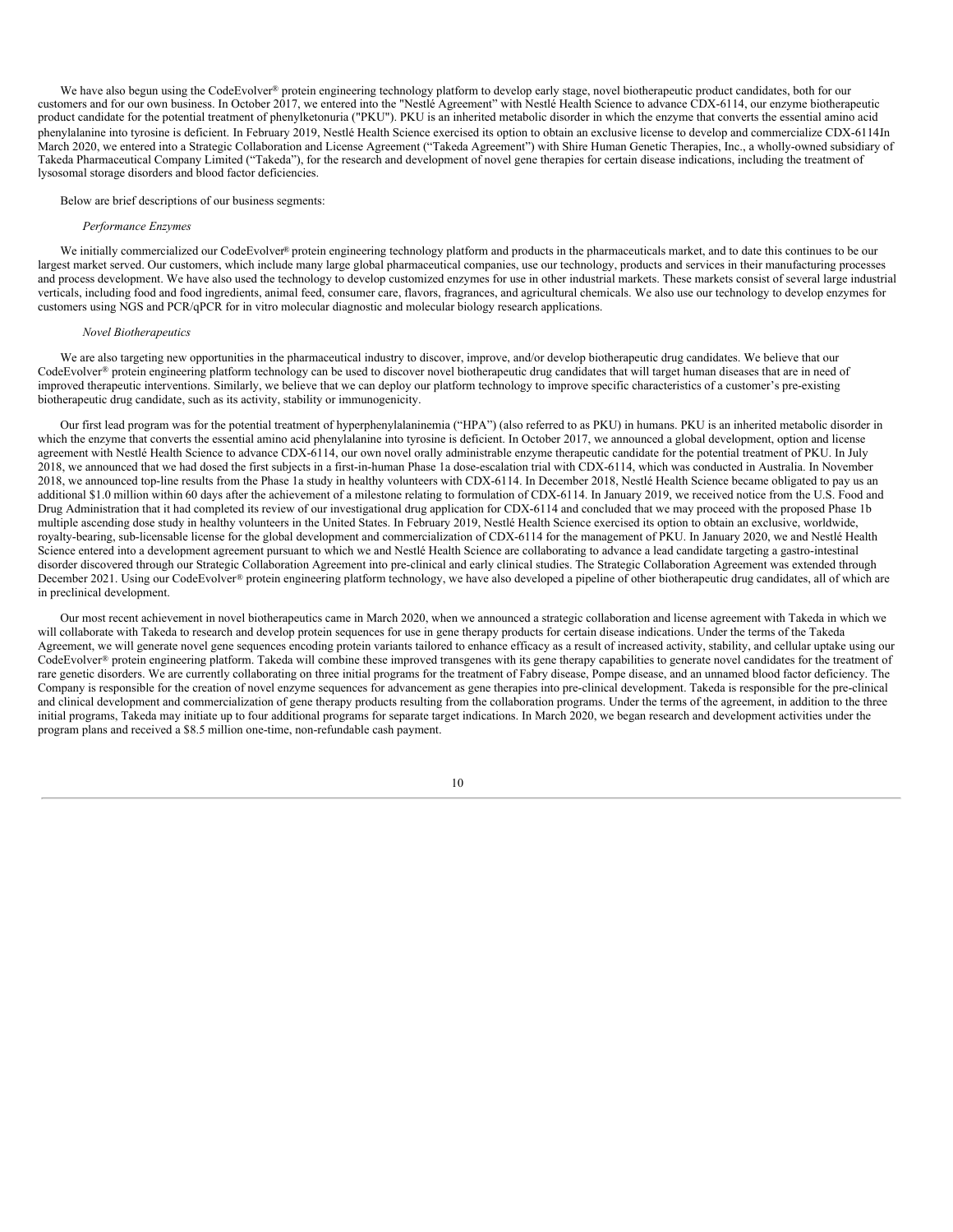We expect to continue to make additional investments in our pipeline with the aim of advancing additional product candidates targeting other therapeutic areas.

For additional discussion of our business segments, see Note 13, "Segment, Geographical and Other Revenue Information."

### *Business Update Regarding COVID-19*

We are subject to risks and uncertainties as a result of the current COVID-19 pandemic. The COVID-19 pandemic has presented a substantial public health and economic challenge around the world and is affecting our employees, communities and business operations, as well as the U.S. economy and other economies worldwide. The full extent to which the COVID-19 pandemic will directly or indirectly impact our business, results of operations and financial condition will depend on future developments that are highly uncertain and cannot be accurately predicted, including the duration and severity of the pandemic and the extent and severity of the impact on our customers, new information that may emerge concerning COVID-19, the actions taken to contain it or treat its impact and the economic impact on local, regional, national and international markets.

To date, we and our collaboration partners have been able to continue to supply our enzymes to our customers worldwide. However, we are dependent on our manufacturing and logistics partners and consequently, disruptions in operations of our partners and customers may affect our ability to supply enzymes to our customers. Furthermore, our ability to provide future research and development ("R&D") services will continue to be impacted as a result of governmental orders and any disruptions in operations of our customers with whom we collaborate. We are continuing to assess the potential impact of the COVID-19 pandemic on our business and operations, including our product sales, R&D service revenue, expenses and manufacturing. However, we are unable to fully determine and quantify the extent to which this pandemic affected our total revenues due to complex accounting judgments.

In the U.S., the impact of COVID-19, including governmental orders ("Orders") governing the operation of businesses during the pandemic, caused the temporary closure of our Redwood City, California facilities and has disrupted our research and development operations. Research and development operations for all other projects were temporarily suspended from mid-March 2020 through the end of April in accordance with these Orders. In May 2020, we initiated limited operations and gradually ramped up our R&D operations so that we are currently utilizing the majority of our normal R&D capacity. Additionally, we have resumed small scale manufacturing at our Redwood City pilot plant in May 2020.

Our future results of operations and liquidity could be adversely impacted by delays in payments of outstanding receivable amounts beyond normal payment terms, supply chain disruptions and uncertain demand, and the impact of any initiatives or programs that we may undertake to address financial and operations challenges faced by our customers. As of the date of issuance of the unaudited condensed consolidated financial statements, the extent to which the COVID-19 pandemic may materially impact our financial condition, liquidity, or results of operations is uncertain in the future.

### *Recent Investing Activities*

In June 2020, we entered into a Master Collaboration and Research Agreement with Molecular Assemblies, Inc. ("MAI"), a privately held company, to engineer enzymes to deliver differentiated and cost-effective solutions for the enzymatic synthesis of DNA ("MAI Agreement"). Under an associated stock purchase agreement, we purchased 1,587,050 shares of MAI's Series A preferred stock for \$1.0 million, and in connection with our investment, John Nicols, our chief executive officer joined MAI's board of directors. Under the MAI Agreement, for a fixed monthly fee payable in shares of Series A preferred stock, we will apply our CodeEvolver® protein engineering platform technology to improve the DNA polymerase enzymes that are critical for enzymatic DNA synthesis. Through the provision of these services, we are eligible to earn additional shares of Series A preferred stock. MAI will combine its advanced chemistries with our enzymes to drive the process to commercialization. For additional information, see Note 12, *"*Related Party Transactions," in the Notes to Unaudited Condensed Consolidated Financial Statements included in this Quarterly Report on Form 10-Q.

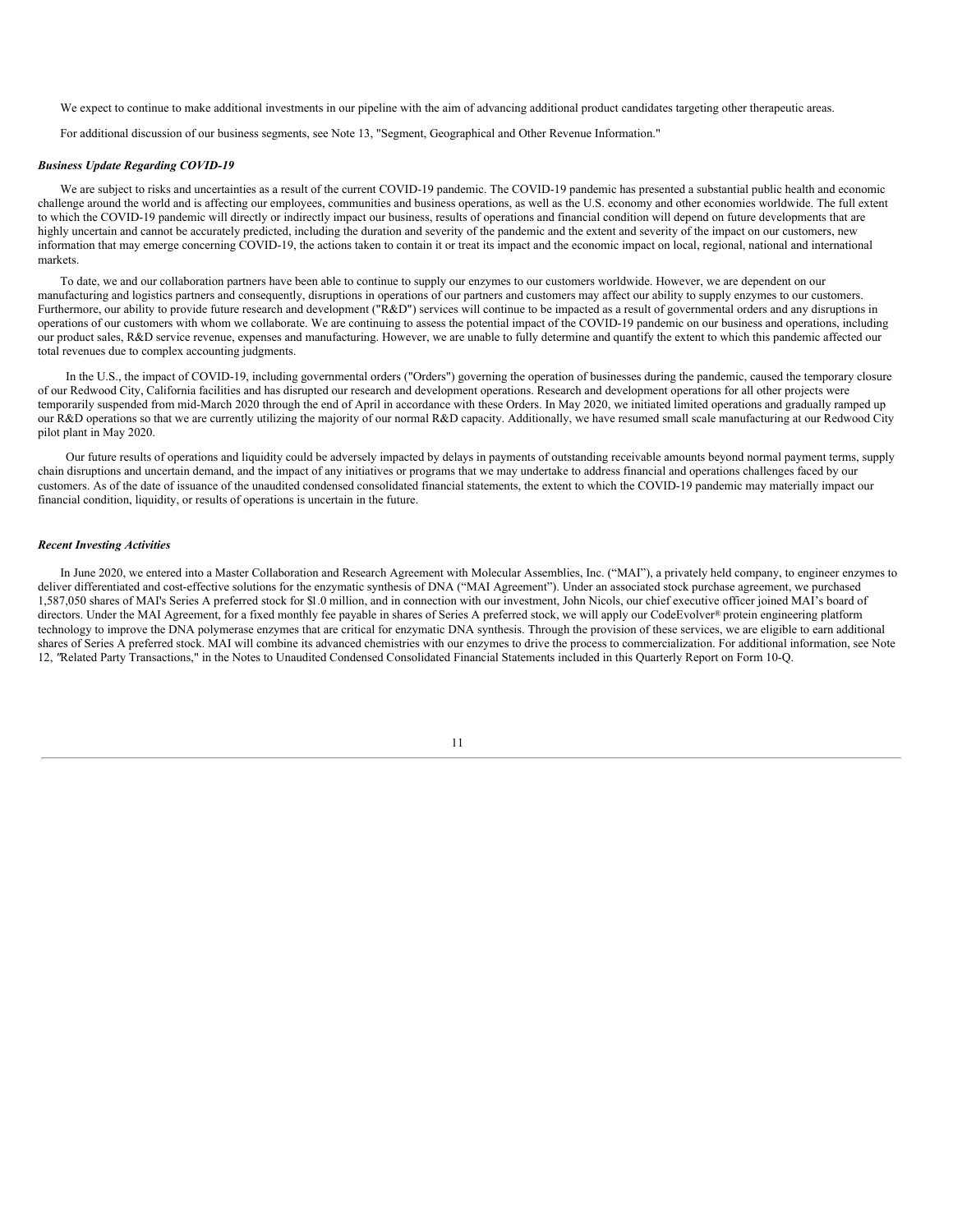#### **Note 2. Basis of Presentation and Summary of Significant Accounting Policies**

### *Basis of Presentation and Principles of Consolidation*

The accompanying unaudited condensed consolidated financial statements have been prepared in accordance with generally accepted accounting principles in the United States of America ("GAAP") and the applicable rules and regulations of the Securities and Exchange Commission ("SEC") for interim financial information. Accordingly, they do not include all the information and notes required by GAAP for complete financial statements. These interim unaudited condensed consolidated financial statements should be read in conjunction with the audited consolidated financial statements and notes thereto contained in our Annual Report on Form 10-K for the year ended December 31, 2019. The condensed consolidated balance sheet at December 31, 2019 has been derived from the audited consolidated financial statements at that date, but does not include all disclosures, including notes, required by GAAP for complete financial statements. The significant accounting policies used in preparation of the unaudited condensed consolidated financial statements for the three and six months ended June 30, 2020 are consistent with those discussed in Note 2 to the audited consolidated financial statements in the Company's 2019 Annual Report on Form 10-K and are updated below as necessary.

Certain prior year amounts have been reclassified to conform to 2020 presentation. In June 2016, the Financial Accounting Standards Board ("FASB") issued guidance requiring implementation of a new impairment model applicable to financial assets measured at amortized cost which, among other things required that accounts receivable, contract assets, unbilled receivables and related allowances be reclassified as financial assets.

Except as noted above, the unaudited condensed consolidated financial statements have been prepared on the same basis as the audited consolidated financial statements and, in the opinion of management, reflect all adjustments of a normal recurring nature considered necessary to present fairly our financial position as of June 30, 2020, results of our operations for the three and six months ended June 30, 2020 and 2019, changes in stockholders' equity for the three and six months ended June 30, 2020 and 2019, and cash flows for the six months ended June 30, 2020 and 2019. The interim results are not necessarily indicative of the results for any future interim period or for the entire year. The results of the six months ended June 30, 2020 reflect the adoption of the accounting standards including: Accounting Standard Update ("ASU") 2016-13, *Financial* Instruments - Credit Losses (Topic 326): Measurement of Credit Losses on Financial Instruments which added a new impairment model applicable to our financial assets measured at amortized cost, and (ii) ASU No. 2017-04, Intangibles - Goodwill and Other (Topic 350): Simplifying the Test for Goodwill Impairment, which adjusts testing for goodwill impairment. See "Recently adopted accounting pronouncements" for details regarding the adoption of these standards.

The unaudited interim condensed consolidated financial statements include the accounts of Codexis, Inc. and its wholly owned subsidiaries. All significant intercompany balances and transactions have been eliminated in consolidation.

### *Use of Estimates*

The preparation of our unaudited condensed consolidated financial statements in conformity with GAAP requires us to make estimates, judgments and assumptions that may affect the reported amounts of assets, liabilities, equity, revenues and expenses and related disclosure of contingent assets and liabilities. We regularly assess these estimates which primarily affect revenue recognition, the interest rate used to adjust the promised amount of consideration for the effects of significant financial assets (comprised of accounts receivable, contract assets, and unbilled receivables), inventories, goodwill arising out of business acquisitions, accrued liabilities, stock awards, and the valuation allowances associated with deferred tax assets. Actual results could differ from those estimates and such differences may be material to the unaudited condensed consolidated financial statements. The full extent to which the COVID-19 pandemic will directly or indirectly impact our business, results of operations and financial condition, including sales, expenses, reserves and allowances, manufacturing, research and development costs and employee-related amounts, will depend on future developments that are highly uncertain, including as a result of new information that may emerge concerning COVID-19 and the actions taken to contain or treat COVID-19, as well as the economic impact on local, regional, national and international customers, markets and economies.

### *Financial assets and Allowances*

We currently sell enzymes primarily to pharmaceutical and fine chemicals companies throughout the world by the extension of trade credit terms based on an assessment of each customer's financial condition. Trade credit terms are generally offered without collateral and may include an insignificant discount for prompt payment for specific customers. To manage our credit exposure, we perform ongoing evaluations of our customers' financial conditions. In addition, accounts receivable include amounts owed to us under our collaborative research and development agreements. We recognize accounts receivable at invoiced amounts and we maintain a valuation allowance as follows:

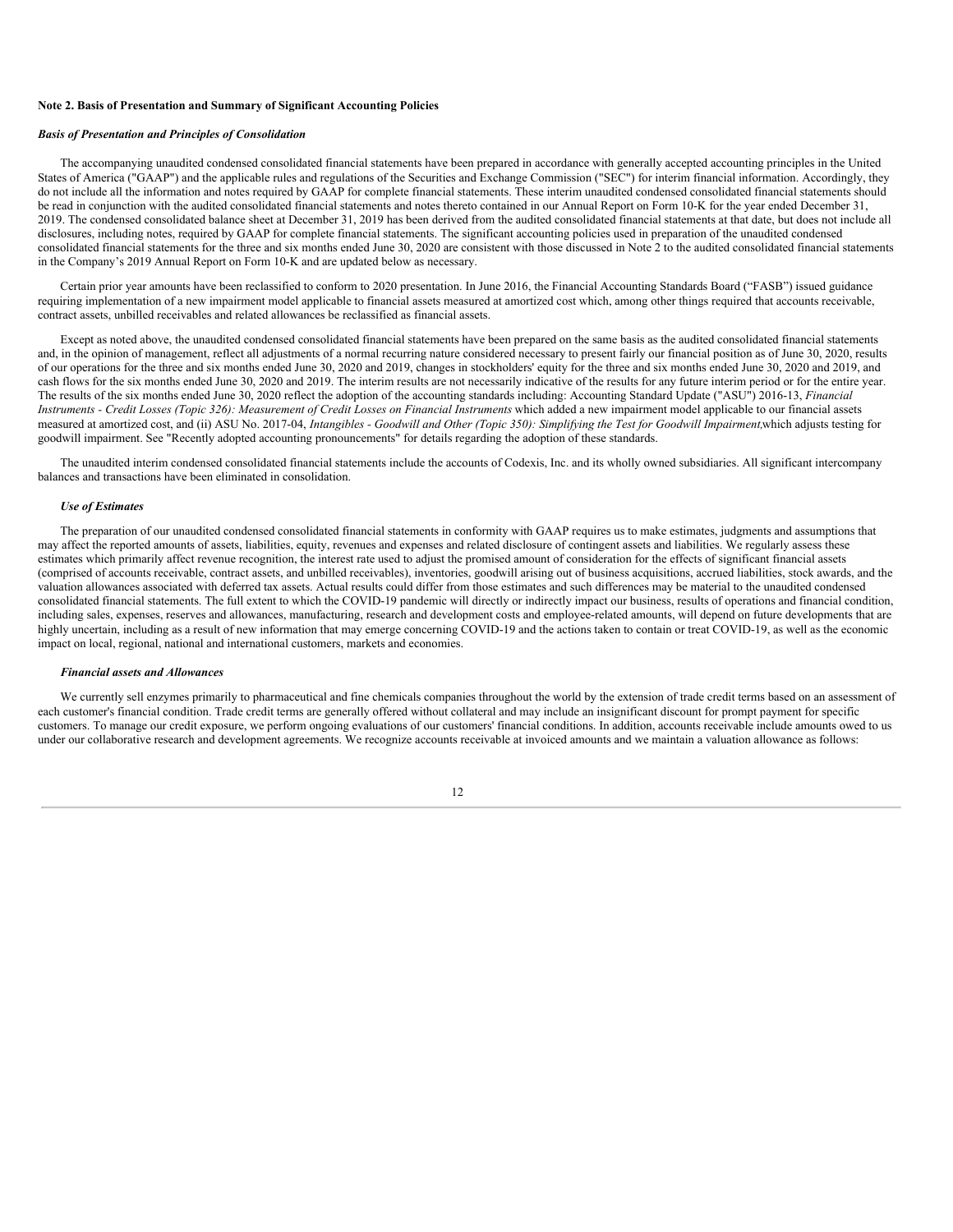#### *Allowance for credit losses from January 1, 2020*

On and subsequent to January 1, 2020, our financial results reflect an impairment model (known as the "current expected credit loss model" or "CECL") based on estimates and forecasts of future conditions requiring recognition of a lifetime of expected credit losses at inception on our financial assets measured at amortized costs which is comprised of accounts receivable, contract assets, and unbilled receivables. We have determined that our financial assets share similar risk characteristics including: (i) customer origination in the pharmaceutical and fine chemicals industry, (ii) similar historical credit loss pattern of customers (iii) no meaningful trade receivable differences in terms, (iv) similar historical credit loss experience and (v) our belief that the composition of certain assets are comparable to our historical portfolio used to develop loss history. As a result, we measured the allowance for credit loss ("ACL") on a collective basis. Our ACL methodology considers how long the asset has been past due, the financial condition of the customers, which includes ongoing quarterly evaluations and assessments of changes in customer credit ratings, and other market data that we believe are relevant to the collectability of the assets. Nearly all financial assets are due from customers that are highly rated by major rating agencies and have a long history of no credit loss. We derive our ACL by establishing an impairment rate attributable to assets not yet identified as impaired.

We derive our ACL by initially relying on our historical financial asset loss rate which contemplates the full contractual life of the assets sharing similar risk characteristics, adjusted to reflect (i) the extent to which we have determined current conditions differ from the conditions that existed for the period over which historical loss information was evaluated and (ii) by taking into consideration the changes in certain macroeconomic historical and forecasted information. We apply the ACL to past due financial assets and record charges to the ACL as a provision to credit loss expense in the Statement of Operations. Financial assets we identify as uncollectible are also charged against the ACL. We adjust the impairment rate to reflect the extent to which we have determined current conditions differ from the conditions that existed for the period over which historical loss information was evaluated. Adjustments to historical loss information may be qualitative or quantitative in nature and reflect changes related to relevant data.

In the three and six months ended June 30, 2020, inputs to our CECL forecast incorporated forward-looking adjustments associated with the COVID-19 pandemic which we believe are appropriate to incorporate due to the uncertainty of the economic impact on cash flows from our financial assets.

### *Allowance for credit losses before January 1, 2020*

Prior to January 1, 2020, the allowances for doubtful accounts reflected our best estimates of probable losses inherent in our accounts receivable, contract assets, and unbilled receivables balances. The allowance determination was based on known troubled accounts, historical experience, and other currently available evidence. Uncollectible accounts receivable were written off against the allowance for doubtful accounts when all efforts to collect them have been exhausted. Recoveries were recognized when they were received. Actual collection losses may differ from our estimates and could be material to our consolidated financial position, results of operations, and cash flows.

#### *Investment in Equity Securities*

We own an equity investment in Molecular Assemblies, Inc. ("MAI") which is a privately held company. Concurrently with our initial equity investment, John Nicols, our chief executive officer, joined MAI's board of directors, and we entered into the MAI Agreement pursuant to which we will provide technical services and expertise in exchange for compensation in the form of additional shares of voting preferred stock. We and MAI envision entering into an arrangement to commercialize products developed under the MAI Agreement.

To analyze the fair value measurement of our equity investment in MAI, we perform a qualitative analysis using significant unobservable inputs. Significant changes to the unobservable inputs may result in a significantly higher or lower fair value estimate. We may value our equity investment based on significant recent arms-length equity transactions with sophisticated non-strategic unrelated new investors, providing the terms of these equity transactions are substantially similar to the equity transactions terms between the company and us. The impact of the difference in transaction terms on the market value of the portfolio company may be difficult or impossible to quantify.

We evaluate our investment for impairment when circumstances indicate that we may not be able to recover the carrying value. We impair our investment when we determine that there has been an "other-than-temporary" decline in the company's estimated fair value compared to its carrying value. We calculate the estimated fair value of the investment using information from the company, which may include:

- Audited and unaudited financial statements;
- Projected technological developments of the company;
- Projected ability of the company to service its debt obligations;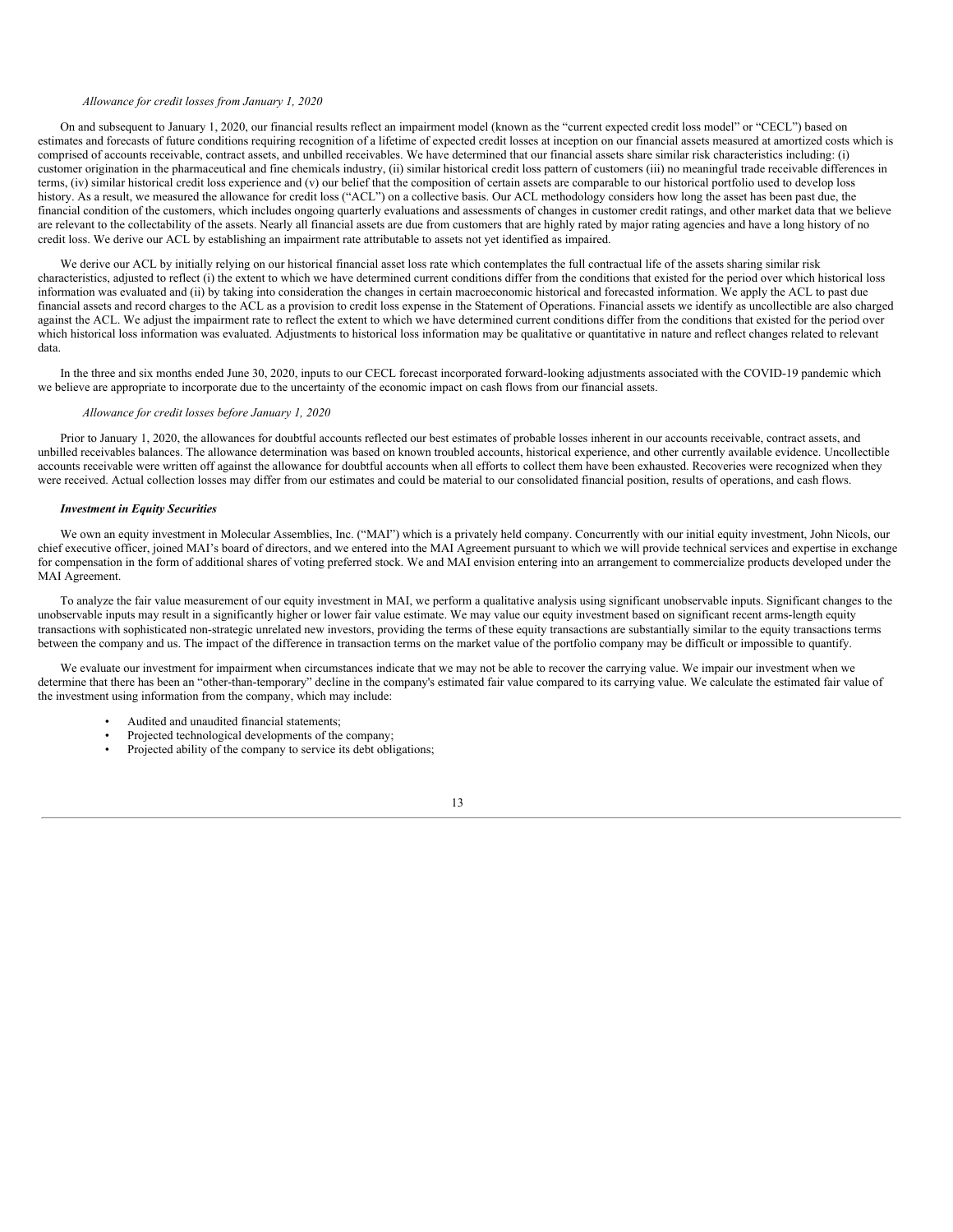- If a deemed liquidation event were to occur;
- Current fundraising transactions;
- Current ability of the company to raise additional financing if needed;
- Changes in the economic environment which may have a material impact on the operating results of the company;
- Qualitative assessment of key management;
- Contractual rights, obligations or restrictions associated with the investment; and
- Other factors deemed relevant by our management to assess valuation.
- The valuation may be reduced if the company's potential has deteriorated significantly. If the factors that led to a reduction in valuation are overcome, the valuation may be readjusted.

#### *Goodwill*

Goodwill represents the excess of consideration transferred over the fair value of net assets of businesses acquired and is assigned to reporting units. We test goodwill for impairment considering amongst other things, whether there have been sustained declines in the trading price of our stock on the Nasdaq Global Select Market. If we conclude it is more likely than not that the fair value of a reporting unit is less than its carrying amount, a quantitative fair value test is performed. We manage our business as two reporting units and we test goodwill for impairment at the reporting unit level. We allocated goodwill to the two reporting units using a relative fair value allocation methodology that primarily relied on our estimates of revenue and future earnings for each reporting unit. Using the relative fair value allocation methodology, we have determined that approximately 76% of goodwill was to be allocated to the Performance Enzymes segment and24% allocated to the Novel Biotherapeutics segment. As a result of the calculation, \$2.4 million of the goodwill is assigned to the Performance Enzymes segment and \$0.8 million is assigned to the Novel Biotherapeutics segment. We test goodwill for impairment on an annual basis on the last day of the fourth fiscal quarter and, when specific circumstances dictate, between annual tests, by first assessing qualitative factors to determine whether it is more likely than not that the fair value of a reporting unit is less than its carrying amount. During 2020 and 2019, we did not record impairment charges related to goodwill. We test for goodwill impairment is as follows:

### *Goodwill impairment testing from January 1, 2020*

On and subsequent to January 1, 2020, we test for goodwill impairment by comparing the fair value of each reporting unit to its respective carrying value. Using the relative fair value allocation methodology for assets and liabilities used in both of our reporting units, we compare the allocated carrying amount of each reporting unit's net assets and the assigned goodwill to its fair value. If the fair value of the reporting unit exceeds its carrying amount, goodwill of the reporting unit is considered not impaired. Any excess of the reporting unit's carrying amount of goodwill over its fair value is recognized as an impairment.

### *Goodwill impairment testing before January 1, 2020*

Prior to January 1, 2020, the goodwill impairment test consisted of a two-step process. The first step of the goodwill impairment test, used to identify potential impairment, compared the fair value of each reporting unit to its carrying value. Using the relative fair value allocation methodology for assets and liabilities used in both of our reporting units, we compared the allocated carrying amount of each reporting unit's net assets and the assigned goodwill to its fair value. If the fair value of the reporting unit exceeded its carrying amount, goodwill of the reporting unit was considered not impaired, and the second step of the impairment test was not required. The second step, if required, compared the implied fair value of the reporting unit's goodwill with the carrying amount of that goodwill. Implied fair value was the excess of the fair value of the reporting unit over the fair value of all identified or allocated assets and liabilities. Any excess of the reporting unit's carrying amount goodwill over the respective implied fair value was recognized as an impairment.

### *Interim Goodwill Impairment Testing*

We tested goodwill for impairment in the quarter ended June 30, 2020. In late 2019, COVID-19 was reported to have surfaced and has since spread worldwide. The impact of COVID-19 has caused a decline in global and domestic macroeconomic conditions, the general deterioration of the U.S. economy and other economies worldwide, all of which may negatively impact our overall financial performance, driving a reduction in our cash flows. We believe that the impact of the COVID-19 pandemic was a triggering event that gave rise to the need to perform a goodwill impairment test. We tested for goodwill impairment by comparing the fair value of each reporting unit to its respective carrying value. We used the relative fair value allocation methodology for assets and liabilities used in both of our reporting units. We compared the allocated carrying amounts of each reporting unit's net assets at June 30, 2020 and the assigned goodwill to its fair value at June 30, 2020. We concluded that there was no goodwill impairment at June 30, 2020.

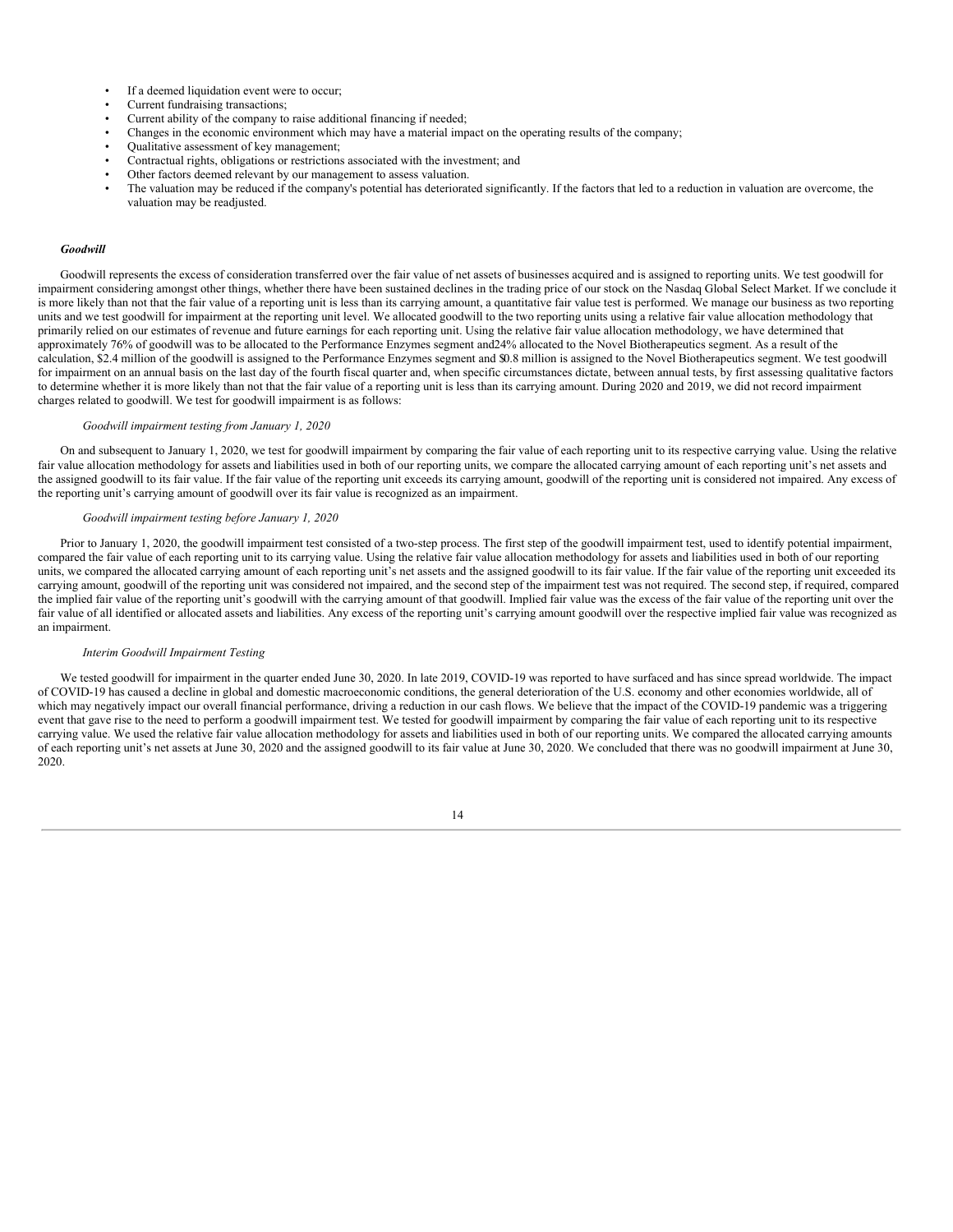### *Segment Reporting*

We report two business segments, Performance Enzymes and Novel Biotherapeutics, which are based on our operating segments. Operating segments are defined as components of an enterprise about which separate financial information is available that is evaluated regularly by the chief operating decision maker ("CODM"), or decision making group, in deciding how to allocate resources, and in assessing performance. Our CODM is our Chief Executive Officer. Our business segments are primarily based on our organizational structure and our operating results as used by our CODM in assessing performance and allocating resources for the Company. We do not allocate or evaluate assets by segment.

The Novel Biotherapeutics segment focuses on new opportunities in the pharmaceutical industry to discover or improve novel biotherapeutic drug candidates that will target human diseases that are in need of improved therapeutic interventions. The Performance Enzymes segment consists of protein catalyst products and services with focus on pharmaceutical, food, molecular diagnostics, and other industrial markets.

#### *Income Taxes*

### *Changes to Tax Law*

On March 27, 2020, the Coronavirus Aid, Relief, and Economic Security Act ("CARES Act"), P.L. 116-136,was passed into law, amending portions of certain relevant US tax laws. The CARES Act includes a number of federal income tax law changes, including, but not limited to: (i) permitting net operating loss carrybacks to offset 100% of taxable income for taxable years beginning before 2021, (ii) accelerating alternative minimum tax credit refunds, (iii) temporarily increasing the allowable business interest deduction from 30% to 50% of adjusted taxable income, and (iv) providing a technical correction for depreciation related to qualified improvement property. The Company is currently evaluating if it will claim the Employee Retention Credit and apply for payroll tax deferrals under the CARES Act.

#### *Accounting Pronouncements*

#### *Recently adopted accounting pronouncements*

In June 2016, the FASB issued ASU 2016-13, Financial Instruments - Credit Losses (Topic 326): Measurement of Credit Losses on Financial Instruments, which amends the FASB's guidance on the impairment of financial instruments. The standard adds a new impairment model, known as CECL, which replaces the probable loss model. The CECL impairment model is based on estimates and forecasts of future conditions which requires recognition of a lifetime of expected credit losses at inception on financial assets measured at amortized costs. Our financial assets measured at amortized cost are comprised of accounts receivable, contract assets, and unbilled receivables. We adopted the new standard in the first quarter of 2020 using a modified retrospective approach requiring a cumulative-effect adjustment to the opening accumulated deficit as of the date of adoption. The ASU establishes a new valuation account "allowance for credit losses" replacing the "allowance for doubtful accounts" in the consolidated balance sheet, which is used to adjust the amortized cost basis of assets in presentation of the net amount expected to be collected. The adoption required certain additional disclosures but had no other impact on our unaudited condensed consolidated financial statements.

In January 2017, the FASB issued ASU No. 2017-04 Intangibles - Goodwill and Other (Topic 350): Simplifying the Test for Goodwill Impairment. The amendments eliminate Step 2 from the goodwill impairment test. The annual, or interim, goodwill impairment test is performed by comparing the fair value of a reporting unit to its carrying amount. An impairment charge should be recognized for the amount by which the carrying amount exceeds the reporting unit's fair value; however, the loss recognized should not exceed the total amount of goodwill allocated to that reporting unit. In addition, income tax effects from any tax-deductible goodwill on the carrying amount of the reporting unit should be considered when measuring the goodwill impairment loss, if applicable. The amendments eliminate the requirements for any reporting unit with a zero or negative carrying amount to perform a qualitative assessment, and if it fails that qualitative test, to perform Step 2 of the goodwill impairment test. An entity still has the option to perform the qualitative assessment for a reporting unit to determine if the quantitative impairment test is necessary. We adopted the standard in the first quarter of 2020 using a prospective approach. The adoption required certain additional disclosures but had no impact on our unaudited condensed consolidated financial statements.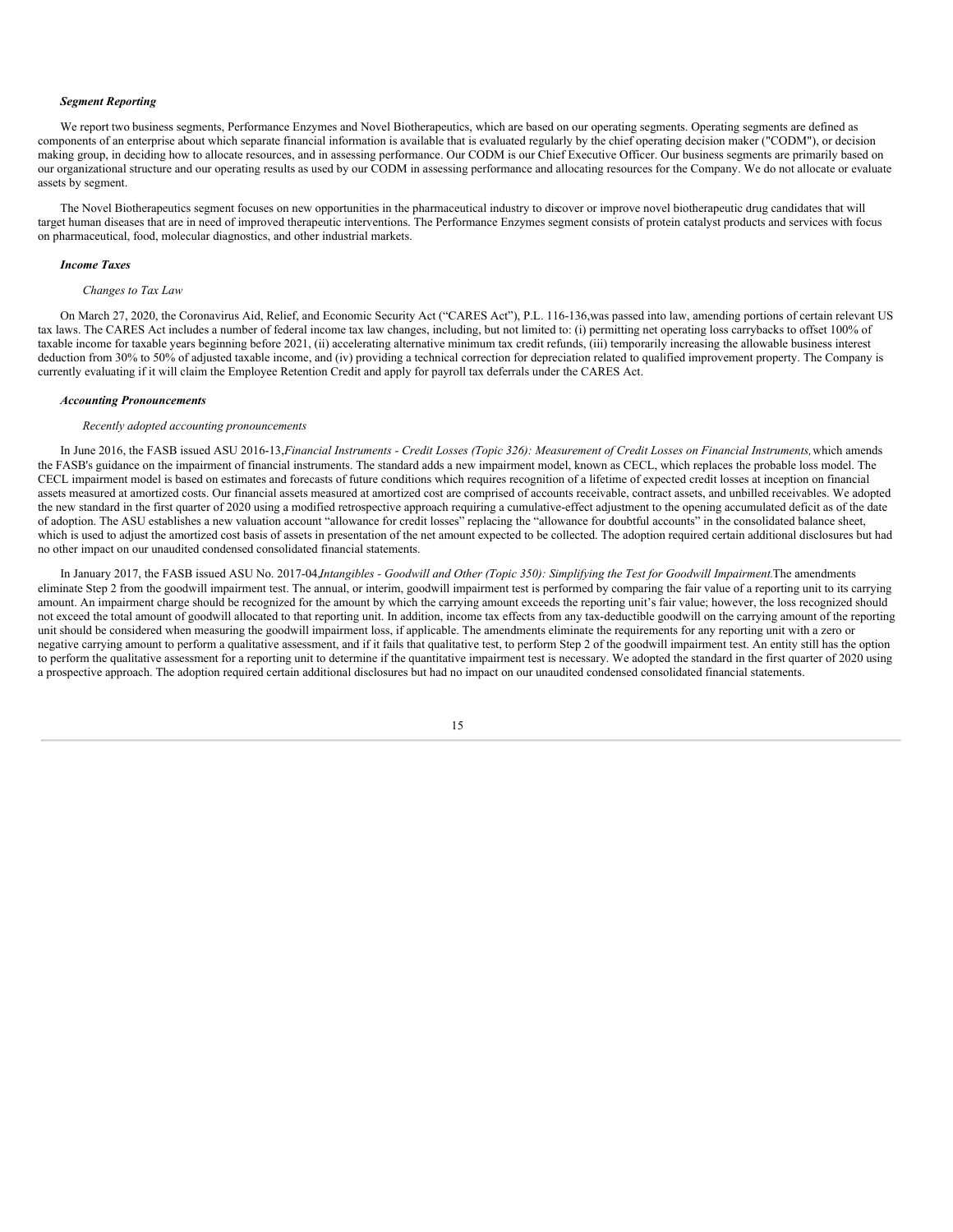In August 2018, the FASB issued ASU 2018-13, Fair Value Measurement (Topic 820): Disclosure Framework-Changes to the Disclosure Requirements for Fair Value *Measurement.* The primary focus of the standard is to improve the effectiveness of the disclosure requirements for fair value measurements. The changes affect all companies that are required to include fair value measurement disclosures. The standard requires the use of the prospective method of transition for disclosures related to changes in unrealized gains and losses, the range and weighted average of significant unobservable inputs used to develop fair value measurements categorized within Level 3 of the fair value hierarchy, and narrative description of measurement uncertainty. All other amendments in the standard are required to be adopted retrospectively. We adopted the standard in the first quarter of 2020 and the adoption had no impact on our unaudited condensed consolidated financial statements and related disclosures.

In November 2018, the FASB issued ASU 2018-18, Collaborative Arrangements (Topic 808): Clarifying the Interaction Between Topic 808 and Topic 606. ASU 2018-18 provides guidance on how to assess whether certain transactions between collaborative arrangement participants should be accounted for within the revenue recognition standard. The standard also provides more comparability in the presentation of revenue for certain transactions between collaborative arrangement participants. The standard is to be applied retrospectively to the date of the initial application of Topic 606 which also requires recognition of the cumulative effect of applying the amendments as an adjustment to the opening balance of retained earnings of the later or the earliest annual period presented and the annual period inclusive of the initial application of Topic 606. We adopted the standard in the first quarter of 2020. The adoption will adjust certain annual disclosures but had no impact on our unaudited condensed consolidated financial statements and related disclosures.

#### *Recently issued accounting pronouncements not yet adopted*

From time to time, new accounting pronouncements are issued by the FASB or other standards setting bodies that are adopted by us as of the specified effective date. Unless otherwise discussed, we believe that the impact of recently issued standards that are not yet effective will not have a material impact on our unaudited condensed consolidated financial statements upon adoption.

In December 2019, the FASB issued ASU 2019-12, Income Taxes (Topic 740) Simplifying the Accounting for Income Taxes which is intended to simplify various aspects *related to accounting for income taxes*. The standard is effective for fiscal years, and interim periods within those years, beginning after December 15, 2020, with early adoption permitted. The standard will be adopted upon the effective date for us beginning January 1, 2021. We are currently evaluating the effects of the standard on our consolidated financial statements and related disclosures.

In March 2020, the FASB issued ASU 2020-04, Reference Rate Reform (Topic 848): Facilitation of the Effects of Reference Rate Reform on Financial Reporting. The standard provides optional expedients and exceptions for applying GAAP to contracts, hedging relationships, and other transactions in which the reference LIBOR or another reference rate are expected to be discontinued as a result of the Reference Rate Reform. The standard is effective for all entities. The standard may be adopted as of any date from the beginning of an interim period that includes or is subsequent to March 12, 2020 through December 31, 2022. We are currently evaluating the effects of the standard on our consolidated financial statements and related disclosures.

In May 2020, the Securities and Exchange Commission formally adopted amendments to financial disclosure regulations regarding the acquisition and disposition of certain business and among other things, amends the definition of a "significant subsidiary" by altering prescribed significance tests under Rule 1-02(w) of Regulation S-X, as well as under Rule 405 of the Securities Act of 1933 and Rule 12b-2 under the Securities Exchange Act of 1934. The amendments apply to reports and information filings as of January 1, 2021, with early adoption permitted. The effect of adoption will adjust certain annual disclosures but we expect no impact on our consolidated financial statements.

#### **Note 3. Revenue Recognition**

#### *Disaggregation of Revenue*

The following table provides information about disaggregated revenue from contracts with customers into the nature of the products and services and geographic regions, and includes a reconciliation of the disaggregated revenue with reportable segments. The geographic regions that are tracked are the Americas (United States, Canada and Latin America), EMEA (Europe, Middle East and Africa), and APAC (Australia, New Zealand, Southeast Asia and China).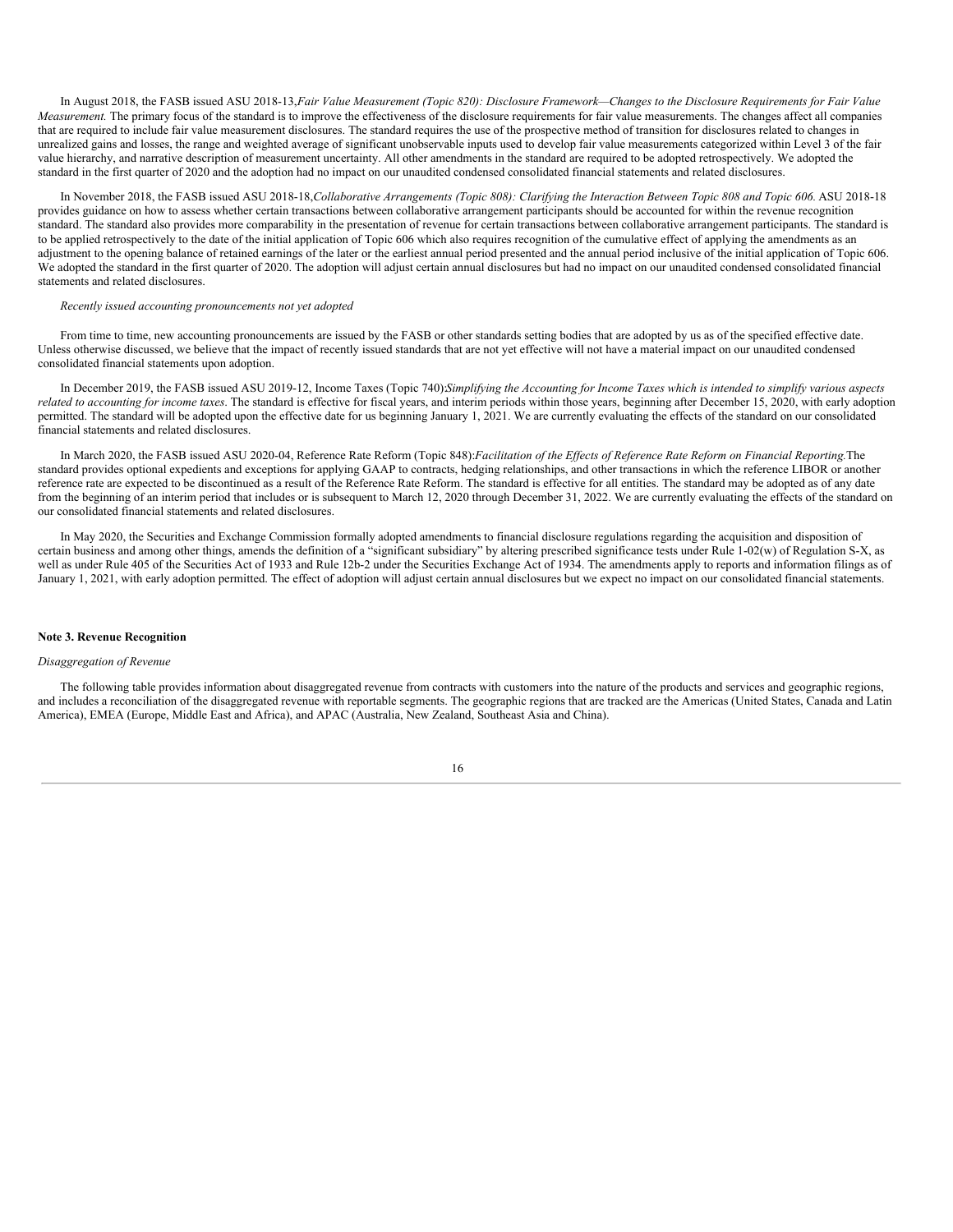Segment information is as follows (in thousands):

| Three months ended June 30, 2020 |       |                               |       |                              |              | Three months ended June 30, 2019 |                |             |       |                              |        |  |
|----------------------------------|-------|-------------------------------|-------|------------------------------|--------------|----------------------------------|----------------|-------------|-------|------------------------------|--------|--|
|                                  |       |                               |       |                              | <b>Total</b> |                                  | <b>Enzymes</b> |             |       |                              | Total  |  |
|                                  |       |                               |       |                              |              |                                  |                |             |       |                              |        |  |
| \$                               | 4,504 | <sup>\$</sup>                 |       | S                            | 4,504        | S                                | 6.249          | S           | -     | S                            | 6,249  |  |
|                                  | 3,002 |                               | 7,461 |                              | 10.463       |                                  | 4,340          |             | 1,730 |                              | 6,070  |  |
|                                  | 7,506 | ж                             | 7,461 |                              | 14.967       |                                  | 10,589         |             | 1,730 |                              | 12,319 |  |
|                                  |       |                               |       |                              |              |                                  |                |             |       |                              |        |  |
| \$                               | 1,173 | <sup>\$</sup>                 | 5,733 | <sup>\$</sup>                | 6,906        | \$                               | 4,076          | \$          |       | S                            | 4,076  |  |
|                                  | 1,586 |                               | 1,728 |                              | 3,314        |                                  | 3,011          |             | 1,730 |                              | 4,741  |  |
|                                  | 4,747 |                               |       |                              | 4,747        |                                  | 3,502          |             | _     |                              | 3,502  |  |
|                                  | 7,506 |                               | 7,461 |                              | 14,967       |                                  | 10,589         |             | .730  |                              | 12,319 |  |
|                                  |       | Performance<br><b>Enzymes</b> |       | <b>Novel Biotherapeutics</b> |              |                                  |                | Performance |       | <b>Novel Biotherapeutics</b> |        |  |

|                                  |    | Six months ended June 30, 2020 |                                       |                          |   |                               |                              |        | Six months ended June 30, 2019 |       |    |        |  |  |  |
|----------------------------------|----|--------------------------------|---------------------------------------|--------------------------|---|-------------------------------|------------------------------|--------|--------------------------------|-------|----|--------|--|--|--|
|                                  |    | Performance<br>Enzymes         | Total<br><b>Novel Biotherapeutics</b> |                          |   | Performance<br><b>Enzymes</b> | <b>Novel Biotherapeutics</b> |        |                                | Total |    |        |  |  |  |
| Major products and service:      |    |                                |                                       |                          |   |                               |                              |        |                                |       |    |        |  |  |  |
| Product revenue                  | S  | 9,604                          | S                                     | $\overline{\phantom{m}}$ | S | 9,604                         | S                            | 14,236 | \$                             |       | S  | 14,236 |  |  |  |
| Research and development revenue |    | 8,775                          |                                       | 11,258                   |   | 20,033                        |                              | 6,440  |                                | 7,225 |    | 13,665 |  |  |  |
| Total revenues                   |    | 18,379                         | ъ                                     | 11,258                   | ъ | 29,637                        | ъ                            | 20,676 | S                              | 7,225 | S  | 27,901 |  |  |  |
| Primary geographical markets:    |    |                                |                                       |                          |   |                               |                              |        |                                |       |    |        |  |  |  |
| Americas                         | \$ | 4,171                          | \$                                    | 7,960                    | S | 12,131                        | <sup>\$</sup>                | 6,913  | <sup>\$</sup>                  |       | \$ | 6,913  |  |  |  |
| <b>EMEA</b>                      |    | 5,987                          |                                       | 3,298                    |   | 9,285                         |                              | 5,241  |                                | 7,225 |    | 12,466 |  |  |  |
| <b>APAC</b>                      |    | 8,221                          |                                       |                          |   | 8,221                         |                              | 8,522  |                                |       |    | 8,522  |  |  |  |
| Total revenues                   |    | 18,379                         |                                       | 11,258                   |   | 29,637                        |                              | 20,676 |                                | 7,225 |    | 27,901 |  |  |  |

### *Contract Balances*

The following table presents balances of contract assets, unbilled receivables, contract costs, and contract liabilities (in thousands):

|                                        | <b>June 30, 2020</b>     | December 31, 2019        |
|----------------------------------------|--------------------------|--------------------------|
| <b>Contract Assets</b>                 | $\overline{\phantom{a}}$ | 1,027                    |
| Unbilled receivables                   | 12.412                   | 10,099                   |
| <b>Contract Costs</b>                  | 172                      | $\overline{\phantom{a}}$ |
| Contract Liabilities: Deferred Revenue | 5,045                    | 2,044                    |

We had no asset impairment charges related to contract assets in the three and six months ended June 30, 2020 and 2019.

During the six months ended June 30, 2020, decreases in contract assets were primarily due to contract assets that were subsequently invoiced as our right to consideration for goods and services became unconditional. Increases in unbilled receivables were primarily due to the timing of billings. The increase in deferred revenue were primarily due to cash advances received in excess of revenue recognized.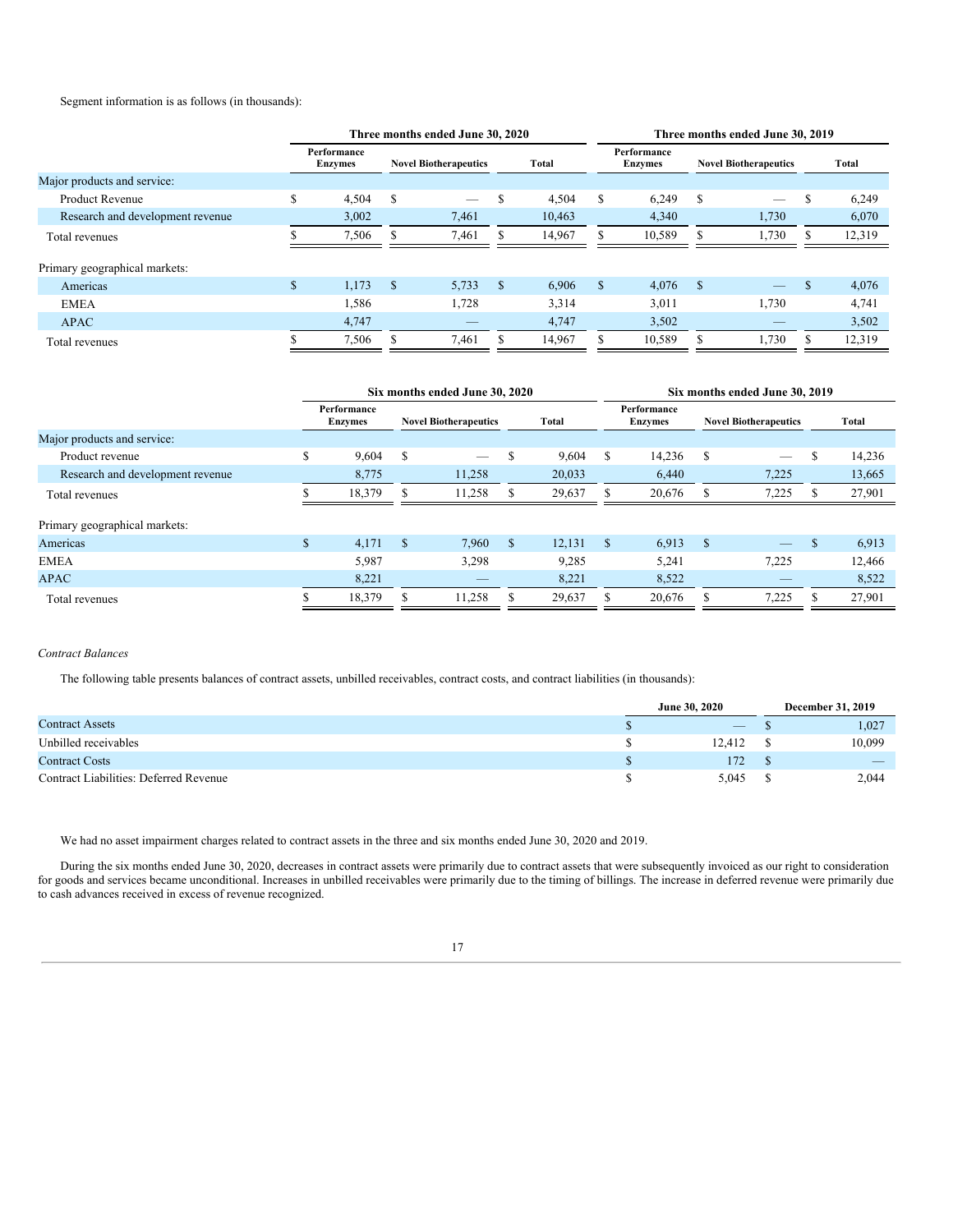During the three and six months ended June 30, 2020 and 2019, we recognized the following revenues (in thousands):

|                                                                                                               | Three months ended June 30. |        |  | Six months ended June 30. |          |        |    |        |
|---------------------------------------------------------------------------------------------------------------|-----------------------------|--------|--|---------------------------|----------|--------|----|--------|
|                                                                                                               |                             | 2020   |  | 2019                      |          | 2020   |    | 2019   |
| Amounts included in contract liabilities at the beginning of the<br>period:                                   |                             |        |  |                           |          |        |    |        |
| Performance obligations satisfied                                                                             |                             | 4,272  |  | 1.367                     | <b>S</b> | 57     | -S | 3,752  |
| Changes in the period:                                                                                        |                             |        |  |                           |          |        |    |        |
| Changes in the estimated transaction price allocated to<br>performance obligations satisfied in prior periods |                             | 1.357  |  | (92)                      |          | 637    |    | 43     |
| Performance obligations satisfied from new activities in the<br>period - contract revenue                     |                             | 9.338  |  | 11,044                    |          | 28.943 |    | 24,106 |
| Total revenues                                                                                                |                             | 14.967 |  | 12.319                    |          | 29.637 |    | 27.901 |

### *Performance Obligations*

The following table includes estimated revenue expected to be recognized in the future related to performance obligations that are unsatisfied or partially unsatisfied at the end of the reporting periods. The estimated revenue does not include contracts with original durations of one year or less, amounts of variable consideration attributable to royalties, or contract renewals that are unexercised as of June 30, 2020.

The balances in the table below are partially based on judgments involved in estimating future orders from customers subject to the exercise of material rights pursuant to respective contracts (in thousands):

|                                  | <b>Remainder of 2020</b> |       | 2021 | 2022 and Thereafter | Total |
|----------------------------------|--------------------------|-------|------|---------------------|-------|
| <b>Product Revenue</b>           |                          | 567   | 385  | 1.883               | 2,835 |
| Research and development revenue |                          | . 107 | 624  | 479                 | 2,210 |
| Total revenues                   |                          | .674  | .009 | 2.362               | 5,045 |

### **Note 4. Net loss per Share**

Basic net loss per share is computed by dividing the net loss by the weighted-average number of shares of common stock outstanding, less restricted stock awards ("RSAs") subject to forfeiture. Diluted net loss per share is computed by dividing net loss by the weighted-average number of shares of common stock outstanding, less RSAs subject to forfeiture, plus all additional common stock shares that would have been outstanding, assuming dilutive potential common stock shares had been issued for other dilutive securities. For periods of net loss, diluted and basic net loss per share are identical since potential common stock shares are excluded from the calculation, as their effect was anti-dilutive.

#### *Anti-Dilutive Securities*

In periods of net loss, the weighted average number of shares outstanding, prior to the application of the treasury stock method, excludes potentially dilutive securities from the computation of diluted net loss per common share because including such shares would have an anti-dilutive effect. The following shares were not included in the computation of diluted net loss per share (in thousands):

|                                                  | Three months ended June 30. | x months ended June 30. |      |                       |
|--------------------------------------------------|-----------------------------|-------------------------|------|-----------------------|
|                                                  | 2020                        | 2019<br>$\sim$ $\sim$   | 2020 | 2019<br>$\sim$ $\sim$ |
| Shares is suable under the Equity Incentive Plan | 5.289                       | .                       | ,289 | 254<br>0.ZJ           |

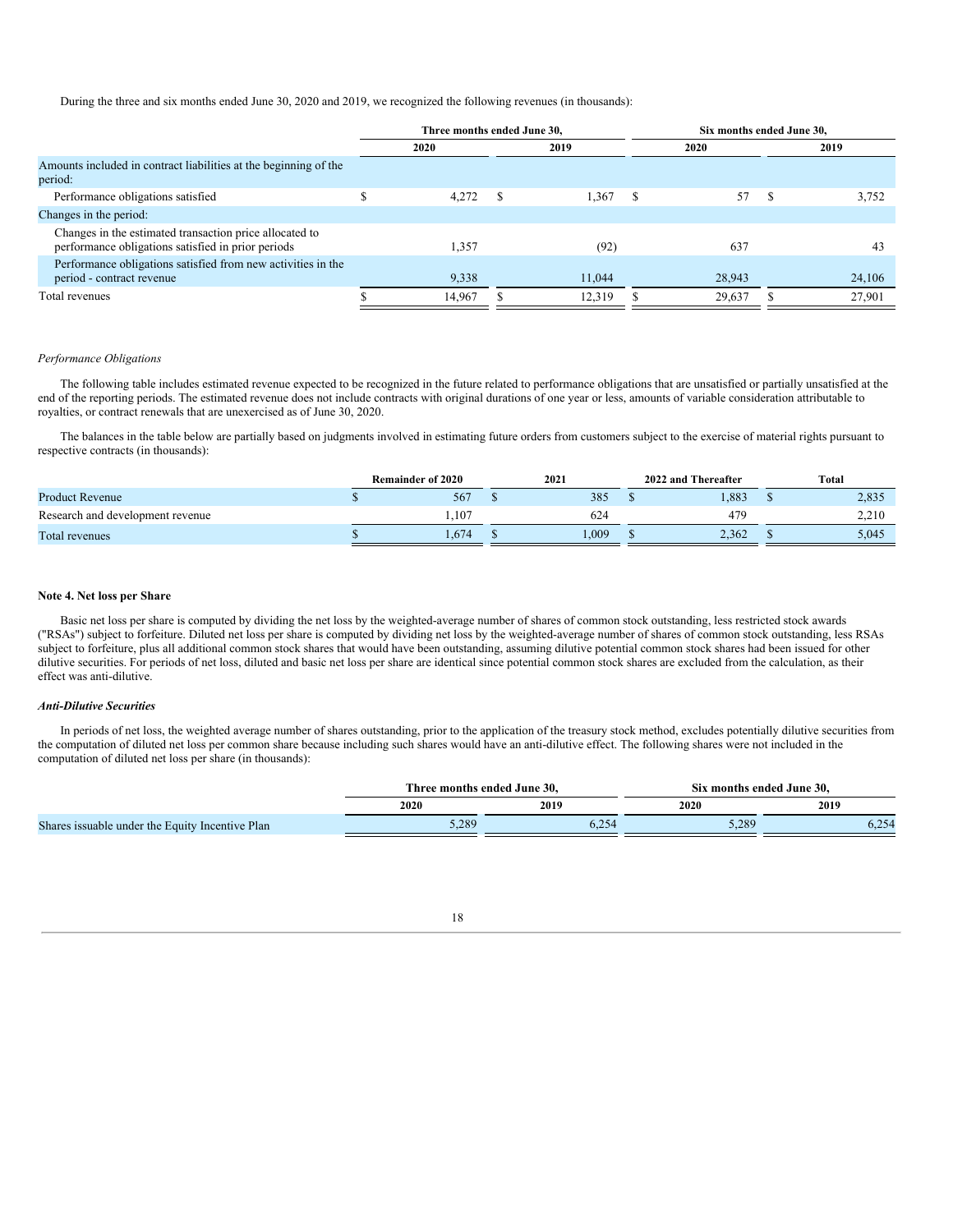#### **Note 5. Collaborative Arrangements**

#### *GSK Platform Technology Transfer, Collaboration and License Agreement*

In July 2014, we entered into a CodeEvolver® protein engineering platform technology transfer collaboration and license agreement (the "GSK CodeEvolver® Agreement") with GlaxoSmithKline ("GSK"). Pursuant to the terms of the agreement, we granted GSK a non-exclusive license to use the CodeEvolver® protein engineering platform technology to develop novel enzymes for use in the manufacture of GSK's pharmaceutical and health care products.

We received an upfront fee upon the execution of the agreement in July 2014 and milestone payments in each of the years from 2014 through April 2016. We completed the transfer of the CodeEvolver® protein engineering platform technology to GSK in April 2016 and all revenues relating to the technology transfer have been recognized as of April 2016. We have the potential to receive additional cumulative contingent payments that range from \$5.75 million to \$38.5 million per project based on GSK's successful application of the licensed technology. We are also eligible to receive royalties based on net sales of GSK's sales of licensed enzyme products that are currently not being recognized.

In 2019, we received a \$2.0 million milestone payment on the advancement of an enzyme developed by GSK using our CodeEvolver® protein engineering platform technology. We recognized no research and development revenue for the three and six months ended June 30, 2020 and 2019.

### *Merck Platform Technology Transfer and License Agreement*

In August 2015, we entered into a CodeEvolver® platform technology transfer collaboration and license agreement (the "Merck CodeEvolver® Agreement") with Merck, Sharp & Dohme ("Merck") which allows Merck to use the CodeEvolver® protein engineering technology platform in the field of human and animal healthcare.

We received an up-front license fee upon execution of the Merck CodeEvolver® Agreement, and milestone payments in September 2015 and in September 2016, when we completed the transfer of the engineering platform technology. We recognized research and development revenues \$0.2 million and \$1.0 million for the three and six months ended June 30, 2020, respectively, compared to \$1.0 million and \$2.0 million for the three and six months ended June 30, 2019, respectively, for various research projects under our collaborative arrangement.

We have the potential to receive payments of up to a maximum of \$15.0 million for each commercial active pharmaceutical ingredient ("API") that is manufactured by Merck using one or more novel enzymes developed by Merck using the CodeEvolver® protein engineering technology platform. The API payments, which are currently not recognized in revenue, are based on the quantity of API developed and manufactured by Merck and will be recognized as usage-based royalties.

In January 2019, we entered into an amendment to the Merck CodeEvolver® Agreement to install certain CodeEvolver® protein engineering technology upgrades into Merck's platform license installation and maintain those upgrades for a multi-year term. The license installation was completed in 2019 and we recognized \$0.9 million in the three and six months ended June 30, 2019 as a license fee revenue accordingly under the amendment. Pursuant to the agreement, Merck has options to future technology enhancements for a specified fee. As of June 30, 2020, Merck has not exercised its option for technology enhancements. We recognized \$25 thousand and \$50 thousand in research and development revenues under the terms of the amendment in the three and six months ended June 30, 2020, respectively. As of June 30, 2020 and December 31, 2019, we had deferred revenue balances of \$0.1 million and nil, respectively.

### *Merck Sitagliptin Catalyst Supply Agreement*

In February 2012, we entered into a five-year Sitagliptin Catalyst Supply Agreement ("Sitagliptin Catalyst Supply Agreement") with Merck whereby Merck may obtain commercial scale enzyme for use in the manufacture of Januvia®, its product based on the active ingredient sitagliptin. In December 2015, Merck exercised its option under the terms of the sitagliptin Catalyst Supply Agreement to extend the agreement for an additional five years through February 2022.

Effective as of January 2016, we and Merck amended the Sitagliptin Catalyst Supply Agreement to prospectively provide for variable pricing based on the cumulative volume of sitagliptin catalyst purchased by Merck and to allow Merck to purchase a percentage of its requirements for sitagliptin catalyst from a specified third-party supplier. Merck received a distinct, functional license to manufacture a portion of its demand beginning January 1, 2018, which we recognized as research and development revenue.

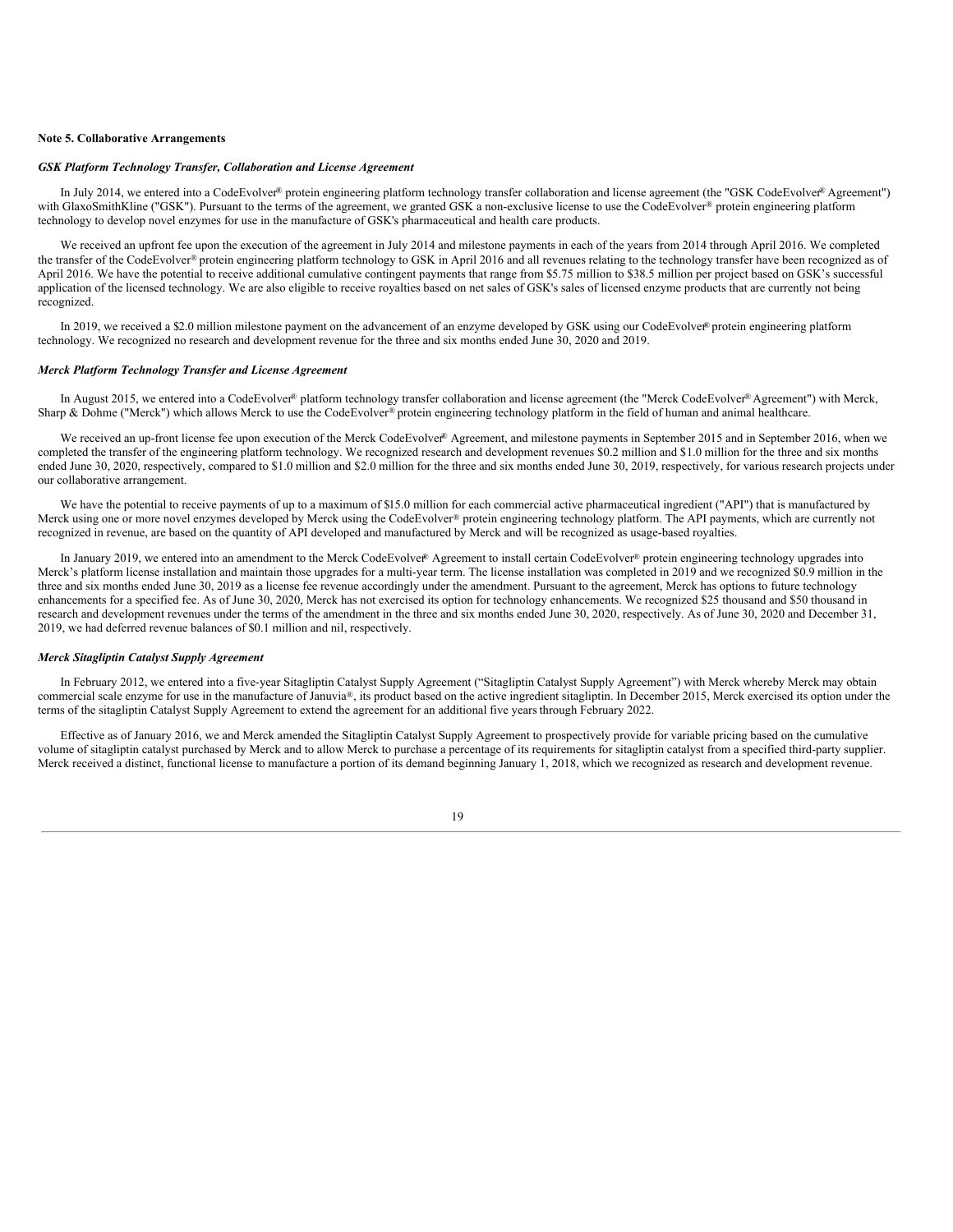We have determined that the variable pricing, which provides a discount based on the cumulative volume of sitagliptin catalyst purchased by Merck, provides Merck material rights and we are recognizing product revenues using the alternative method. Under the alternative approach, we estimate the total expected consideration and allocate it proportionately with the expected sales.

The Sitagliptin Catalyst Supply Agreement requires Merck to pay an annual fee for the rights to the sitagliptin technology each year for the term of the Sitagliptin Catalyst Supply Agreement. Amounts of annual license fees are based on contractually agreed prices and are on a declining scale over the term of the contract.

Pursuant to the terms of the Sitagliptin Catalyst Supply Agreement, Merck may purchase supply from us for a fee based on contractually stated prices. Deferred revenues were offset against contract assets where the right of offset exists within the contract. We recognized revenue of \$2.0 million and \$3.8 million for the three and six months ended June 30, 2020, respectively, compared to \$2.5 million and \$7.8 million in the three and six months ended June 30, 2019, respectively, in product revenue under this agreement. As of June 30, 2020 and December 31, 2019, we had deferred revenue balances related to the Sitagliptin Catalyst Supply Agreement of \$0.3 million and nil, respectively.

#### *Enzyme Supply Agreement*

In November 2016, we entered into a supply agreement whereby our customer may purchase quantities of one of our proprietary enzymes for use in its commercial manufacture of a product. Pursuant to the supply agreement, we received an upfront payment in December 2016 which was recorded as deferred revenues. Such upfront payment will be recognized over the period of the supply agreement as the customer purchases our proprietary enzyme. We additionally have determined that the volume discounts under the supply agreement provides the customer material rights and we are recognizing revenues using the alternative method. As of June 30, 2020 and December 31, 2019, we had deferred revenue balances from the supply agreement of \$2.0 million.

### *Global Development, Option and License Agreement, Strategic Collaboration Agreement, and Development Agreement*

In October 2017, we entered into a Global Development, Option and License Agreement (the "Nestlé Agreement") with Société des Produits Nestlé (formerly known as Nestec Ltd.) ("Nestlé Health Science") and, solely for the purpose of the integration and the dispute resolution clauses of the Nestlé Agreement, Nestlé Health Science S.A., to advance CDX-6114, our enzyme biotherapeutic product candidate for the potential treatment of PKU.

We received an upfront cash payment of \$14.0 million in 2017 upon the execution of the Nestlé Agreement, a \$4.0 million milestone payment after dosing the first subjects in a first-in-human Phase 1a dose-escalation trial with CDX-6114, and a \$1.0 million milestone payment upon achievement of a milestone relating to formulation of CDX-6114. The \$4.0 million milestone payment that was triggered by the initiation of the trial was received in 2018 and the \$1.0 million milestone payment that was triggered by the achievement of a formulation relating to CDX-6114 was received in February 2019. The upfront payment and the variable consideration relating to the progress payment of \$4.0 million and milestone payment of \$1.0 million were recognized over time as the development work was performed. Revenue was recognized using a single measure of progress that depicted our performance in transferring control of the services, which was based on the ratio of level of effort incurred to date compared to the total estimated level of effort required to complete all performance obligations under the agreement. We recognized nominal research and development revenue for the three and six months ended June 30, 2020, respectively, compared to \$0.5 million and \$1.7 million for the three and six months ended June 30, 2019, respectively.

In January 2019, we received notice from the FDA that it had completed its review of our investigational new drug application ("IND") for CDX-6114 and concluded that we may proceed with the proposed Phase 1b multiple ascending dose study in healthy volunteers in the United States. In February 2019, Nestlé Health Science exercised its option to obtain an exclusive, worldwide, royalty-bearing, sub-licensable license for the global development and commercialization of CDX-6114 for the management of PKU and paid us \$3.0 million which we recognized as research and development revenue in 2019. Upon exercising its option, Nestlé Health Science assumed all responsibilities for future clinical development and commercialization of CDX-6114, with the exception of the completion of an extension study, CDX-6114-004, which was substantially completed in the fourth quarter of 2019. Other potential payments from Nestlé Health Science to us under the Nestlé Agreement include (i) development and approval milestones of up to \$85.0 million, (ii) sales-based milestones of up to \$250.0 million in the aggregate, which aggregate amount is achievable if net sales exceed \$1.0 billion in a single year, and (iii) tiered royalties, at percentages ranging from the middle single digits to low double-digits, of net sales of product.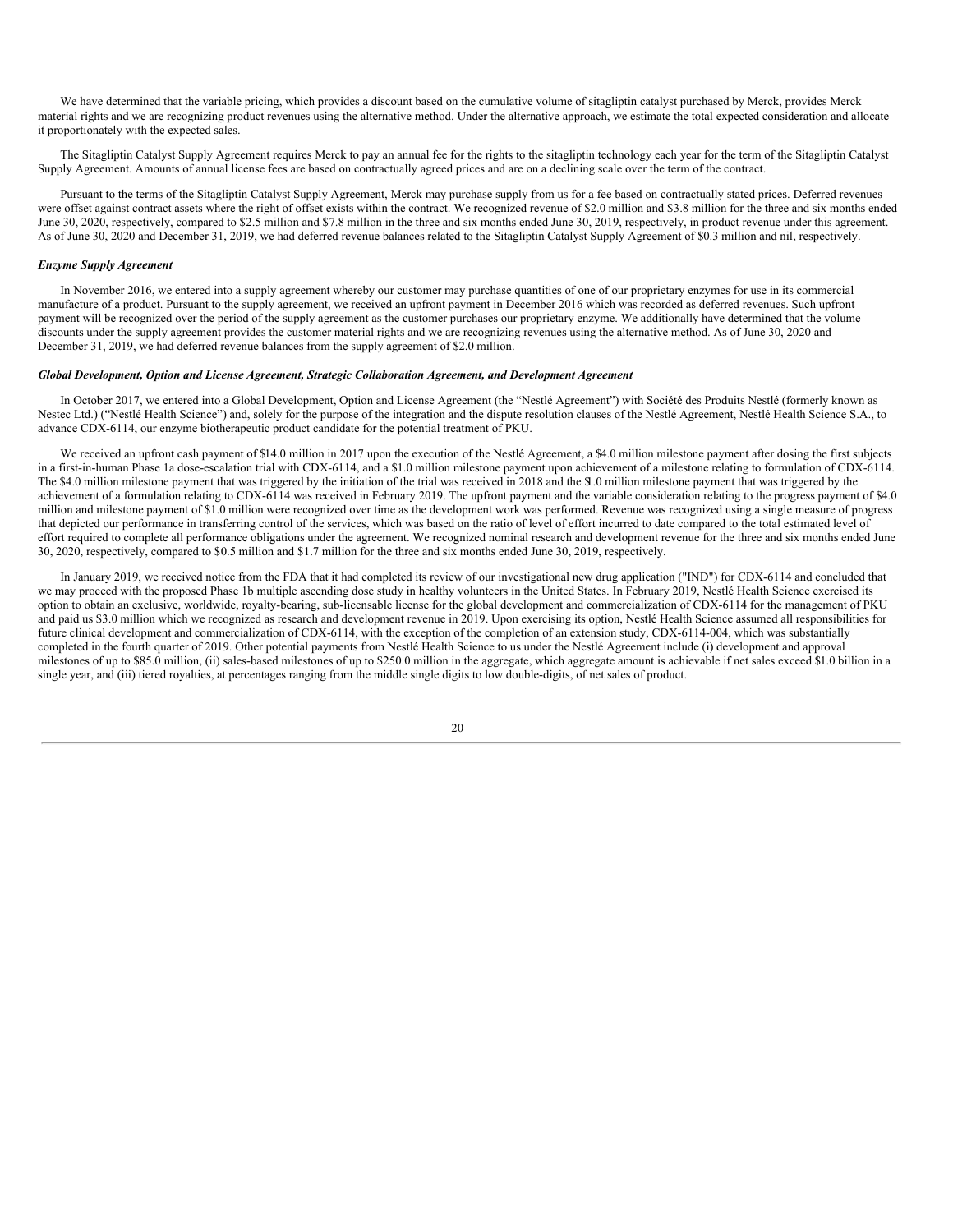In October 2017, we also entered into a Strategic Collaboration Agreement (the "Strategic Collaboration Agreement") with Nestlé Health Science pursuant to which we and Nestlé Health Science are collaborating to leverage the CodeEvolver® protein engineering technology platform to develop novel enzymes for Nestlé Health Science's established Consumer Care and Medical Nutrition business areas. Under the Strategic Collaboration Agreement, we received an upfront payment of \$1.2 million in 2017 and an incremental payment of \$0.6 million in September 2018 for additional services. The Strategic Collaboration Agreement has been extended through December 2021.

In January 2020, we entered into a development agreement with Nestlé Health Science pursuant to which we and Nestlé Health Science are collaborating to advance a lead candidate targeting a gastro-intestinal disorder discovered through our Strategic Collaboration Agreement into pre-clinical and early clinical studies.

We recognized research and development fees of \$1.7 million and \$3.3 million for the three and six months ended June 30, 2020, respectively, compared to \$1.2 million and \$2.5 million in the three and six months ended June 30, 2019, respectively.

#### *Strategic Collaboration Agreement*

In April 2018, we entered into the Porton Agreement with Porton to license key elements of our biocatalyst technology for use in Porton's global custom intermediate and API development and manufacturing business. Under the Porton Agreement, we are eligible to receive annual collaboration fees and research and development revenues. We received an initial collaboration fee of \$0.5 million within 30 days of the effective date of the Porton Agreement, \$1.5 million upon the first anniversary of the effective date of the agreement. In the second quarter of 2020, we recognized \$1.0 million in research and development revenue on the second anniversary of the effective date of the agreement. We are eligible to receive \$1.0 million on the third anniversary of the effective date of the agreement. We completed the technical transfer in the fourth quarter of 2018 and recognized \$2.8 million in research and development revenue. We recognized revenue related to the functional license provided to Porton at a point in time when control of the license was transferred to the customer. We recognized research and development revenue related to the Porton Agreement of \$1.0 million and \$1.1 million in the three and six months ended June 30, 2020, respectively, and no revenue in the three and six months ended June 30, 2019.

### *Platform Technology Transfer and License Agreement*

In May 2019, we entered into a Platform Technology Transfer and License Agreement (the "Novartis CodeEvolver® Agreement") with Novartis Pharma AG ("Novartis"). The Agreement allows Novartis to use our proprietary CodeEvolver® protein engineering platform technology in the field of human healthcare. Under the Novartis CodeEvolver® Agreement, we are transferring our proprietary CodeEvolver® protein engineering platform technology to Novartis over approximately 23 months, starting with the date on which we commenced the technology transfer (the "Technology Transfer Period"). As a part of this technology transfer, the Company provided to Novartis our proprietary enzymes, proprietary protein engineering protocols and methods, and proprietary software algorithms. In addition, teams of the Company and Novartis scientists participated in technology training sessions and collaborative research projects at the our laboratories in Redwood City, California and at a designated Novartis laboratory in Basel, Switzerland. Upon completion of technology transfer, Novartis will have the CodeEvolver® protein engineering platform technology installed at its designated laboratory.

Pursuant to the agreement, we received an upfront payment of \$5.0 million shortly after the effective date of the Novartis CodeEvolver® Agreement. In the second quarter of 2020, we completed the second technology milestone transfer under the agreement and became eligible to receive a milestone payment of \$4.0 million, which we subsequently received in July 2020. We are eligible to receive an additional \$5.0 million upon satisfactory completion of the third technology transfer milestone. In consideration for the continued disclosure and license of improvements to our technology and materials during a multi-year period that begins on the conclusion of the Technology Transfer Period, Novartis will pay us annual payments which amount to an additional \$8.0 million. The Company also has the potential to receive quantitydependent, usage payments for each API that is manufactured by Novartis using one or more enzymes that have been developed or are in development using the CodeEvolver® protein engineering platform technology during the period that begins on the conclusion of the Technology Transfer Period and ends on the expiration date of the last to expire licensed patent. These product-related usage payments, if any, will be paid by Novartis to us for each quarter that Novartis manufactures API using a CodeEvolver®-developed enzyme. The usage payments will be based on the total volume of API produced using the CodeEvolver®-developed enzyme. These usage payments can begin in the clinical stage and will extend throughout the commercial life of each API. Revenue for the combined initial license and technology transfer performance obligation, which is expected to occur over twenty-three months, is being recognized using a single measure of progress that depicts our performance in transferring control of the services, which is based on the ratio of level of effort incurred to date compared to the total estimated level of effort required to complete the performance obligation relating to the combined initial license and technology transfer. Revenue allocated to future improvements will be recognized during the Improvement Term. We recognized \$0.9 million and \$3.7 million in research and

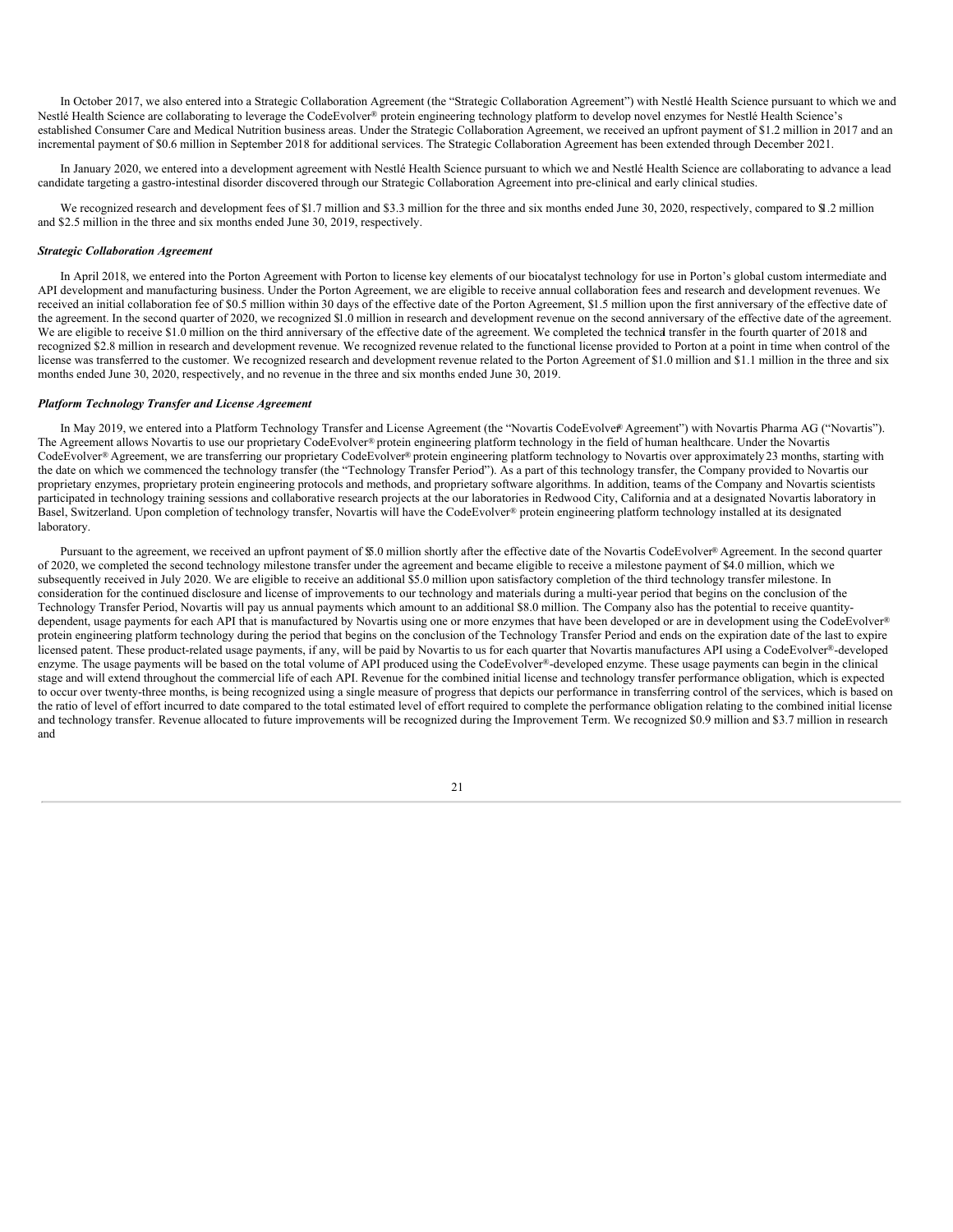development revenue for the three and six months ended June 30, 2020, respectively andno revenue in the three and six months ended June 30, 2019 from the Novartis CodeEvolver® Agreement.

#### *License Agreement*

In December 2019, we entered a license agreement with Roche Sequencing Solutions, Inc. ("Roche") to provide Roche with our EvoT4 DNA™ ligase high-performance molecular diagnostic enzyme. The royalty bearing license grants Roche worldwide rights to include the EvoT4 DNA™ ligase in its nucleic acid sequencing products and workflows. Under the license agreement, we received an initial collaboration fee payment within 45 days of the effective date of the agreement and we are eligible to receive an additional milestone within 60 days after the completion of technology transfer. The agreement also contemplates milestone payments to the Company upon the achievement of various development and commercialization events and royalty payments from commercial sales of the enzyme. We recognized research and development fees of \$0.2 million and \$0.8 million for the three and six months ended June 30, 2020, respectively.

#### *Strategic Collaboration and License Agreement*

In March 2020, we entered into a Strategic Collaboration and License Agreement (the "Takeda Agreement") with Shire Human Genetic Therapies, Inc., a wholly-owned subsidiary of Takeda Pharmaceutical Co. Ltd. ("Takeda") under which we will research and develop protein sequences for use in gene therapy products for certain diseases (each, a "Field") in accordance with each applicable program plan (each, a "Program Plan").

In March 2020, we received an up-front nonrefundable cash payment of \$8.5 million and we initiated activities under three Program Plans for Fabry Disease, Pompe Disease, and an unnamed blood factor deficiency respectively (the "Initial Programs"). We are primarily responsible for the research and development of protein sequences under the Program Plans (the "Protein Sequences") and we are eligible to receive up to \$22.3 million of research and development fees and pre-clinical milestone payments for the Initial Programs. Takeda has the right, but not the obligation, to develop, manufacture and commercialize gene therapy products that include nucleic acid sequences that encode the Protein Sequences ("Products") at their expense. Takeda has the right to a certain number of additional disease indications ("Reserved Target Indications") for a limited period in which Takeda may initiate a Program Plan for one or more Reserved Target Indications ("Additional/Option Program," with Initial Programs, the "Programs"), provided, (a) if Takeda elects to initiate an Additional/Option Program while the parties are collaborating on three other Programs at the time of such election, or (b) if Takeda elects to initiate an Additional/Option Program using the last remaining Reserved Target Indication, then Takeda must pay us an option exercise fee to initiate such Additional/Option Program. We will own all rights to the Protein Sequences and corresponding nucleic acid sequences and related intellectual property rights and Takeda will own all rights to Products and related intellectual property rights.

We granted to Takeda an exclusive, worldwide, royalty-bearing, sublicensable license to use the Protein Sequences and their corresponding nucleic acid sequences to develop, manufacture and commercialize the applicable Products in the applicable Field. We also granted to Takeda a limited non-exclusive, worldwide, sublicensable license (a) to research the Protein Sequences within or outside the applicable Fields and (b) to research the Products outside of the applicable Fields, which such rights exclude Takeda's right to perform any Investigational New Drug-enabling activities. The licenses to research the Protein Sequences expire after a pre-determined period of time.

The term of the Takeda Agreement begins on the Effective Date and continues on a Product-by-Product and country-by-country basis, until the expiration of Takeda's obligation to pay royalties to the Company with respect to that Product in that country. The Takeda Agreement expires in its entirety upon the expiration of Takeda's obligation to pay royalties to the Company with respect to the Products in all countries worldwide. Subject to the terms of the Takeda Agreement, and after the first anniversary of the Effective Date with respect to the Initial Programs or after the first anniversary of confirmation of the applicable Program Plan by the parties with respect to the Additional/Option Programs, Takeda may terminate a Program upon specified prior written notice to the Company. Subject to the terms of the Takeda Agreement, Takeda may terminate the Takeda Agreement, at will, on a Product-by-Product basis upon specified prior written notice to the Company and the Takeda Agreement in its entirety upon specified prior written notice to the Company. Subject to the terms of the Takeda Agreement, Takeda may terminate the Takeda Agreement on a Product-by-Product basis for safety reasons upon specified prior written notice to the Company. Either party may terminate the Takeda Agreement for an uncured material breach by the other party, or the other party's insolvency or bankruptcy.

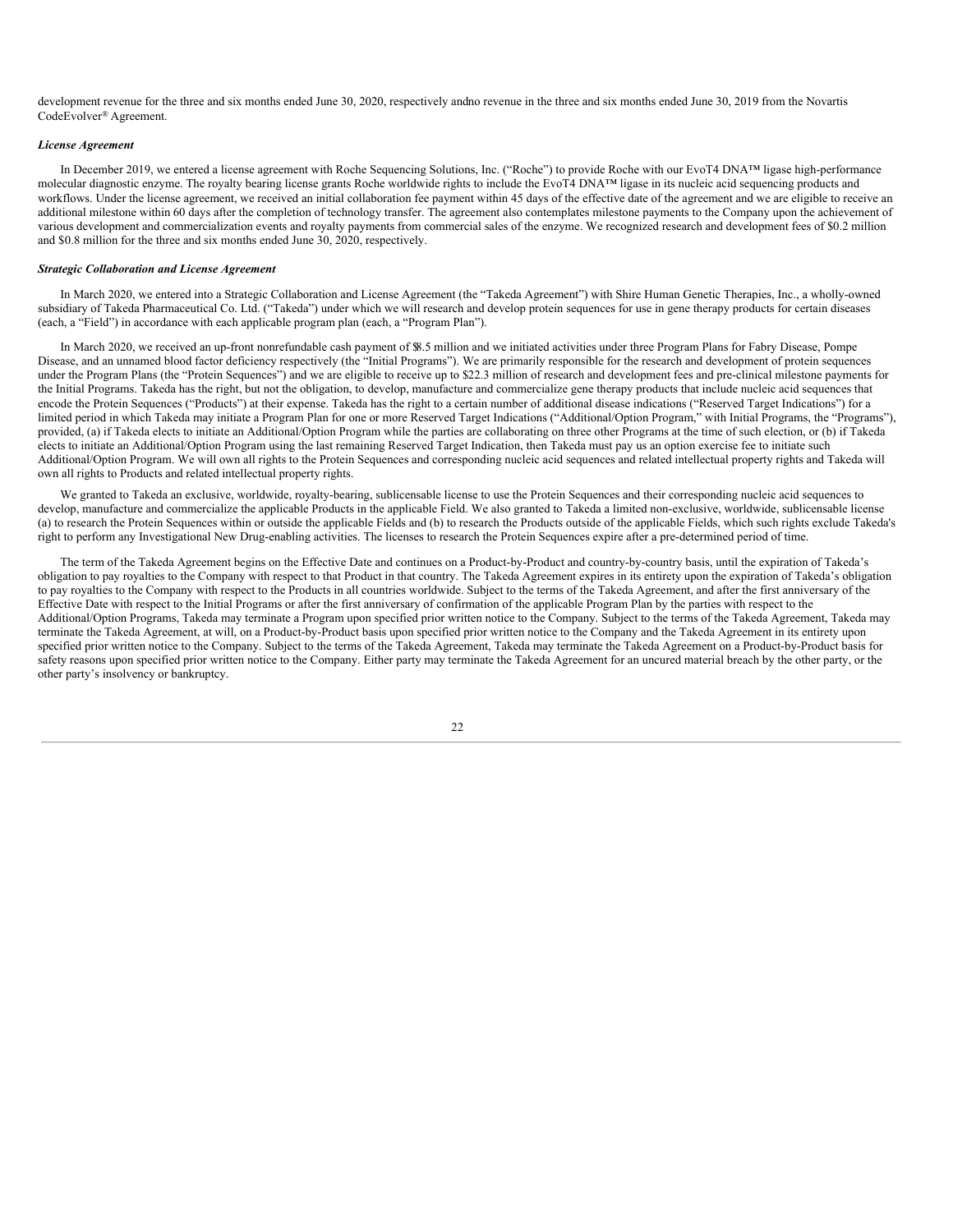We are eligible to receive certain development and commercialization milestone payments up to \$100.0 million per target gene, the modulation of which would lead to the treatment of the disease indications by the applicable Product. We are also eligible to receive tiered royalties based on net sales of Products at percentages ranging from the middle-single digits to low single-digits. We recognized research and development revenue related to the Takeda Agreement of \$5.7 million and \$8.0 million in the three and six months ended June 30, 2020, respectively. As of June 30, 2020, we had a deferred revenue balance of \$2.2 million from Takeda.

### *Master Collaboration and Research Agreement and Stock Purchase Agreement*

In June 2020, we entered into a Stock Purchase Agreement with Molecular Assemblies, Inc. ("MAI") pursuant to which we purchased1,587,050 shares of MAI's Series A preferred stock for \$1.0 million in connection with the transaction, our chief executive officer, John Nicols, also joined MAI's board of directors.

At the same time, we entered into a Master Collaboration and Research Agreement (the "MAI Agreement") with MAI to engineer DNA polymerase enzymes to deliver differentiated and cost-effective solutions for the enzymatic synthesis of DNA. Under the MAI Agreement and its related statement of work ("SOW"), we will apply our CodeEvolver® protein engineering platform technology to improve the DNA polymerase enzymes that are critical for enzymatic DNA synthesis. Based on these services, the Company is eligible to earn additional shares of MAI's Series A preferred stock. MAI will combine its advanced chemistries with our enzymes to drive the process to commercialization. Under the MAI Agreement and its associated SOW, we will engage in research and development activities to engineer DNA polymerase enzymes for the enzymatic synthesis of DNA in exchange for monthly fees in the form of shares of Series A preferred stock in MAI. We are eligible to earn such non-monetary payments over ten to thirteen months, and any such shares would be issuedthirty days in arrears after each calendar quarter-end. We are also eligible to receive amounts for bonuses, targets and milestones on achievement of timeline and project goals specified in the SOW. Payments for bonuses, targets and milestones on achievement of timeline and project goals are to be issued thirty days after the Company provides notification of completion. Under the MAI Agreement, the Company will have the right to use and sell the engineered enzymes to third parties for any purpose other than for the synthesis of native DNA. Under the MAI Agreement, we would make a \$0.5 million payment to MAI upon our achievement of a milestone of \$5.0 million in aggregate commercial sales to third parties of the engineered enzymes or any product incorporating or derived from the engineered enzymes for any purpose other than the synthesis of native DNA. The MAI Agreement contemplates that we and MAI will enter into a Commercialization and Enzyme Supply Agreement (the "CESA") within six months following the completion of certain timelines specified in the SOW. In addition, we and MAI have agreed pursuant to the MAI Agreement to certain terms to be contained within the CESA in the event that the CESA becomes executed in the future. Those include: (a) that MAI would receive an exclusive license to use the DNA polymerase enzymes engineering by us under the MAI Agreement in the synthesis of native DNA and a non-exclusive license to use these enzymes for research and development on the synthesis of non-native DNA, and (b) we would become the exclusive manufacturer of these enzymes for MAI, its affiliates and **licensees** 

We recognized no research and development revenue in the three and six months ended June 30, 2020 from transactions with MAI.

### **Note 6. Cash Equivalents and Equity Securities**

Cash equivalents at June 30, 2020 and December 31, 2019 consisted of the following (in thousands):

|                          | June 30, 2020 |                      |  |                                | <b>December 31, 2019</b> |                      |  |                      |
|--------------------------|---------------|----------------------|--|--------------------------------|--------------------------|----------------------|--|----------------------|
|                          |               | <b>Adiusted Cost</b> |  | Estimated<br><b>Fair Value</b> |                          | <b>Adiusted Cost</b> |  | Estimated Fair Value |
| Money market funds $(1)$ |               | 58,482               |  | 58.482                         |                          | 71.248               |  | 71,248               |

(1)Money market funds are classified in cash and cash equivalents on our unaudited condensed consolidated balance sheets.

As of June 30, 2020, the total cash and cash equivalents balance of \$75.6 million was comprised of money market funds of \$58.5 million and cash of \$17.1 million held with major financial institutions worldwide. As of December 31, 2019, the total cash and cash equivalents balance of \$90.5 million was comprised of money market funds of \$71.2 million and cash of \$19.3 million held with major financial institutions worldwide.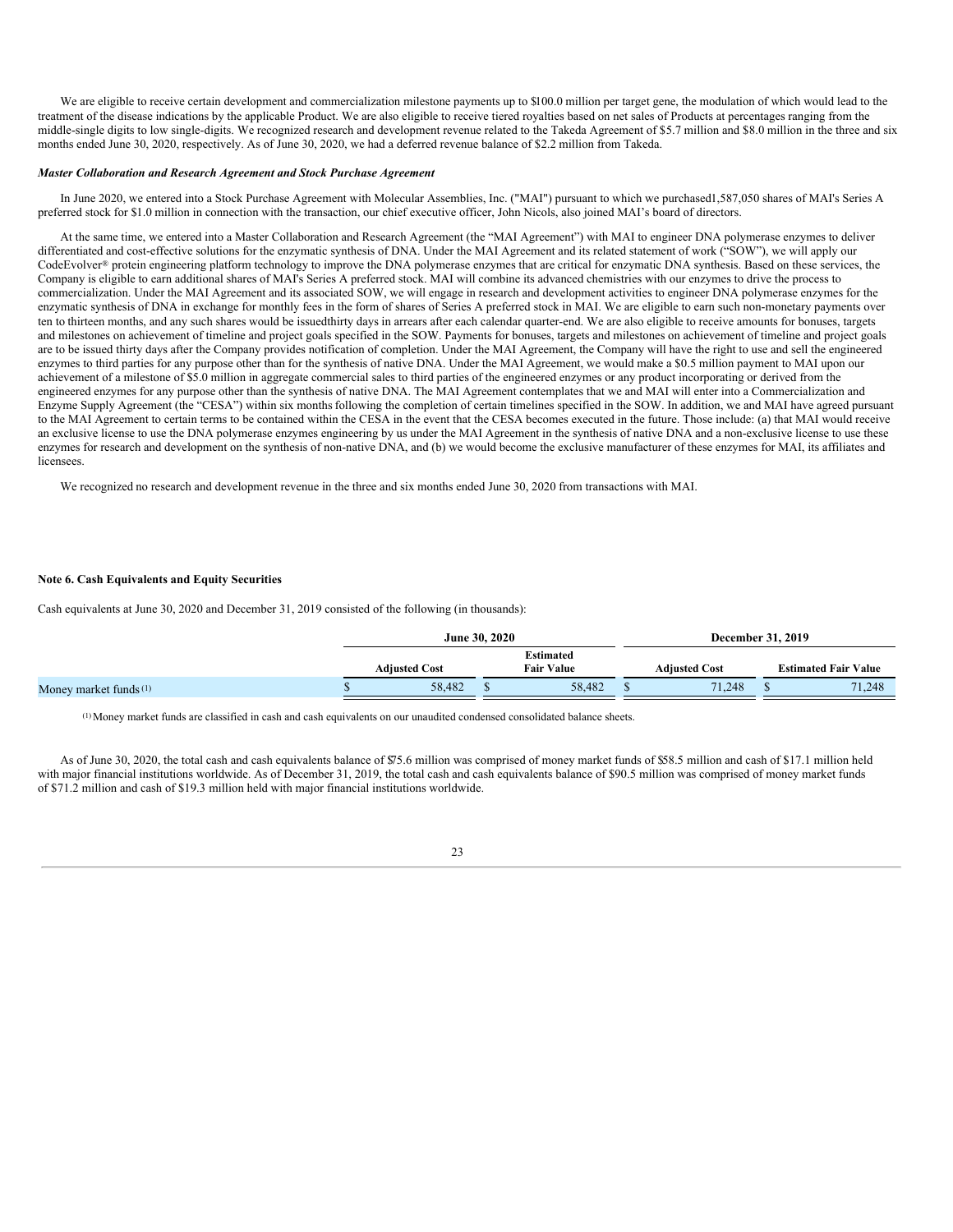### *Investment in Equity Securities*

No single investor in MAI holds 20% or more of the voting stock. Our investment represented approximately4% of MAI's voting stock at the time of the transaction. Concurrently with our initial equity investment, John Nicols, our chief executive officer, joined MAI's board of directors, and we entered into the MAI Agreement pursuant to which we will provide technical services and expertise in exchange for compensation in the form of additional shares of voting preferred stock. Our investment was \$1.0 million at June 30, 2020. For additional information, see Note 12, *"*Related Party Transactions."

### **Note 7. Fair Value Measurements**

The following tables present the financial instruments that were measured at fair value on a recurring basis at June 30, 2020 and December 31, 2019 by level within the fair value hierarchy (in thousands):

|                    | 30, 2020<br>June |                                              |  |                                                                                                                                                                                                                                                                                                                                                                                                                                                                                                                                    |  |                                                                                                                                                                                                                                                                                                                                                                                                                                                                                                                                  |  |        |
|--------------------|------------------|----------------------------------------------|--|------------------------------------------------------------------------------------------------------------------------------------------------------------------------------------------------------------------------------------------------------------------------------------------------------------------------------------------------------------------------------------------------------------------------------------------------------------------------------------------------------------------------------------|--|----------------------------------------------------------------------------------------------------------------------------------------------------------------------------------------------------------------------------------------------------------------------------------------------------------------------------------------------------------------------------------------------------------------------------------------------------------------------------------------------------------------------------------|--|--------|
|                    |                  | Level 1                                      |  | <b>Level</b> 2                                                                                                                                                                                                                                                                                                                                                                                                                                                                                                                     |  | . .<br><b>Level</b> 3<br>.                                                                                                                                                                                                                                                                                                                                                                                                                                                                                                       |  | Total  |
| Money market funds |                  | 10 <sup>o</sup><br>CO <sub>2</sub><br>20,402 |  | $\hspace{1.0cm} \overline{\hspace{1.0cm} \hspace{1.0cm} \hspace{1.0cm} } \hspace{1.0cm} \hspace{1.0cm} \overline{\hspace{1.0cm} \hspace{1.0cm} \hspace{1.0cm} } \hspace{1.0cm} \hspace{1.0cm} \overline{\hspace{1.0cm} \hspace{1.0cm} \hspace{1.0cm} } \hspace{1.0cm} \hspace{1.0cm} \overline{\hspace{1.0cm} \hspace{1.0cm} \hspace{1.0cm} } \hspace{1.0cm} \hspace{1.0cm} \hspace{1.0cm} } \hspace{1$<br>$\mathcal{L}(\mathcal{L})$ and $\mathcal{L}(\mathcal{L})$ and $\mathcal{L}(\mathcal{L})$ and $\mathcal{L}(\mathcal{L})$ |  | $\hspace{1.0cm} \overline{\hspace{1.0cm} \hspace{1.0cm} \hspace{1.0cm} } \hspace{1.0cm} \hspace{1.0cm} \overline{\hspace{1.0cm} \hspace{1.0cm} \hspace{1.0cm} } \hspace{1.0cm} \hspace{1.0cm} \overline{\hspace{1.0cm} \hspace{1.0cm} \hspace{1.0cm} } \hspace{1.0cm} \hspace{1.0cm} \overline{\hspace{1.0cm} \hspace{1.0cm} \hspace{1.0cm} } \hspace{1.0cm} \hspace{1.0cm} \hspace{1.0cm} }$<br>$\mathcal{L}^{\text{max}}_{\text{max}}$ and $\mathcal{L}^{\text{max}}_{\text{max}}$ and $\mathcal{L}^{\text{max}}_{\text{max}}$ |  | 58,482 |

|                    | <b>December 31, 2019</b> |         |  |                          |  |                |  |        |  |
|--------------------|--------------------------|---------|--|--------------------------|--|----------------|--|--------|--|
|                    |                          | Level 1 |  | .<br><b>Level 2</b>      |  | <b>Level 3</b> |  | Total  |  |
| Money market funds |                          | 71.248  |  | $\overline{\phantom{a}}$ |  |                |  | 71,248 |  |

### **Note 8. Balance Sheets Details**

### *Inventories*

Inventories consisted of the following (in thousands):

|                 | June 30, 2020 |     | December 31, 2019 |
|-----------------|---------------|-----|-------------------|
| Raw materials   |               |     |                   |
| Work-in-process |               | 28  | 26                |
| Finished goods  |               | 581 | 338               |
| Inventories     |               | 686 | 371               |

### *Property and Equipment, net*

Property and equipment, net consisted of the following (in thousands):

|                                                 | June 30, 2020 |              | December 31, 2019 |
|-------------------------------------------------|---------------|--------------|-------------------|
| Laboratory equipment                            | 24,717        | <sup>2</sup> | 23,561            |
| Leasehold improvements                          | 10,774        |              | 10,804            |
| Computer equipment and software                 | 3,135         |              | 3,016             |
| Office equipment and furniture                  | 1,115         |              | 1,461             |
| Construction in progress                        | 648           |              | 691               |
| Property and equipment                          | 40.389        |              | 39,533            |
| Less: accumulated depreciation and amortization | (33, 567)     |              | (33,251)          |
| Property and equipment, net                     | 6.822         |              | 6,282             |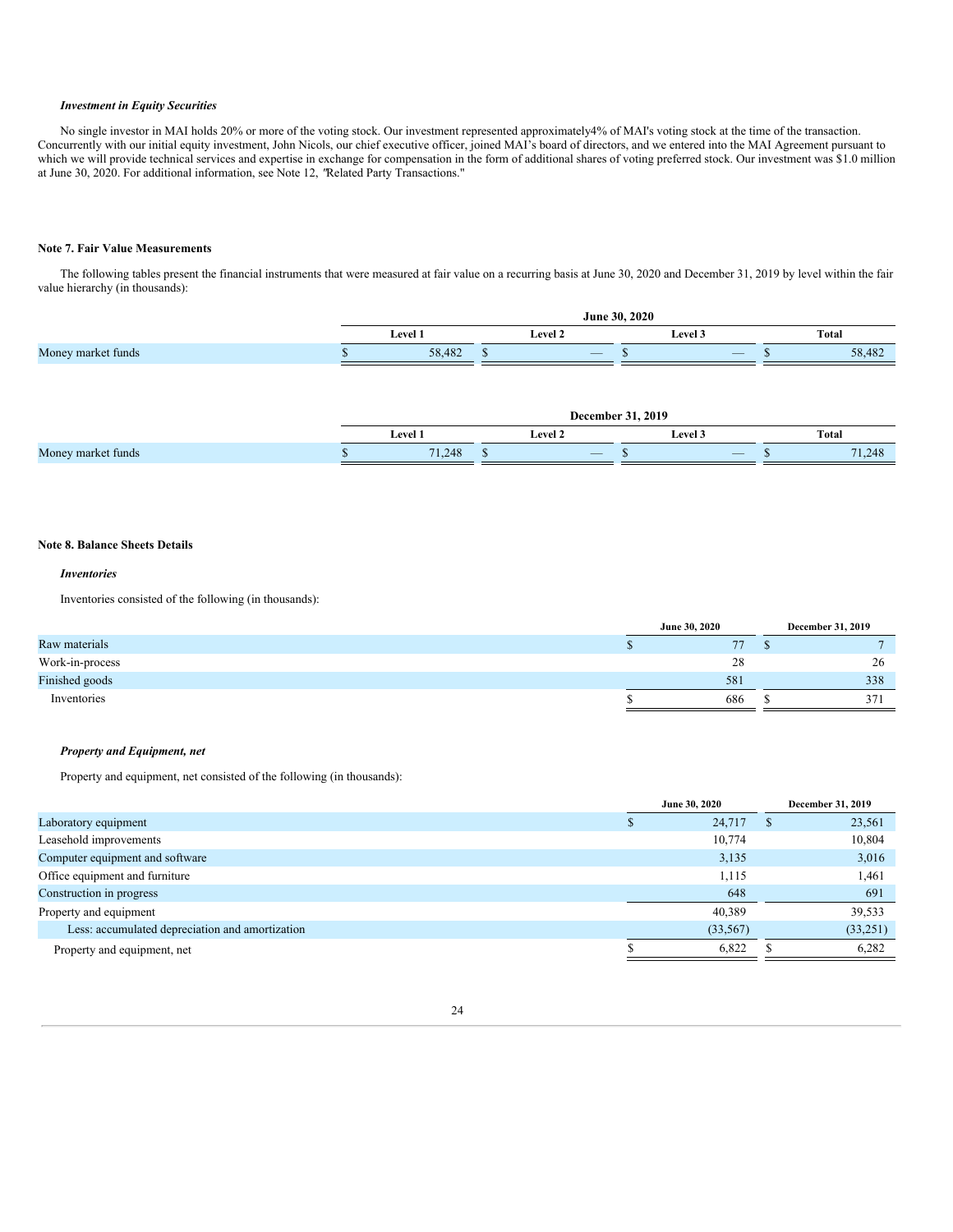### *Goodwill*

Goodwill had a carrying value of approximately \$3.2 million as of June 30, 2020 and December 31, 2019.

### *Other Accrued Liabilities*

Other accrued liabilities consisted of the following (in thousands):

|                                               | <b>June 30, 2020</b> | December 31, 2019 |
|-----------------------------------------------|----------------------|-------------------|
| Accrued purchases                             | 3,669                | 4,386             |
| Accrued professional and outside service fees | 2,949                | 1,802             |
| Other                                         | 325                  | 352               |
| Total                                         | 6.943                | 6,540             |

#### **Note 9. Stock-based Compensation**

#### *Equity Incentive Plans*

In June 2019, our board of directors (the "Board") and stockholders approved the 2019 Incentive Award Plan (the "2019 Plan"). The 2019 Plan superseded and replaced in its entirety our 2010 Equity Incentive Plan (the "2010 Plan") which was effective in March 2010, and no further awards will be granted under the 2010 Plan; however, the terms and conditions of the 2010 Plan will continue to govern any outstanding awards thereunder.

The 2010 Plan provided for the grant of incentive stock options, non-statutory stock options, restricted stock units ("RSUs"), restricted stock awards ("RSAs"), performance-contingent restricted stock units ("PSUs"), performance based options ("PBOs"), stock appreciation rights, and stock purchase rights to our employees, nonemployee directors and consultants.

The number of shares of our common stock available for issuance under the 2019 Plan is equal to the sum of (i)7,897,144 shares, and (ii) any shares subject to awards granted under the 2010 Plan that were outstanding as of April 22, 2019 and thereafter terminate, expire, lapse or are forfeited; provided that no more than 14,000,000 shares may be issued upon the exercise of incentive stock options ("ISOs"). In June 2019, 8.1 million shares authorized for issuance under the 2019 Plan were registered under the Securities Act of 1933, as amended (the "Securities Act").

The 2019 Plan provides for the grant of stock options, including incentive stock options and non-qualified stock options, stock appreciation rights, restricted stock, restricted stock units, other stock or cash based awards and dividend equivalents to eligible employees and consultants of the Company or any parent or subsidiary, as well as members of the Board.

### *Stock Options*

The option exercise price for incentive stock options must be at least100% of the fair value of our common stock on the date of grant and the option exercise price for nonstatutory stock options is 85% of the fair value of our common stock on the date of grant, as determined by the Board. If, at the time of a grant, the optionee directly or by attribution owns stock possessing more than 10% of the total combined voting power of all of our outstanding capital stock, the exercise price for these options must be at least 110% of the fair value of the underlying common stock. Stock options granted to employees generally have a maximum term of10 years and vest overfour years from the date of grant, of which 25% vest at the end of one year, and 75% vest monthly over the remaining three years. We may grant options with different vesting terms from time to time. Unless an employee's termination of service is due to disability or death, upon termination of service, any unexercised vested options will be forfeited at the end of three months or the expiration of the option, whichever is earlier.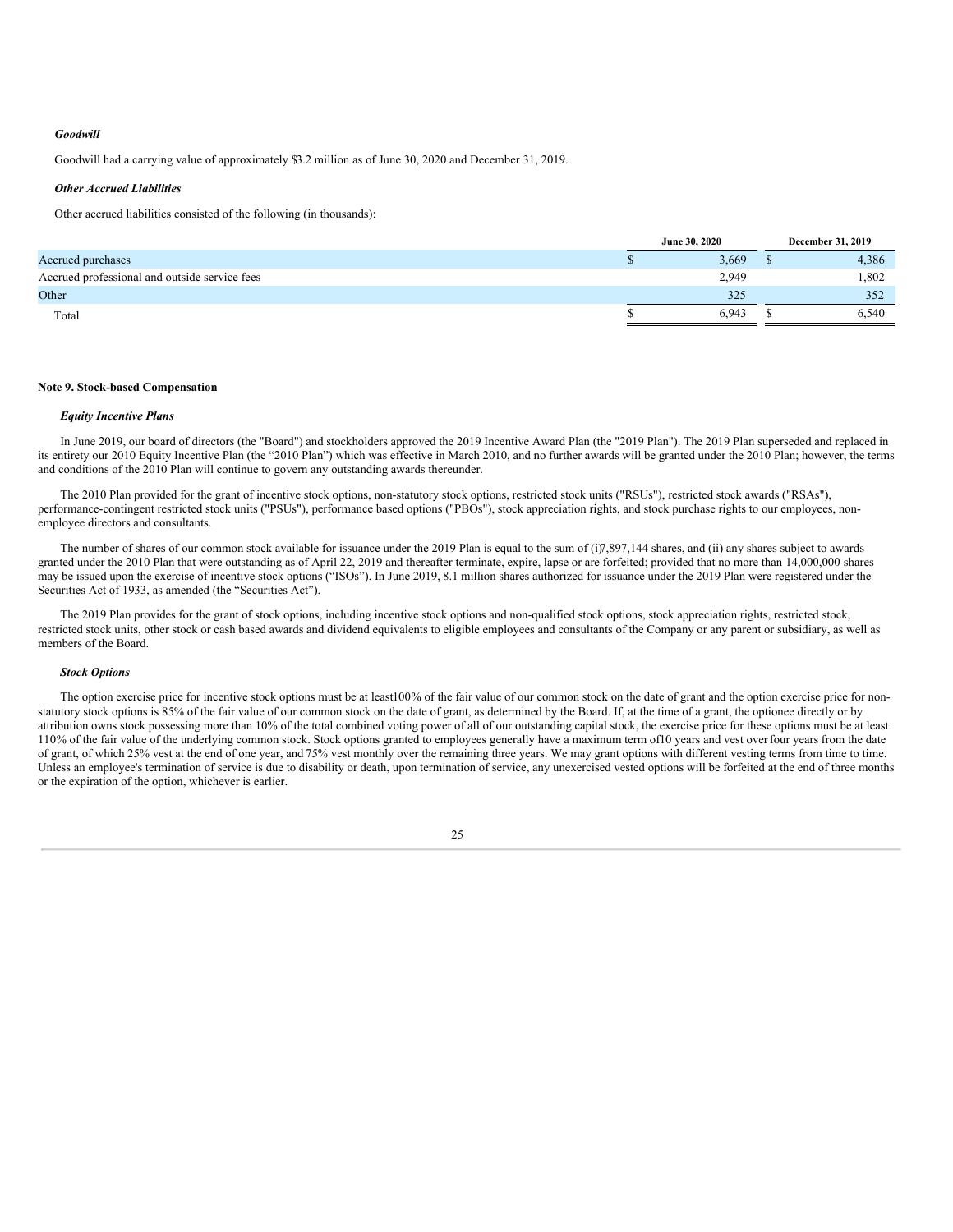#### *Restricted Stock Units (RSUs)*

We also grant employees RSUs, which generally vest over either a three year period with one-third of the shares subject to the RSUs vesting on each yearly anniversary of the vesting commencement date or over a four year period with 25% of the shares subject to the RSU vesting on each yearly anniversary of the vesting commencement date, in each case contingent upon such employee's continued service on such vesting date. RSUs are generally subject to forfeiture if employment terminates prior to the release of vesting restrictions. We may grant RSUs with different vesting terms from time to time.

### *Performance-contingent Restricted Stock Units (PSUs) and Performance Based Options (PBOs)*

We also grant our executives and our non-executive employees PSUs, and we grant our executives PBOs. The PSUs and PBOs vest based upon both the successful achievement of certain corporate operating milestones in specified timelines and continued employment through the applicable vesting date. When the performance goals are deemed to be probable of achievement for these types of awards, recognition of stock-based compensation expense commences. Once the number of shares eligible to vest is determined, those shares vest in two equal installments with 50% vesting upon achievement and the remaining 50% vesting on the first anniversary of achievement, in each case, subject to the recipient's continued service through the applicable vesting date. If the performance goals are achieved at the threshold level, the number of shares eligible to vest in respect of the PSUs and PBOs would be equal to half the number of PSUs granted and one-quarter the number of shares underlying the PBOs granted. If the performance goals are achieved at the target level, the number of shares eligible to vest in respect of the PSUs and PBOs would be equal to the number of PSUs granted and half of the shares underlying the PBOs granted. If the performance goals are achieved at the superior level, the number of shares eligible to vest in respect of the PSUs would be equal to two times the number of PSUs granted and equal to the number of PBOs granted. The number of shares issuable upon achievement of the performance goals at the levels between the threshold and target levels for the PSUs and PBOs or between the target level and superior levels for the PSUs would be determined using linear interpolation. Achievement below the threshold level would result in no shares being eligible to vest in respect of the PSUs and PBOs.

In the first quarter of 2020, we awarded PSUs ("2020 PSUs") and PBOs ("2020 PBOs"), each of which commence vesting based upon the achievement of various weighted performance goals, including sustained revenue and performance enzyme growth, strategic advancements of biotherapeutics pipeline, safety and technology development. As of June 30, 2020, we estimated that the 2020 PSUs and 2020 PBOs performance goals would be achieved at 100% of the target level, and recognized expenses accordingly.

In 2019, we awarded PSUs ("2019 PSUs") and PBOs ("2019 PBOs"), each of which commenced vesting based upon the achievement of various weighted performance goals, including sustained revenue and performance enzyme growth, strategic advancement of biotherapeutics, cash balance and strategic plan development. In the first quarter of 2020, we determined that the 2019 PSUs and 2019 PBOs performance goals had been achieved at 106% of the target level, and recognized expenses accordingly. Accordingly, 50% of the shares underlying the 2019 PSUs and PBOs vested in the first quarter of 2020 and50% of the shares underlying the 2019 PSUs and PBOs will vest in the first quarter of 2021, in each case subject to the recipient's continued service on each vesting date.

In 2018, we awarded PSUs ("2018 PSUs") and PBOs ("2018 PBOs"), each of which commenced vesting based upon the achievement of various weighted performance goals, including core business revenue growth, cash balance, new licensing collaborations, new research and development service revenue arrangements, technology advancement and novel therapeutic enzymes advancement. In the first quarter of 2019, we determined that the 2018 PSUs and 2018 PBOs performance goals had been achieved at 118% of the target level, and recognized expenses accordingly. Accordingly, 50% of the shares underlying the 2018 PSUs and PBOs vested in the first quarter of 2019 and 50% of the shares underlying the 2018 PSUs and PBOs vested in the first quarter of 2020, in each case subject to the recipient's continued service on each vesting date.

#### *Stock-Based Compensation Expense*

Stock-based compensation expense is included in the unaudited condensed consolidated statements of operations as follows (in thousands):

|                                     | Three Months Ended June 30, |  |       | Six months ended June 30, |       |  |       |  |
|-------------------------------------|-----------------------------|--|-------|---------------------------|-------|--|-------|--|
|                                     | 2020                        |  | 2019  |                           | 2020  |  | 2019  |  |
| Research and development            | 471                         |  | 403   |                           | 894   |  | 791   |  |
| Selling, general and administrative | .468                        |  | . 585 |                           | 3,214 |  | 3,260 |  |
| Total                               | 1.939                       |  | 1,988 |                           | 4.108 |  | 4,051 |  |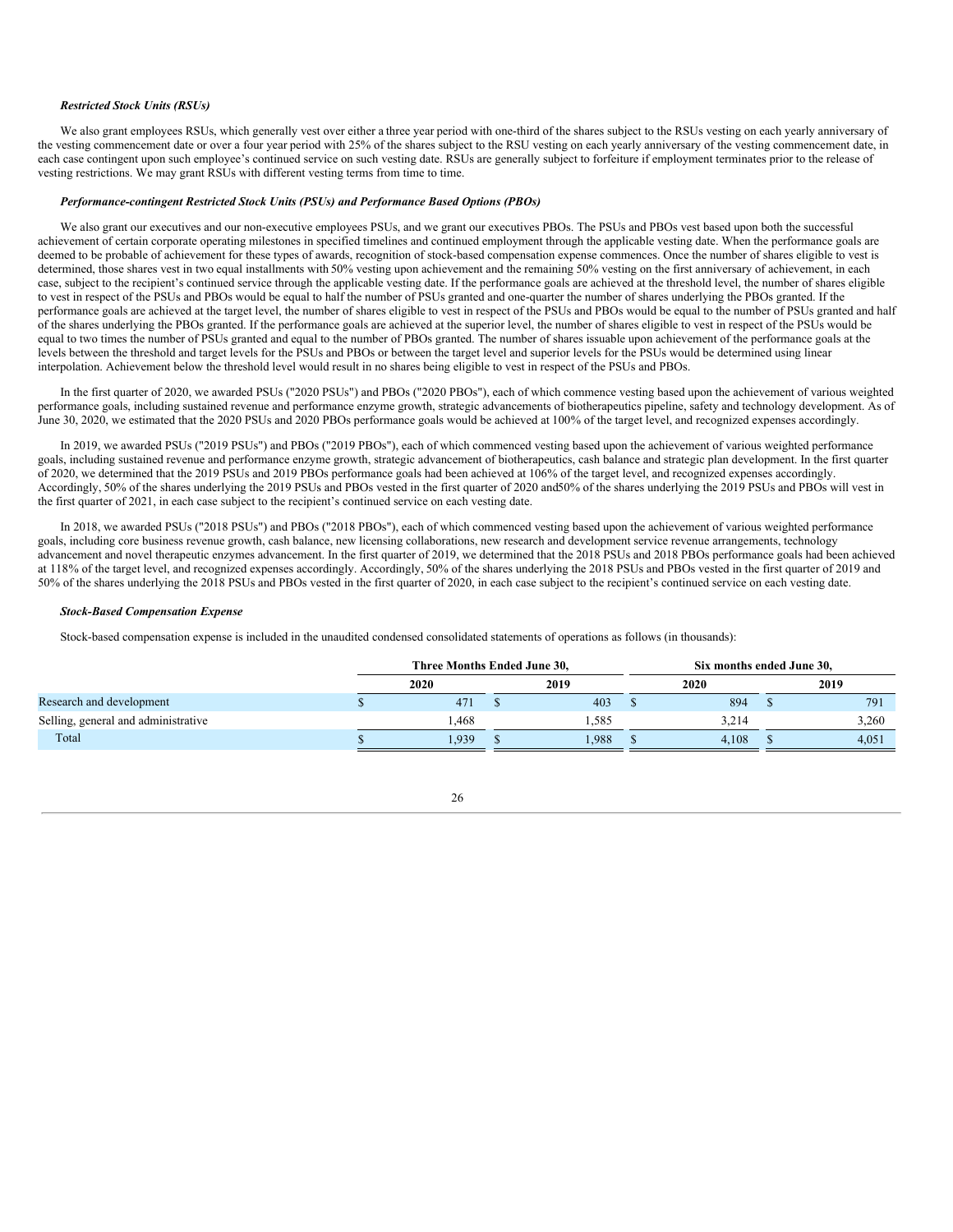The following table presents total stock-based compensation expense by security type included in the unaudited condensed consolidated statements of operations for the three and six months ended June 30, 2020 and 2019 (in thousands):

|               | Three Months Ended June 30, |       | Six months ended June 30, |      |       |  |  |  |
|---------------|-----------------------------|-------|---------------------------|------|-------|--|--|--|
|               | 2020                        | 2019  | 2020                      | 2019 |       |  |  |  |
| Stock options | 575                         | 581   | 1,116                     |      | 1,135 |  |  |  |
| RSUs and RSAs | 610                         | 386   | 1,210                     |      | 847   |  |  |  |
| <b>PSUs</b>   | 296                         | 316   | 627                       |      | 707   |  |  |  |
| PBOs          | 458                         | 705   | 1.155                     |      | 1,362 |  |  |  |
| Total         | 1,939                       | 1,988 | 4.108                     |      | 4,051 |  |  |  |

In June 2020, we granted an option to purchase60,000 shares of common stock to a non-employee as compensation for services. The estimated fair value of the grant was valued at \$0.3 million using the Black-Scholes-Merton option pricing model with the following assumptions used to estimate the fair value of non-employee stock options: (i) volatility rate at 51.9%, (ii) risk-free interest rate of0.4% and (iii) no expected dividend yield. The option vests over2 years from the date of grant with 50% vesting after one year and the remaining 50% vesting monthly in the second year. We recognized stock-based compensation expense related to the non-employee of \$4 thousand for the three and six months ended June 30, 2020.

As of June 30, 2020, unrecognized stock-based compensation expense, net of expected forfeitures, was \$4.8 million related to unvested employee stock options, \$0.2 million related to unvested non-employee stock options, \$2.7 million related to unvested RSUs and RSAs, \$1.1 million related to unvested PSUs, and \$1.7 million related to unvested PBOs based on current estimates of the level of achievement. Stock-based compensation expense for these awards will be recognized through the year of 2024.

### **Note 10. Capital Stock**

### *Exercise of Options*

For the six months ended June 30, 2020 and June 30, 2019, we issued32,749 and 529,187 shares, respectively, upon option exercises at a weighted-average exercise price of \$6.03 and \$5.37 per share, respectively, with net cash proceeds of \$0.2 million and \$2.8 million, respectively.

#### *Private Of ering*

In June 2019, we entered into a Securities Purchase Agreement with an affiliate of Casdin pursuant to which we issued and sold to Casdin3,048,780 shares of our common stock at a purchase price of \$16.40 per share. After deducting legal fees of \$74 thousand from the Private Offering, our net proceeds were \$49.9 million.

The Private Offering was exempt from registration pursuant to the exemption for transactions by an issuer not involving any public offering under Section  $4(a)(2)$  the Securities Act, and Regulation D under the Securities Act.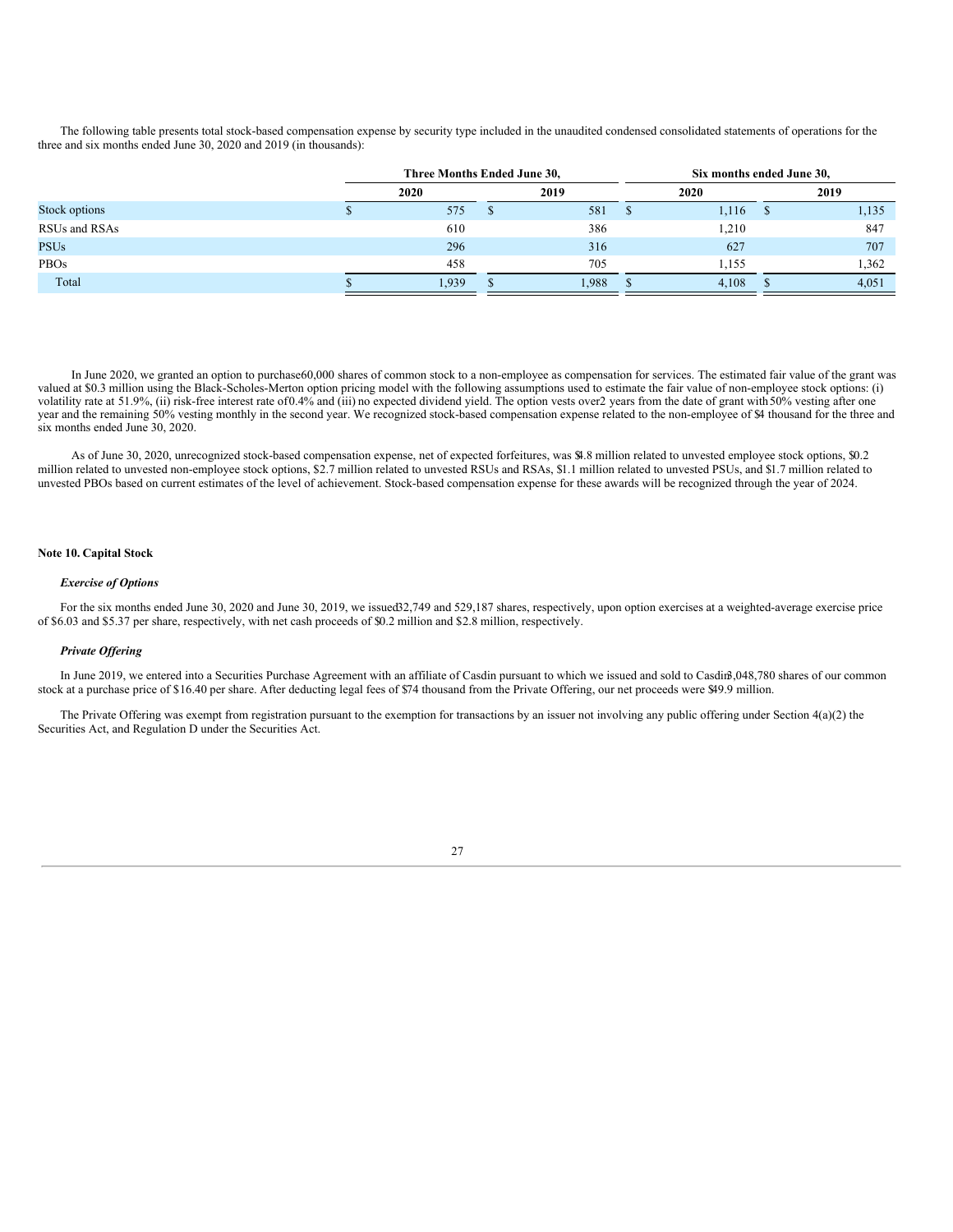### **Note 11. Commitments and Contingencies**

#### *Operating Leases*

Our headquarters are located in Redwood City, California, where we occupy approximately77,300 square feet of office and laboratory space infour buildings within the same business park of Metropolitan Life Insurance Company ("MetLife"). Our lease ("Lease") with MetLife includes approximately 28,200 square feet of space located at 200 and 220 Penobscot Drive, Redwood City, California (the "Penobscot Space"), approximately 37,900 square feet of space located at 400 Penobscot Drive, Redwood City, California (the "Building 2 Space"), and approximately 11,200 square feet of space located at 501 Chesapeake Drive, Redwood City, California (the "501 Chesapeake Space").

Until January 31, 2020, we also leased approximately29,900 square feet of space located at 101 Saginaw Drive, Redwood City, California (the "Saginaw Space"). During the period January 1, 2020 through January 31, 2020, we subleased approximately 26,500 square feet of the Saginaw Space to Minerva Surgical, Inc. The lease and sublease for the Saginaw Space both expired at the end of January 2020. During the period from February 1, 2020 through April 30, 2020, we subleased approximately 3,400 square feet of the Saginaw Space from Minerva Surgical, Inc. The sublease expired at the end of April 2020.

We entered into the initial lease with MetLife for a portion of this space in 2004 and the lease has been amended multiple times since then to adjust space and terms of the lease ("Lease"). In February 2019, we entered into an Eighth Amendment to the Lease ( the "Eighth Amendment") with MetLife with respect to the Penobscot Space, the Building 2 Space and the 501 Chesapeake Space to extend the term of the Lease for additional periods. Pursuant to the Eighth Amendment, the term of the lease of the Penobscot Space and the Building 2 Space has been extended through May 2027. The lease term for the 501 Chesapeake Space has been extended to May 2029. We have two consecutive options to extend the term of the lease for the Penobscot Space, the Building 2 Space and the 501 Chesapeake Space for an additional period of five years per option.

We are required to restore certain areas of the Redwood City facilities that we are renting to their original form. We are expensing the asset retirement obligation over the terms of the respective leases. We review the estimated obligation each reporting period and make adjustments if our estimates change. We recorded asset retirement obligations of \$0.2 million as of June 30, 2020 and December 31, 2019, which are included in other liabilities on the unaudited condensed consolidated balance sheets. Accretion expense related to our asset retirement obligations was nominal.

Pursuant to the terms of the Lease, we exercised our right to deliver a letter of credit in lieu of a security deposit. The letter of credit is collateralized by deposit balances held by the bank in the amount of \$1.1 million as of June 30, 2020 and December 31, 2019, and are recorded as non-current restricted cash on the unaudited condensed consolidated balance sheets.

### *Finance Leases*

In December 2016, we entered into a three-year financing lease agreement with a third party supplier for the purchase of laboratory equipment that was partially financed through a finance lease of approximately \$0.4 million. The lease became effective upon delivery of the equipment in February 2017, and term of thethree-year lease was from February 2017 and expired in February 2020. This financing agreement was accounted for as a finance lease due to bargain purchase options at the end of the lease. In April 2017, we entered into a three-year financing lease agreement with a third-party supplier for the purchase of information technology equipment for approximately \$0.3 million. The effective term of the three-year lease was from May 2017 and expired in April 2020.

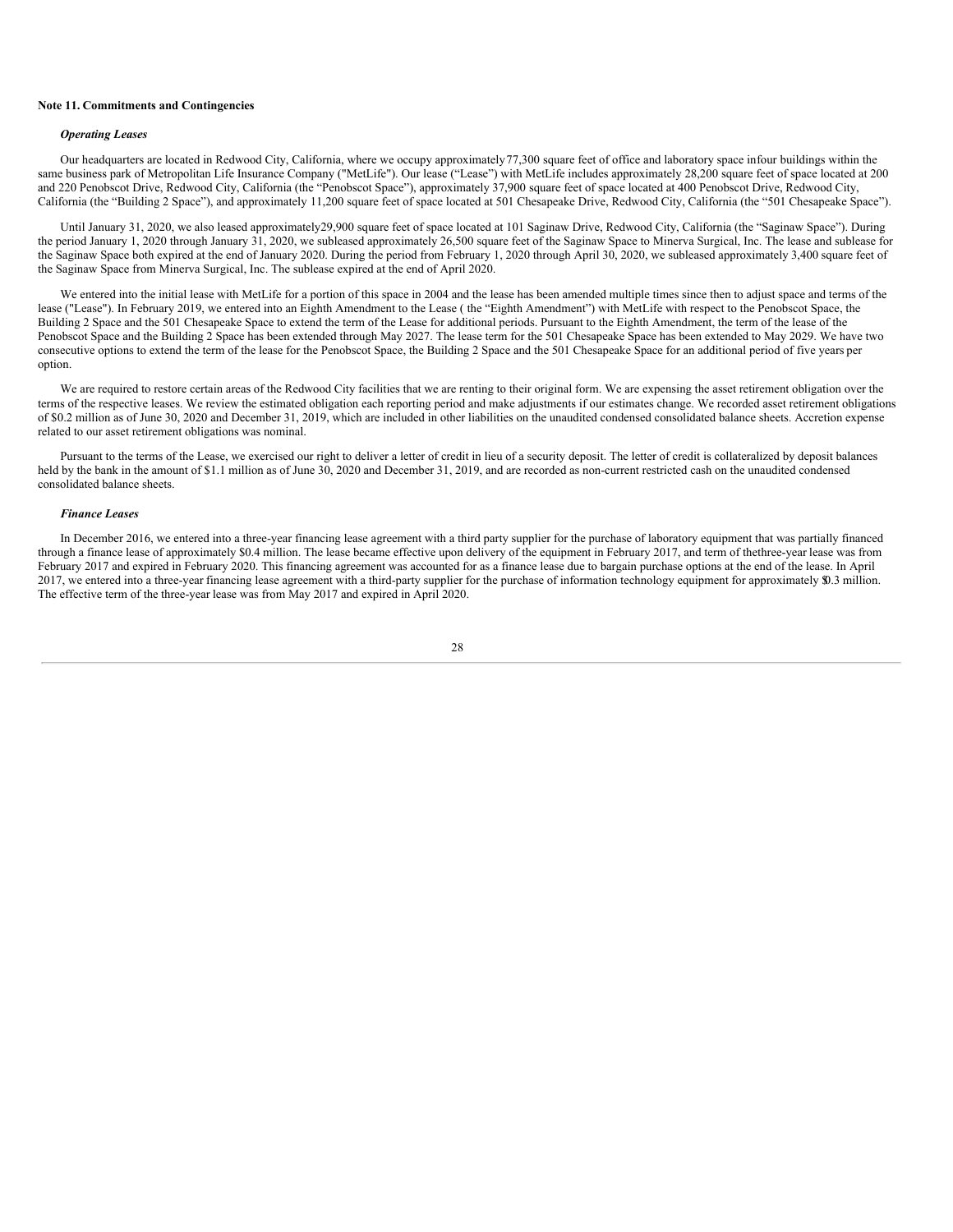### *Lease Costs and other information*

Lease related costs were as follows (in thousands):

|                                     |      | Three months ended June 30, |  |                          | Six months ended June 30, |       |      |                |  |  |
|-------------------------------------|------|-----------------------------|--|--------------------------|---------------------------|-------|------|----------------|--|--|
|                                     | 2020 |                             |  | 2019                     |                           | 2020  | 2019 |                |  |  |
| Finance lease costs:                |      |                             |  |                          |                           |       |      |                |  |  |
| Amortization of right-of-use assets |      | 45                          |  | 54                       | - S                       | 99    |      | 109            |  |  |
| Interest on lease obligations       |      |                             |  |                          |                           |       |      | $\mathfrak{b}$ |  |  |
| Finance lease costs                 |      | 46                          |  | 57                       |                           | 100   |      | 115            |  |  |
| Operating lease cost                |      | 1,032                       |  | 1,100                    |                           | 2,100 |      | 2,278          |  |  |
| Short-term lease $cost(1)$          |      | 16                          |  | $\overline{\phantom{a}}$ |                           | 47    |      |                |  |  |
| Sublease income                     |      |                             |  | (254)                    |                           | (55)  |      | (465)          |  |  |
| Total lease cost                    |      | 1,094                       |  | 903                      |                           | 2,192 |      | 1,928          |  |  |

(1) Short-term lease costs on leases with terms of over one month and less than one year.

Other information related to non-cancellable finance leases and operating leases under non-cancellable subleases as of June 30, 2020 was as follows:

|                                                  | <b>Operating Leases</b> |
|--------------------------------------------------|-------------------------|
| Weighted-average remaining lease term (in years) | 7.2 years               |
| Weighted-average discount rate                   | 6.6 $\%$                |

Cash paid for amounts included in the measurement of lease obligations was as follows (in thousands):

|                                            | Six months ended June 30. |  |       |  |  |  |  |  |
|--------------------------------------------|---------------------------|--|-------|--|--|--|--|--|
|                                            | 2020                      |  | 2019  |  |  |  |  |  |
| Operating cash flows from operating leases | 774                       |  | 1,633 |  |  |  |  |  |
| Operating cash flows from finance leases   | $\overline{\phantom{a}}$  |  |       |  |  |  |  |  |
| Financing cash flows from finance leases   | 60                        |  |       |  |  |  |  |  |

As of June 30, 2020, our maturity analysis of annual undiscounted cash flows of the non-cancellable finance and operating leases are as follows (in thousands):

| Years ending December 31,    | <b>Operating Leases</b> |
|------------------------------|-------------------------|
| 2020 (remaining 6 months)    | 2,042                   |
| 2021                         | 4,197                   |
| 2022                         | 4,285                   |
| 2023                         | 4,589                   |
| 2024                         | 4,726                   |
| 2025 and thereafter          | 13,494                  |
| Total minimum lease payments | 33,333                  |
| Less: imputed interest       | (7,186)                 |
| Lease Obligations            | 26,147                  |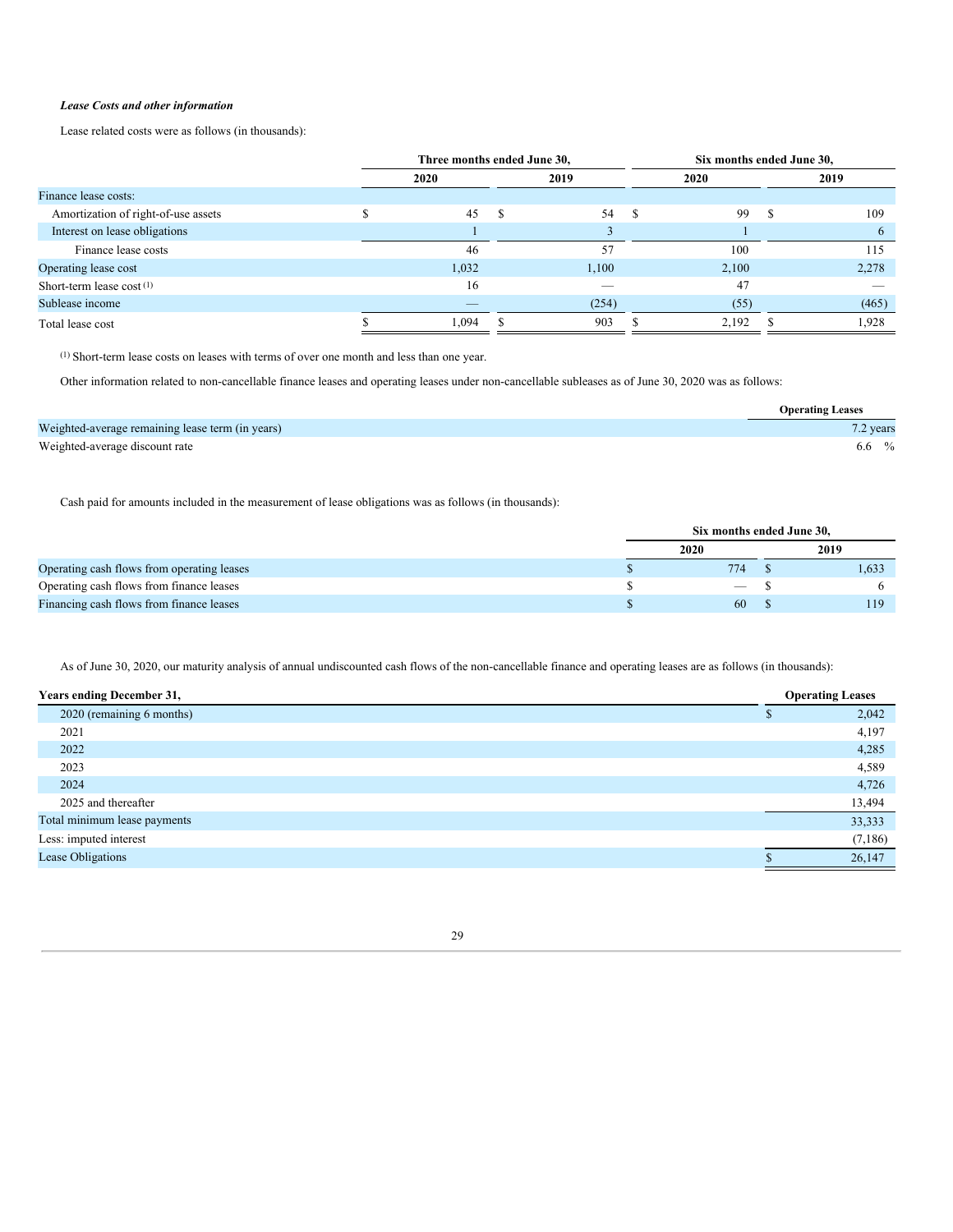#### *Other Commitments*

We enter into supply and service arrangements in the normal course of business. Supply arrangements are primarily for fixed-price manufacture and supply. Service agreements are primarily for the development of manufacturing processes and certain studies. Commitments under service agreements are subject to cancellation at our discretion which may require payment of certain cancellation fees. The timing of completion of service arrangements is subject to variability in estimates of the time required to complete the work.

The following table provides quantitative data regarding our other commitments. Future minimum payments reflect amounts that we expect to pay including potential obligations under services agreements subject to risk of cancellation by us (in thousands):

|                                                                                     |                       | <b>Future Minimum</b> |       |
|-------------------------------------------------------------------------------------|-----------------------|-----------------------|-------|
| <b>Other Commitment Agreement Type</b>                                              | <b>Agreement Date</b> | Payment               |       |
| Manufacture and supply agreement with expected future payment date of December 2022 | April 2016            |                       | 704   |
| Development and manufacturing services agreements                                   | September 2019        |                       | 3,785 |
| Strategic Collaboration and License Agreement                                       | March 2020            |                       | 364   |
| Total other commitments                                                             |                       |                       | 4.853 |

#### *Credit Facility*

In June 30, 2017, we entered into a credit facility (the "Credit Facility") consisting of term loans ("Term Debt") up to \$10.0 million, and advances ("Advances") under a revolving line of credit ("Revolving Line of Credit") up to \$5.0 million with an accounts receivable borrowing base of80% of eligible accounts receivable. At June 30, 2020 and December 31, 2019, we have not drawn from the Credit Facility. We may draw on the Revolving Line of Credit at any time prior to the September 30, 2020 maturity date. On October 1, 2023, loans drawn under the Term Debt mature and the Revolving Line of Credit terminates. Loans made under the Term Debt bears interest through maturity at a variable rate based on the LIBOR plus 3.60%. Advances under the Revolving Line of Credit bear interest at a variable annual rate equal to the greater of (i)1.00% above the prime rate and (ii) 5.00%.

Our obligations under the Credit Facility are secured by a lien on substantially all of our personal property other than our intellectual property. The Credit Facility includes a number of customary covenants and restrictive financial covenants including meeting minimum product revenue levels and maintaining certain minimum cash levels with the lender. The Credit Facility's financial covenants restrict the ability of the Company to transfer collateral, incur additional indebtedness, engage in mergers or acquisitions, pay dividends or make other distributions, make investments, create liens, sell assets, or sell certain assets held at foreign subsidiaries. A failure to comply with these covenants could permit the lender to exercise remedies against us and the collateral securing the Credit Facility, including foreclosure of our properties securing the Credit Facilities and our cash. At June 30, 2020, we were in compliance with the covenants for the Credit Facility.

The Credit Facility allows for interest-only payments on the Term Debt through November 1, 2021. Monthly payments of principal and interest on the Term Debt are required following the applicable amortization date. We may elect to prepay in full the Term Debt and Advances under the Revolving Line of Credit at any time.

#### *Legal Proceedings*

We are not currently a party to any material pending litigation or other material legal proceedings.

#### *Indemnifications*

We are required to recognize a liability for the fair value of any obligations we assume upon the issuance of a guarantee. We have certain agreements with licensors, licensees and collaborators that contain indemnification provisions. In such provisions, we typically agree to indemnify the licensor, licensee and collaborator against certain types of third party claims. The maximum amount of the indemnifications is not limited. We accrue for known indemnification issues when a loss is probable and can be reasonably estimated. There were no accruals for expenses related to indemnification issues for any periods presented.

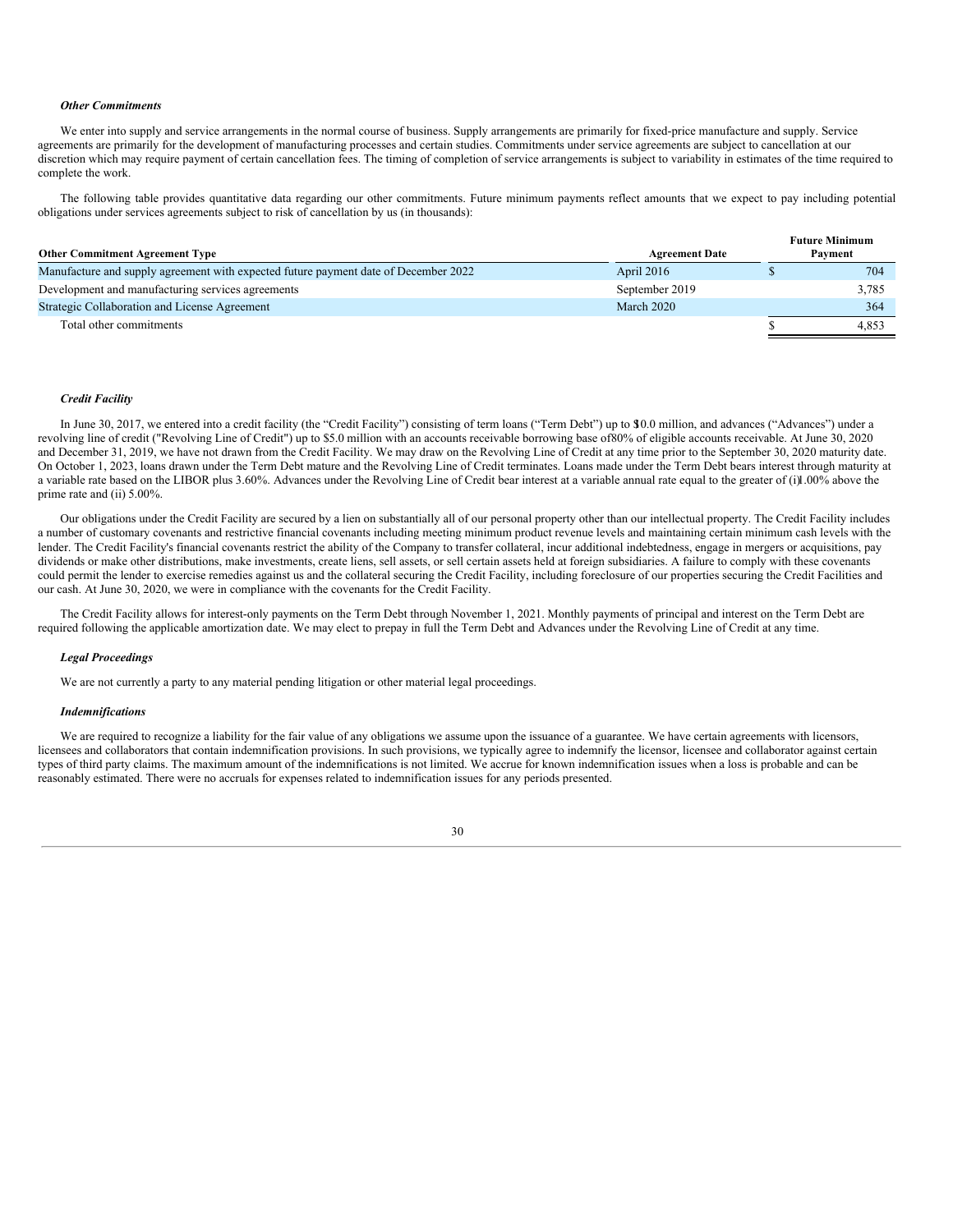### *Impact of COVID-19*

We are subject to risks and uncertainties as a result of the current COVID-19 pandemic. The COVID-19 pandemic has presented a substantial public health and economic challenge around the world and is affecting our employees, communities and business operations, as well as the U.S. economy and other economies worldwide. The full extent to which the COVID-19 pandemic will directly or indirectly impact our business, results of operations and financial condition will depend on future developments that are highly uncertain and cannot be accurately predicted, including the duration and severity of the pandemic and the extent and severity of the impact on our customers, new information that may emerge concerning COVID-19, the actions taken to contain it or treat its impact and the economic impact on local, regional, national and international markets

To date, we and our collaboration partners have been able to continue to supply our enzymes to our customers worldwide. However, we are dependent on our manufacturing and logistics partners and consequently, disruptions in operations of our partners and customers may affect our ability to supply enzymes to our customers. Furthermore, our ability to provide future research and development ("R&D") services will continue to be impacted as a result of governmental orders and any disruptions in operations of our customers with whom we collaborate. We are continuing to assess the potential impact of the COVID-19 pandemic on our business and operations, including our product sales, R&D service revenue, expenses and manufacturing. However, we are unable to fully determine and quantify the extent to which this pandemic affected our total revenues due to complex accounting judgments.

In the U.S., the impact of COVID-19, including governmental orders ("Orders") governing the operation of businesses during the pandemic, caused the temporary closure of our Redwood City, California facilities and has disrupted our research and development operations. Research and development operations for all other projects were temporarily suspended from mid-March 2020 through the end of April in accordance with these Orders. In May 2020, we initiated limited operations and gradually ramped up our R&D operations so that we are currently utilizing the majority of our normal R&D capacity. Additionally, we have resumed small scale manufacturing at our Redwood City pilot plant in May 2020.

Our future results of operations and liquidity could be adversely impacted by delays in payments of outstanding receivable amounts beyond normal payment terms, supply chain disruptions and uncertain demand, and the impact of any initiatives or programs that we may undertake to address financial and operations challenges faced by our customers. As of the date of issuance of these condensed consolidated financial statements, the extent to which the COVID-19 pandemic may materially impact our financial condition, liquidity, or results of operations is uncertain.

#### **Note 12. Related Party**

### *AstraZeneca PLC*

Pam P. Cheng, a member of our board of directors for athree-year term expiring at our Annual Shareholder Meeting in June 2020, joined AstraZeneca PLC as Executive Vice President, Operations and Information Technology in June 2015. We sell biocatalyst products to AstraZeneca PLC and its controlled purchasing agents and contract manufacturers.

We recognized \$20 thousand and \$0.1 million in revenue in the three and six months ended June 30, 2020, respectively, compared to \$0.4 million and \$0.4 million in the three and six months ended June 30, 2019, respectively, from transactions with AstraZeneca PLC and its controlled purchasing agents and contract manufacturers. At June 30, 2020 and December 31, 2019, we had nominal and \$0.3 million, respectively, of receivables from AstraZeneca PLC and its controlled purchasing agents and contract manufacturers, respectively.

### *Molecular Assemblies, Inc.*

In June 2020, we entered into a Stock Purchase Agreement with Molecular Assemblies, Inc ("MAI") pursuant to which we purchased1,587,050 shares of Series A preferred stock for \$1.0 million in MAI and, concurrently with our initial equity investment, John Nicols, our chief executive officer, joined MAI's board of directors.

At the same time, we entered into a Master Collaboration and Research Agreement (the "MAI Agreement") with MAI to engineer DNA polymerase enzymes to deliver differentiated and cost-effective solutions for the enzymatic synthesis of DNA. Under the MAI Agreement and its related statement of work ("SOW"), we will apply our CodeEvolver® protein engineering platform technology to improve the DNA polymerase enzymes that are critical for enzymatic DNA synthesis.

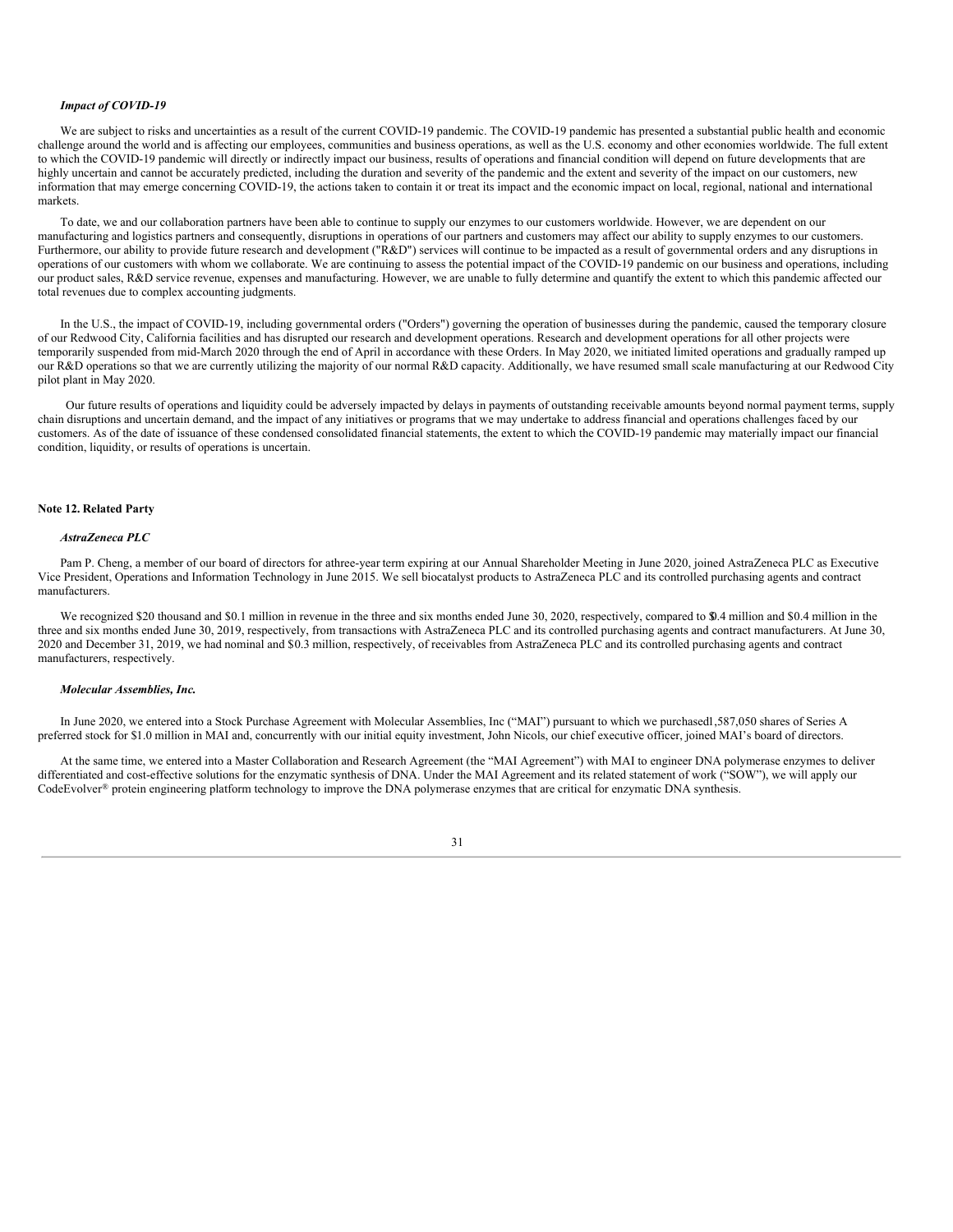Based on these services, we are eligible to earn additional Series A preferred stock of MAI. MAI will combine its advanced chemistries with our enzymes to drive the process to commercialization. Under the MAI Agreement and its associated SOW, we will engage in research and development activities to engineer DNA polymerase enzymes for the enzymatic synthesis of DNA and will receive monthly fees in the form of shares of Series A preferred stock in MAI. Such non-monetary payments will be earned over ten to thirteen months and issued thirty days in arrears after each calendar quarter-end. We are also eligible to receive amounts for bonuses, targets and milestones on achievement of timeline and project goals specified in the SOW. Payments for bonuses, targets and milestones on achievement of timeline and project goals are to be issued thirty days after the Company provides notification of completion. Under the MAI Agreement, we will have the right to use and sell the engineered enzymes to third parties for any purpose other than for the synthesis of native DNA. Under the MAI Agreement, we would make a \$0.5 million payment to MAI on meeting a milestone of \$5.0 million in aggregate commercial sales by the Company to third parties of the engineered enzymes or any product incorporating or derived from the engineered enzymes for any purpose other than the synthesis of native DNA. The MAI Agreement contemplates that we and MAI will enter into a Commercialization and Enzyme Supply Agreement (the "CESA") within six months following the completion of certain timelines specified in the SOW. In addition, we and MAI have agreed pursuant to the MAI Agreement to certain terms to be contained within the CESA in the event that the CESA becomes executed in the future. Those include: (a) that MAI would receive an exclusive license to use the DNA polymerase enzymes engineering by us under the MAI Agreement in the synthesis of native DNA and a non-exclusive license to use these enzymes for research and development on the synthesis of non-native DNA, and (b) that we would become the exclusive manufacturer of these enzymes for MAI, its affiliates and licensees.

We recognized no research and development revenue in the three and six months ended June 30, 2020 from transactions with MAI.

#### **Note 13. Segment, Geographical and Other Revenue Information**

#### *Segment Information*

We manage our business astwo business segments: Performance Enzymes and Novel Biotherapeutics, which are based on our operating segments. Operating segments are defined as components of an enterprise about which separate financial information is available that is evaluated regularly by the CODM, or decision making group, in deciding how to allocate resources, and in assessing performance. Our CODM is our Chief Executive Officer. Our business segments are primarily based on our organizational structure and our operating results as used by our CODM in assessing performance and allocating resources for the Company.

We report corporate-related expenses such as legal, accounting, information technology, and other costs that are not otherwise included in our reportable business segments as "Corporate costs." All items not included in income (loss) from operations are excluded from the business segments.

We manage our assets on a total company basis, not by business segment, as the majority of our operating assets are shared or commingled. Our CODM does not review asset information by business segment in assessing performance or allocating resources, and accordingly, we do not report asset information by business segment.

#### *Performance Enzymes*

We initially commercialized our CodeEvolver® protein engineering technology platform and products in the pharmaceuticals market, and to date this continues to be our largest market served. Our customers, which include many large global pharmaceutical companies, use our technology, products and services in their manufacturing processes and process development. We have also used the technology to develop customized enzymes for use in other industrial markets. These markets consist of several large industrial verticals, including food and food ingredients, animal feed, flavors, fragrances, and agricultural chemicals. We also use our technology to develop enzymes for customers using NGS and PCR/qPCR for in vitro molecular diagnostic and molecular biology research applications.

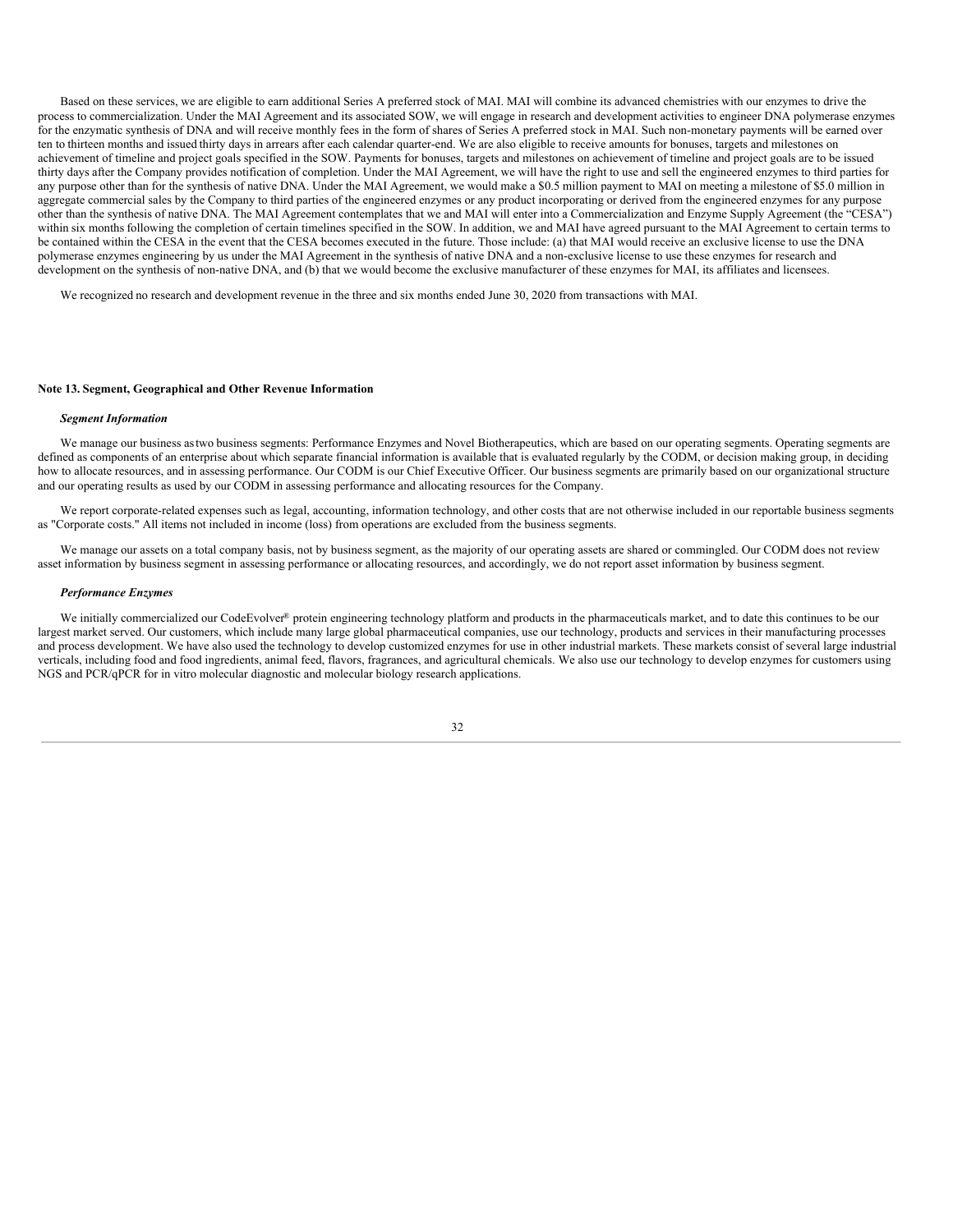#### *Novel Biotherapeutics*

We are also targeting new opportunities in the pharmaceutical industry to discover, improve, and/or develop biotherapeutic drug candidates. We believe that our CodeEvolver® protein engineering platform technology can be used to discover novel biotherapeutic drug candidates that will target human diseases that are in need of improved therapeutic interventions. Similarly, we believe that we can deploy our platform technology to improve specific characteristics of a customer's pre-existing biotherapeutic drug candidate, such as its activity, stability or immunogenicity. Most notable is our lead program for the potential treatment of PKU in humans. PKU is an inherited metabolic disorder in which the enzyme that converts the essential amino acid phenylalanine into tyrosine is deficient.

We have also developed a pipeline of other biotherapeutic drug candidates, which are in preclinical development, and in which we expect to continue to make additional investments with the aim of advancing additional product candidates targeting other therapeutic areas. In March 2020 we entered into the Takeda Agreement with Takeda under which we will research and develop protein sequences for use in gene therapy products for certain diseases.

Factors considered in determining the two reportable segments of the Company include the nature of business activities, the management structure directly accountable to our CODM for operating and administrative activities, availability of discrete financial information and information presented to the Board of Directors. Our CODM regularly reviews our segments and the approach provided by management for performance evaluation and resource allocation.

Operating expenses that directly support the segment activity are allocated based on segment headcount, revenue contribution or activity of the business units within the segments, based on the corporate activity type provided to the segment. The expense allocation excludes certain corporate costs that are separately managed from the segments. This provides the CODM with more meaningful segment profitability reporting to support operating decisions and allocate resources.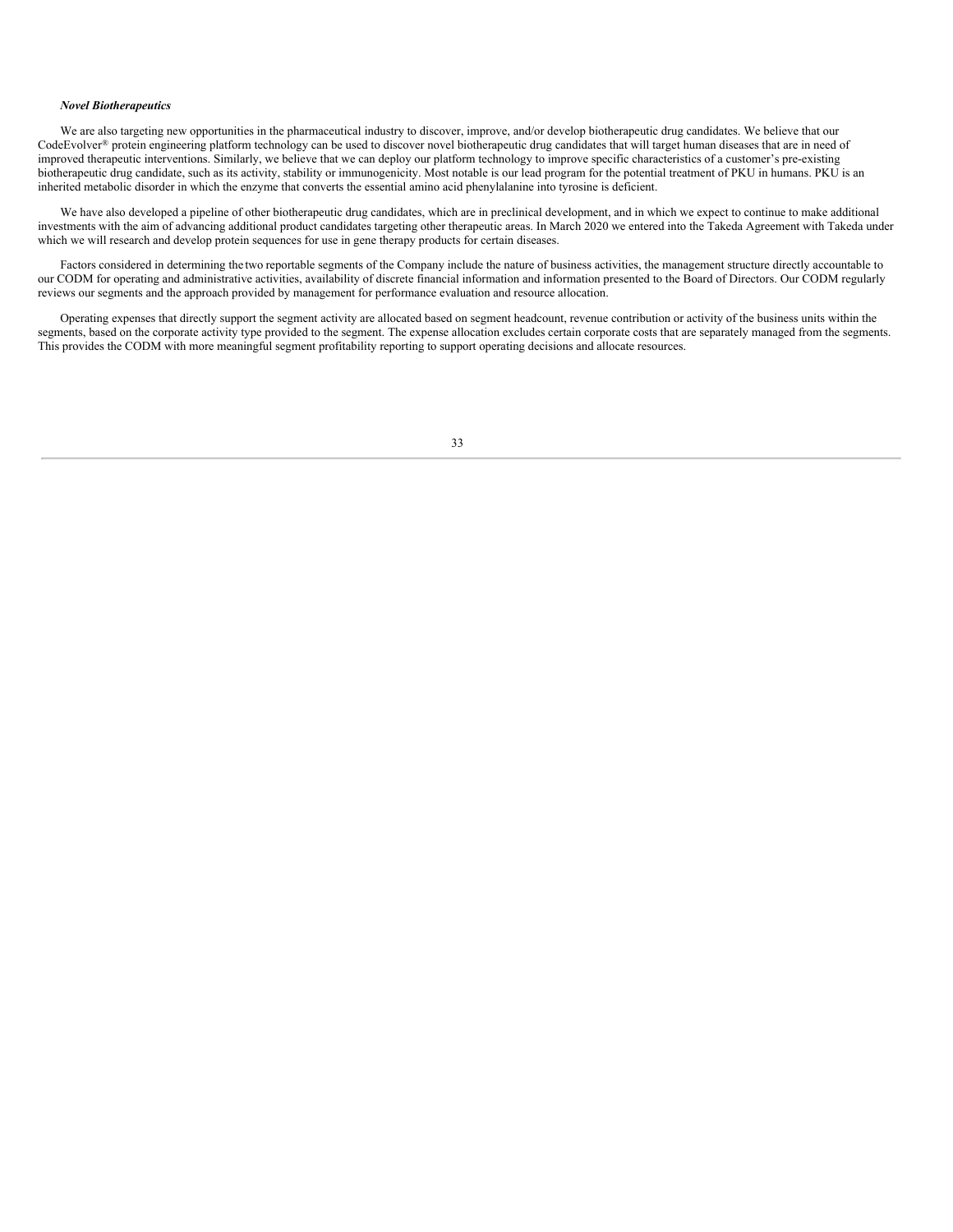The following tables provide financial information by our reportable business segments along with a reconciliation to consolidated loss before income taxes (in thousands):

|                                                    |   |                               |     | Three months ended June 30, 2020 |   |         | Three months ended June 30, 2019 |                               |   |                              |   |         |  |
|----------------------------------------------------|---|-------------------------------|-----|----------------------------------|---|---------|----------------------------------|-------------------------------|---|------------------------------|---|---------|--|
|                                                    |   | Performance<br><b>Enzymes</b> |     | <b>Novel Biotherapeutics</b>     |   | Total   |                                  | Performance<br><b>Enzymes</b> |   | <b>Novel Biotherapeutics</b> |   | Total   |  |
| <b>Revenues:</b>                                   |   |                               |     |                                  |   |         |                                  |                               |   |                              |   |         |  |
| Product revenue                                    | S | 4,504                         | \$. |                                  | S | 4,504   | \$                               | 6,249                         | S |                              | S | 6,249   |  |
| Research and development revenue                   |   | 3,002                         |     | 7,461                            |   | 10,463  |                                  | 4,340                         |   | 1,730                        |   | 6,070   |  |
| Total revenues                                     |   | 7,506                         |     | 7,461                            |   | 14,967  |                                  | 10,589                        |   | 1,730                        |   | 12,319  |  |
| Costs and operating expenses:                      |   |                               |     |                                  |   |         |                                  |                               |   |                              |   |         |  |
| Cost of product revenue                            |   | 1,699                         |     |                                  |   | 1,699   |                                  | 2,772                         |   |                              |   | 2,772   |  |
| Research and development <sup>(1)</sup>            |   | 4,997                         |     | 5,490                            |   | 10,487  |                                  | 5,134                         |   | 2,856                        |   | 7,990   |  |
| Selling, general and administrative <sup>(1)</sup> |   | 2,375                         |     | 621                              |   | 2,996   |                                  | 2,362                         |   | 561                          |   | 2,923   |  |
| Total segment costs and operating expenses         |   | 9,071                         |     | 6,111                            |   | 15,182  |                                  | 10,268                        |   | 3,417                        |   | 13,685  |  |
| Income (loss) from operations                      |   | (1, 565)                      | S   | 1,350                            | S | (215)   |                                  | 321                           |   | (1,687)                      |   | (1,366) |  |
| Corporate costs $(2)$                              |   |                               |     |                                  |   | (5,316) |                                  |                               |   |                              |   | (4,698) |  |
| Depreciation and amortization                      |   |                               |     |                                  |   | (506)   |                                  |                               |   |                              |   | (427)   |  |
| Loss before income taxes                           |   |                               |     |                                  |   | (6,037) |                                  |                               |   |                              |   | (6,491) |  |

(1) Research and development expenses and Selling, general and administrative expenses exclude depreciation and amortization of finance leases.

(2) Corporate costs include unallocated selling, general and administrative expense, interest income, and other income and expenses.

|                                            |                        |     | Six months ended June 30, 2020 |    |          |   | Six months ended June 30, 2019 |   |                              |   |          |  |  |
|--------------------------------------------|------------------------|-----|--------------------------------|----|----------|---|--------------------------------|---|------------------------------|---|----------|--|--|
|                                            | Performance<br>Enzymes |     | <b>Novel Biotherapeutics</b>   |    | Total    |   | Performance<br>Enzymes         |   | <b>Novel Biotherapeutics</b> |   | Total    |  |  |
| <b>Revenues:</b>                           |                        |     |                                |    |          |   |                                |   |                              |   |          |  |  |
| Product revenue                            | \$<br>9,604            | \$. |                                | \$ | 9,604    | S | 14,236                         | S |                              | S | 14,236   |  |  |
| Research and development revenue           | 8,775                  |     | 11,258                         |    | 20,033   |   | 6,440                          |   | 7,225                        |   | 13,665   |  |  |
| Total revenues                             | 18,379                 |     | 11,258                         |    | 29,637   |   | 20,676                         |   | 7,225                        |   | 27,901   |  |  |
| <b>Costs and operating expenses:</b>       |                        |     |                                |    |          |   |                                |   |                              |   |          |  |  |
| Cost of product revenue                    | 4,240                  |     |                                |    | 4,240    |   | 7,163                          |   |                              |   | 7,163    |  |  |
| Research and development <sup>(1)</sup>    | 10,693                 |     | 10,415                         |    | 21,108   |   | 9,576                          |   | 6,172                        |   | 15,748   |  |  |
| Selling, general and administrative $(1)$  | 4,720                  |     | 1,213                          |    | 5,933    |   | 4,463                          |   | 1,078                        |   | 5,541    |  |  |
| Total segment costs and operating expenses | 19,653                 |     | 11,628                         |    | 31,281   |   | 21,202                         |   | 7,250                        |   | 28,452   |  |  |
| Loss from operations                       | (1,274)                |     | (370)                          |    | (1,644)  |   | (526)                          |   | (25)                         |   | (551)    |  |  |
| Corporate costs $(2)$                      |                        |     |                                |    | (11,042) |   |                                |   |                              |   | (10,271) |  |  |
| Depreciation and amortization              |                        |     |                                |    | (998)    |   |                                |   |                              |   | (802)    |  |  |
| Loss before income taxes                   |                        |     |                                |    | (13,684) |   |                                |   |                              |   | (11,624) |  |  |

(1) Research and development expenses and Selling, general and administrative expenses exclude depreciation and amortization of finance leases.

(2) Corporate costs include unallocated selling, general and administrative expense, interest income, and other income and expenses.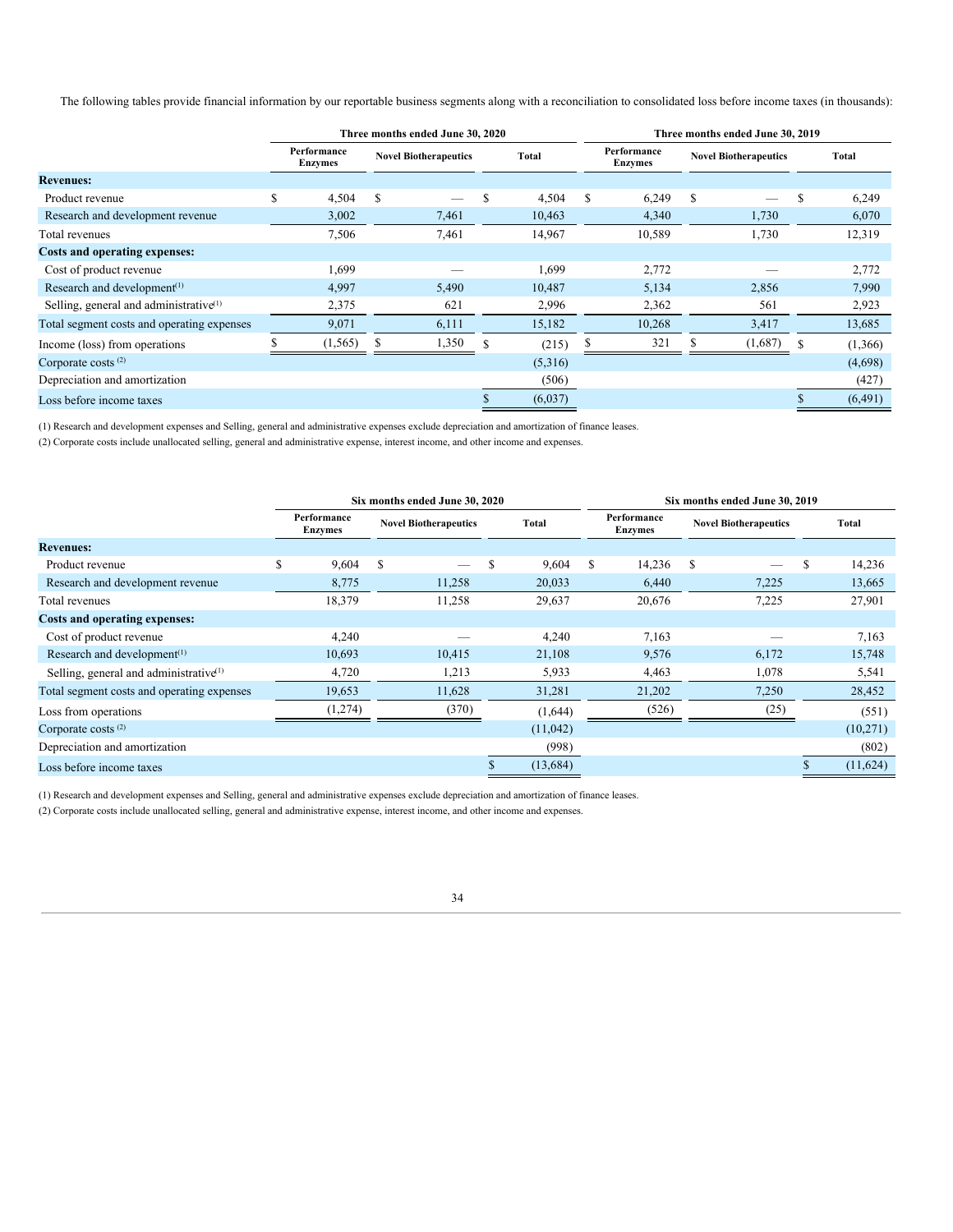The following tables provides stock-based compensation expense included in loss from operations (in thousands):

|                          | Three months ended June 30,   |  |                              |  |                |  |                           |      |                               |  |                              |  |                |  |       |  |  |  |
|--------------------------|-------------------------------|--|------------------------------|--|----------------|--|---------------------------|------|-------------------------------|--|------------------------------|--|----------------|--|-------|--|--|--|
|                          | 2020                          |  |                              |  |                |  |                           |      | 2019                          |  |                              |  |                |  |       |  |  |  |
|                          | Performance<br><b>Enzymes</b> |  | <b>Novel Biotherapeutics</b> |  | Corporate cost |  | Total                     |      | Performance<br><b>Enzymes</b> |  | <b>Novel Biotherapeutics</b> |  | Corporate cost |  | Total |  |  |  |
| Stock-based compensation | 741                           |  | 252                          |  | 946            |  | 1,939                     |      | 601                           |  | 197                          |  | 1,190          |  | 1,988 |  |  |  |
|                          |                               |  |                              |  |                |  | Six months ended June 30, |      |                               |  |                              |  |                |  |       |  |  |  |
|                          |                               |  | 2020                         |  |                |  |                           | 2019 |                               |  |                              |  |                |  |       |  |  |  |
|                          | Performance<br><b>Enzymes</b> |  | <b>Novel Biotherapeutics</b> |  | Corporate cost |  | Total                     |      | Performance<br><b>Enzymes</b> |  | <b>Novel Biotherapeutics</b> |  | Corporate cost |  | Total |  |  |  |
| Stock-based compensation | 1,496                         |  | 494                          |  | 2,118          |  | 4,108                     |      | 1,237                         |  | 338                          |  | 2,476          |  | 4,051 |  |  |  |

## *Significant Customers*

Customers that each accounted for 10% or more of our total revenues were as follows:

|                   | Percentage of Total Revenues for the |      |        |                           |  |  |  |  |  |
|-------------------|--------------------------------------|------|--------|---------------------------|--|--|--|--|--|
|                   | Three Months Ended June 30,          |      |        | Six Months Ended June 30, |  |  |  |  |  |
|                   | 2020                                 | 2019 | 2020   | 2019                      |  |  |  |  |  |
| Customer A        | 16%                                  | 35%  | 20%    | 38%                       |  |  |  |  |  |
| Customer B        | 12%                                  | 14%  | 11%    | 26%                       |  |  |  |  |  |
| Customer C        | $*$                                  | 11%  | $\ast$ | $\ast$                    |  |  |  |  |  |
| Customer D        |                                      | *    | 13%    |                           |  |  |  |  |  |
| <b>Customer E</b> | 38%                                  |      | 27%    |                           |  |  |  |  |  |

Customers that each accounted for 10% or more of accounts receivable had balances as of the periods presented as follows:

|            |                      | Percentage of Accounts Receivables as of |               |
|------------|----------------------|------------------------------------------|---------------|
|            | <b>June 30, 2020</b> | <b>December 31, 2019</b>                 |               |
| Customer A | 26 %                 | 38                                       | $\frac{0}{0}$ |
| Customer B | $11\%$               | 10                                       | $\%$          |
| Customer D | $30\%$               |                                          |               |
| Customer F | $10\%$               |                                          | $\ast$        |

*\* Percentage was less than 10%*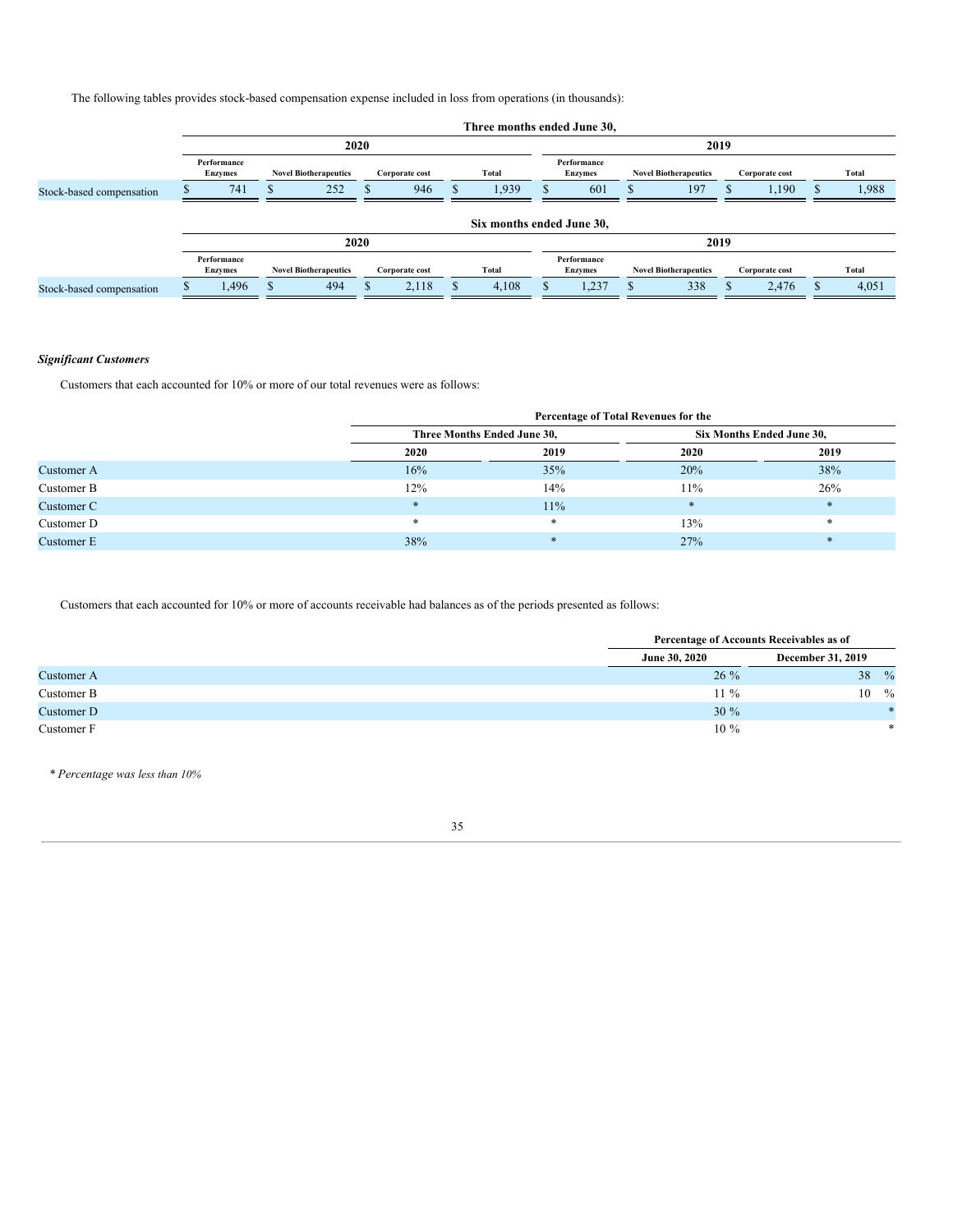## *Geographical Information*

Geographic revenues are identified by the location of the customer and consist of the following (in thousands):

|                | Three Months Ended June 30, |        | Six months ended June 30, |        |  |        |  |
|----------------|-----------------------------|--------|---------------------------|--------|--|--------|--|
|                | 2020                        | 2019   |                           | 2020   |  | 2019   |  |
| Revenues       |                             |        |                           |        |  |        |  |
| Americas       | 6,906                       | 4,076  |                           | 12,131 |  | 6,913  |  |
| <b>EMEA</b>    | 3,314                       | 4,741  |                           | 9,285  |  | 12,466 |  |
| <b>APAC</b>    | 4,747                       | 3,502  |                           | 8,221  |  | 8,522  |  |
| Total revenues | 14,967                      | 12,319 |                           | 29,637 |  | 27,901 |  |

Identifiable long-lived assets by location was as follows (in thousands):

| Long-lived<br>l assets<br>$\sim$ | 2020<br>30.<br>June<br>.           | . 2019<br>l Jecember |
|----------------------------------|------------------------------------|----------------------|
| States<br>ln11                   | $\mathbf{O} \mathbf{O}^t$<br>0.044 | 202<br>0,282         |

Identifiable goodwill was as follows (in thousands):

|          |                            | As of June 30, 2020 and December | 31, 2019 |                              |
|----------|----------------------------|----------------------------------|----------|------------------------------|
|          | <b>Performance Enzymes</b> | <b>Novel Biotherapeutics</b>     |          | Total                        |
| Goodwill | 2,463                      | 770<br>$\sqrt{2}$                |          | $\bigcap$ $\bigcap$<br>3,241 |

## **Note 14. Allowance for Credit Losses**

An analysis of the allowance for credit losses is as follows (in thousands):

|                                              | ended<br><b>June 30, 2020</b> |
|----------------------------------------------|-------------------------------|
| Beginning Balance January 1, 2020            | 34                            |
| Write-offs charged against the allowance     |                               |
| Recoveries of amounts previously written off |                               |
| Ending Balance June 30, 2020                 | 34                            |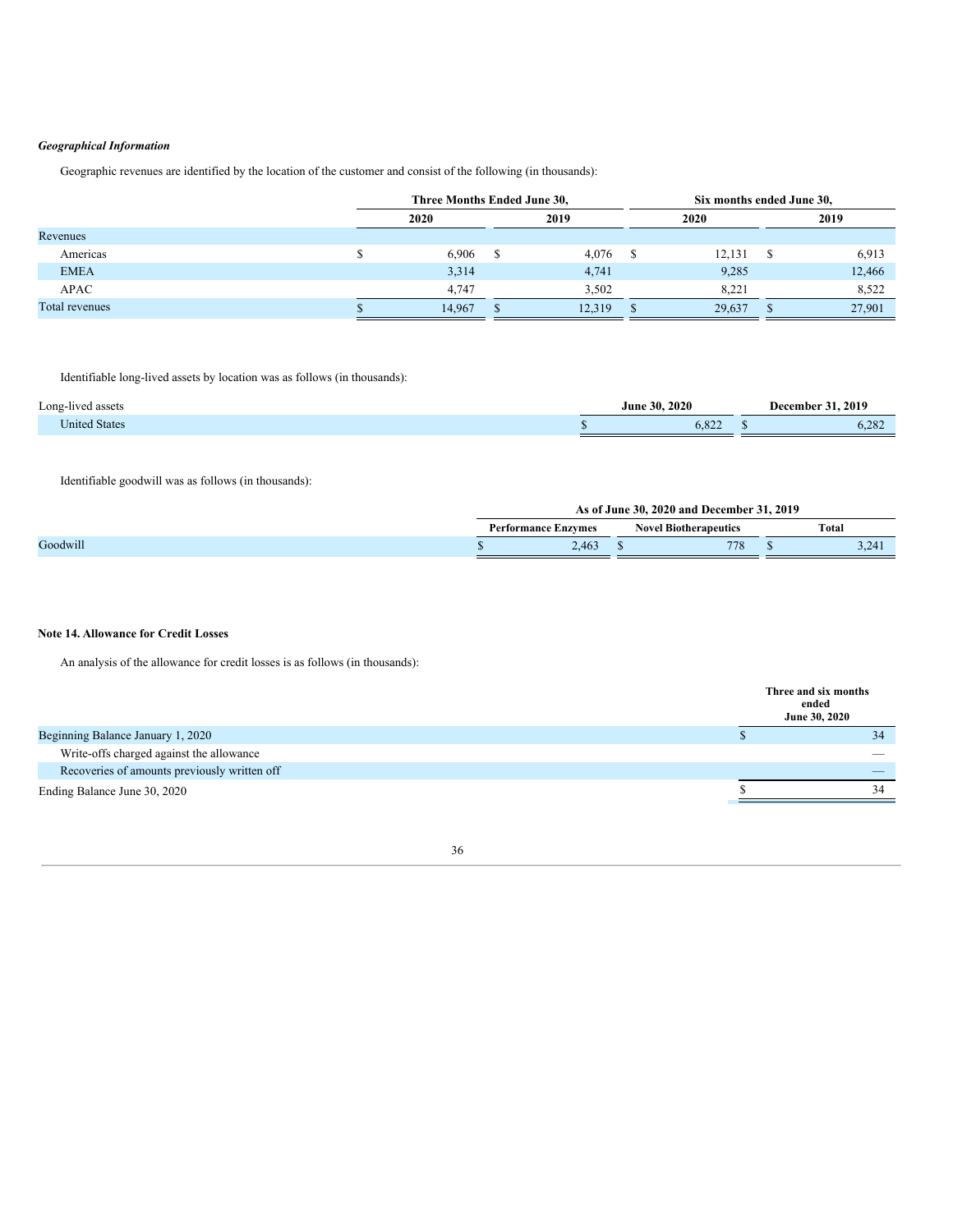The following tables below summarizes accounts receivable by aging category (in thousands):

|                     |                   |                   | June 30, 2020    |                    |                |                      |
|---------------------|-------------------|-------------------|------------------|--------------------|----------------|----------------------|
|                     | <b>31-60 Days</b> | <b>61-90 Days</b> | 91 days and over | Total over 31 days | <b>Current</b> | <b>Total balance</b> |
| Accounts receivable | $-$               | 000.              | 30<br>- -        | .039               | 12,996         | 14,035               |

<span id="page-36-0"></span>

|                     |                   |                   |     | <b>December 31, 2019</b> |                    |         |               |
|---------------------|-------------------|-------------------|-----|--------------------------|--------------------|---------|---------------|
|                     | <b>31-60 Davs</b> | <b>61-90 Days</b> | 01Z | l davs and over          | Total over 31 days | Current | lotal balance |
| Accounts receivable | 185               |                   |     | 65                       | つぐ<br>ر ت          | 8.806   | 9,063         |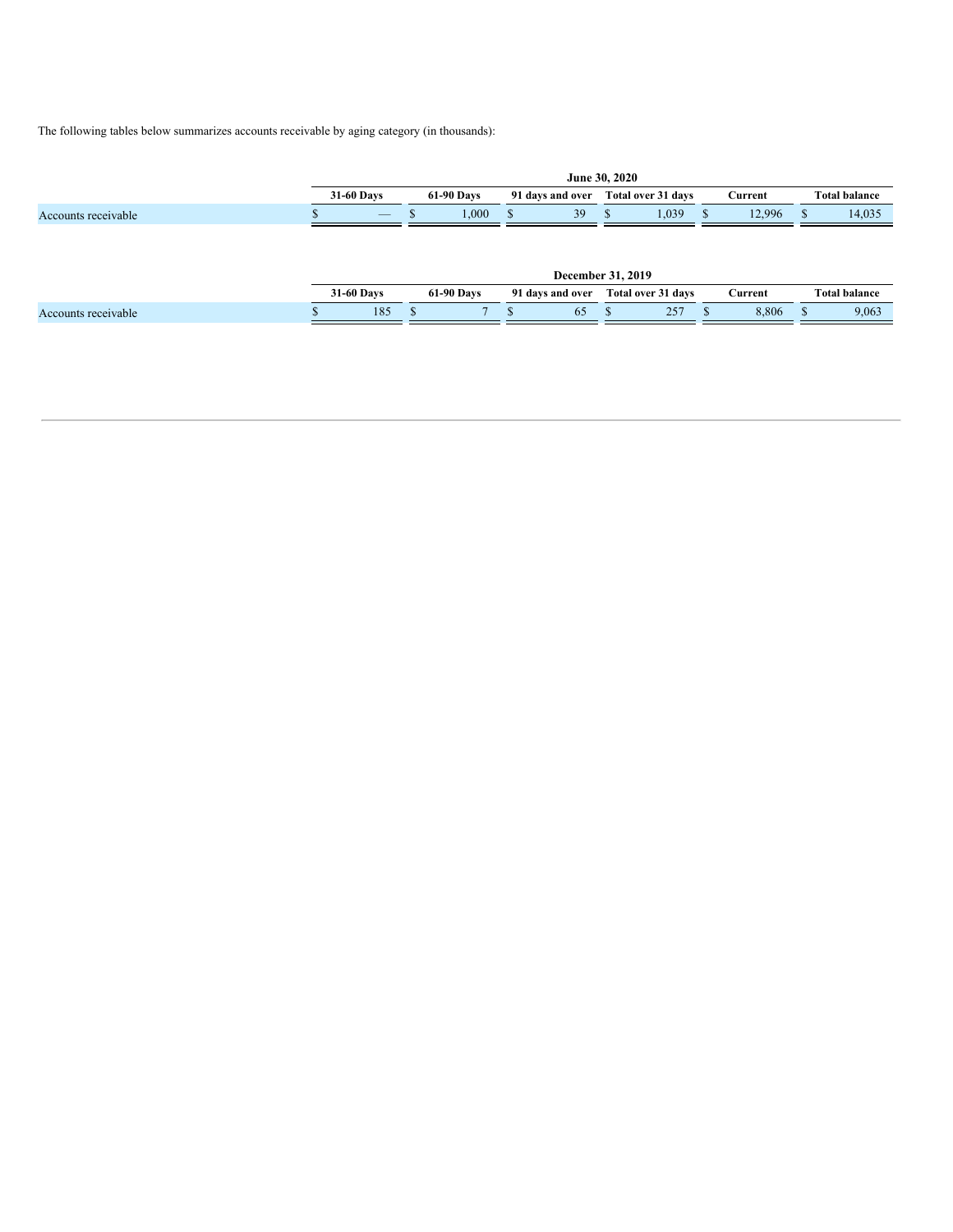### **ITEM 2. MANAGEMENT'S DISCUSSION AND ANALYSIS OF FINANCIAL CONDITION AND RESULTS OF OPERATIONS**

The following management's discussion and analysis of our financial condition and results of operations should be read in conjunction with the unaudited condensed consolidated financial statements and the related notes thereto included elsewhere in this Quarterly Report on Form 10-Q and the audited consolidated financial statements and notes thereto and management's discussion and analysis of financial condition and results of operations for the year ended December 31, 2019 included in our Annual Report on Form 10-K for the year ended December 31, 2019, as filed with the SEC on February 28, 2020 (the "Annual Report"). This Quarterly Report on Form 10-Q contains forward-looking statements within the meaning of Section 21E of the Securities Exchange Act of 1934, as amended (the "Exchange Act"). These statements include, but are not limited to, expectations regarding our strategy, business plans, financial performance and developments relating to our industry. These statements are often identified by the use of words such as "may," "will," "expect," "believe," "anticipate," "intend," "could," "should," "estimate," or "continue," and similar expressions or variations. Such forward-looking statements are subject to risks, uncertainties and other factors that could cause actual results and the timing of certain events to differ materially from future results expressed or implied by such forward-looking statements. Factors that could cause or contribute to such differences include, but are not limited to, those discussed in Part II, Item 1A: "Risk Factors" of this Quarterly Report on Form 10-Q and Part I, Item 1A: "Risk Factors" of our Annual Report, as incorporated herein and referenced in Part II, Item 1A: "Risk Factors" of this Quarterly Report on Form 10-Q and elsewhere in this report. The forward-looking statements in this Quarterly Report on Form 10-Q represent our views as of the date of this Quarterly Report on Form 10-Q. We anticipate that subsequent events and developments will cause our views to change. However, while we may elect to update these forward-looking statements at some point in the future, we have no current intention of doing so except to the extent required by applicable law. You should, therefore, not rely on these forward-looking statements as representing our views as of any date subsequent to the date of this Quarterly Report on Form 10-Q.

### **Business Overview**

We discover, develop and sell proteins that deliver value to our clients in a growing set of industries. We view proteins as a vast untapped source of value-creating materials, and we are using our proven technologies, which we have been continuously improving since our inception in 2002, to commercialize an increasing number of novel proteins, both as proprietary Codexis products and in partnership with our customers.

We are a pioneer in the harnessing of computational technologies to drive biology advancements. Since 2002, we have made substantial investments in the development of our CodeEvolver® protein engineering technology platform, the primary source of our competitive advantage. Our technology platform is powered by proprietary, artificial intelligence-based, computational algorithms that rapidly mine our large and continuously growing library of protein variants' performance attributes. These computational outputs enable increasingly reliable predictions for next generation protein variants to be engineered, enabling delivery of targeted performance enhancements in a time-efficient manner. In addition to its computational prowess, our CodeEvolver<sup>®</sup> protein engineering technology platform integrates additional modular competencies, including robotic high-throughput screening and genomic sequencing, organic chemistry and process development which are all coordinated to create our novel protein innovations.

Our approach to developing commercially viable biocatalytic manufacturing processes begins by conceptually designing the most cost-effective and practical process for a targeted product. We then develop optimized protein catalysts to enable that process design using our CodeEvolver® protein engineering platform technology. Engineered protein catalyst candidates many thousands for each protein engineering project are then rapidly screened and validated in high throughput screening under relevant manufacturing operating conditions. This approach results in an optimized protein catalyst enabling cost-efficient processes that typically are relatively simple to run in conventional manufacturing equipment. This also allows for the efficient technical transfer of our process to our manufacturing partners.

The successful embodiment of our CodeEvolver® protein engineering technology platform in commercial manufacturing processes requires well-integrated expertise in a number of technical disciplines. In addition to those directly involved in practicing our CodeEvolver® protein engineering platform technology, such as molecular biology, enzymology, microbiology, cellular engineering, metabolic engineering, bioinformatics, biochemistry and high throughput analytical chemistry, our process development projects also involve integrated expertise in organic chemistry, chemical process development, chemical engineering, fermentation process development and fermentation engineering. Our integrated, multi-disciplinary approach to biocatalyst and process development is a critical success factor for the Company.

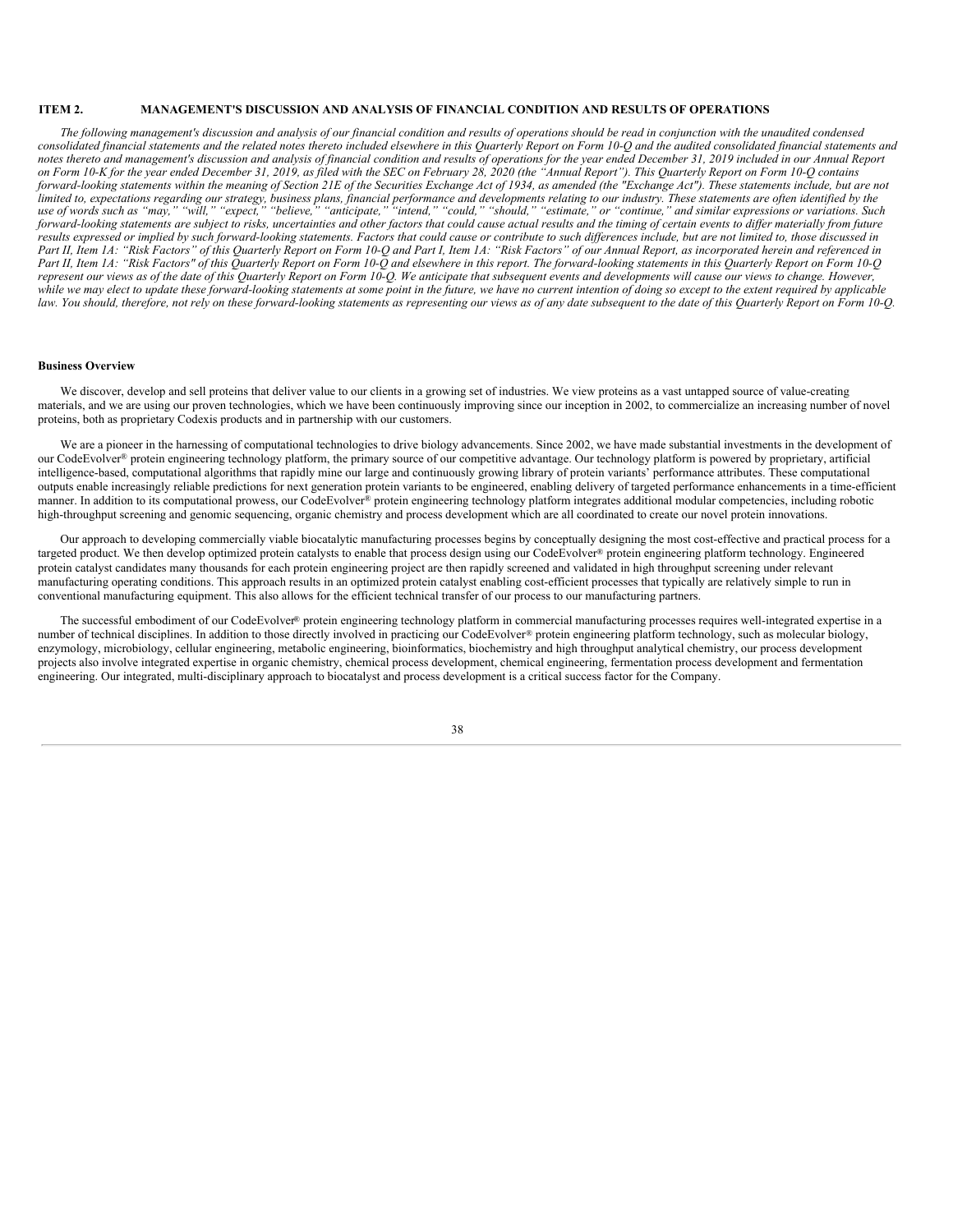We initially commercialized our CodeEvolver® protein engineering technology platform and products in the pharmaceuticals market, which remains a primary business focus. Our customers, which include many large global pharmaceutical companies, use our technology, products and services in their manufacturing processes and process development. We have also licensed our proprietary CodeEvolver® protein engineering technology platform to global pharmaceutical companies so that they may in turn use this technology to engineer enzymes for their own businesses. Most recently, in May 2019, we entered into a Platform Technology Transfer and License Agreement (the "Novartis CodeEvolver® Agreement") with Novartis Pharma AG ("Novartis"). The Novartis CodeEvolver® Agreement allows Novartis to use our proprietary CodeEvolver® protein engineering platform technology in the field of human healthcare.

As evidence of our strategy to extend our technology beyond pharmaceutical manufacturing, we have also used the technology to develop protein catalysts and industrial enzymes for use in a wider set of industrial markets. These target industries consist of several large market verticals, including food and food ingredients, animal feed, consumer care, flavors, fragrances and agricultural chemicals. In addition, we are using our technology to develop enzymes for customers using next generation sequencing ("NGS") and polymerase chain reaction ("PCR/qPCR") for in vitro molecular diagnostic and genomic research applications. In December 2019, we entered into a license agreement to provide Roche Sequencing Solutions, Inc. ("Roche") with our first enzyme for this target market, the Company's EvoT4™ DNA ligase. In June 2020, we entered into a comarketing and enzyme supply collaboration agreement with Alphazyme LLC for the production and co-marketing of enzymes for life science applications including, initially, high-fidelity DNA polymerase, T7 RNA polymerase and reverse transcriptase enzymes

We have also begun using the CodeEvolver® protein engineering technology platform to develop early stage, novel biotherapeutic product candidates, both for our customers and for our own business. Our first lead program was for the potential treatment of phenylketonuria ("PKU") in humans. PKU is an inherited metabolic disorder in which the enzyme that converts the essential amino acid phenylalanine into tyrosine is deficient. In October 2017, we entered into the "Nestlé Agreement" with Nestlé Health Science to advance CDX-6114, our enzyme biotherapeutic product candidate for the potential treatment of PKU. In February 2019, Nestlé Health Science exercised its option to obtain an exclusive license to develop and commercialize CDX-6114. In January 2020, we entered a development agreement with Nestlé Health Science to advance a lead candidate, CDX-7108, into preclinical development and early clinical studies. CDX-7108 is the lead candidate for a potential treatment for a gastro-intestinal disorder. In parallel, the original Strategic Collaboration Agreement was extended through December 2021 to support the discovery of therapeutic candidates for additional disorders. In March 2020, we entered into a Strategic Collaboration and License Agreement ("Takeda Agreement") with Shire Human Genetic Therapies, Inc., a wholly-owned subsidiary of Takeda Pharmaceutical Company Limited ("Takeda"), for the research and development of novel gene therapies for certain disease indications, including the treatment of lysosomal storage disorders and blood factor deficiencies.

#### **Business Segments**

We manage our business as two business segments: Performance Enzymes and Novel Biotherapeutics.

#### *Performance Enzymes*

We initially commercialized our CodeEvolver® protein engineering technology platform and products in the pharmaceuticals market, and to date this continues to be our largest market served. Our customers, which include many large global pharmaceutical companies, use our technology, products and services in their manufacturing processes and process development. We have also used the technology to develop customized enzymes for use in other industrial markets. These markets consist of several large industrial verticals, including food and food ingredients, animal feed, consumer care, flavors, fragrances, and agricultural chemicals. We also use our technology to develop enzymes for customers using NGS and PCR/qPCR for in vitro molecular diagnostic and molecular biology research applications.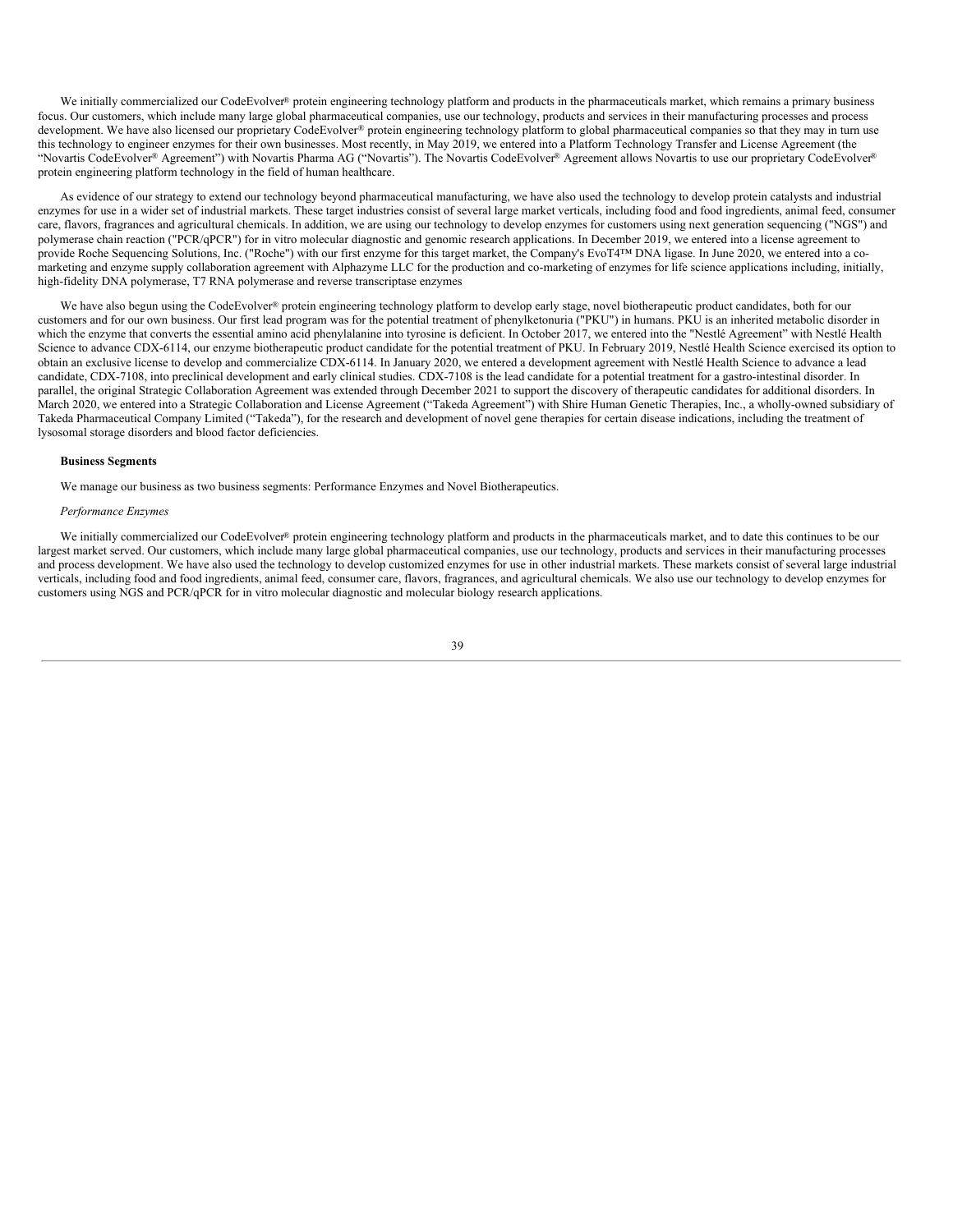### *Novel Biotherapeutics*

We are also targeting new opportunities in the pharmaceutical industry to discover, improve, and/or develop biotherapeutic drug candidates. We believe that our CodeEvolver® protein engineering platform technology can be used to discover novel biotherapeutic drug candidates that will target human diseases that are in need of improved therapeutic interventions. Similarly, we believe that we can deploy our platform technology to improve specific characteristics of a customer's pre-existing biotherapeutic drug candidate, such as its activity, stability or immunogenicity. Our first lead program was for the potential treatment of hyperphenylalaninemia ("HPA") (also referred to as PKU) in humans. PKU is an inherited metabolic disorder in which the enzyme that converts the essential amino acid phenylalanine into tyrosine is deficient. In October 2017, we announced a global development, option and license agreement with Nestlé Health Science, to advance CDX-6114, our own novel orally administrable enzyme therapeutic candidate for the potential treatment of PKU. In July 2018, we announced that we had dosed the first subjects in a first-in-human Phase 1a dose-escalation trial with CDX-6114 for the potential treatment of PKU. The initiation of the trial triggered a \$4.0 million milestone payment from Nestlé Health Science. The \$1.0 million milestone payment that was triggered by the achievement of a formulation relating to CDX-6114 was received in February 2019. In January 2019, we received notice from the U.S. Food and Drug Administration (the "FDA") that it had completed its review of our investigational new drug application ("IND") for CDX-6114 and concluded that we may proceed with the proposed Phase 1b multiple ascending dose study in healthy volunteers in the United States. In February 2019, Nestlé Health Science exercised its option to obtain an exclusive, worldwide, royalty-bearing, sub-licensable license for the global development and commercialization of CDX-6114 for the management of PKU. As a result of the option exercise, we earned a milestone and recognized \$3.0 million in revenues in the first quarter of 2019. Upon exercising its option, Nestlé Health Science assumed all responsibilities for future clinical development and commercialization of CDX-6114, with the exception of the completion of an extension study, CDX-6114-004, which was substantially completed in the fourth quarter of 2019.

In October 2017, we separately entered into a Strategic Collaboration Agreement with Nestlé Health Science pursuant to which we and Nestlé Health Science are collaborating to leverage the CodeEvolver® platform technology to develop other novel enzymes for Nestlé Health Science's established Consumer Care and Medical Nutrition business areas. In January 2020, we and Nestlé Health Science entered into a development agreement pursuant to which we and Nestlé Health Science are collaborating to advance a lead candidate targeting a gastro-intestinal disorder discovered through our Strategic Collaboration Agreement into pre-clinical and early clinical studies. The Strategic Collaboration Agreement was extended through December 2021.

Using our CodeEvolver® protein engineering platform technology, we have also developed a pipeline of other biotherapeutic drug candidates, which are in preclinical development. We expect to continue to make additional investments in our pipeline with the aim of advancing additional product candidates targeting other therapeutic areas.

In March 2020, we entered into the Takeda Agreement with Takeda pursuant to which we are collaborating to research and develop protein sequences for use in gene therapy products for certain disease indications in accordance with each applicable program plans for Fabry Disease, Pompe Disease, and an unnamed blood factor deficiency. In March 2020, we received a one-time, non-refundable cash payment of \$8.5 million.

For further description of our business segments, see Note 13, "Segment, Geographical and Other Revenue Information" in the Notes to Unaudited Condensed Consolidated Financial Statements included in this Quarterly Report on Form 10-Q.

### **Business Update Regarding COVID-19**

We are subject to risks and uncertainties as a result of the current COVID-19 pandemic. The COVID-19 pandemic has presented a substantial public health and economic challenge around the world and is affecting our employees, communities and business operations, as well as the U.S. economy and other economies worldwide. The full extent to which the COVID-19 pandemic will directly or indirectly impact our business, results of operations and financial condition will depend on future developments that are highly uncertain and cannot be accurately predicted, including the duration and severity of the pandemic and the extent and severity of the impact on our customers, new information that may emerge concerning COVID-19, the actions taken to contain it or treat its impact and the economic impact on local, regional, national and international markets.

To date, we and our collaboration partners have been able to continue to supply our enzymes to our customers worldwide. However, we are dependent on our manufacturing and logistics partners and consequently, disruptions in operations of our partners and customers may affect our ability to supply enzymes to our customers. Furthermore, our ability to provide future research and development ("R&D") services will continue to be impacted as a result of governmental orders and any disruptions in operations of our customers with whom we collaborate. We are continuing to assess the potential impact of the COVID-19 pandemic on our business and operations, including our product sales, R&D service revenue, expenses and manufacturing. However, we are unable to fully determine and quantify the extent to which this pandemic affected our total revenues due to complex accounting judgments.

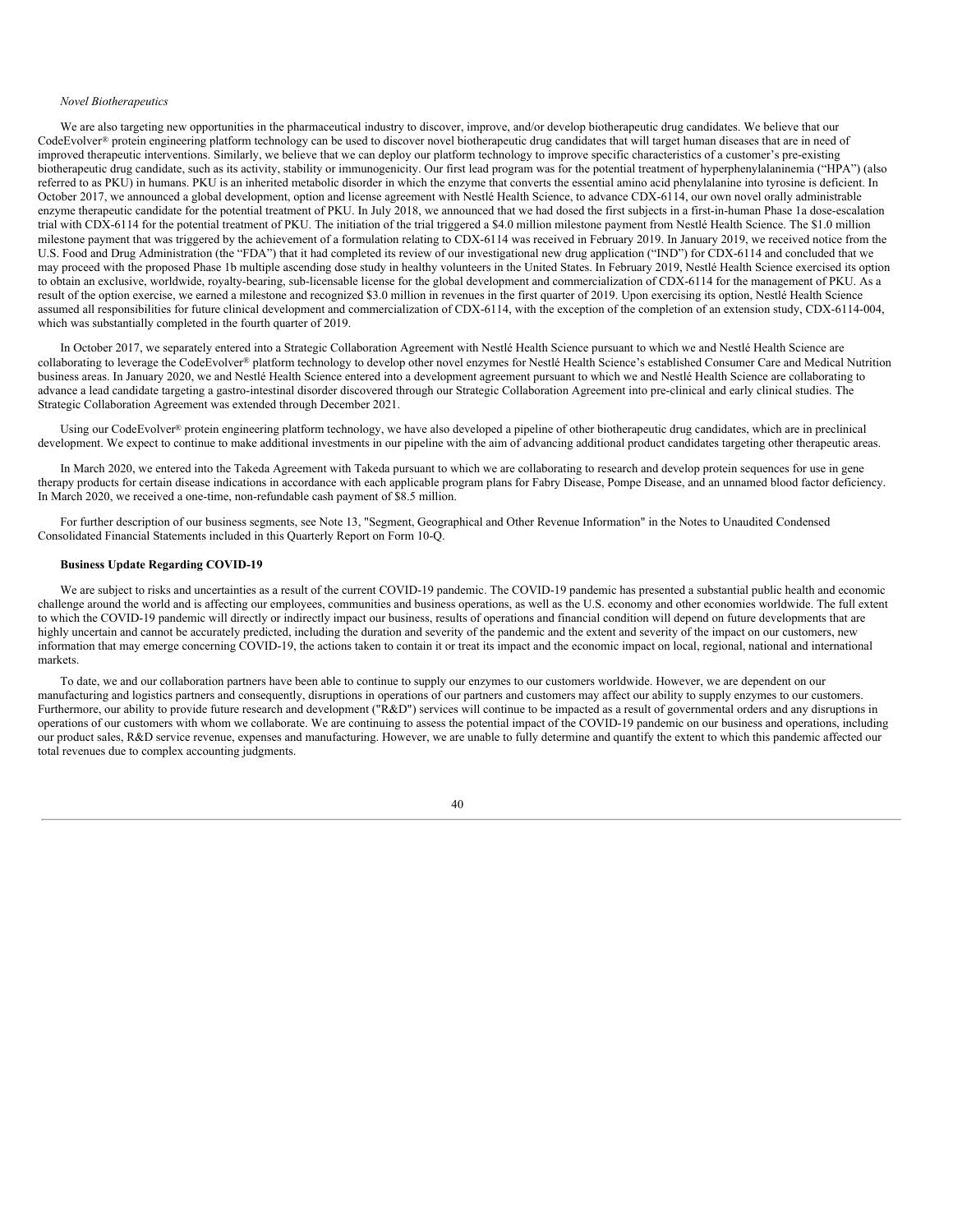In the U.S., the impact of COVID-19, including governmental orders ("Orders") governing the operation of businesses during the pandemic, caused the temporary closure of our Redwood City, California facilities and has disrupted our research and development operations. Research and development operations for all other projects were temporarily suspended from mid-March 2020 through the end of April in accordance with these Orders. In May 2020, we initiated limited operations and gradually ramped up our R&D operations so that we are currently utilizing the majority of our normal R&D capacity. Additionally, we have resumed small scale manufacturing at our Redwood City pilot plant in May 2020.

Our future results of operations and liquidity could be adversely impacted by delays in payments of outstanding receivable amounts beyond normal payment terms, supply chain disruptions and uncertain demand, and the impact of any initiatives or programs that we may undertake to address financial and operations challenges faced by our customers. The extent to which the COVID-19 pandemic may materially impact our financial condition, liquidity, or results of operations is uncertain.

For additional information on the various risks posed by the COVID-19 pandemic, please read Item 1A. Risk Factors included in this Quarterly Report on Form 10-Q.

### *Recent Investing Activities*

In June 2020, we entered into a Master Collaboration and Research Agreement ("MAI Agreement") with Molecular Assemblies, Inc. ("MAI"), to engineer enzymes to deliver differentiated and cost-effective solutions for the enzymatic synthesis of DNA. Under an associated stock purchase agreement, we purchased 1,587,050 shares of MAI's Series A preferred stock for \$1.0 million and in connection with our investment, John Nicols, our chief executive officer, joined MAI's board of directors. Under the MAI Agreement, for a fixed monthly fee payable in shares of Series A preferred stock, we will apply our CodeEvolver® protein engineering platform technology to improve the DNA polymerase enzymes that are critical for enzymatic DNA synthesis. Through the provision of these services, we are eligible to earn additional shares of Series A preferred stock. MAI will combine its advanced chemistries with our enzymes to drive the process to commercialization. For additional information, see Note 12, "Related Party Transactions," in the Notes to Unaudited Condensed Consolidated Financial Statements included in this Quarterly Report on Form 10-Q.

#### *Results of Operations Overview*

Total revenues increased to \$15.0 million for the second quarter of 2020 from \$12.3 million for the second quarter of 2019, due to increases in research and development revenue partially offset by decreases in product revenue.

Product revenue for the second quarter of 2020 decreased by \$1.7 million to \$4.5 million from \$6.2 million for the second quarter of 2019 due to timing of customer demand for branded products.

Research and development revenue increased by \$4.4 million for the second quarter of 2020 to \$10.5 million from \$6.1 million in the second quarter of 2019, primarily due to revenues from Novartis under the Novartis CodeEvolver® Agreement and recognition of license fees from Takeda under the Takeda Agreement, partially offset by lower revenue as a result of delays attributable to the COVID-19 pandemic.

Product gross margins were 62% for the second quarter of 2020, compared to 56% in the second quarter of 2019, due to improved product mix. Our profit margins are affected by many factors including product pricing and costs of internal and third-party fixed and variable costs. Profit margin data are used as a management performance measure to provide additional information regarding our results of operations on a consolidated basis.

Research and development expense increased by \$2.6 million, or 31%, to \$10.9 million for the second quarter of 2020, compared to the second quarter of 2019, primarily due to an increase in costs associated with outside services relating to Chemistry, Manufacturing and Controls ("CMC") and regulatory expenses, higher headcount, and higher allocable expenses, partially offset by lower lab supply expenses and outside services.

Selling, general and administrative expense increased by \$0.6 million, or 8%, to \$8.5 million for the second quarter of 2020 compared to the second quarter of 2019, primarily due to an increase in costs associated with legal and accounting fees, higher facilities and headcount offset by lower allocable expenses.

Income earned in certain countries outside of the United States is subject to the imposition of income tax withholding by foreign taxing authorities when the income is paid to the United States. We recognized \$0.3 million in income tax expense in the second quarter of 2020 due to the imposition of income tax on revenue by foreign taxing authorities.

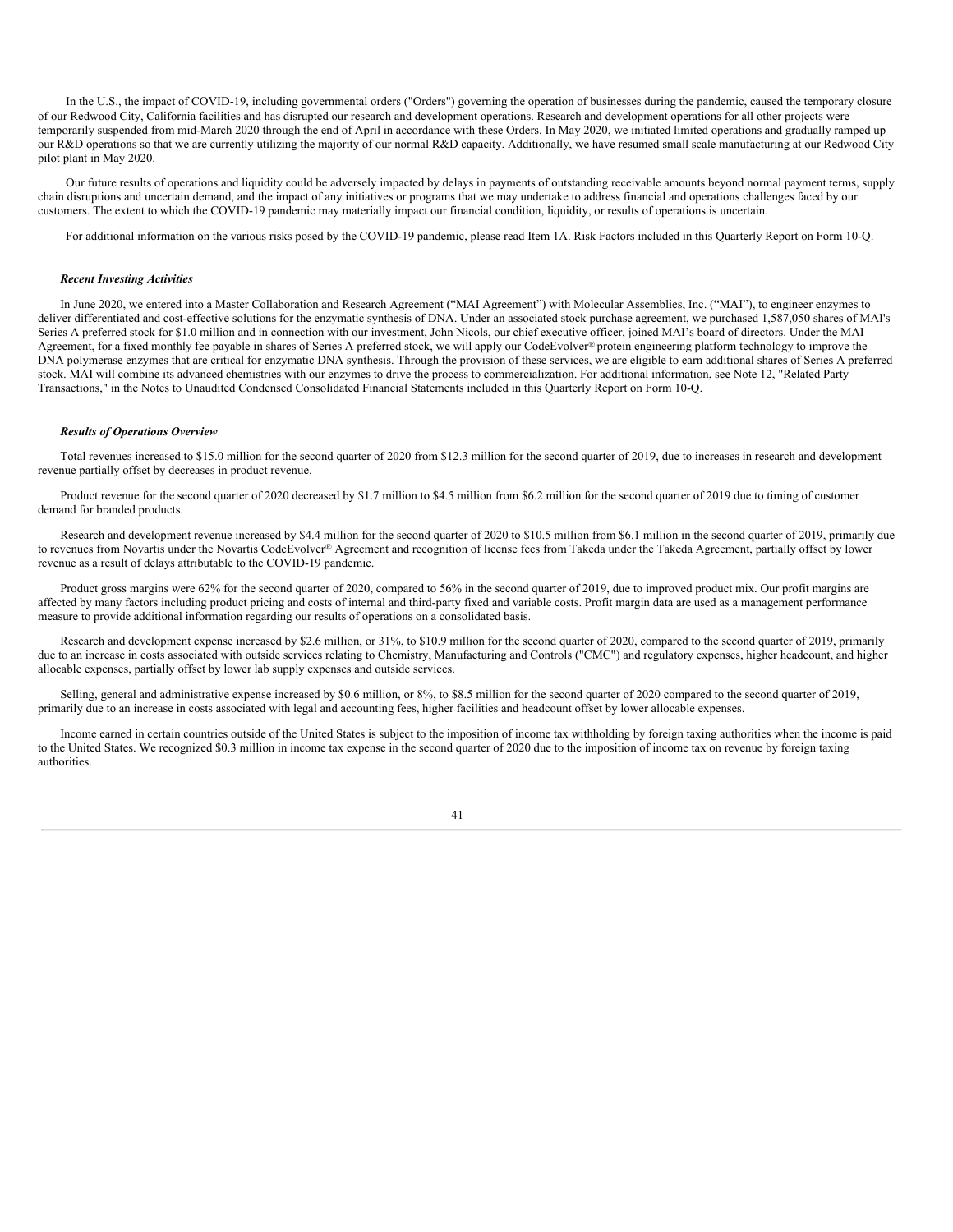Net loss for the second quarter of 2020 was \$6.3 million, representing a net loss of \$0.11 per basic and diluted share. This compares to a net loss of \$6.5 million, representing a net loss of \$0.12 per basic and diluted share for the second quarter of 2019. The decrease in net loss for the second quarter over the same period of the prior year is primarily related to increases in research and development revenue partially offset by higher research and development expenses and lower product revenue and related costs.

Cash and cash equivalents decreased by \$14.8 million to \$75.6 million as of June 30, 2020 compared to \$90.5 million as of December 31, 2019. Net cash used in operating activities increased to \$11.5 million in the six months ended June 30, 2020 compared to \$7.9 million in the six months ended June 30, 2019. We believe that based on our current level of operations, our existing cash, and cash equivalents will provide adequate funds for ongoing operations, planned capital expenditures and working capital requirements for at least the next 12 months.

In June 2017, we entered into a loan and security agreement that allows us to borrow up to \$10.0 million under a term loan, and up to \$5.0 million under a revolving credit facility with 80% of certain eligible accounts receivable as a borrowing base (the "Credit Facility"). Obligations under the Credit Facility are secured by a lien on substantially all of our personal property other than our intellectual property. In September 2019, we entered into a Seventh Amendment to the Credit Facility whereby the draw period on the term debt was extended to September 30, 2020. We may draw on the Term Debt at any time prior to September 30, 2020, subject to customary conditions for funding including, among others, that no event of default exists. As of June 30, 2020, no amounts were borrowed under the Credit Facility and we were in compliance with the covenants for the Credit Facility. See Note 11, "Commitments and Contingencies" in the Notes to Unaudited Condensed Consolidated Financial Statements included in this Quarterly Report on Form 10-Q.

Below is an overview of our results of operations by business segments:

#### *Performance Enzymes*

Revenues decreased by \$3.1 million, or 29%, to \$7.5 million for the second quarter of 2020, compared to the second quarter of 2019,

Product gross margins were 62% in the second quarter of 2020, compared to 56% in the corresponding period in 2019 due to variations in product mix.

Research and development expense decreased by \$0.1 million, or 3%, to \$5.0 million for the second quarter of 2020, compared to the second quarter of 2019, primarily due to lower allocable expenses and lab supplies costs partially offset by an increase in costs associated with higher headcount and outside services.

Selling, general and administrative expense increased by \$13 thousand, or 1%, to \$2.4 million for the second quarter of 2020, compared to the second quarter of 2019, primarily due to higher stock compensation expense and allocable expenses partially offset by lower costs associated with travel and outside services.

#### *Novel Biotherapeutics*

Revenues increased by \$5.7 million, or 331%, to \$7.5 million for the second quarter of 2020, compared to the second quarter of 2019, primarily due torecognition of license fees from Takeda under the Takeda Strategic Collaboration and License Agreement, partially offset by a decrease in prior yearfunctional license fee revenue from Nestlé Health Science.

Research and development expense increased by \$2.6 million, or 92%, to \$5.5 million for the second quarter of 2020, compared to the second quarter of 2019, primarily due to an increase in costs associated with outside services relating to CMC regulatory expenses, higher outside services, higher headcount and higher stock compensation expense.

Selling, general and administrative expense increased by \$0.1 million, or 11%, to \$0.6 million for the second quarter of 2020 compared to the second quarter of 2019, primarily due to an increase in costs associated with higher headcount, higher allocable expense and higher stock-based compensation.

#### *GSK Platform Technology Transfer, Collaboration and License Agreement*

In July 2014, we entered into a CodeEvolver® protein engineering platform technology transfer collaboration and license agreement (the "GSK CodeEvolver® Agreement") with GlaxoSmithKline ("GSK"). Pursuant to the terms of the agreement, we granted GSK a non-exclusive license to use the CodeEvolver® protein engineering platform technology to develop novel enzymes for use in the manufacture of GSK's pharmaceutical and health care products.

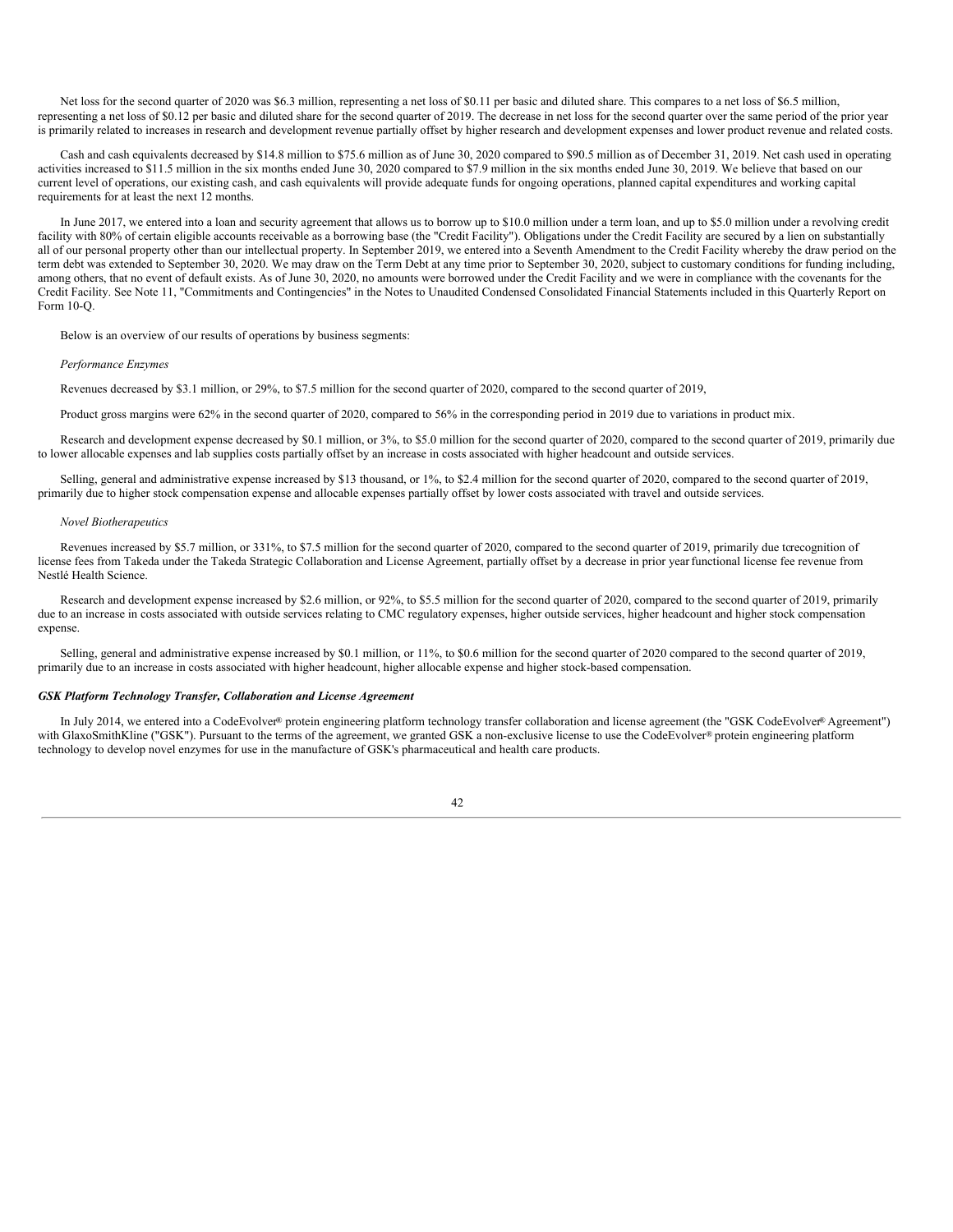We received an up-front fee upon the execution of the agreement in July 2014 and milestone payments in each of the years from 2014 through April 2016. We completed the transfer of the CodeEvolver® protein engineering platform technology to GSK in April 2016 and all revenues relating to the technology transfer have been recognized as of April 2016. We have the potential to receive additional cumulative contingent payments that range from \$5.75 million to \$38.5 million per project based on GSK's successful application of the licensed technology. We are also eligible to receive royalties based on net sales, if any, of a limited set of products developed by GSK using our CodeEvolver® protein engineering platform technology.

In September 2019, we recognized revenue of \$2.0 million for the milestone payment from GSK relating to the advancement of an enzyme developed by GSK using our CodeEvolver® protein engineering platform technology. We recognized no research and development revenue for the three and six months ended June 30, 2020 and 2019.

#### *Merck Platform Technology Transfer and License Agreement*

In August 2015, we entered into a CodeEvolver® platform technology transfer collaboration and license agreement (the "Merck CodeEvolver® Agreement") with Merck, Sharp & Dohme ("Merck"), which allows Merck to use the CodeEvolver® protein engineering technology platform in the field of human and animal healthcare.

We received an up-front license fee upon execution of the Merck CodeEvolver® Agreement, and milestone payments in September 2015 and in September 2016, when we completed the transfer of the engineering platform technology. Additionally, we recognized research and development revenues of \$0.2 million and \$1.0 million for the three and six months ended June 30, 2020, respectively, compared to \$1.0 million and \$2.0 million for the three and six months ended June 30, 2019, respectively, for various research projects under our collaborative arrangement.

We have the potential to receive payments of up to a maximum of \$15.0 million for each commercial active pharmaceutical ingredient ("API") that is manufactured by Merck using one or more novel enzymes developed by Merck using the CodeEvolver<sup>®</sup> protein engineering technology platform. The API payments are based on the quantity of API developed and manufactured by Merck and will be recognized as usage-based royalties.

In January 2019, we entered into an amendment to the Merck CodeEvolver® Agreement to install certain CodeEvolver® protein engineering technology upgrades into Merck's platform license installation and maintain those upgrades for a multi-year term. The license installation was completed in 2019 and we recognized \$0.9 million as license fee revenue accordingly in three and six months ended June 30, 2019, respectively, under the amendment. Pursuant to the agreement, Merck has options to future technology enhancements for a specified fee. As of June 30, 2020, Merck has not exercised its option for technology enhancements. We recognized \$25 thousand and \$0.1 million in research and development revenues for the three and six months ended June 30, 2020, respectively. As of June 30, 2020 and December 31, 2019, we had deferred revenue balances of \$0.1 million and nil, respectively.

#### *Global Development, Option and License Agreement, Strategic Collaboration Agreement, and Development Agreement*

In October 2017, we entered into the Nestlé Agreement with Societé des Produits Néstle S.A., formerly known as Nestec Ltd. ("Nestlé Health Science") and, solely for the purpose of the integration and the dispute resolution clauses of the Agreement, Nestlé Health Science S.A., to advance CDX-6114, our enzyme biotherapeutic product candidate for the potential treatment of PKU.

We received an upfront cash payment of \$14.0 million upon the execution of the Nestlé Agreement, a \$4.0 million milestone payment after dosing the first subjects in a first-in-human Phase 1a dose-escalation trial with CDX-6114, and a \$1.0 million milestone payment upon achievement of a milestone relating to formulation of CDX-6114. The \$4.0 million milestone payment that was triggered by the initiation of the trial was received in September 2018 and the \$1.0 million milestone payment that was triggered by the achievement of a formulation relating to CDX-6114 was received in February 2019. The upfront payment and the variable consideration relating to the progress payment of \$4.0 million and milestone payment of \$1.0 million were recognized over time as the development work was performed. Revenue was recognized using a single measure of progress that depicted our performance in transferring control of the services, which was based on the ratio of level of effort incurred to date compared to the total estimated level of effort required to complete all performance obligations under the agreement. We recognized nominal research and development revenue for the three and six months ended June 30, 2020, respectively, compared to \$0.5 million and \$1.7 million for the three and six months ended June 30, 2019, respectively.

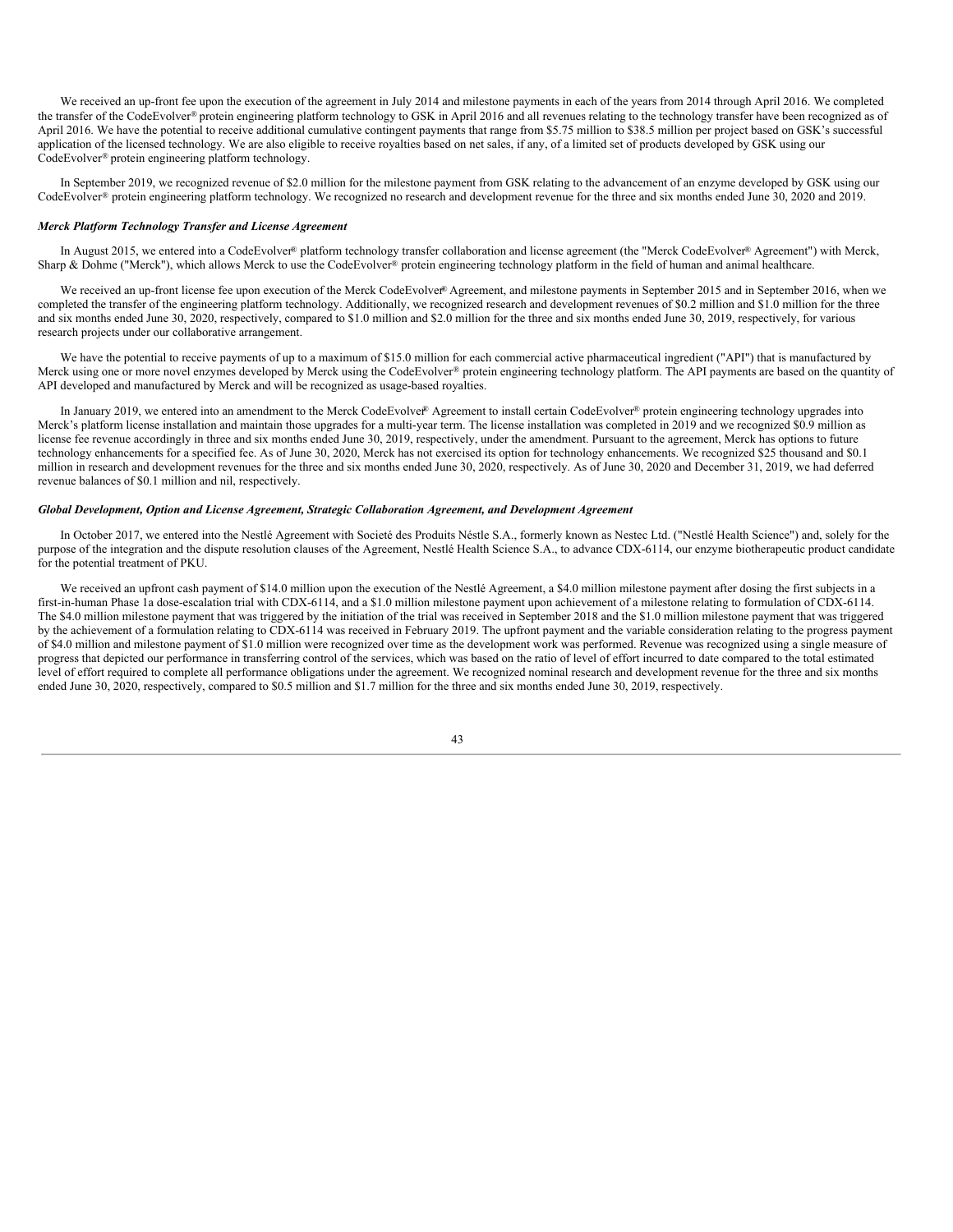In January 2019, we received notice from the U.S. Food and Drug Administration (the "FDA") that it had completed its review of our investigational new drug application (" IND") for CDX-6114 and concluded that we may proceed with the proposed Phase 1b multiple ascending dose study in healthy volunteers in the United States. In February 2019, Nestlé Health Science exercised its option to obtain an exclusive, worldwide, royalty-bearing, sub-licensable license for the global development and commercialization of CDX-6114 for the management of PKU. The option payment of \$3.0 million was recognized in the first quarter of 2019 as research and development revenue. Upon exercising its option, Nestlé Health Science assumed all responsibilities for future clinical development and commercialization of CDX-6114, with the exception of the completion of an extension study, CDX-6114-004, which was substantially completed in the fourth quarter of 2019. We are eligible to receive payments from Nestlé Health Science under the Nestlé Agreement that include (i) development and approval milestones of up to \$85.0 million, (ii) sales-based milestones of up to \$250.0 million in the aggregate, which aggregate amount is achievable if net sales exceed \$1.0 billion in a single year, and (iii) tiered royalties, at percentages ranging from the middle single digits to low doubledigits, of net sales of Product.

In October 2017, we also entered into a Strategic Collaboration Agreement (the "Strategic Collaboration Agreement") with Nestlé Health Science pursuant to which we and Nestlé Health Science are collaborating to leverage the CodeEvolver® protein engineering technology platform to develop novel enzymes for Nestlé Health Science's established Consumer Care and Medical Nutrition business areas. Under the Strategic Collaboration Agreement, we received an upfront payment of \$1.2 million in 2017 and an incremental \$0.6 million payment in September 2018 for additional services.

In January 2020, we and Nestlé Health Science entered into a development agreement pursuant to which we and Nestlé Health Science are collaborating to advance a lead candidate, CDX-7108, targeting a gastro-intestinal disorder discovered through our Strategic Collaboration Agreement into pre-clinical and early clinical studies. The Strategic Collaboration Agreement was extended through December 2021.

We recognized research and development fees of \$1.7 million and \$3.3 million for the three and six months ended June 30, 2020, respectively, compared to \$1.2 million and \$2.5 million for the three and six months ended June 30, 2019, respectively.

### *Strategic Collaboration Agreement*

In April 2018, we entered into the Porton Agreement with Porton to license key elements of our biocatalyst technology for use in Porton's global custom intermediate and API development and manufacturing business. Under the Porton Agreement, we are eligible to receive annual collaboration fees and research and development revenues. We received an initial collaboration fee of \$0.5 million within 30 days of the effective date, \$1.5 million upon the first anniversary of the effective date of the agreement. We recognized revenue of \$1.0 million upon the second anniversary of the effective date of the agreement. We are eligible to receive \$1.0 million on the third anniversary of the effective date of the agreement. We completed the technical transfer in the fourth quarter of 2018. Revenue relating to the functional license provided to Porton was recognized at a point in time when control of the license transferred to the customer. We recognized research and development revenue related to the Porton Agreement of \$1.0 million and \$1.1 million in the three and six months ended June 30, 2020, respectively, compared to nil in the three and six months ended June 30, 2019.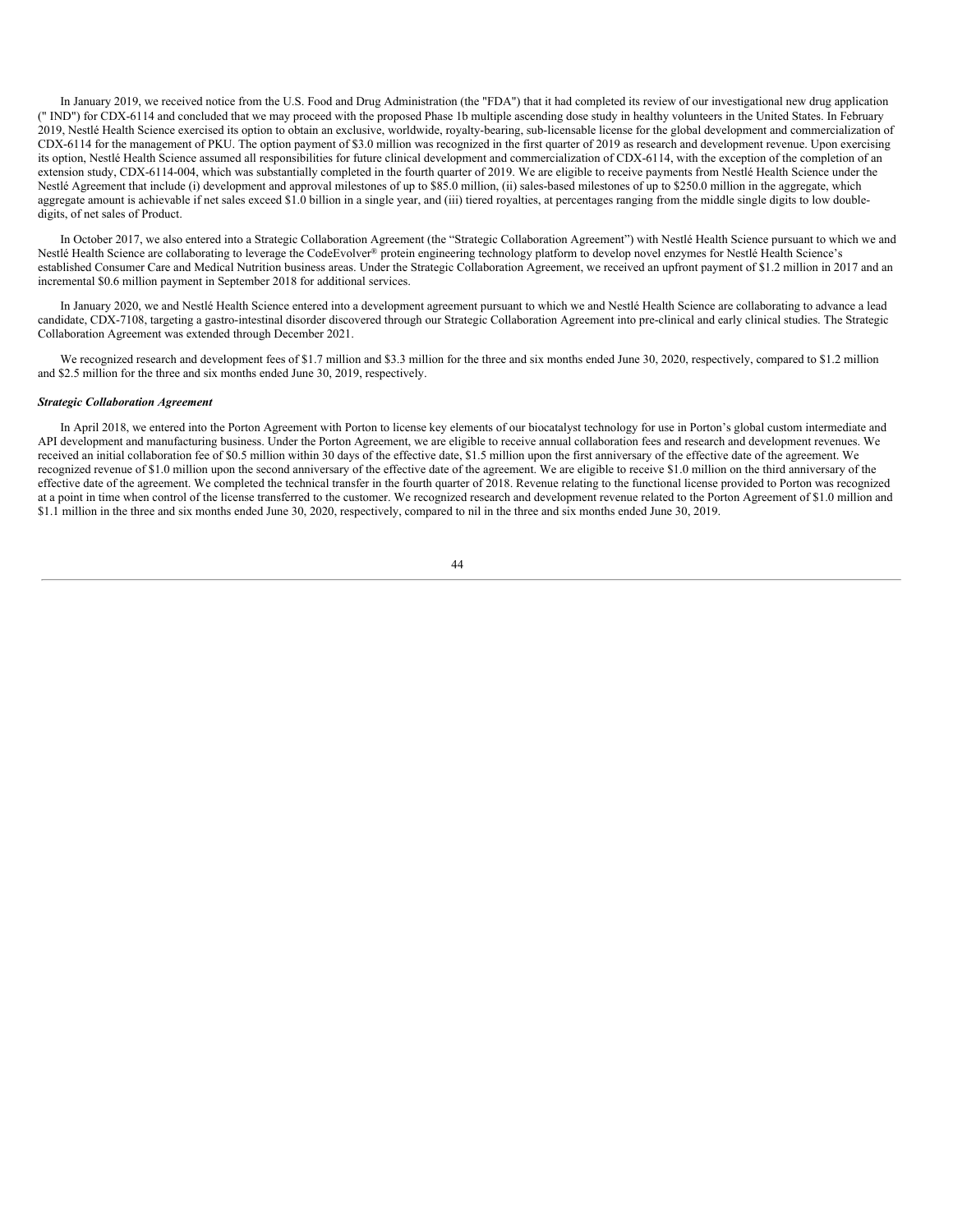#### *Platform Technology Transfer and License Agreement*

In May 2019, we entered into a Platform Technology Transfer and License Agreement (the "Novartis CodeEvolver® Agreement") with Novartis Pharma AG ("Novartis"). The Agreement allows Novartis to use our proprietary CodeEvolver® protein engineering platform technology in the field of human healthcare. Under the Novartis CodeEvolver® Agreement, we are transferring our proprietary CodeEvolver® protein engineering platform technology to Novartis over approximately 23 months starting with the date on which we commenced the technology transfer (the "Technology Transfer Period"). As a part of this technology transfer, the Company provided to Novartis our proprietary enzymes, proprietary protein engineering protocols and methods, and proprietary software algorithms. In addition, teams of the Company and Novartis scientists participated in technology training sessions and collaborative research projects at our laboratories in Redwood City, California and at a designated Novartis laboratory in Basel, Switzerland. Upon completion of technology transfer, Novartis will have the CodeEvolver® protein engineering platform technology installed at its designated laboratory. Pursuant to the agreement, we received an upfront payment of \$5.0 million shortly after the effective date of the Novartis CodeEvolver® Agreement. In the second quarter of 2020, we completed the second technology milestone transfer under the agreement and became eligible to receive a milestone payment of \$4.0 million, which we subsequently received in July 2020. We are eligible to receive an additional \$5.0 million upon satisfactory completion of the third technology transfer milestone. In consideration for the continued disclosure and license of improvements to our technology and materials during a multi-year period that begins on the conclusion of the Technology Transfer Period ("Improvements Term"), Novartis will pay us annual payments which amount to an additional \$8.0 million. The Company also has the potential to receive quantity-dependent, usage payments for each API that is manufactured by Novartis using one or more enzymes that have been developed or are in development using the CodeEvolver® protein engineering platform technology during the period that begins on the conclusion of the Technology Transfer Period and ends on the expiration date of the last to expire licensed patent. These product-related usage payments, if any, will be paid by Novartis to the Company for each quarter that Novartis manufactures API using a CodeEvolver®developed enzyme. The usage payments will be based on the total volume of API produced using the CodeEvolver®-developed enzyme. These usage payments can begin in the clinical stage and will extend throughout the commercial life of each API. Revenue for the combined initial license and technology transfer performance obligation, which is expected to occur over twenty-three months, is being recognized using a single measure of progress that depicts our performance in transferring control of the services, which is based on the ratio of level of effort incurred to date compared to the total estimated level of effort required to complete the performance obligation relating to the combined initial license and technology transfer. Revenue allocated to future improvements will be recognized during the Improvement Term. We recognized \$0.9 million and \$3.7 million in research and development revenue for the three and six months ended June 30, 2020, respectively, and no revenue for the three and six months ended June 30, 2019, respectively, from the Novartis CodeEvolver® Agreement.

### *Strategic Collaboration and License Agreement*

In March 2020, we entered into a Strategic Collaboration and License Agreement (the "Takeda Agreement") with Shire Human Genetic Therapies, Inc., a wholly-owned subsidiary of Takeda Pharmaceutical Co. Ltd. ("Takeda"), under which we will collaborate to research and develop protein sequences for use in gene therapy products for certain diseases. On execution of the Takeda Agreement, we received an up-front non-refundable cash payment of \$8.5 million. Revenue relating to the functional licenses provided to Takeda was recognized at a point in time when the control of the license transferred to the customer. We recognized license fees of \$5.7 million and \$8.0 million as research & development revenue in the three and six months ended June 30, 2020, respectively. Other potential payments from Takeda include (i) reimbursement of research and development fees and pre-clinical approval milestones for initial programs of up to \$22.3 million, (ii) development and commercialization-based milestones, per target gene, of up to \$100.0 million, the modulation of which leads to treatment of certain diseases by the applicable product, and (iii) tiered royalties, at percentages ranging from the middle-single digit to low single-digit of sales of the applicable product.

### *Master Collaboration and Research Agreement and Stock Purchase Agreement*

In June 2020, we entered into a Stock Purchase Agreement with Molecular Assemblies, Inc. ("MAI") pursuant to which we purchased 1,587,050 shares of MAI's Series A preferred stock for \$1.0 million. In connection with the transaction, our chief executive officer, John Nicols, also joined MAI's board of directors.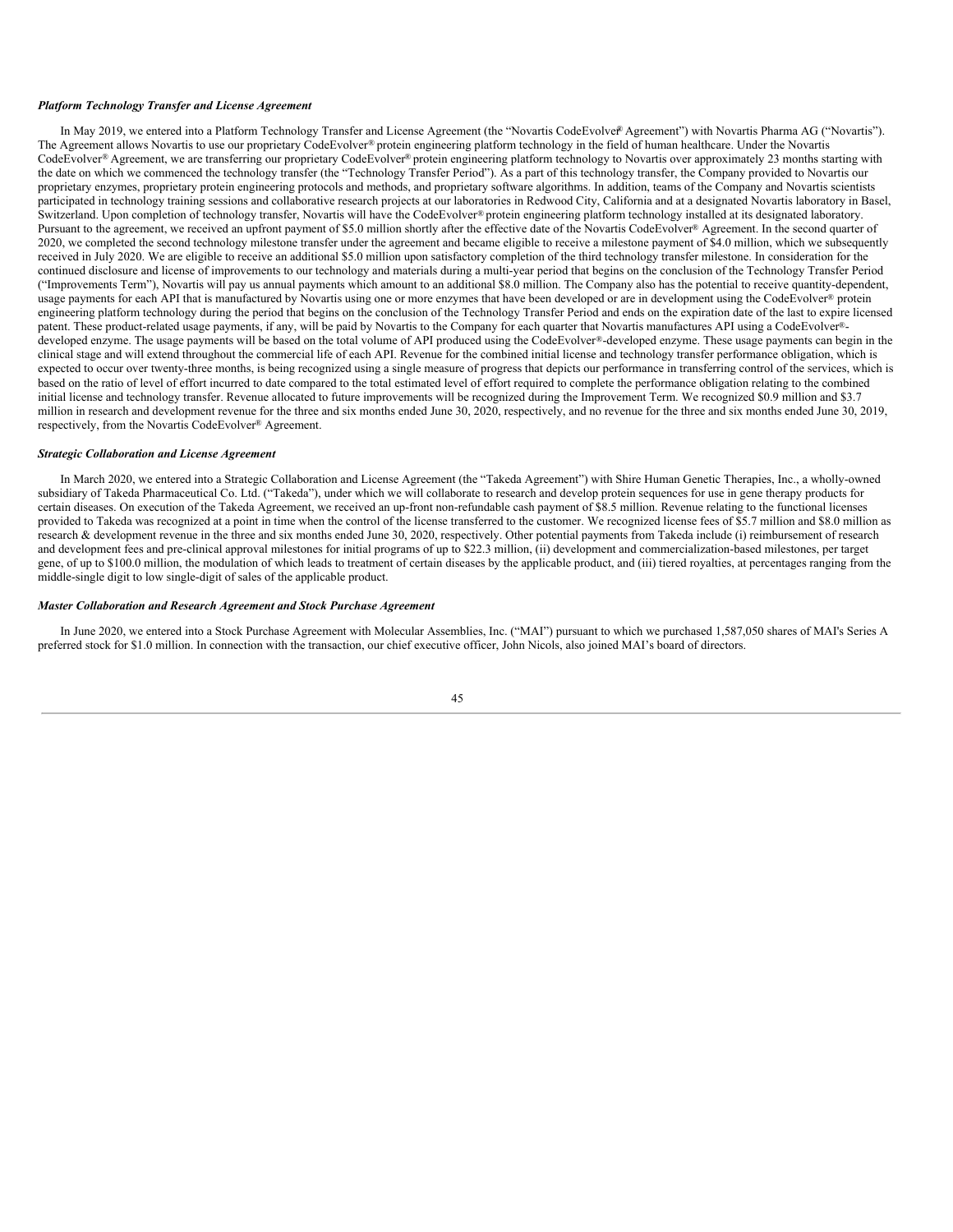At the same time, we entered into a Master Collaboration and Research Agreement (the "MAI Agreement") with MAI to engineer DNA polymerase enzymes to deliver differentiated and cost-effective solutions for the enzymatic synthesis of DNA. Under the MAI Agreement and its related statement of work ("SOW"), we will apply our CodeEvolver® protein engineering platform technology to improve the DNA polymerase enzymes that are critical for enzymatic DNA synthesis. Based on these services, the Company is eligible to earn additional shares of MAI's Series A preferred stock. MAI will combine its advanced chemistries with our enzymes to drive the process to commercialization. Under the MAI Agreement and its associated SOW, we will engage in research and development activities to engineer DNA polymerase enzymes for the enzymatic synthesis of DNA in exchange for monthly fees in the form of shares of Series A preferred stock in MAI. We are eligible to earn such non-monetary payments over ten to thirteen months, and any such shares would be issued thirty days in arrears after each calendar quarter-end. We are also eligible to receive amounts for bonuses, targets and milestones on achievement of timeline and project goals specified in the SOW. Payments for bonuses, targets and milestones on achievement of timeline and project goals are to be issued thirty days after the Company provides notification of completion. Under the MAI Agreement, the Company will have the right to use and sell the engineered enzymes to third parties for any purpose other than for the synthesis of native DNA. Under the MAI Agreement, we would make a \$0.5 million payment to MAI on meeting a milestone of \$5.0 million in aggregate commercial sales by the Company to third parties of the engineered enzymes or any product incorporating or derived from the engineered enzymes for any purpose other than the synthesis of native DNA. The MAI Agreement contemplates that we and MAI will enter into a Commercialization and Enzyme Supply Agreement (the "CESA") within six months following the completion of certain timelines specified in the SOW. In addition, we and MAI have agreed pursuant to the MAI Agreement to certain terms to be contained within the CESA in the event that the CESA becomes executed in the future. Those include: (a) that MAI would receive an exclusive license to use the DNA polymerase enzymes engineering by us under the MAI Agreement in the synthesis of native DNA and a non-exclusive license to use these enzymes for research and development on the synthesis of non-native DNA, and (b) that we would become the exclusive manufacturer of these enzymes for MAI, its affiliates and licensees.

We recognized no research and development revenue in the three and six months ended June 30, 2020 from transactions with MAI.

#### **Results of Operations**

The following table shows the amounts from our unaudited condensed consolidated statements of operations for the periods presented (in thousands):

|                                     | Three months ended June 30, |               |    |               | Change   | Six months ended June 30, |              |     |          | Change        |
|-------------------------------------|-----------------------------|---------------|----|---------------|----------|---------------------------|--------------|-----|----------|---------------|
|                                     | 2020                        | 2019          |    | s             | $\%$     | 2020                      | 2019         |     | S        | $\frac{6}{6}$ |
| Revenues:                           |                             |               |    |               |          |                           |              |     |          |               |
| Product revenue                     | S.<br>4,504                 | S<br>6,249    |    | \$<br>(1,745) | $(28)\%$ | \$<br>9,604               | \$<br>14,236 | S   | (4,632)  | (33)%         |
| Research and development revenue    | 10,463                      | 6,070         |    | 4,393         | 72%      | 20,033                    | 13,665       |     | 6,368    | 47%           |
| Total revenues                      | 14,967                      | 12,319        |    | 2,648         | 21%      | 29,637                    | 27,901       |     | 1,736    | 6%            |
| Costs and operating expenses:       |                             |               |    |               |          |                           |              |     |          |               |
| Cost of product revenue             | 1,699                       | 2,772         |    | (1,073)       | (39)%    | 4,240                     | 7,163        |     | (2,923)  | (41)%         |
| Research and development            | 10,853                      | 8,274         |    | 2,579         | 31%      | 21,820                    | 16,290       |     | 5,530    | 34%           |
| Selling, general and administrative | 8,522                       | 7,896         |    | 626           | 8%       | 17,512                    | 16,311       |     | 1,201    | 7%            |
| Total costs and operating expenses  | 21,074                      | 18,942        |    | 2,132         | $11\%$   | 43,572                    | 39,764       |     | 3,808    | 10%           |
| Loss from operations                | (6,107)                     | (6,623)       |    | 516           | 8%       | (13,935)                  | (11, 863)    |     | (2,072)  | (17)%         |
| Interest income                     | 57                          | 220           |    | (163)         | (74)%    | 323                       | 450          |     | (127)    | $(28)\%$      |
| Other income (expenses), net        | 13                          | (88)          |    | 101           | 115%     | (72)                      | (211)        |     | 139      | 66%           |
| Loss before income taxes            | (6,037)                     | (6, 491)      |    | 454           | 7%       | (13,684)                  | (11,624)     |     | (2,060)  | $(18)\%$      |
| Provision for income taxes          | 307                         |               | 16 | 291           | 1,819%   | 312                       | 19           |     | 293      | 1,542%        |
| Net loss                            | (6, 344)                    | (6,507)<br>\$ |    | 163           | 3%       | (13,996)                  | (11,643)     | \$. | (2, 353) | $(20)\%$      |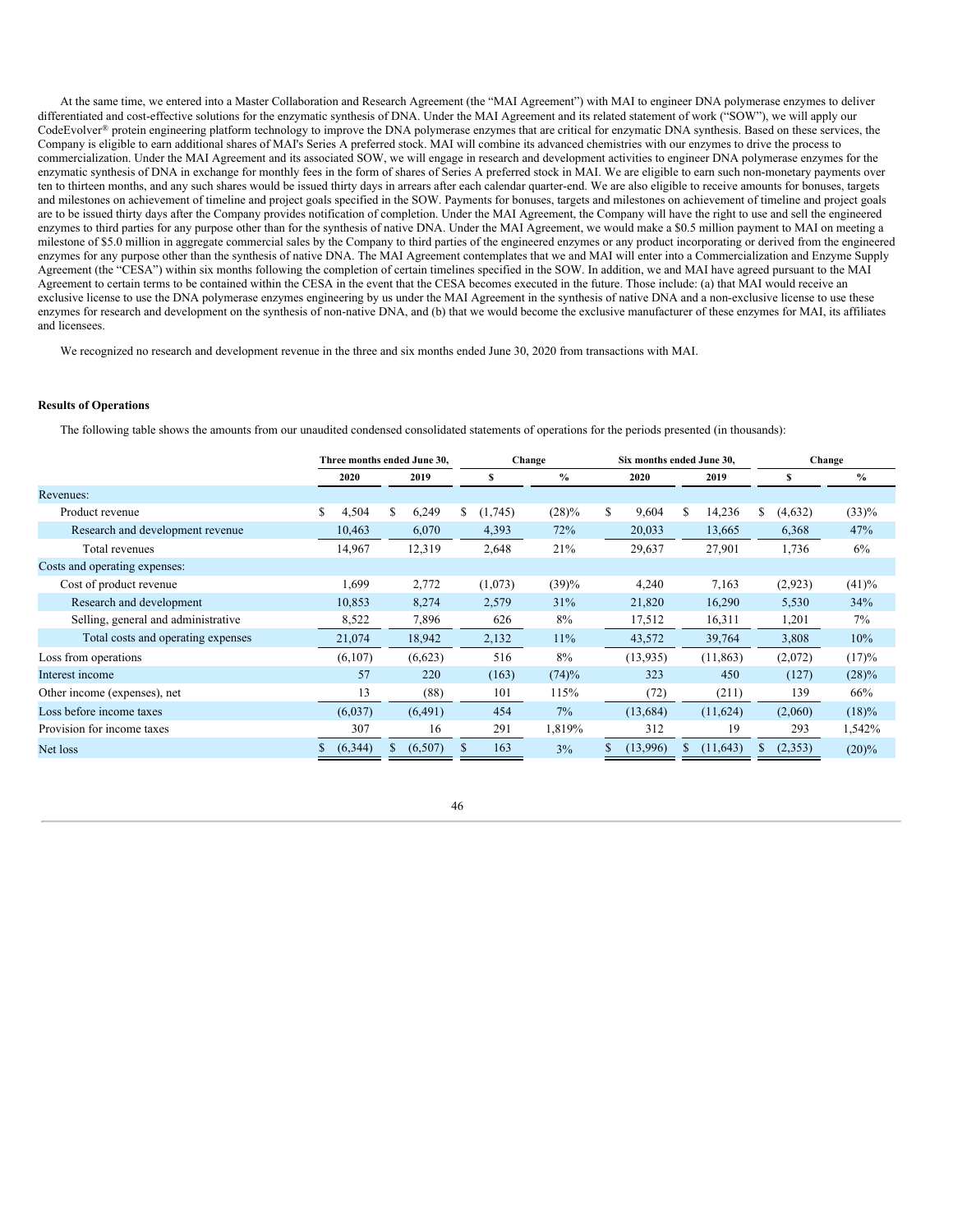### *Revenues*

Our revenues comprise product revenue and research and development revenue as follows:

- Product revenue consists of sales of protein catalysts, pharmaceutical intermediates, and Codex® biocatalyst panels and kits.
- Research and development revenue include license, technology access and exclusivity fees, research services fees, milestone payments, royalties, optimization and screening fees.

The following table shows the amounts of our product revenue and research and development revenue from our unaudited condensed consolidated statements of operations for the periods presented (in thousands):

|                                  | Three months ended June 30. |       | Change  |               | Six months ended June 30. |        |         | Change |               |
|----------------------------------|-----------------------------|-------|---------|---------------|---------------------------|--------|---------|--------|---------------|
| (In Thousands)                   | 2020                        | 2019  |         | $\frac{6}{9}$ | 2020                      | 2019   |         |        | $\frac{6}{9}$ |
| Product revenue                  | 4.504                       | 6.249 | (1.745) | (28)%         | 9.604                     | 14.236 | (4.632) |        | (33)%         |
| Research and development revenue | 10.463                      | 6.070 | 4.393   | 72%           | 20.033                    | 13.665 | 6.368   |        | 47%           |
| Total revenues                   | 14.967                      | 2.319 | 2.648   | 21%           | 29.637                    | 27,901 | .736    |        | 6%            |

Revenues typically fluctuate on a quarterly basis due to the variability in our customers' manufacturing schedules and the timing of our customers' clinical trials. In addition, we have limited internal capacity to manufacture enzymes. As a result, we are dependent upon the performance and capacity of third-party manufacturers for the commercial scale manufacturing of the enzymes used in our pharmaceutical and fine chemicals business.

We accept purchase orders for deliveries covering periods from one day up to approximately 14 months from the date on which the order is placed. However, a majority of the purchase orders can be revised or cancelled by the customer without penalty. Considering these industry practices and our experience, we do not believe the total of customer purchase orders outstanding (backlog) provides meaningful information that can be relied on to predict actual sales for future periods.

Total revenues increased by \$2.6 million and \$1.7 million in the three and six months ended June 30, 2020, respectively, compared to the same periods in 2019, primarily due to higher research and development revenue offset by lower product revenue.

Product revenue decreased by \$1.7 million and \$4.6 million in the three and six months ended June 30, 2020, respectively, compared to the same periods in 2019, primarily due to timing of customer demand for branded products.

Research and development revenue increased by \$4.4 million and \$6.4 million in the three and six months ended June 30, 2020, respectively, compared to the same periods in 2019. The increase in research and development revenue was primarily due to revenues from Novartis Pharma AG under the Novartis CodeEvolver<sup>®</sup> Agreement, recognition of license fees from Takeda under the Takeda Strategic Collaboration and License Agreement, and recognition of license fees from Porton, partially offset by lower revenue and prior year functional license fee revenue from Nestlé Health Science.

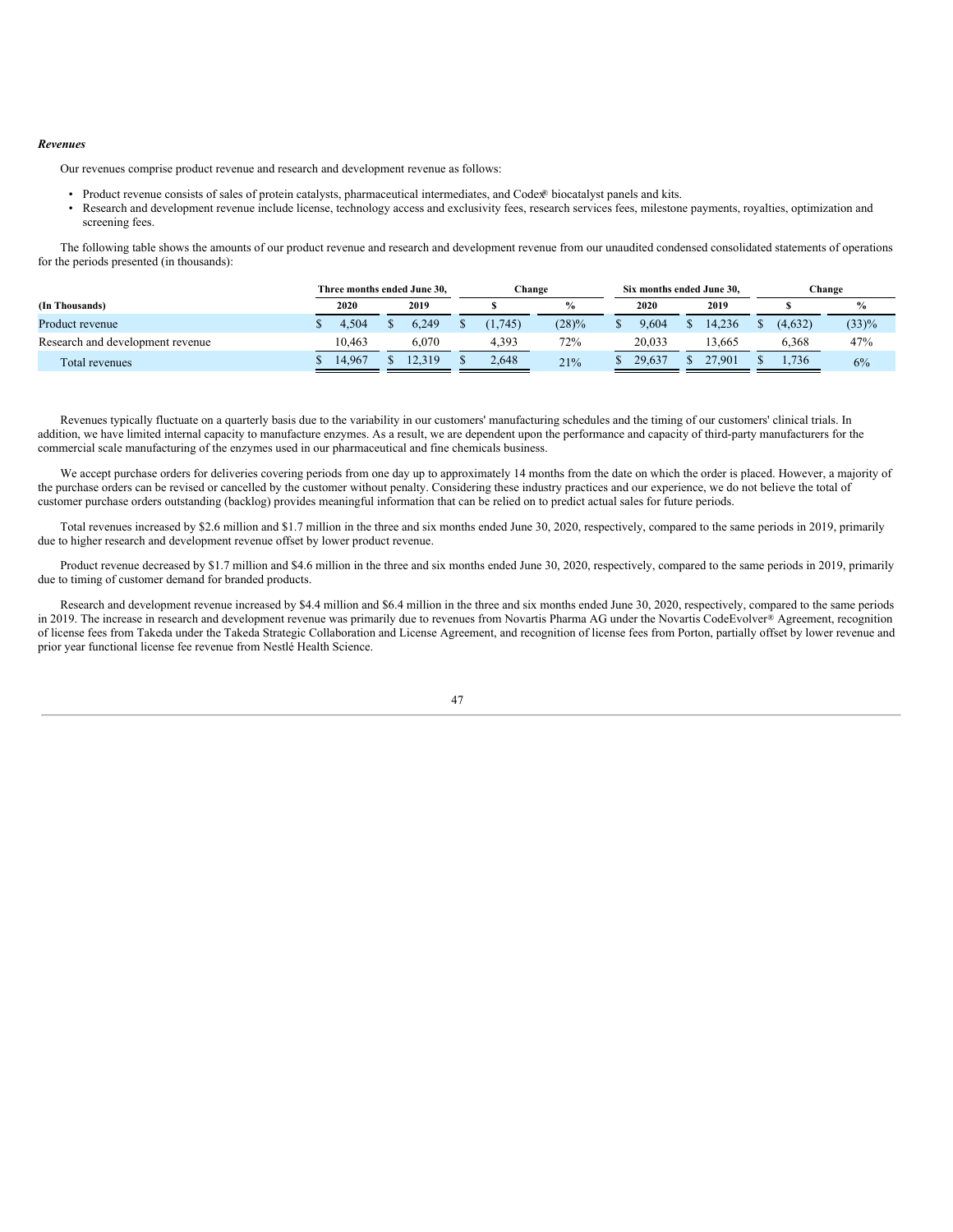### *Cost and Operating Expenses*

Our cost and operating expenses comprise cost of product revenue, research and development expense, and selling, general and administrative expense. The following table shows the amounts of our cost of product revenue, research and development expense, and selling, general and administrative expense from our unaudited condensed consolidated statements of operations for the periods presented (in thousands):

|                                     | Three months ended June 30. |        | Change  |               | Six months ended June 30. |        |  |        | Change |         |               |  |
|-------------------------------------|-----------------------------|--------|---------|---------------|---------------------------|--------|--|--------|--------|---------|---------------|--|
| (In Thousands)                      | 2020                        | 2019   |         | $\frac{9}{0}$ |                           | 2020   |  | 2019   |        |         | $\frac{9}{6}$ |  |
| Cost of product revenue             | 1.699                       | 2.772  | (1,073) | (39)%         |                           | 4,240  |  | 7,163  |        | (2,923) | (41)%         |  |
| Research and development            | 10,853                      | 8,274  | 2,579   | 31%           |                           | 21,820 |  | 16,290 |        | 5,530   | 34%           |  |
| Selling, general and administrative | 8.522                       | 7,896  | 626     | 8%            |                           | 17.512 |  | 16.311 |        | 1,201   | 7%            |  |
| Total costs and operating expenses  | 21.074                      | 18.942 | 2,132   | $1\%$         |                           | 43.572 |  | 39,764 |        | 3,808   | 10%           |  |

#### *Cost of Product Revenue and Product Gross Margin*

Our revenues from product revenue are derived entirely from our Performance Enzymes segment. Revenues from the Novel Biotherapeutics segment are from collaborative research and development activities and not from product revenue.

The following table shows the amounts of our product revenue, cost of product revenue, product gross profit and product gross margin from our unaudited condensed consolidated statements of operations for the periods presented (in thousands):

|                             | Three months ended June 30. |         |  |       |  | Change  |               | Six months ended June 30. |        | Change  |               |
|-----------------------------|-----------------------------|---------|--|-------|--|---------|---------------|---------------------------|--------|---------|---------------|
| (In Thousands)              |                             | 2020    |  | 2019  |  |         | $\frac{0}{0}$ | 2020                      | 2019   |         | $\frac{0}{0}$ |
| Product revenue             |                             | 4,504   |  | 6,249 |  | (1,745) | $(28)\%$      | 9,604                     | 14.236 | (4,632) | $(33)\%$      |
| Cost of product revenue     |                             | . 699   |  | 2.772 |  | (1.073) | (39)%         | 4.240                     | 7.163  | (2,923) | (41)%         |
| Product gross profit        |                             | 2.805   |  | 3.477 |  | (672)   | (19)%         | 5,364                     | 7,073  | (1,709) | $(24)\%$      |
| Product gross margin $(\%)$ |                             | $62 \%$ |  | 56 %  |  |         |               | 56 %                      | 50 %   |         |               |

Cost of product revenue comprises both internal and third-party fixed and variable costs, including materials and supplies, labor, facilities and other overhead costs associated with our product revenue.

Product gross margins were 62% and 56% in the three and six months ended June 30, 2020, respectively, compared to 56% and 50% and in the corresponding periods in 2019 due to variations in product mix.

#### *Research and Development Expenses*

Research and development expenses consist of costs incurred for internal projects as well as collaborative research and development activities. These costs primarily consist of (i) employee-related costs, which include salaries and other personnel-related expenses (including stock-based compensation), (ii) various allocable expenses, which include occupancy-related costs, supplies, and depreciation of facilities and laboratory equipment, and (iii) external costs. Research and development expenses are expensed when incurred.

Research and development expenses increased by \$2.6 million, or 31%, during the three months ended June 30, 2020 and by \$5.5 million, or 34%, in the six months ended June 30, 2020, compared to the same periods in 2019. The increase in research and development expenses was primarily due to an increase in costs associated with outside services relating to CMC and regulatory expenses, higher headcount, and higher allocable expenses partially offset by lower lab supplies and outside services.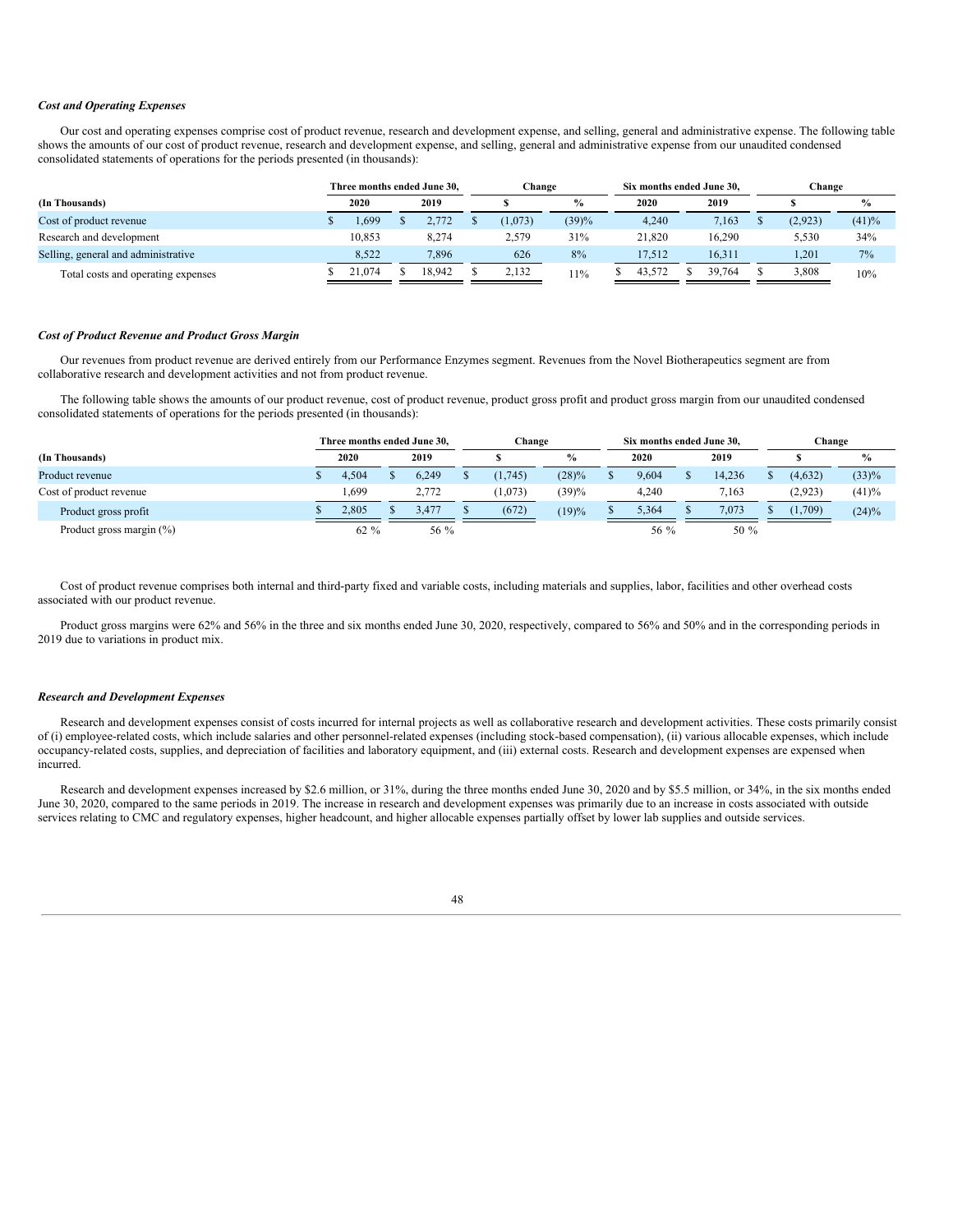### *Selling, General and Administrative Expenses*

Selling, general and administrative expenses consist of employee-related costs, which include salaries and other personnel-related expenses (including stock-based compensation), hiring and training costs, consulting and outside services expenses (including audit and legal costs), marketing costs, building lease costs, and depreciation and amortization expense.

Selling, general and administrative expenses increased by \$0.6 million, or 8%, in the three months ended June 30, 2020. and by \$1.2 million, or 7%, in the six months ended June 30, 2020 compared to the same periods in 2019. The increase in selling, general and administrative expense was primarily due to an increase in costs associated with legal and accounting fees, higher facilities and headcount, and licensed technology partially offset by lower allocable expenses and lower travel expenses.

#### *Interest Income and Other Expense*

|                             |      | Three months ended June 30, |       | Change        | Six months ended June 30. |       | Change |       |               |  |
|-----------------------------|------|-----------------------------|-------|---------------|---------------------------|-------|--------|-------|---------------|--|
| (In Thousands)              | 2020 | 2019                        |       | $\frac{0}{0}$ | 2020                      | 2019  |        |       | $\frac{6}{9}$ |  |
| Interest income             |      | 220                         | (163) | (74)%         | 323                       | 450   |        | (127) | $(28)\%$      |  |
| Other income (expense), net |      | (88)                        | 101   | 115%          | (72)                      | (211) |        | 139   | 66%           |  |
| Total other income          | 70   | 132                         | (62)  | (47)%         | 251                       | 239   |        |       | $5\%$         |  |

#### *Interest Income*

Interest income decreased by \$0.2 million and \$0.1 million in the three and six months ended June 30, 2020, respectively, compared to the same periods in 2019 due to lower average interest rates on declining average cash balances.

### *Other Income (Expense)*

Other income increased by \$0.1 million in three and six months ended June 30, 2020, respectively, compared to the same period in 2019 due to increases in fluctuations in foreign currency.

#### *Provision for Income Taxes*

We recognized an income tax provision of \$0.3 million in the three and six months ended June 30, 2020, respectively. We recognized an income tax provision of \$16 thousand and \$19 thousand in the three and six months ended June 30, 2019, respectively. The increase in income tax provision was primarily due to mandatory income tax withheld by a foreign taxing authority and additional interest recorded on uncertain tax positions from previous years.

#### *Net loss*

The net loss for the second quarter of 2020 was \$6.3 million, representing a net loss of \$0.11 per basic and diluted share. This compares to a net loss of \$6.5 million, representing a net loss of \$0.12 per basic and diluted share for the second quarter of 2019. The decrease in net loss for the three months ended June 30, 2020 compared to the same period of the prior year was primarily related to increases in revenue partially offset by higher operating expenses and the impact of the COVID-19 pandemic.

For the six months ended June 30, 2020, the net loss was \$14.0 million, representing a net loss of \$0.24 per basic and diluted share. This compares to a net loss of \$11.6 million, representing a net loss of \$0.21 per basic and diluted share for the six months ended June 30, 2019. The increase in net loss for the six months ended June 30, 2020 compared to the same period of the prior year was primarily related to higher operating expenses and the impact of the COVID-19 pandemic partially offset by increases in revenue.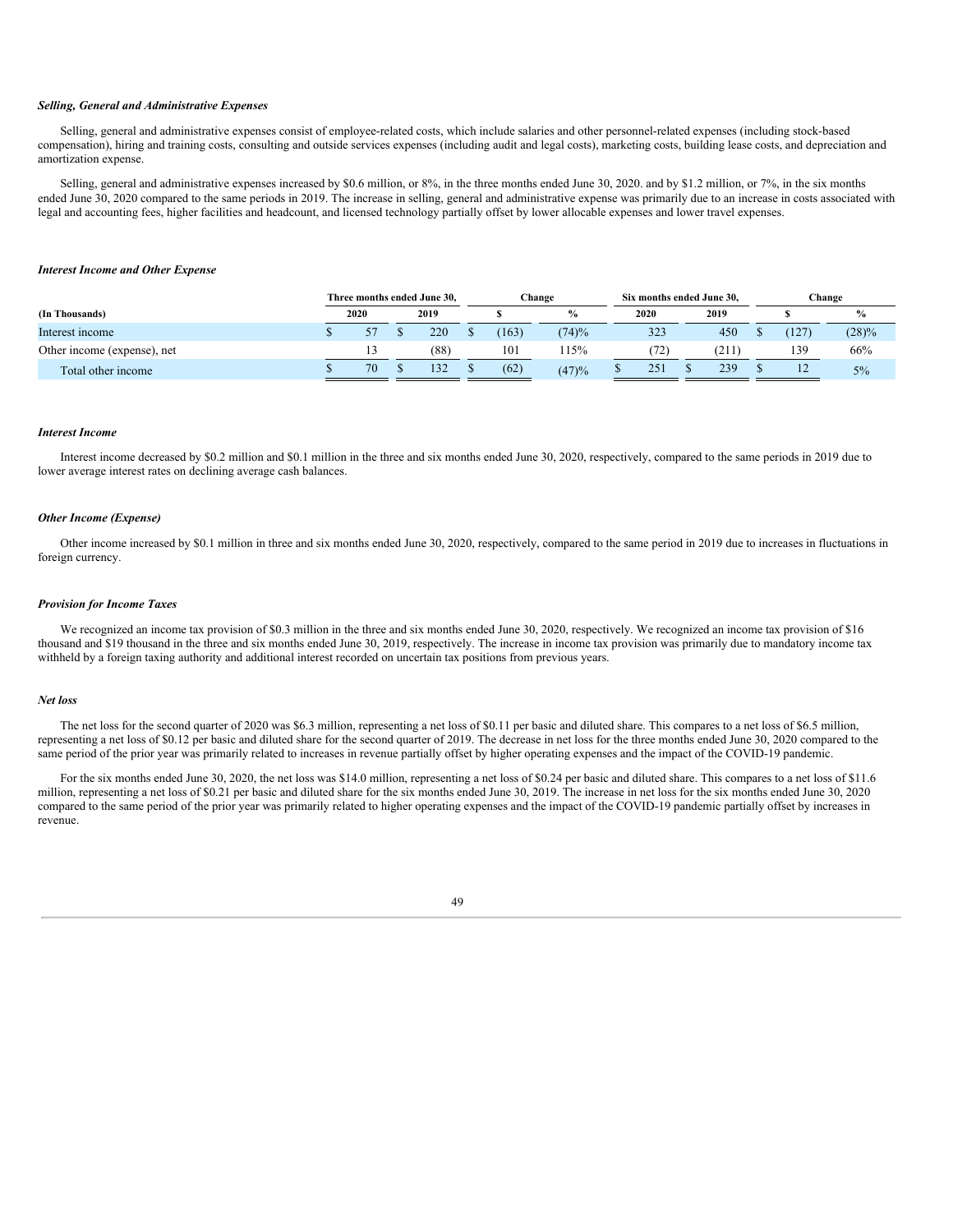### **Results of Operations by Segment** (in thousands, except percentages)

### *Revenue by segment*

|                                     |                               |                                        |    |        |    | Three months ended June 30,   |                                        |        |                            |               | Change |                              |  |
|-------------------------------------|-------------------------------|----------------------------------------|----|--------|----|-------------------------------|----------------------------------------|--------|----------------------------|---------------|--------|------------------------------|--|
|                                     |                               | 2020                                   |    |        |    |                               | 2019                                   |        | <b>Performance Enzymes</b> |               |        | <b>Novel Biotherapeutics</b> |  |
|                                     | Performance<br><b>Enzymes</b> | <b>Novel</b><br><b>Biotherapeutics</b> |    | Total  |    | Performance<br><b>Enzymes</b> | <b>Novel</b><br><b>Biotherapeutics</b> | Total  |                            | $\frac{6}{6}$ |        | $\frac{0}{0}$                |  |
| <b>Revenues:</b>                    |                               |                                        |    |        |    |                               |                                        |        |                            |               |        |                              |  |
| Product revenue                     | 4.504                         | $\hspace{0.05cm}$                      | S. | 4,504  | -S | 6,249                         | $-$                                    | 6,249  | (1.745)                    | $(28)\%$ \$   |        | $-$ %                        |  |
| Research and<br>development revenue | 3.002                         | 7,461                                  |    | 10.463 |    | 4.340                         | 1,730                                  | 6,070  | (1,338)                    | $(31)\%$      | 5,731  | 331 %                        |  |
| Total revenues                      | 7.506                         | 7,461                                  | S. | 14.967 |    | 10,589                        | 1,730                                  | 12.319 | (3,083)<br>D.              | (29)%         | 5,731  | 331 %                        |  |

|                                     | Six months ended June 30. |                        |  |                                        |  |        |  |                        |                            |                                        |  |                              | Change  |               |     |                          |                |
|-------------------------------------|---------------------------|------------------------|--|----------------------------------------|--|--------|--|------------------------|----------------------------|----------------------------------------|--|------------------------------|---------|---------------|-----|--------------------------|----------------|
|                                     |                           |                        |  | 2020                                   |  |        |  |                        | <b>Performance Enzymes</b> |                                        |  | <b>Novel Biotherapeutics</b> |         |               |     |                          |                |
|                                     |                           | Performance<br>Enzymes |  | <b>Novel</b><br><b>Biotherapeutics</b> |  | Total  |  | Performance<br>Enzymes |                            | <b>Novel</b><br><b>Biotherapeutics</b> |  | Total                        |         | $\frac{6}{9}$ |     |                          | $\frac{6}{6}$  |
| <b>Revenues:</b>                    |                           |                        |  |                                        |  |        |  |                        |                            |                                        |  |                              |         |               |     |                          |                |
| Product revenue                     |                           | 9,604                  |  | $\overline{\phantom{m}}$               |  | 9,604  |  | 14.236                 |                            | $\overline{\phantom{m}}$               |  | 14,236                       | (4,632) | $(33)\%$ \$   |     | $\overline{\phantom{m}}$ | $-\frac{9}{6}$ |
| Research and<br>development revenue |                           | 8,775                  |  | 11,258                                 |  | 20,033 |  | 6,440                  |                            | 7,225                                  |  | 13,665                       | 2,335   | $36\%$        |     | 4,033                    | 56 %           |
| Total revenues                      |                           | 18,379                 |  | 11.258                                 |  | 29,637 |  | 20,676                 |                            | 7,225                                  |  | 27,901                       | (2,297) | $(11)\%$      | . ა | 4,033                    | 56 %           |

Revenues from the Performance Enzymes segment decreased by \$3.1 million, or 29%, to \$7.5 million for the three months ended June 30, 2020, compared to the three months ended June 30, 2019. Revenues decreased by \$2.3 million, or 11%, to \$18.4 million for the six months ended June 30, 2020, compared to the six months ended June 30, 2019, primarily due to a decrease in product revenue due to timing of customer demand for branded products partially offset by recognition of evenue from Novartis Pharma AG under the Novartis CodeEvolver® Agreement, revenue under a license agreement with Roche Sequencing Solutions, Inc. licensing our EvoT4 DNA™ ligase highperformance molecular diagnostic enzyme, and license fees from Porton.

Revenues from the Novel Biotherapeutics segment increased by \$5.7 million, or 331%, to \$7.5 million for the three months ended June 30, 2020, compared to the three months ended June 30, 2019. Revenues increased by \$4.0 million, or 56%, to \$11.3 million for the six months ended June 30, 2020, compared to the six months ended June 30, 2019, primarily due to recognition of license fees from Takeda under the Takeda Strategic Collaboration and License Agreement, partially offset by adecrease in prior year functional license fee revenue from Nestlé Health Science.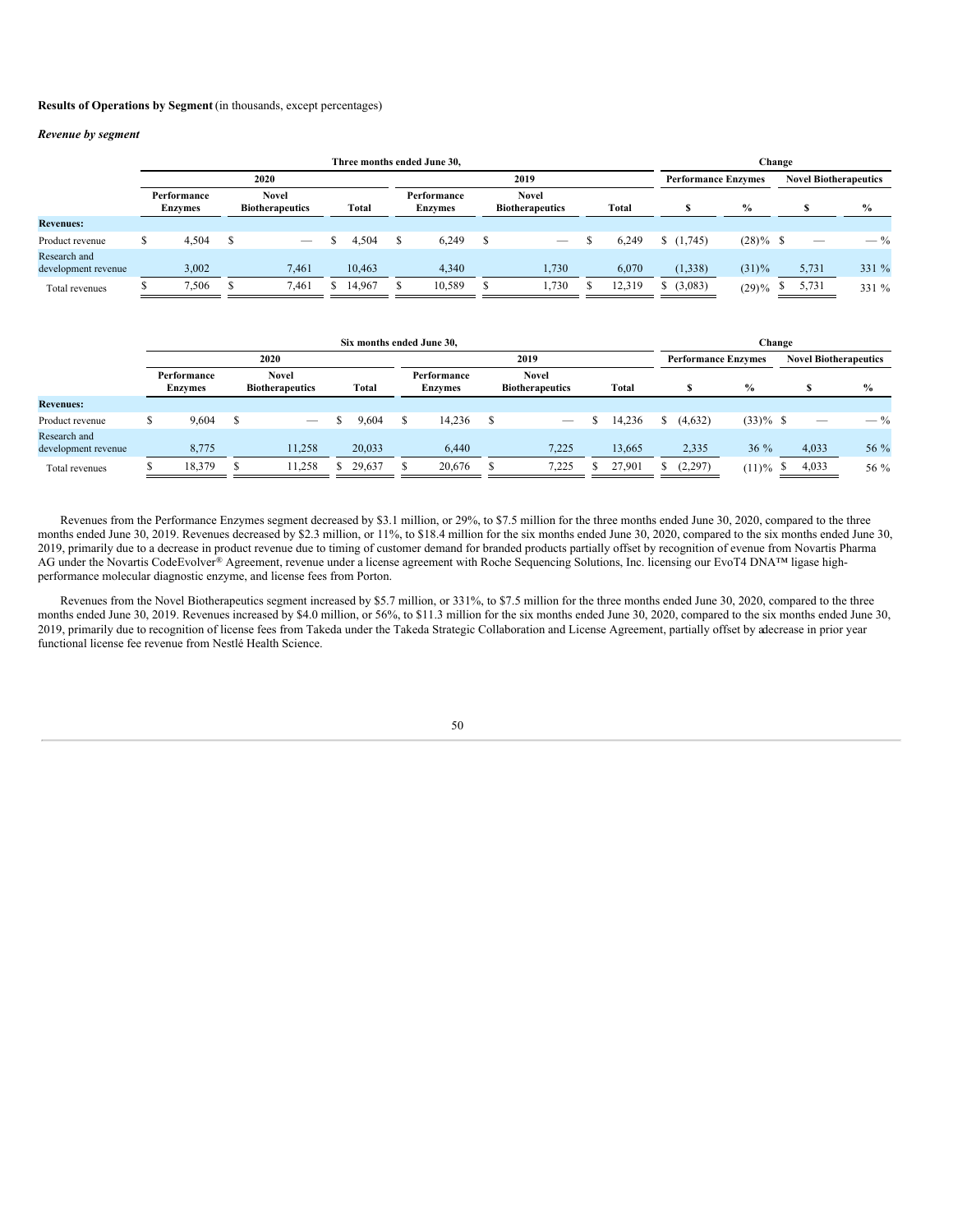## *Cost and Operating Expenses by Segment*

|                                               | Three months ended June 30, |                               |    |                                        |  |        |          |                        |  |                                        |  |        | Change |                            |  |               |                              |       |       |        |
|-----------------------------------------------|-----------------------------|-------------------------------|----|----------------------------------------|--|--------|----------|------------------------|--|----------------------------------------|--|--------|--------|----------------------------|--|---------------|------------------------------|-------|-------|--------|
|                                               | 2020                        |                               |    |                                        |  |        |          | 2019                   |  |                                        |  |        |        | <b>Performance Enzymes</b> |  |               | <b>Novel Biotherapeutics</b> |       |       |        |
|                                               |                             | Performance<br><b>Enzymes</b> |    | <b>Novel</b><br><b>Biotherapeutics</b> |  | Total  |          | Performance<br>Enzymes |  | <b>Novel</b><br><b>Biotherapeutics</b> |  | Total  |        | S                          |  | $\frac{0}{0}$ |                              | S     | $\%$  |        |
| Cost of product revenue                       | Ъ.                          | 1,699                         |    | $\overline{\phantom{a}}$               |  | 1,699  | <b>S</b> | 2,772                  |  |                                        |  | 2,772  | S.     | (1,073)                    |  | $(39)\%$ \$   |                              |       | $-$ % |        |
| Research and development<br>(1)               |                             | 4,997                         |    | 5,490                                  |  | 10,487 |          | 5,134                  |  | 2,856                                  |  | 7,990  |        | (137)                      |  | $(3)\%$       |                              | 2,634 | 92 %  |        |
| Selling, general and<br>administrative (1)    |                             | 2,375                         |    | 621                                    |  | 2,996  |          | 2,362                  |  | 561                                    |  | 2,923  |        | 13                         |  | $1\%$         |                              | 60    |       | $11\%$ |
| Total segment costs and<br>operating expenses |                             | 9,071                         | S. | 6,111                                  |  | 15,182 |          | 10,268                 |  | 3,417                                  |  | 13,685 |        | (1,197)                    |  | $(12)\%$      | S                            | 2,694 | 79 %  |        |
| Corporate costs                               |                             |                               |    |                                        |  | 5,386  |          |                        |  |                                        |  | 4,830  |        |                            |  |               |                              |       |       |        |
| Depreciation and<br>amortization              |                             |                               |    |                                        |  | 506    |          |                        |  |                                        |  | 427    |        |                            |  |               |                              |       |       |        |
| Total costs and operating<br>expenses         |                             |                               |    |                                        |  | 21,074 |          |                        |  |                                        |  | 18,942 |        |                            |  |               |                              |       |       |        |

(1) Research and development expenses and Selling, general and administrative expenses exclude depreciation and amortization of finance leases.

|                                                       | Six months ended June 30, |                               |   |                                        |  |          |  |                        |  |                                        |  |        | Change                     |                  |                              |             |  |  |
|-------------------------------------------------------|---------------------------|-------------------------------|---|----------------------------------------|--|----------|--|------------------------|--|----------------------------------------|--|--------|----------------------------|------------------|------------------------------|-------------|--|--|
|                                                       | 2020                      |                               |   |                                        |  |          |  |                        |  | 2019                                   |  |        | <b>Performance Enzymes</b> |                  | <b>Novel Biotherapeutics</b> |             |  |  |
|                                                       |                           | Performance<br><b>Enzymes</b> |   | <b>Novel</b><br><b>Biotherapeutics</b> |  | Total    |  | Performance<br>Enzymes |  | <b>Novel</b><br><b>Biotherapeutics</b> |  | Total  | \$                         | $\%$             | S                            | $\%$        |  |  |
| Cost of product revenue                               | S.                        | 4,240                         | ъ |                                        |  | 4,240    |  | 7,163                  |  |                                        |  | 7,163  | (2, 923)                   | $(41)\%$ \$      |                              | $0\%$       |  |  |
| Research and<br>development(1)                        |                           | 10,693                        |   | 10,415                                 |  | 21,108   |  | 9,576                  |  | 6,172                                  |  | 15,748 | 1,117                      | $12\%$           | 4,243                        | 69 %        |  |  |
| Selling, general and<br>administrative <sup>(1)</sup> |                           | 4,720                         |   | 1,213                                  |  | 5,933    |  | 4,463                  |  | 1,078                                  |  | 5,541  | 257                        | $6\%$            |                              | 13 %<br>135 |  |  |
| Total segment costs and<br>operating expenses         |                           | 19,653                        |   | 11,628                                 |  | 31,281   |  | 21,202                 |  | 7,250                                  |  | 28,452 | (1,549)                    | $(7)\%$ \$ 4,378 |                              | 60 %        |  |  |
| Corporate costs                                       |                           |                               |   |                                        |  | 11,293   |  |                        |  |                                        |  | 10,510 |                            |                  |                              |             |  |  |
| Depreciation and<br>amortization                      |                           |                               |   |                                        |  | 998      |  |                        |  |                                        |  | 802    |                            |                  |                              |             |  |  |
| Total costs and operating<br>expenses                 |                           |                               |   |                                        |  | \$43,572 |  |                        |  |                                        |  | 39,764 |                            |                  |                              |             |  |  |

(1) Research and development expenses and Selling, general and administrative expenses exclude depreciation and amortization of finance leases.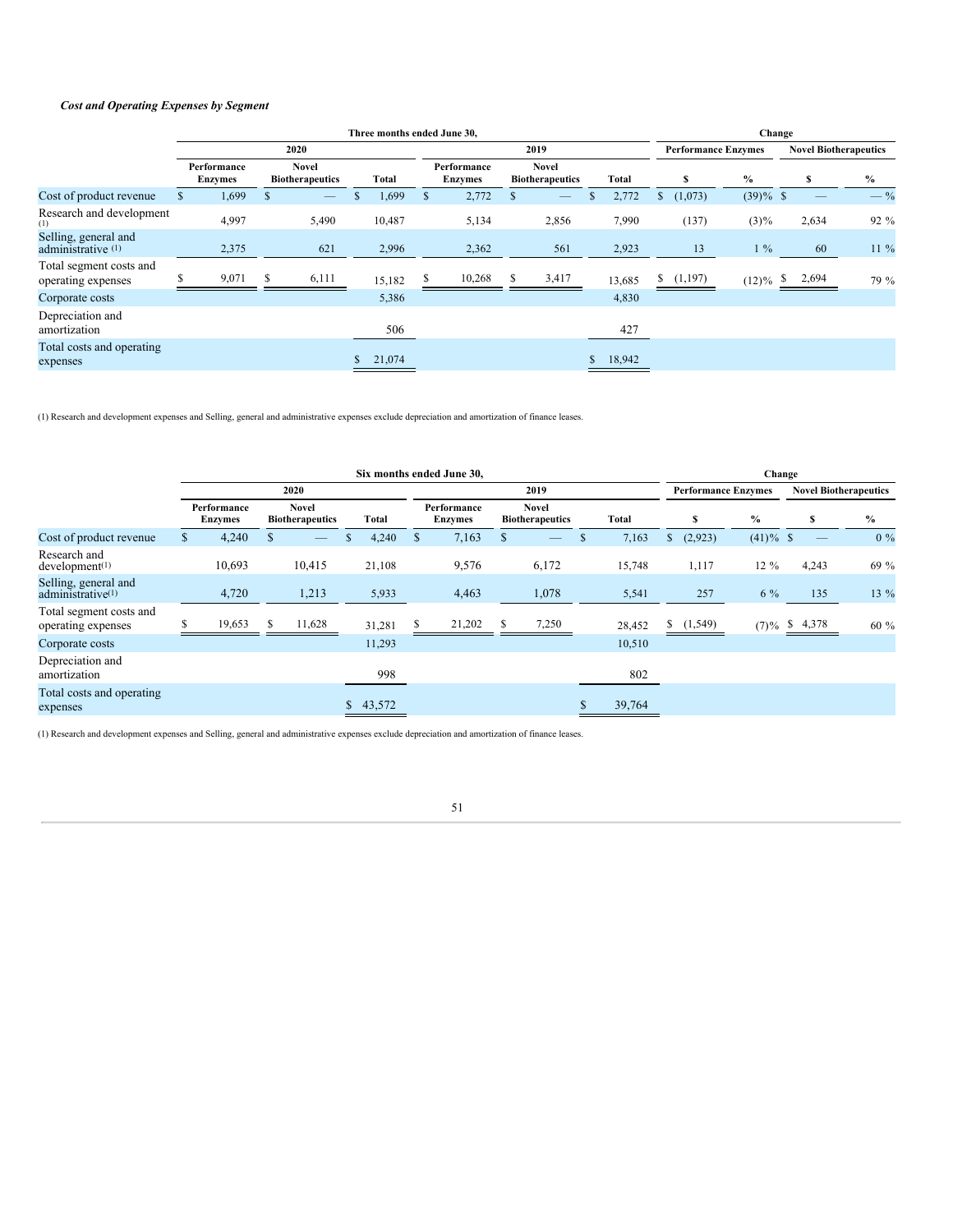For a discussion of product cost of revenue, see "*Results of Operations*".

Research and development expense in the Performance Enzymes segment decreased by \$0.1 million, or 3%, to \$5.0 million in the second quarter of 2020, compared to the second quarter of 2019. The decrease was primarily due to lower allocable expenses partially offset by an increase in costs associated with higher headcount and outside services. Research and development expense in the Performance Enzymes segment increased by \$1.1 million, or 12%, to \$10.7 million in the six months ended June 30, 2020 compared to the corresponding period in 2019. The increase was primarily due to an increase in costs associated with higher headcount partially offset by lower allocable expenses and lab supplies costs.

Selling, general and administrative expense in the Performance Enzymes segment increased by \$13.0 thousand, or 1%, to \$2.4 million in the second quarter of 2020, compared to the second quarter of 2019. Selling, general and administrative expense in the Performance Enzymes segment increased by \$0.3 million, or 6%, to \$4.7 million in the six months ended June 30, 2020, compared to the corresponding period in 2019. The increase was primarily due to higher stock compensation expense and allocable expenses partially offset by lower costs associated with travel and outside services.

Research and development expense in the Novel Biotherapeutics segment increased by \$2.6 million, or 92%, to \$5.5 million in the second quarter of 2020, compared to the second quarter of 2019. Research and development expense in the Novel Biotherapeutics segment increased by \$4.2 million, or 69%, to \$10.4 million in the second quarter 2020, compared to the same corresponding period in 2019. The increase was primarily due to an increase in costs associated with outside services relating to CMC regulatory expenses for CDX-7108 which we are developing pursuant to our development agreement with Nestlé Health Science and higher headcount and higher allocable expenses.

Selling, general and administrative expense in the Novel Biotherapeutics segment increased by \$0.1 million, or 11%, to \$0.6 million in the second quarter of 2020, compared to the second quarter of 2019. Selling, general and administrative expense in the Novel Biotherapeutics segment increased by \$0.1 million, or 13%, to \$1.2 million in the six months ended June 30, 2020, compared to the corresponding period in 2019. The increase was primarily due to an increase in costs associated with higher headcount and higher stock-based compensation partially offset by a reduction in allocable expenses.

### **Liquidity and Capital Resources**

Liquidity is the measurement of our ability to meet working capital needs and to fund capital expenditures. We have historically funded our operations primarily through cash generated from operations, stock option exercises and public and private offerings of our common stock. We also have the ability to borrow up to \$15.0 million under our Credit Facility. We actively manage our cash usage and investment of liquid cash to ensure the maintenance of sufficient funds to meet our working capital needs. The majority of our cash and cash equivalents are held in U.S. banks, and our foreign subsidiaries maintain a limited amount of cash in their local banks to cover their short-term operating expenses.

The following is a summary of cash and cash equivalents balances and working capital as of June 30, 2020 and December 31, 2019 (in thousands):

| (In Thousands)            | <b>June 30, 2020</b> | <b>December 31, 2019</b> |
|---------------------------|----------------------|--------------------------|
| Cash and cash equivalents | 75.649               | 90,498                   |
| Working capital           | 87.554               | 98,817                   |

We have historically experienced negative cash flows from operations as we continue to invest in key technology development projects and improvements to our CodeEvolver® protein engineering technology platform and expand our business development and collaboration with new customers. Our cash flows from operations will continue to be affected principally by sales and gross margins from licensing our technology to major pharmaceutical companies, product revenue and collaborative research and development services provided to customers, as well as our headcount costs, primarily in research and development. Our primary source of cash flows from operating activities is cash receipts from licensing our technology to major pharmaceutical companies, and our customers for purchases of products and/or collaborative research and development services. Our largest uses of cash from operating activities are for employee-related expenditures, rent payments, inventory purchases to support our product revenue and non-payroll research and development costs.

We are actively collaborating with new and existing customers in the pharmaceutical and food industries. We believe that we can utilize our current products and services, and develop new products and services, to increase our revenues and gross margins in future periods.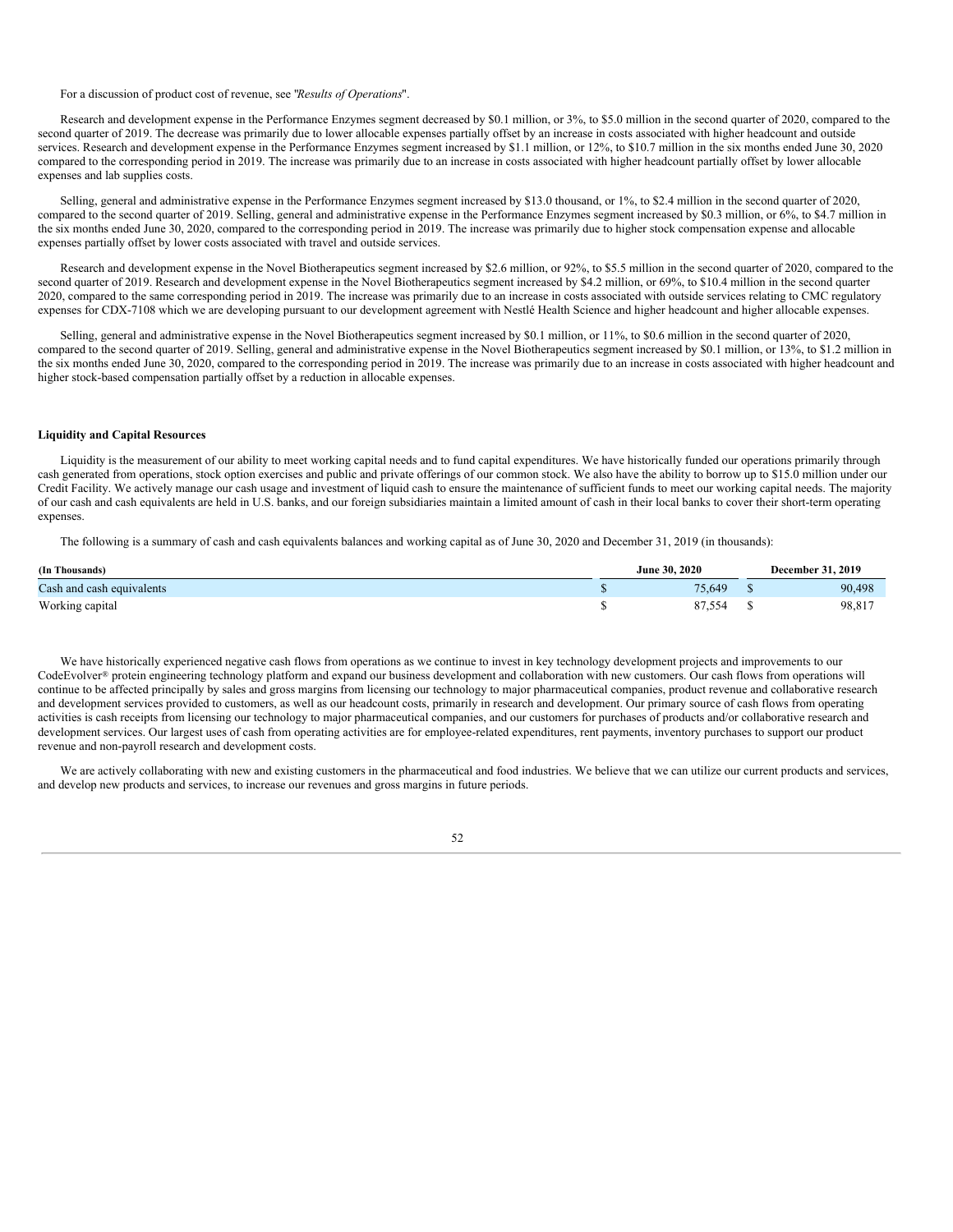In addition to our existing cash and cash equivalents, we are eligible to earn milestone and other contingent payments for the achievement of defined collaboration objectives and certain royalty payments under our collaboration agreements. Our ability to earn these milestone and contingent payments and the timing of achieving these milestones is primarily dependent upon the outcome of our collaborators' research and development activities and is uncertain at this time. In 2016, we completed the final phase in the transfer of CodeEvolver® technology to Merck under the Merck CodeEvolver® Agreement. Following the completion of the technology transfer to Merck, we are now eligible to receive payments of up to \$15.0 million for each commercial API that is manufactured by Merck using one or more novel enzymes developed by Merck using the CodeEvolver® technology. In addition, depending upon GSK's successful application of the licensed technology, we have the potential to receive additional contingent payments that range from \$5.75 million to \$38.5 million per project. In May 2019, we entered into a Platform Technology Transfer and License Agreement with Novartis Pharma AG. The Novartis CodeEvolver® Agreement allows Novartis to use the Company's proprietary CodeEvolver® protein engineering platform technology in the field of human healthcare. Pursuant to the agreement, we received an upfront payment of \$5.0 million shortly after the effective date of the Novartis CodeEvolver® Agreement. In the second quarter of 2020, we completed the second technology transfer milestone under the agreement and became eligible to receive a milestone payment of \$4.0 million, which we subsequently received in July 2020. We are eligible to receive an additional \$5.0 million upon satisfactory completion of the third technology transfer milestone. In consideration for the continued disclosure and license of improvements to the our technology and materials during a multi-year period that begins on the conclusion of the Technology Transfer Period, Novartis will pay us annual payments which amount to an additional \$8.0 million.

In October 2017, we entered into the Nestlé Agreement with Nestlé Health Science. Pursuant to the Nestlé Agreement, Nestlé Health Science paid us an upfront cash payment of \$14.0 million. In July 2018, we announced that we had dosed the first subjects in a first-in-human Phase 1a dose-escalation trial with CDX-6114 for the potential treatment of PKU. The initiation of the trial triggered a \$4.0 million milestone payment from Nestlé Health Science and the \$1.0 million milestone payment that was triggered by the achievement of a formulation relating to CDX-6114 was received in February 2019. In February 2019, Nestlé Health Science exercised its option to obtain an exclusive, worldwide, royalty-bearing, sub-licensable license for the global development and commercialization of CDX-6114 for the management of PKU. The option payment of \$3.0 million was recognized in the first quarter of 2019 as research and development revenue. Upon exercising its option, Nestlé Health Science assumed all responsibilities for future clinical development and commercialization of CDX-6114, with the exception of the completion of an extension study, CDX-6114-004, which was substantially completed in the fourth quarter of 2019. Other potential payments from Nestlé Health Science to us under the Nestlé Agreement include (i) development and approval milestones of up to \$85.0 million, (ii) sales-based milestones of up to \$250.0 million in the aggregate, which aggregate amount is achievable if net sales exceed \$1.0 billion in a single year, and (iii) tiered royalties, at percentages ranging from the middle single digits to low double-digits, of net sales of Product.

In March 2020, we entered into a Strategic Collaboration and License Agreement with Takeda under which we received an up-front non-refundable cash payment of \$8.5 million in March 2020. Other potential payments from Takeda include (i) of research and development fees and pre-clinical approval milestones for initial programs of up to \$22.3 million, (ii) development and commercialization-based milestones, per target gene, of up to \$100.0 million, the modulation of which leads to treatment of certain diseases by the applicable product, and (iii) tiered royalties, at percentages ranging from the middle-single digit to low single-digit of sales of the applicable product.

In December 2018, we filed an automatic shelf registration statement on Form S-3 (the "2018 Registration Statement") with the SEC, under which we may sell common stock, preferred stock, debt securities, warrants, purchase contract and/or units, which immediately became effective upon filing. Subsequently in 2019, we entered into a Securities Purchase Agreement with an affiliate of Casdin Capital, LLC ("Casdin") pursuant to which we issued and sold to Casdin 3,048,780 shares of our common stock at a purchase price of \$16.40 per share (the "Private Offering"). After deducting issuance costs of \$0.1 million from the Private Offering, our net proceeds were \$49.9 million.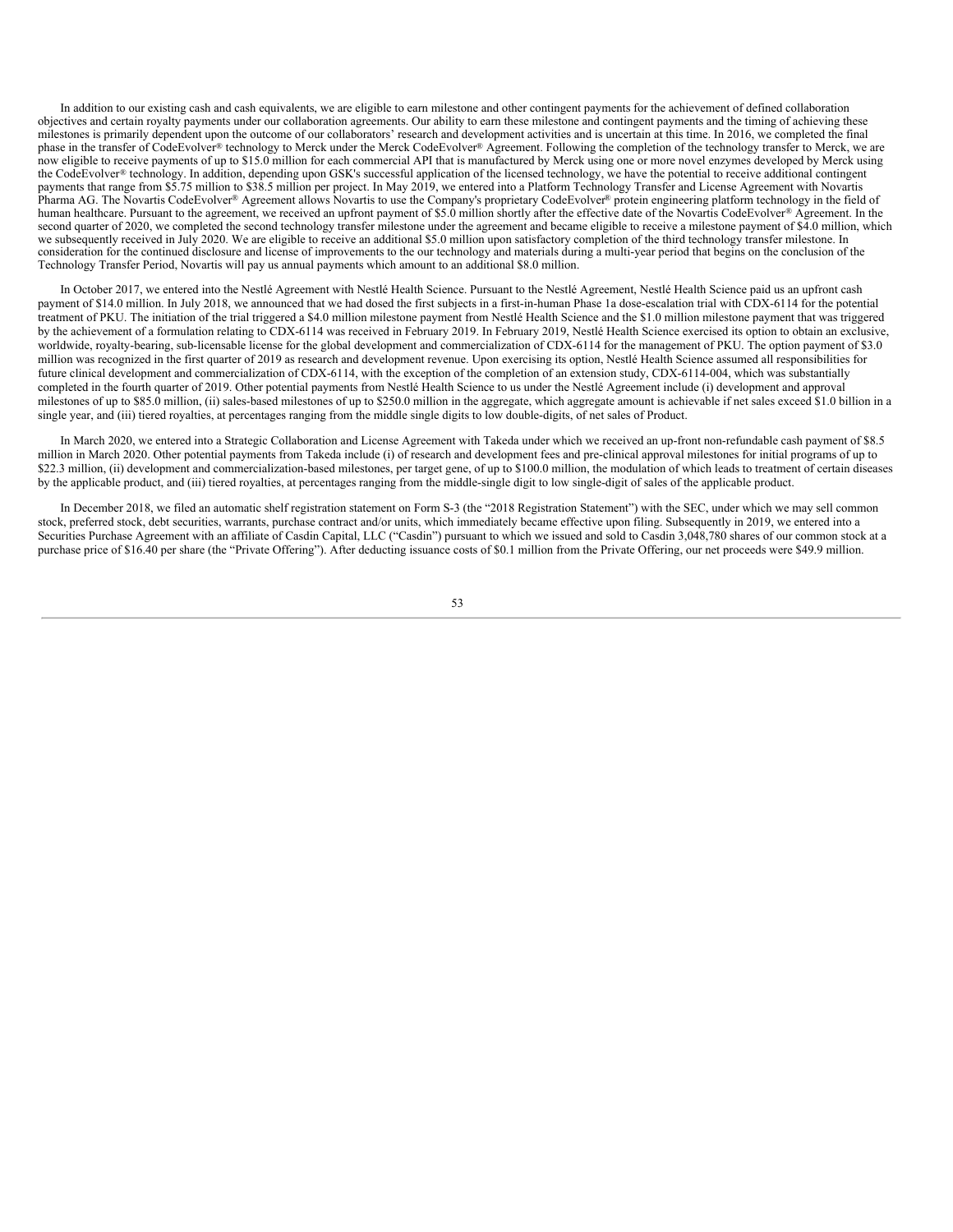In June 2017, we entered into the Credit Facility, which consists of term debt for loans that allow us to borrow up to \$10.0 million and a revolving credit facility that allows us to borrow up to \$5.0 million with a certain eligible accounts receivable borrowing base of 80% of eligible accounts receivable. In January 2019, we entered into a Fifth Amendment to the Credit Facility to allow for the Company to obtain a letter of credit of up to \$1.1 million to secure its obligations under the Lease with MetLife. In July 2019, we entered into a Sixth Amendment to the Credit Facility to increase permitted indebtedness to \$0.7 million for financing insurance premiums in the ordinary course of business. In September 2019, we entered into a Seventh Amendment to the Credit Facility whereby the draw period on the term debt was extended to September 30, 2020. We may draw on the term debt at any time prior to September 30, 2020, subject to customary conditions for funding including, among others, that no event of default exists. Draws on the Credit Facility are secured by a lien on substantially all of our personal property other than our intellectual property. We may draw on the revolving line of credit at any time prior to the maturity date. On October 1, 2023, any loans for Term Debt mature and the Revolving Line of Credit terminates. No amounts were drawn down under the credit facility as of June 30, 2020. At June 30, 2020, we believe we were in compliance with the covenants for the Credit Facility. The Credit Facility requires us to maintain compliance with certain financial covenants including attainment of certain lender-approved projections or maintenance of certain minimum cash levels. Restrictive covenants in the Credit Facility restrict the payment of dividends or other distributions. For additional information about our contractual obligations, see Note 11, "Commitments and Contingencies" in the Notes to Unaudited Condensed Consolidated Financial Statements included in this Quarterly Report on Form 10-Q.

We are subject to risks and uncertainties as a result of the current COVID-19 pandemic. The COVID-19 pandemic has presented a substantial public health and economic challenge around the world and is affecting our employees, communities and business operations, as well as the U.S. economy and other economies worldwide. The full extent to which the COVID-19 pandemic will directly or indirectly impact our business, results of operations and financial condition will depend on future developments that are highly uncertain and cannot be accurately predicted, including the duration and severity of the pandemic and the extent and severity of the impact on our customers, new information that may emerge concerning COVID-19, the actions taken to contain it or treat its impact and the economic impact on local, regional, national and international markets. To date, we and our collaboration partners have been able to continue to supply our enzymes to our customers worldwide. However, we are dependent on our manufacturing and logistics partners and consequently, disruptions in operations of our partners and customers may affect our ability to supply enzymes to our customers. Furthermore, our ability to provide future research and development ("R&D") services will continue to be impacted as a result of governmental orders and any disruptions in operations of our customers with whom we collaborate. We are continuing to assess the potential impact of the COVID-19 pandemic on our business and operations, including our product sales, R&D service revenue, expenses and manufacturing. However, we are unable to fully determine and quantify the extent to which this pandemic affected our total revenues due to complex accounting judgments. In the U.S., the impact of COVID-19, including governmental orders ("Orders") governing the operation of businesses during the pandemic, had caused the temporary closure of our Redwood City, California facilities from mid-March 2020 through the end of April and has disrupted our research and development operations. In May 2020, we initiated limited operations and gradually ramped up our R&D operations so that we are currently operating utilizing the majority of our normal R&D capacity. Our future results of operations and liquidity could be adversely impacted by delays in payments of outstanding receivable amounts beyond normal payment terms, supply chain disruptions and uncertain demand, and the impact of any initiatives or programs that we may undertake to address financial and operations challenges faced by our customers. While we believe we have adequate cash on hand to manage through the disruptions being caused by the COVID-19 pandemic, the extent to which the pandemic may materially impact our financial condition, liquidity, or results of operations is uncertain. For additional information on the various risks posed by the COVID-19 pandemic, please read Item 1A. Risk Factors included in this Quarterly Report on Form 10-Q.

As of June 30, 2020, we had cash and cash equivalents of \$75.6 million and \$15.0 million available to borrow under the Credit Facility. Our liquidity is dependent upon our cash and cash equivalents, cash flows provided by operating activities and the continued availability of borrowings under our Credit Facility. We may need additional capital if our current plans and assumptions change. Our need for additional capital will depend on many factors, including the financial success of our business, the spending required to develop and commercialize new and existing products, the effect of any acquisitions of other businesses, technologies or facilities that we may make or develop in the future, our spending on new market opportunities, and the potential costs for the filing, prosecution, enforcement and defense of patent claims, if necessary.

We believe that based on our current level of operations, our existing cash and cash equivalents will provide adequate funds for ongoing operations, planned capital expenditures and working capital requirements for at least the next 12 months.

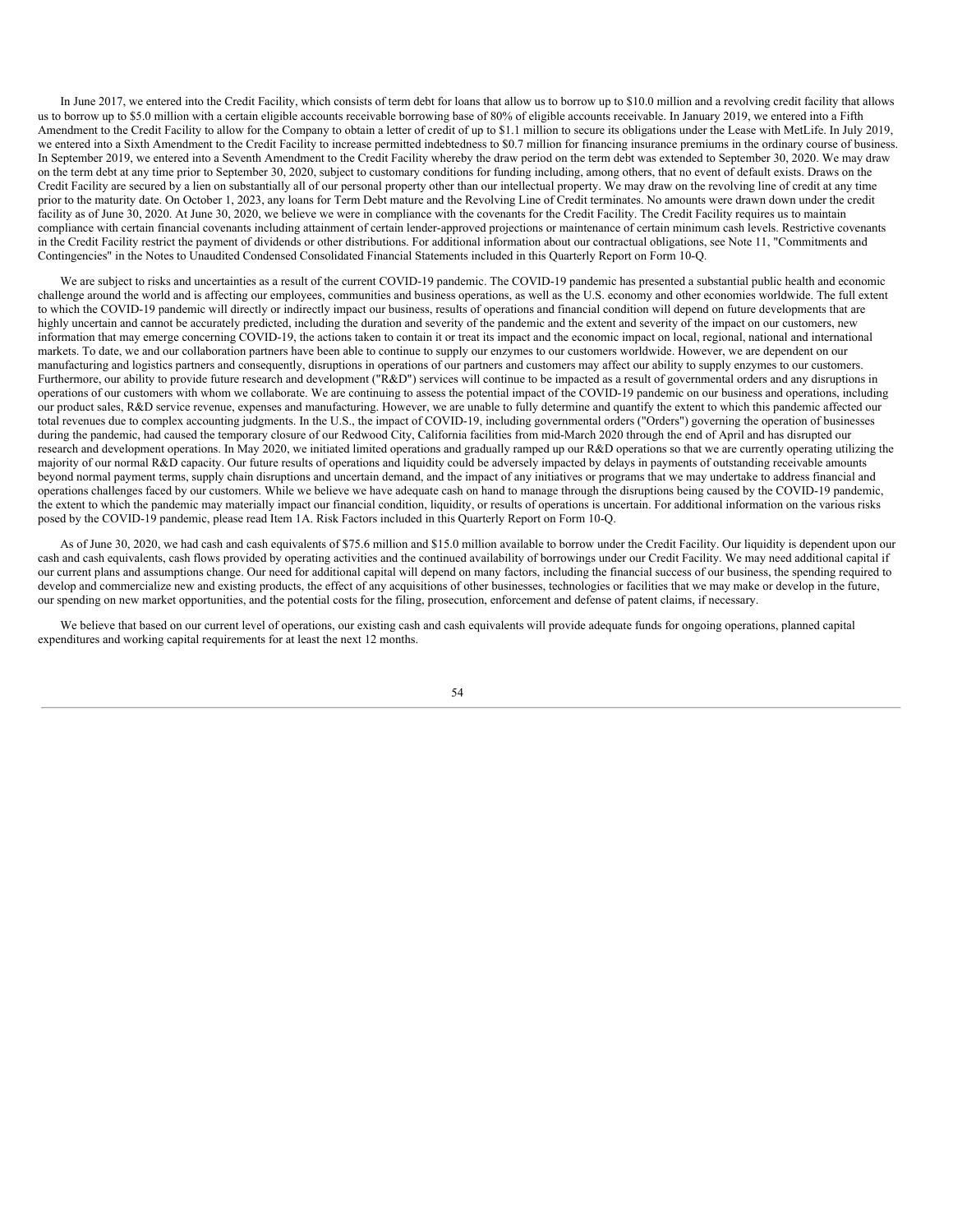However, we may need additional capital if our current plans and assumptions change. Our need for additional capital will depend on many factors, including the financial success of our business, the spending required to develop and commercialize new and existing products, the effect of any acquisitions of other businesses, technologies or facilities that we may make or develop in the future, our spending on new market opportunities, and the potential costs for the filing, prosecution, enforcement and defense of patent claims, if necessary. If our capital resources are insufficient to meet our capital requirements, and we are unable to enter into or maintain collaborations with partners that are able or willing to fund our development efforts or commercialize any products that we develop or enable, we will have to raise additional funds to continue the development of our technology and products and complete the commercialization of products, if any, resulting from our technologies. If future financings involve the issuance of equity securities, our existing stockholders would suffer dilution. If we raise debt financing or enter into credit facilities, we may be subject to restrictive covenants that limit our ability to conduct our business. We may not be able to raise sufficient additional funds on terms that are favorable to us, if at all. If we fail to raise sufficient funds and fail to generate sufficient revenues to achieve planned gross margins and to control operating costs, our ability to fund our operations, take advantage of strategic opportunities, develop products or technologies, or otherwise respond to competitive pressures could be significantly limited. If this happens, we may be forced to delay or terminate research or development programs or the commercialization of products resulting from our technologies, curtail or cease operations or obtain funds through collaborative and licensing arrangements that may require us to relinquish commercial rights, or grant licenses on terms that are not favorable to us. If adequate funds are not available, we will not be able to successfully execute our business plan or continue our business.

### *Cash Flows*

The following table is our statements of cash flows for six months ended June 30, 2020 and 2019:

|                                                                       | Six months ended June 30. |           |  |         |  |  |  |
|-----------------------------------------------------------------------|---------------------------|-----------|--|---------|--|--|--|
| (In Thousands)                                                        |                           | 2020      |  | 2019    |  |  |  |
| Net cash used in operating activities                                 |                           | (11, 498) |  | (7,909) |  |  |  |
| Net cash used in investing activities                                 |                           | (2, 490)  |  | (1,257) |  |  |  |
| Net cash provided by (used in) financing activities                   |                           | (903)     |  | 49.851  |  |  |  |
| Net increase (decrease) in cash, cash equivalents and restricted cash |                           | (14, 891) |  | 40.685  |  |  |  |

#### *Cash Flows from Operating Activities*

Cash used in operating activities was \$11.5 million net for the six months ended June 30, 2020, which resulted from a net loss of \$14.0 million for the six months ended June 30, 2020 adjusted for non-cash charges for depreciation of \$0.9 million, ROU lease asset amortization expense of \$1.3 million and stock-based compensation of \$4.1 million. Additional cash used by changes in operating assets and liabilities was \$3.8 million. Changes in operating assets and liabilities included a \$2.3 million decrease in unbilled receivables and a \$5.0 million decrease in accounts receivables, partially offset by an increase of \$3.0 million in deferred revenue and \$1.9 million in other accrued liabilities.

Cash used in operating activities was \$7.9 million net for the six months ended June 30, 2019, which resulted from a net loss of \$11.6 million for the six months ended June 30, 2019 adjusted for non-cash charges for depreciation of \$0.7 million, ROU lease asset amortization expense of \$1.5 million and stock-based compensation of \$4.1 million. Additional cash used by changes in operating assets and liabilities was \$2.7 million. Changes in operating assets and liabilities included an increase of \$0.9 million in prepaid expenses and other current assets due mainly to stock exercises and a decrease of \$1.6 million in accounts payable due to timing of vendor payments.

### *Cash Flows from Investing Activities*

Cash used in investing activities was \$2.5 million and \$1.3 million for the six months ended June 30, 2020 and 2019, respectively. Cash used in investing activities for the six months ended June 30, 2020 was primarily attributable to the purchase of 1,587,050 shares of MAI's Series A preferred stock for \$1.0 million and \$1.5 million for purchases of property and equipment. Cash used in investing activities for the six months ended June 30, 2019 was primarily attributable to the purchase of property and equipment.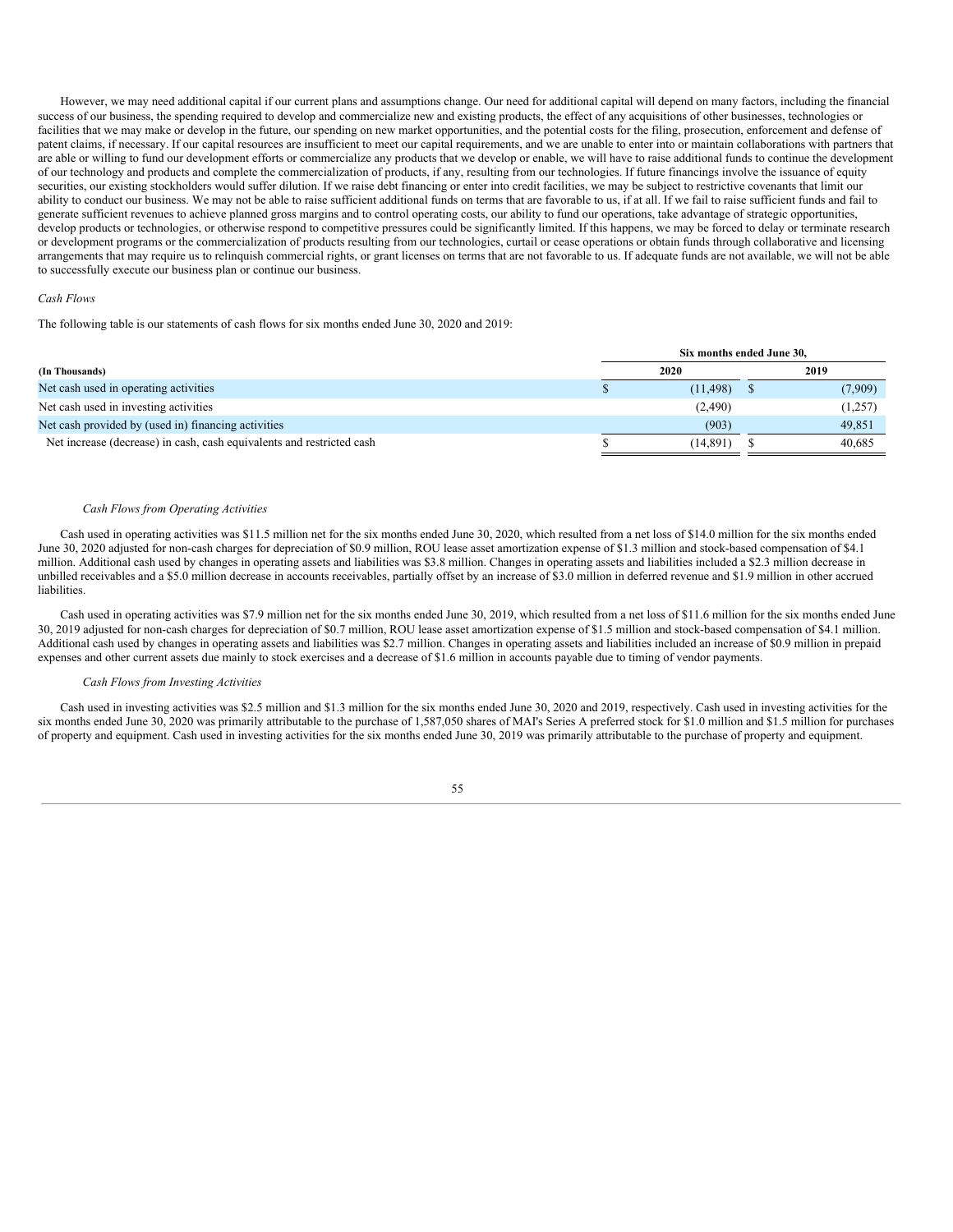#### *Cash Flows from Financing Activities*

Cash used in financing activities was \$0.9 million for the six months ended June 30, 2020 and primarily included taxes paid related to net share settlement of equity awards.

Cash provided by financing activities was \$49.9 million for the six months ended June 30, 2019 which included \$49.9 million of net proceeds from a private placement in June 2019 and \$2.8 million of proceeds from exercises of stock options offset by \$2.8 million for taxes paid related to net share settlement of equity awards.

### **Contractual Obligations**

The following table summarizes our significant contractual obligations at June 30, 2020 (in thousands):

|                                    |                 |                  | Payments due by period |       |          |
|------------------------------------|-----------------|------------------|------------------------|-------|----------|
| (In Thousands)                     | <b>Total</b>    | Less than 1 year | vears                  | vears | -5 vears |
| Operating leases obligations $(1)$ | 22.22<br>JJ.JJJ | <b>1.156</b>     | 8.677                  | 9.455 | 1.065    |

(1) Represents future minimum lease payments under non-cancellable operating leases in effect as of June 30, 2020 for our facilities in Redwood City, California. The minimum lease payments above do not include common area maintenance charges or real estate taxes. In February 2019, we have entered into an Eighth Amendment to the Lease (the "Eighth Amendment") with MetLife for our facilities, extending the lease terms from May 2027 to May 2029. For additional information see Note 11, "Commitments and Contingencies" in the Notes to Unaudited Condensed Consolidated Financial Statements.

### *Other Commitments*

We have other commitments related to supply and service arrangements entered into the normal course of business. For additional information about other commitments, see Note 11, "Commitments and Contingencies" in the notes to the unaudited condensed consolidated financial statements. Future minimum payments reflect amounts those obligations are expected to have on our liquidity and cash flows in future periods and include obligations subject to risk of cancellation by us (in thousands):

| <b>Other Commitment Agreement Type</b>                                                 | <b>Agreement Date</b> | <b>Future Minimum Payment</b> |  |  |  |
|----------------------------------------------------------------------------------------|-----------------------|-------------------------------|--|--|--|
| (In Thousands)                                                                         |                       |                               |  |  |  |
| Manufacture and supply agreement with expected future payment date of December<br>2022 | April 2016            | 704                           |  |  |  |
| Development and manufacturing services agreements                                      | September 2019        | 3,785                         |  |  |  |
| Strategic collaboration and license agreement                                          | March 2020            | 364                           |  |  |  |
| Total other commitments                                                                |                       | 4.853                         |  |  |  |

### *Credit Facility*

In June 2017, we entered into a credit facility ("Credit Facility") consisting of term loans ("Term Debt") up to \$10.0 million, and advances ("Advances") under a revolving line of credit ("Revolving Line of Credit") up to \$5.0 million with an accounts receivable borrowing base of 80% of eligible accounts receivable. At June 30, 2020, we have not drawn from the Credit Facility. We may draw on the Revolving Line of Credit at any time prior to the September 30, 2020 maturity date. On October 1, 2023, loans drawn under the Term Debt mature and the Revolving Line of Credit terminates. Loans made under the Term Debt bear interest through maturity at a variable rate based upon the LIBOR rate plus 3.6%. Advances made under the Revolving Line of Credit bear interest at a variable annual rate equal to the greater of (i) 1.00% above the prime rate and (ii) 5.00%.

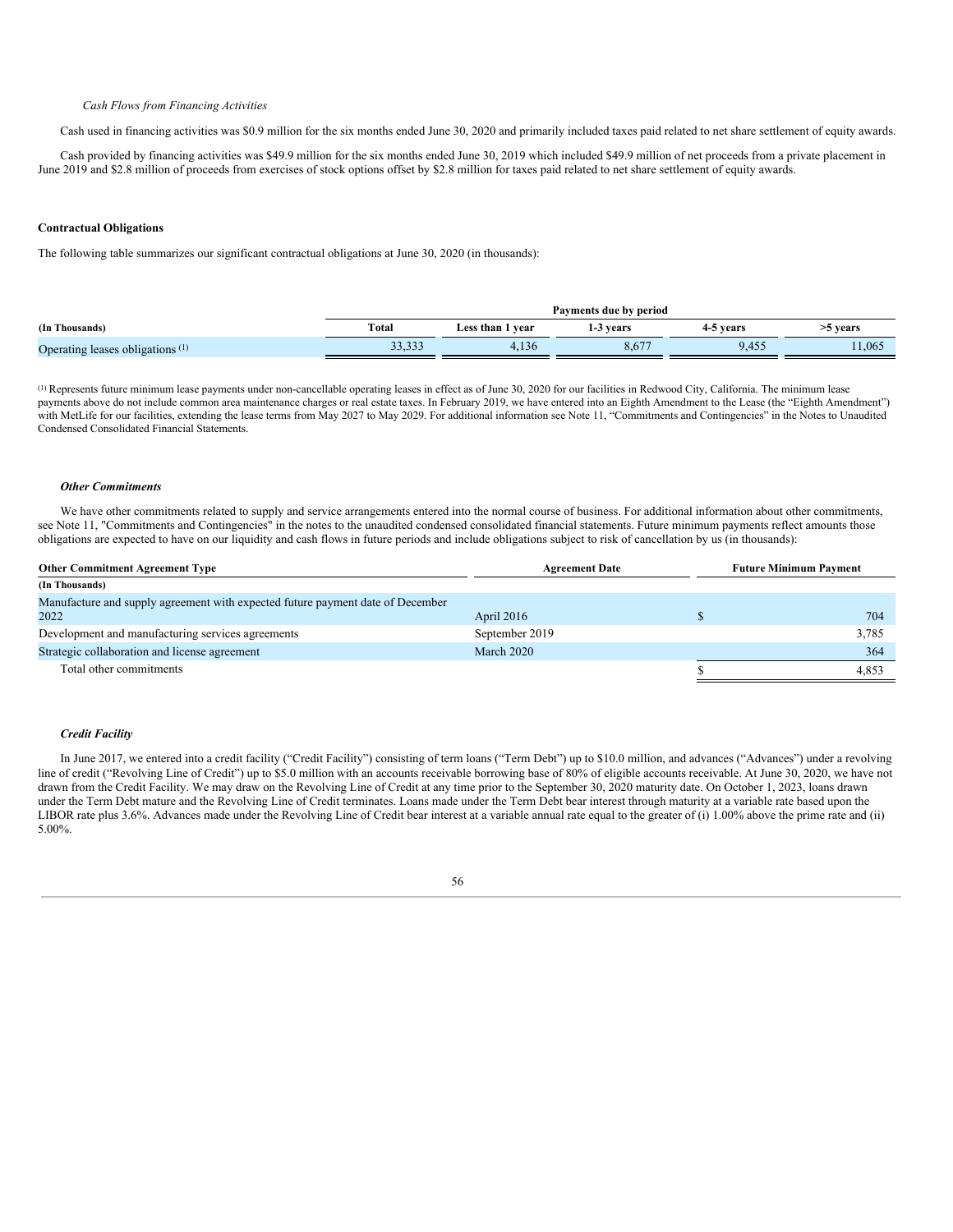Our obligations under the Credit Facility are secured by a lien on substantially all of our personal property other than our intellectual property. The Credit Facility includes a number of customary covenants and restrictive financial covenants including meeting minimum product revenues levels and maintaining certain minimum cash levels with the lender. The Credit Facility's financial covenants restrict the ability of the Company to transfer collateral, incur additional indebtedness, engage in mergers or acquisitions, pay dividends or make other distributions, make investments, create liens, sell assets, or sell certain assets held at foreign subsidiaries. A failure to comply with these covenants could permit the lender to exercise remedies against us and the collateral securing the Credit Facility, including foreclosure of our properties securing the Credit Facilities and our cash. At June 30, 2020, we were in compliance with the covenants for the Credit Facility. For additional information about our credit facility, see Note 11 "Commitments and Contingencies" in the accompanying notes to the unaudited condensed consolidated financial statements.

#### **Off-Balance Sheet Arrangements**

As of June 30, 2020, we did not have any off-balance sheet arrangements, as defined in Item 303(a)(4) of Regulation S-K as promulgated by the SEC.

#### **Critical Accounting Policies and Estimates**

The preparation financial statements in conformity with generally accepted accounting principles requires management to make judgments, estimates and assumptions in the preparation of our consolidated financial statements and accompanying notes. Actual results could differ from those estimates. There have been no material changes to our critical accounting policies or estimates during the three and six months ended June 30, 2020 from those discussed in our Annual Report on Form 10-K for the year ended December 31, 2019, filed with the SEC on February 28, 2020, except for changes due to adoption of Accounting Standards Update ("ASU") 2016-13, Financial Instruments -Credit Losses (Topic 326): Measurement of Credit Losses on Financial Instruments, and ASU No. 2017-04, Intangibles - Goodwill and Other (Topic 350): Simplifying the Test for Goodwill Impairment, which are described below:

### *Financial Instruments - Credit Losses (Topic 326)*

On January 1, 2020, we adopted the provisions of ASU 2016-13, Financial Instruments - Credit Losses (Topic 326): Measurement of Credit Losses on Financial Instruments, using a modified retrospective approach. The standard changes the impairment model for most financial assets measured at amortized cost, requiring the use of a "current expected credit loss" model. Under this model, we are required to estimate the lifetime expected credit loss on financial assets, and to record the estimate to an allowance for credit loss. The allowance offsets the amortized cost basis of the financial asset, resulting in a net presentation of the amount expected to be collected on the financial asset or liability.

#### *Financial assets measured at amortized cost*

Financial assets measured at amortized cost include loans receivable, debt security assets, trade receivables, net investments in leases, off-balance-sheet credit exposures, reinsurance receivables, contract assets and any other financial assets not excluded from the scope that have the contractual right to receive cash. These assets are not accounted for at fair value through net income.

#### *Current expected credit model*

The model requires that credit loss estimates include forecasted information in its formulation. In addition, the model requires recognition of credit loss estimates to be reflected in the financial statements before actual losses are incurred.

#### *Allowance for credit losses*

The allowance for credit losses is a valuation account that reflects recognition of losses under the current expected credit loss model. The allowance for credit losses is deducted from the amortized cost basis of financial assets and is presented net on the balance sheet. The net represents the expected to be collected on the financial asset.

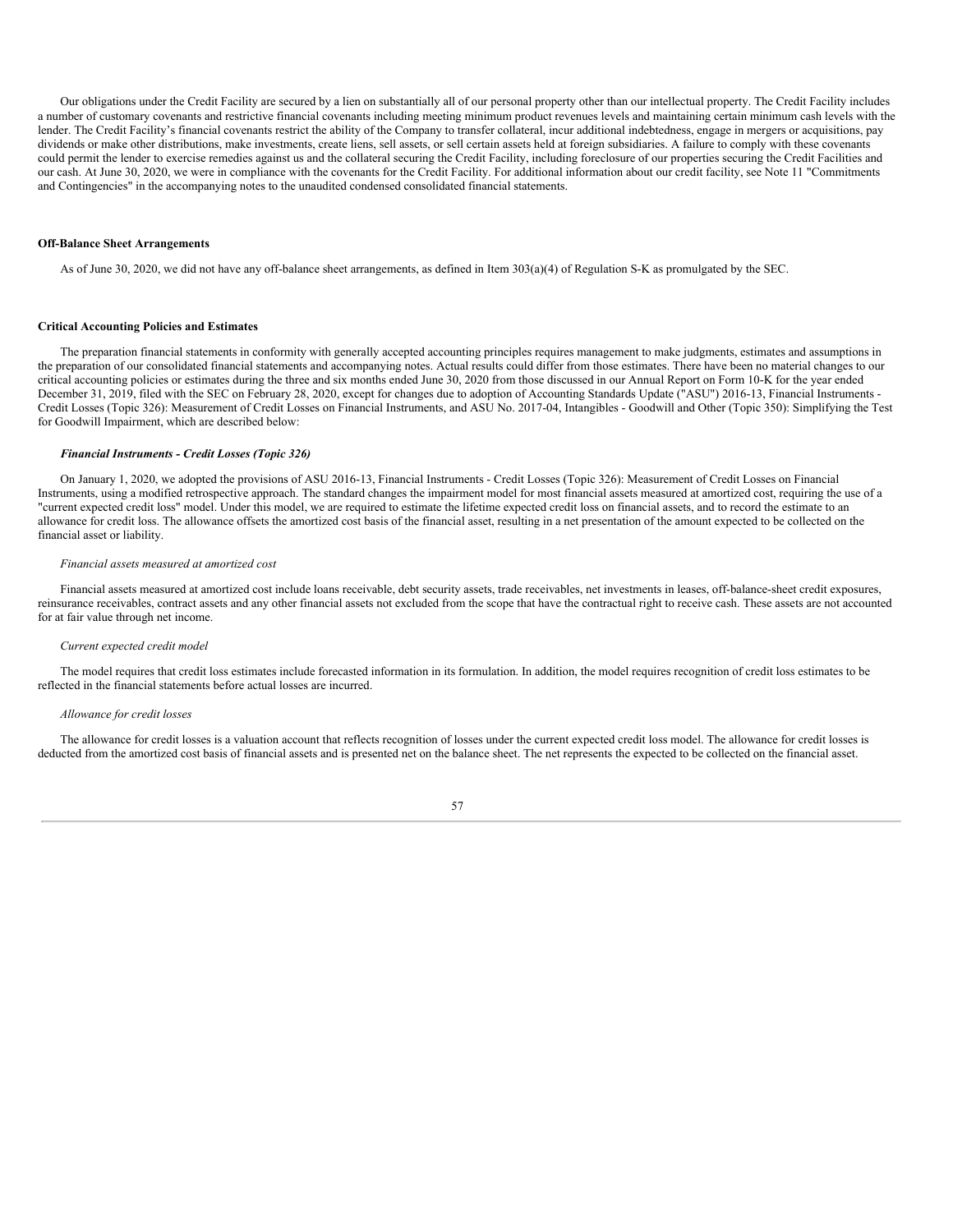### *Intangibles - Goodwill and Other (Topic 350)*

<span id="page-57-0"></span>On January 1, 2020, we adopted the provisions of ASU No. 2017-04, "Intangibles - Goodwill and Other (Topic 350): Simplifying the Test for Goodwill Impairment," using a prospective approach. The standard simplifies the accounting for goodwill impairments by eliminating step two from the goodwill impairment test. Goodwill impairment will now be the amount by which a reporting unit's carrying value exceeds its fair value. The adoption of ASU 2017-04 had no impact on our unaudited condensed consolidated financial statements.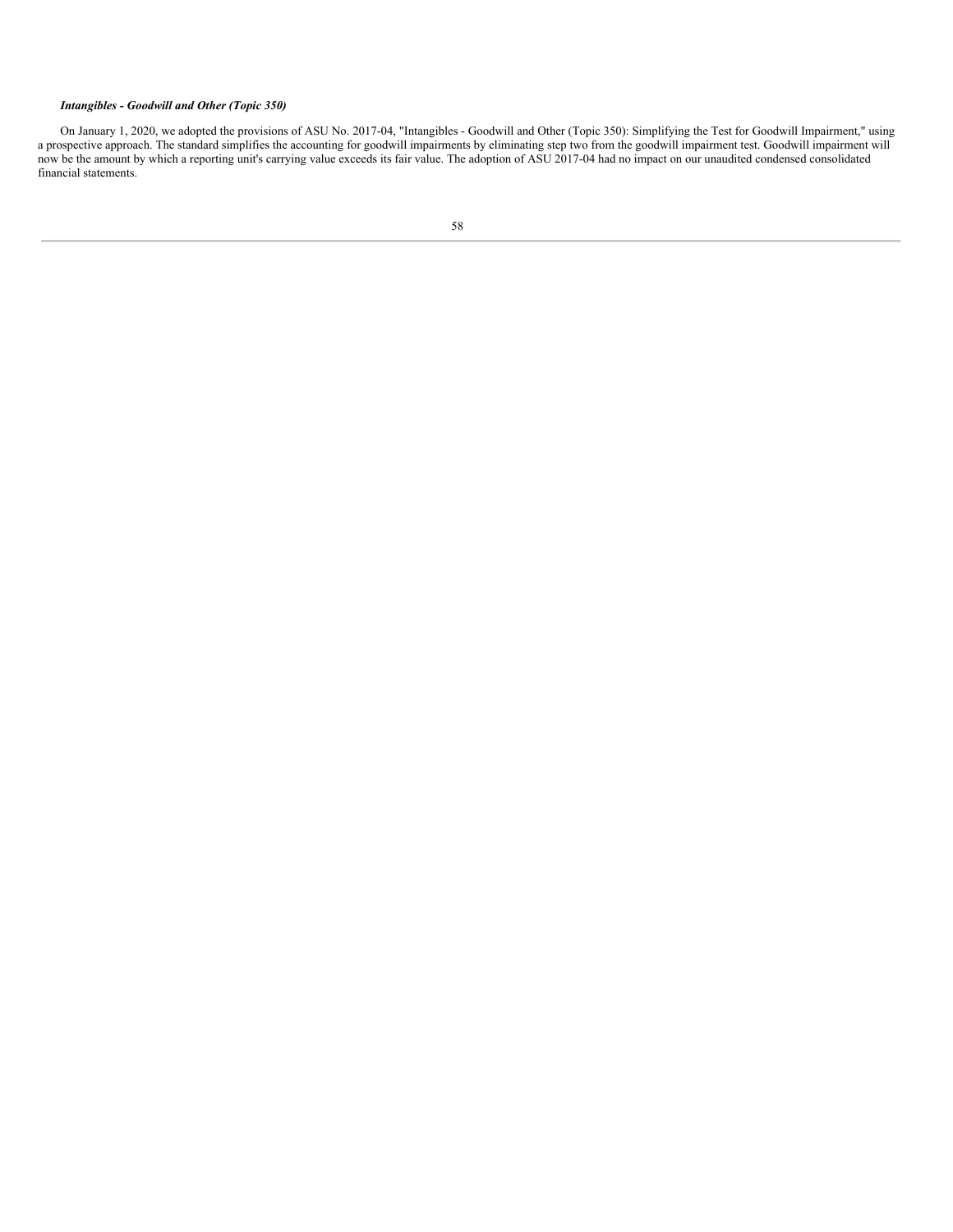## **ITEM 3. QUANTITATIVE AND QUALITATIVE DISCLOSURES ABOUT MARKET RISK**

### *Market Risk Management*

Our cash flows and earnings are subject to fluctuations due to changes in foreign currency exchange rates, interest rates and other factors. These market risk exposures are disclosed in Part II, Item 7A of our Annual Report on Form 10-K for the year ended December 31, 2019, filed with the SEC on February 28, 2020.

#### *Interest Rate Sensitivity*

In June 2017, we entered into a credit facility consisting of term loans up to \$10.0 million, and advances under a revolving line of credit up to \$5.0 million. Draws on the term debt bear interest through maturity at a variable rate based upon the LIBOR rate plus 3.6%. Advances made under the revolving line of credit bear interest at a variable annual rate equal to the greater of (i) 1.00% above the prime rate and (ii) 5.00%. Increases in these variable interest rates will increase our future interest expense and decrease our results of operations and cash flows. No amounts were drawn down under the credit facility as of June 30, 2020. Our exposure to interest rates risk relates to our 2017 Credit Facility with variable interest rates, where an increase in interest rates may result in higher borrowing costs. Since we have no outstanding borrowings under our 2017 Credit Facility as of June 30, 2020, the effect of a hypothetical 10% change in interest rates would not have any impact on our interest expense.

#### *Foreign Currency Risk*

Our results of operations and cash flows are subject to fluctuations due to changes in foreign currency exchange rates. In periods when the United States dollar declines in value as compared to the foreign currencies in which we incur expenses, our foreign-currency based expenses increase when translated into United States dollars. Although substantially all of our sales are denominated in United States dollars, future fluctuations in the value of the United States dollar may affect the price competitiveness of our products outside the United States. Our most significant foreign currency exposure is due to non-functional currency denominated monetary assets, primarily currencies denominated in other than their functional currency. These non-functional currency denominated monetary assets are subject to re-measurement which may create fluctuations in other expense, net, a component in our consolidated statement of operations and in the fair value of the assets in the consolidated balance sheet. As of June 30, 2020, the effect of a hypothetical 10% unfavorable change in exchange rates on currencies denominated in other than their functional currency would result in a potential loss in future earnings in our consolidated statement of operations and a reduction in the fair value of the assets of approximately \$0.1 million. We did not engage in hedging transactions in 2020 or 2019.

### *Investment in Equity Securities*

We own an equity investment in Molecular Assemblies, Inc. ("MAI") which is a privately held company. Concurrently with our initial equity investment, John Nicols, our chief executive officer, joined MAI's board of directors, and we entered into the MAI Agreement pursuant to which we will provide technical services and expertise in exchange for compensation in the form of additional shares of voting preferred stock. We and MAI envision entering into an arrangement to commercialize products developed under the MAI Agreement.

<span id="page-58-0"></span>To analyze the fair value measurement of our equity investment in MAI, we perform a qualitative analysis using significant unobservable inputs. Significant changes to the unobservable inputs may result in a significantly higher or lower fair value estimate. We may value our equity investment based on significant recent arms-length equity transactions with sophisticated non-strategic unrelated new investors, providing the terms of these equity transactions are substantially similar to the equity transactions terms between the company and us. The impact of the difference in transaction terms on the market value of the portfolio company may be difficult or impossible to quantify.

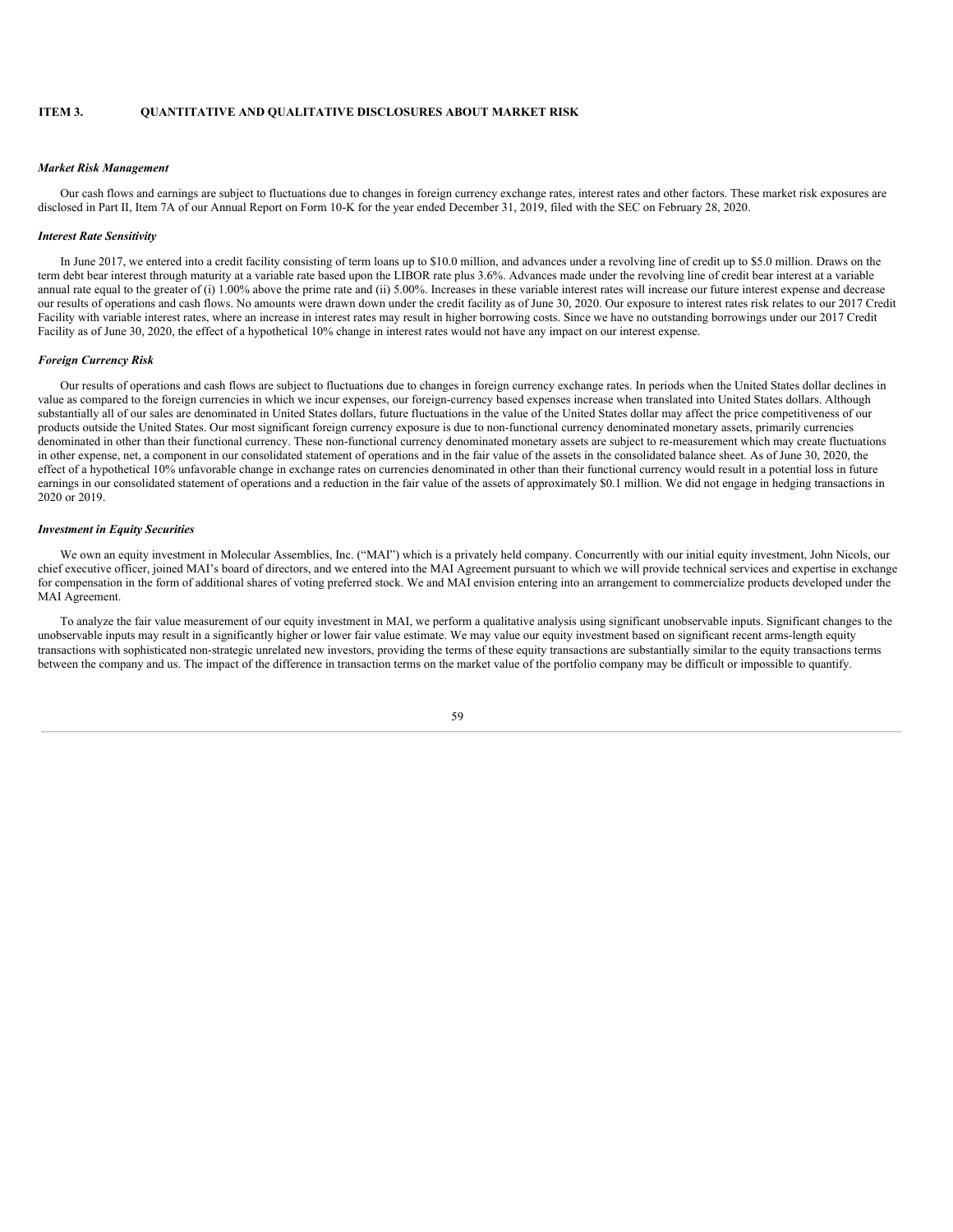### **ITEM 4. CONTROLS AND PROCEDURES**

#### *Evaluation of Disclosure Controls and Procedures*

We maintain disclosure controls and procedures and internal controls that are designed to provide reasonable assurance that information required to be disclosed in our Exchange Act reports is recorded, processed, summarized, and reported within the time periods specified in the SEC's rules and forms and that such information is accumulated and communicated to our management, including our principal executive officer and our principal financial and accounting officer, as appropriate, to allow timely decisions regarding required disclosure.

Our management, including our principal executive officer and our principal financial and accounting officer, evaluated the effectiveness of our disclosure controls and procedures as defined by Rules 13a-15(e) and 15d-15(e) of the Exchange Act. Based on this review, our principal executive officer and our principal financial and accounting officer concluded that these disclosure controls and procedures were effective as of June 30, 2020 at the reasonable assurance level.

### *Changes in Internal Control over Financial Reporting*

There were no changes in our internal control over financial reporting identified in connection with the evaluation required by paragraph (d) of Exchange Act Rules 13a-15 or 15d-15 that occurred during our last fiscal quarter that have materially affected, or are reasonably likely to materially affect, our internal control over financial reporting. Because of the impact of COVID-19 shelter-in-place orders, we have made minor modifications to existing controls involving evidence of review-type controls. Further, we implemented internal controls to ensure we adequately evaluated impairment of financial instruments and goodwill, respectively, in properly assessing and facilitating the impact and adoption on January 1, 2020 of ASU 2016-13, Financial Instruments - Credit Losses (Topic 326) and ASU No. 2017-04, Intangibles - Goodwill and Other (Topic 350): Simplifying the Test for Goodwill Impairment. There were no significant changes to our internal control over financial reporting due to the adoption of new standards.

#### *Inherent Limitations on Ef ectiveness of Controls*

<span id="page-59-0"></span>In designing and evaluating the disclosure controls and procedures, management recognizes that any controls and procedures, even if determined effective and no matter how well designed and operated, can provide only reasonable assurance of achieving the desired control objectives to prevent or detect misstatements. In addition, the design of disclosure controls and procedures must reflect the fact that there are resource constraints and that management is required to apply judgment in evaluating the benefits of possible controls and procedures relative to their costs. Also, projections of any evaluation of effectiveness to future periods are subject to the risk that controls may become inadequate because of changes in conditions, or that the degree of compliance with the policies or procedures may deteriorate.

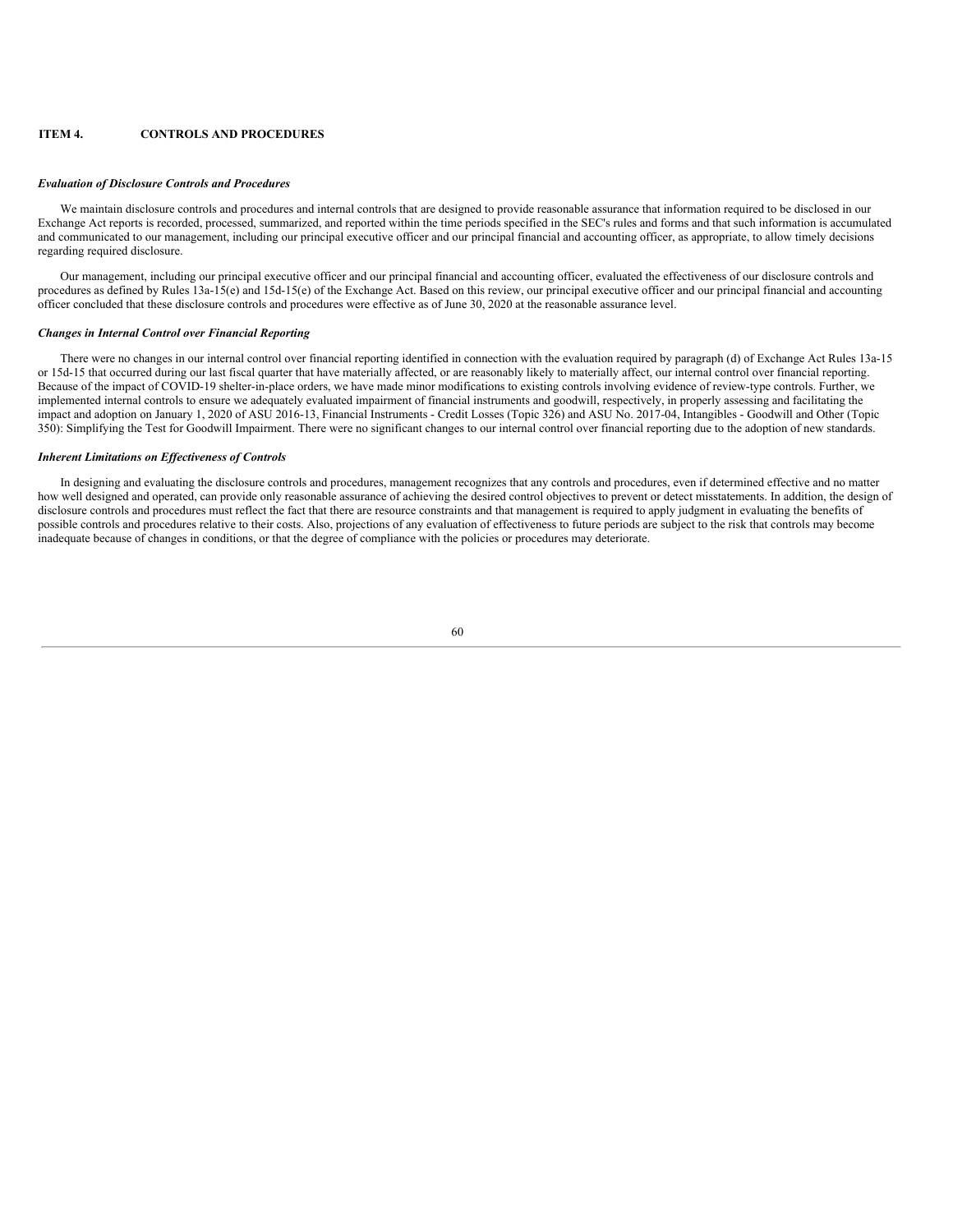### **PART II. OTHER INFORMATION**

#### <span id="page-60-0"></span>**ITEM 1. LEGAL PROCEEDINGS**

<span id="page-60-1"></span>We are not currently a party to any material pending litigation or other material legal proceedings.

### **ITEM 1A. RISK FACTORS**

We have included in Part I, Item 1A of our Annual Report on Form 10-K for the year ended December 31, 2019, a description of certain risks and uncertainties that could affect our business, future performance or financial condition (the "Risk Factors"). During the three months ended June 30, 2020, there were no material changes from the disclosure provided in the Form 10-K for the year ended December 31, 2019 with respect to the Risk Factors, except as set forth below. Investors should consider the Risk Factors prior to making an investment decision with respect to our stock.

### The ongoing COVID-19 pandemic has and may continue in the future to, directly or indirectly, adversely affect our business, results of operations and financial condition.

In the United States, the impact of COVID-19, including compliance with governmental orders governing the operation of businesses during the pandemic, caused the temporary closure of our Redwood City, California facilities and disrupted our research and development operations. We believe that these disruptions likely had a negative impact on revenue during the three-month period ending June 30, 2020. In the future, our business could be materially adversely affected, directly or indirectly, by the widespread outbreak of contagious disease, including the ongoing COVID-19 pandemic. National, state and local governments in affected regions have implemented and may continue to implement safety precautions, including quarantines, border closures, increased border controls, travel restrictions, governmental orders and shutdowns, business closures, cancellations of public gatherings and other measures. Organizations and individuals are taking additional steps to avoid or reduce infection, including limiting travel and staying home from work. These measures are disrupting normal business operations both in and outside of affected areas and have had significant negative impacts on businesses and financial markets worldwide.

The potential impact and duration of COVID-19 or another pandemic or public health crisis could have significant repercussions across regional, national and global economies and financial markets, and could trigger a period of regional, national and global economic slowdown or regional, national or global recessions. The outbreak of COVID-19 in many countries continues to adversely impact regional, national and global economic activity and has contributed to significant volatility and negative pressure in financial markets. As a result, we may experience difficulty accessing debt and equity capital on attractive terms, or at all, due to the severe disruption and instability in the global financial markets. In addition, our customers may terminate or amend their agreements for the purchase of our products or services due to bankruptcy, lack of liquidity, lack of funding, operational failures, or other reasons.

We continue to monitor our operations and applicable government recommendations, and we have made modifications to our normal operations because of the COVID-19 pandemic, including requiring most office-based employees to work remotely. Notwithstanding these measures, the COVID-19 pandemic could affect the health and availability of our workforce as well as those of the third parties we rely on taking similar measures. If members of our management and other key personnel in critical functions across our organization are unable to perform their duties or have limited availability due to COVID-19, we may not be able to execute on our business strategy and/or our operations may be negatively impacted. We may also experience limitations in employee resources, including because of sickness of employees or their families or the desire of employees to avoid contact with individuals or large groups of people. In addition, we have experienced and will continue to experience disruptions to our business operations resulting from quarantines, self-isolations and other restrictions on the ability of our employees to perform their jobs.

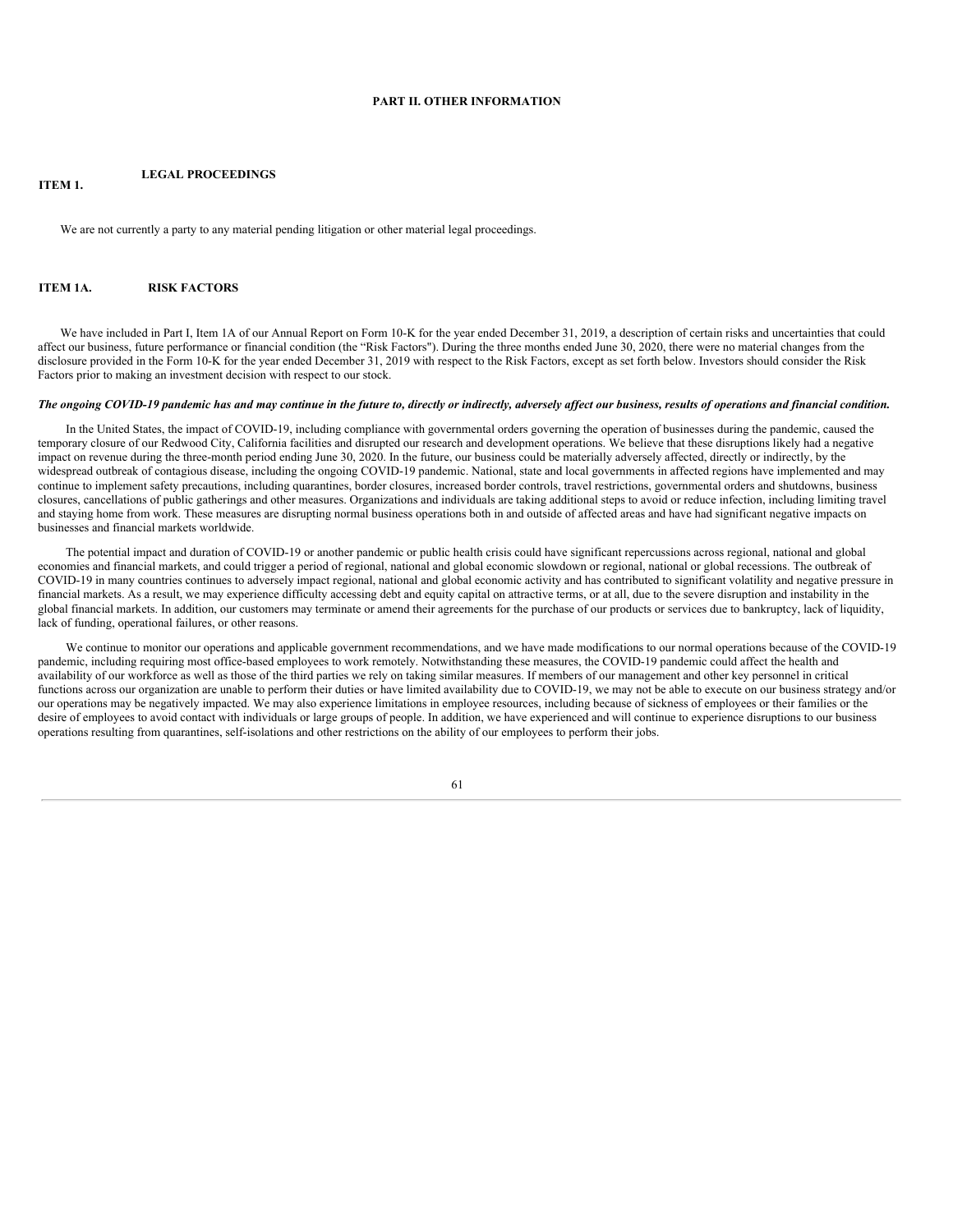The COVID-19 pandemic has disrupted business operations. The extent and severity of the impact on our business and clinical trials will be determined largely by the extent of disruptions in the supply chains for our products and product candidates; disruptions in access by patients to therapies for which our products are components of the supply chain; delays in the performance of R&D service work, and delays in current and future clinical trials that we or our collaboration partners conduct. In addition, the impact of the COVID-19 pandemic on the operations of the FDA and other health authorities may delay potential approvals of product candidates for which our products are components of the supply chain.

While it is not possible at this time to estimate the entirety of the impact that the COVID-19 pandemic will have on our business, operations, employees, customers, suppliers or our collaboration partners, continued spread of COVID-19, measures taken by governments, actions taken to protect employees and the broad impact of the pandemic on all business activities may materially and adversely affect our business, results of operations and financial condition. As a result, we have withdrawn our full year 2020 financial guidance.

## <span id="page-61-0"></span>**ITEM 2. UNREGISTERED SALES OF EQUITY SECURITIES AND USE OF PROCEEDS**

<span id="page-61-1"></span>None.

## **ITEM 3. DEFAULTS UPON SENIOR SECURITIES**

None.

## <span id="page-61-2"></span>**ITEM 4. MINE SAFETY DISCLOSURES**

<span id="page-61-3"></span>Not applicable.

### **ITEM 5. OTHER INFORMATION**

<span id="page-61-4"></span>Not applicable.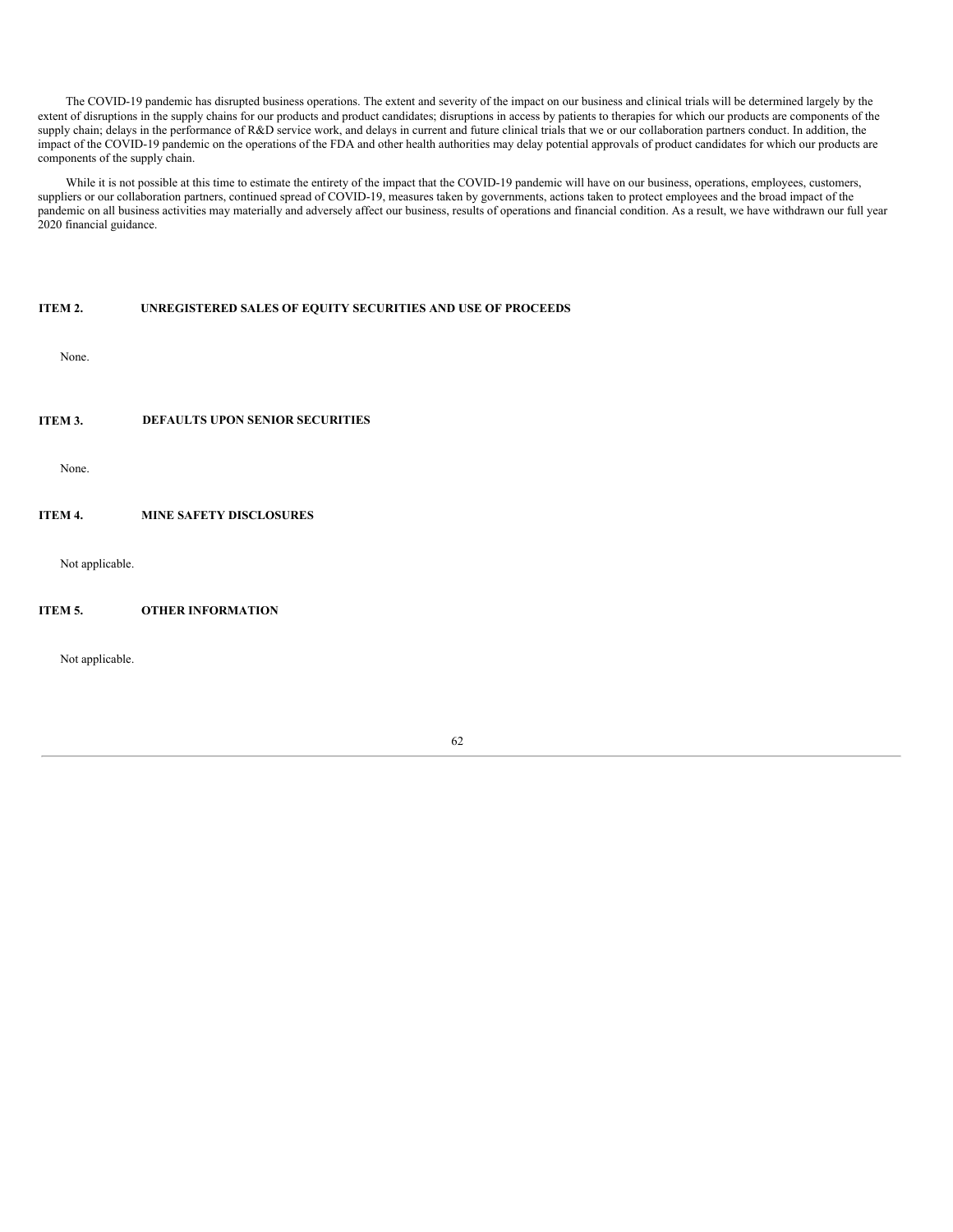### **ITEM 6. EXHIBITS**

- 3.1 Amended and Restated Certificate of [Incorporation](http://www.sec.gov/Archives/edgar/data/1200375/000095013010000138/dex31.htm) of Codexis, Inc. filed with the Secretary of the State of the State of Delaware on April 27, 2010 and effective as of April 27, 2010 (incorporated by reference to Exhib March 31, 2010, filed on May 28, 2010).
- 3.2 Certificate of [Designations](http://www.sec.gov/Archives/edgar/data/1200375/000119312512378221/d405085dex31.htm) of Series A Junior Participating Preferred Stock of Codexis, Inc., filed with the Secretary of State of the State of Delaware on September 4, 2012 (incorporated by reference to Exhibit 3.1 to the Company's Current Report on Form 8-K, filed on September 4, 2012).
- 3.3 Amended and Restated Bylaws of Codexis, Inc. effective as of April 27, 2010 [\(incorporated](http://www.sec.gov/Archives/edgar/data/1200375/000095013010000138/dex32.htm) by reference to Exhibit 3.2 to the Company's Quarterly Report on Form 10-Q for the quarter ended March 31, 2010, filed on May 28
- 4.1 Reference is made to Exhibits 3.1 through 3.3.
- 31.1 [Certification](#page-64-0) of Principal Executive Officer Required Under Rule 13a-14(a) and 15d-14(a) of the Securities Exchange Act of 1934, as amended.
- 31.2 [Certification](#page-65-0) of Principal Financial Officer Required Under Rule 13a-14(a) and 15d-14(a) of the Securities Exchange Act of 1934, as amended.
- 32.1 [Certification](#page-66-0) of Principal Executive Officer and Principal Financial Officer Required Under Rule 13a-14(b) of the Securities Exchange Act of 1934, as amended, and 18 U.S.C. §1350.
- 101 The following materials from the Company's Quarterly Report on Form 10-Q for the quarter ended June 30, 2020, formatted in Inline Extensible Business Reporting Language (iXBRL) includes: (i) Unaudited Condensed Consolidated Balance Sheets at June 30, 2020 and December 31, 2019, (ii) Unaudited Condensed Consolidated Statements of Operations for the Three and Six Months Ended June 30, 2020 and 2019, (iii) Unaudited Condensed Consolidated Statements of Stockholders' Equity for the Three and Six Months Ended June 30, 2020 and 2019, (iv) Unaudited Condensed Consolidated Statements of Cash Flows for the Six Months Ended June 30, 2020 and 2019 and (v) Notes to Unaudited Condensed Consolidated Financial Statements.
- 101.SCH Inline XBRL Taxonomy Extension Schema Document
- 101.CAL Inline XBRL Taxonomy Extension Calculation Linkbase Document
- 101.DEF Inline XBRL Taxonomy Extension Definition Linkbase Document
- 101.LAB Inline XBRL Taxonomy Extension Label Linkbase Document
- 101.PRE Inline XBRL Taxonomy Extension Presentation Linkbase Document
- <span id="page-62-0"></span>104 The cover page from the Company's Quarterly Report on Form 10-Q for the quarter ended June 30, 2020, formatted in Inline XBRL and contained in Exhibit 101.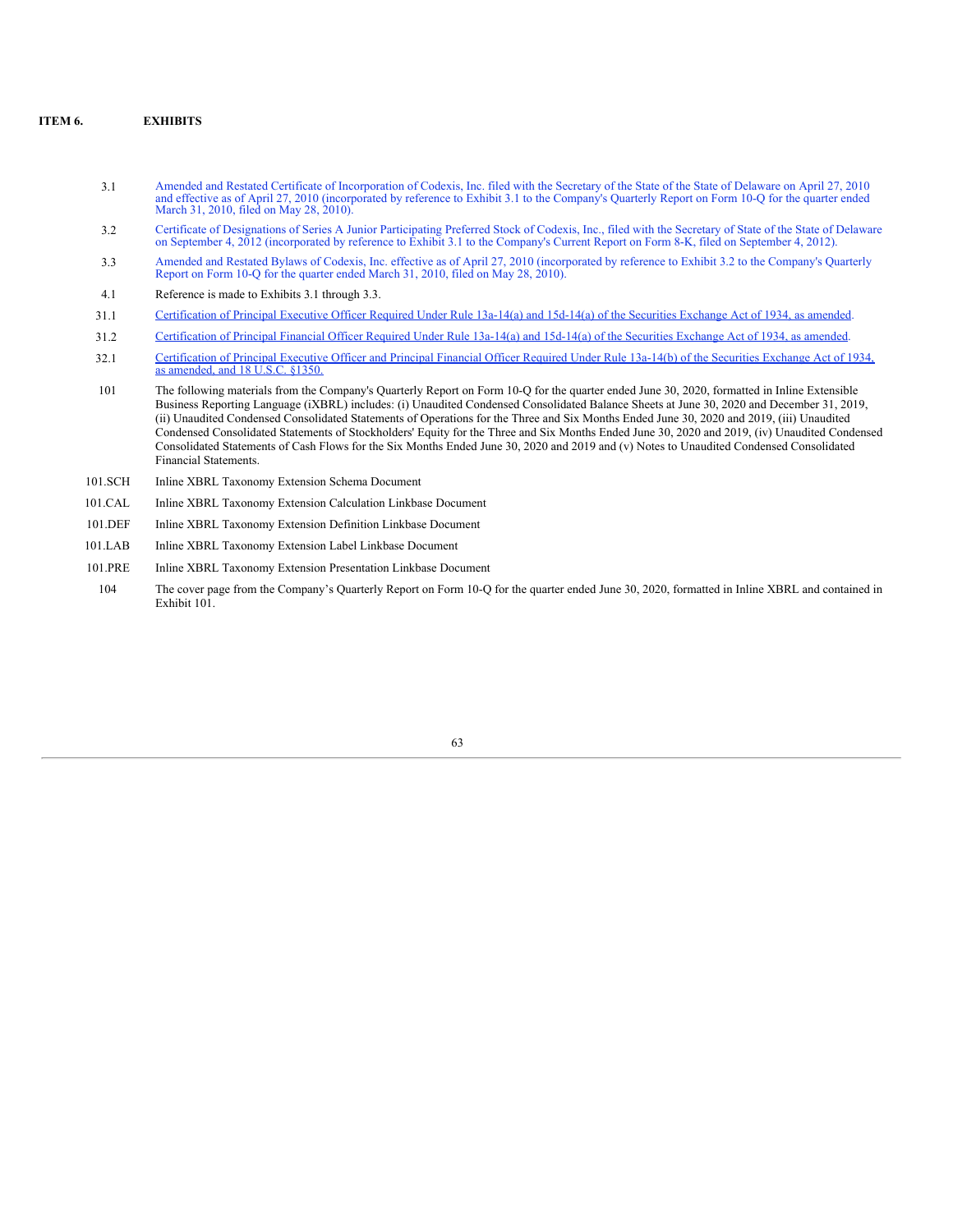### **SIGNATURES**

Pursuant to the requirements of the Securities Exchange Act of 1934, the Registrant has duly caused this report to be signed on its behalf by the undersigned, thereunto duly authorized.

### **Codexis, Inc.**

Date: August 7, 2020 By: /s/ John J. Nicols

John J. Nicols President and Chief Executive Officer (principal executive officer)

Date: August 7, 2020 By: /s/ Ross Taylor

Ross Taylor Senior Vice President and Chief Financial Officer (principal financial and accounting officer)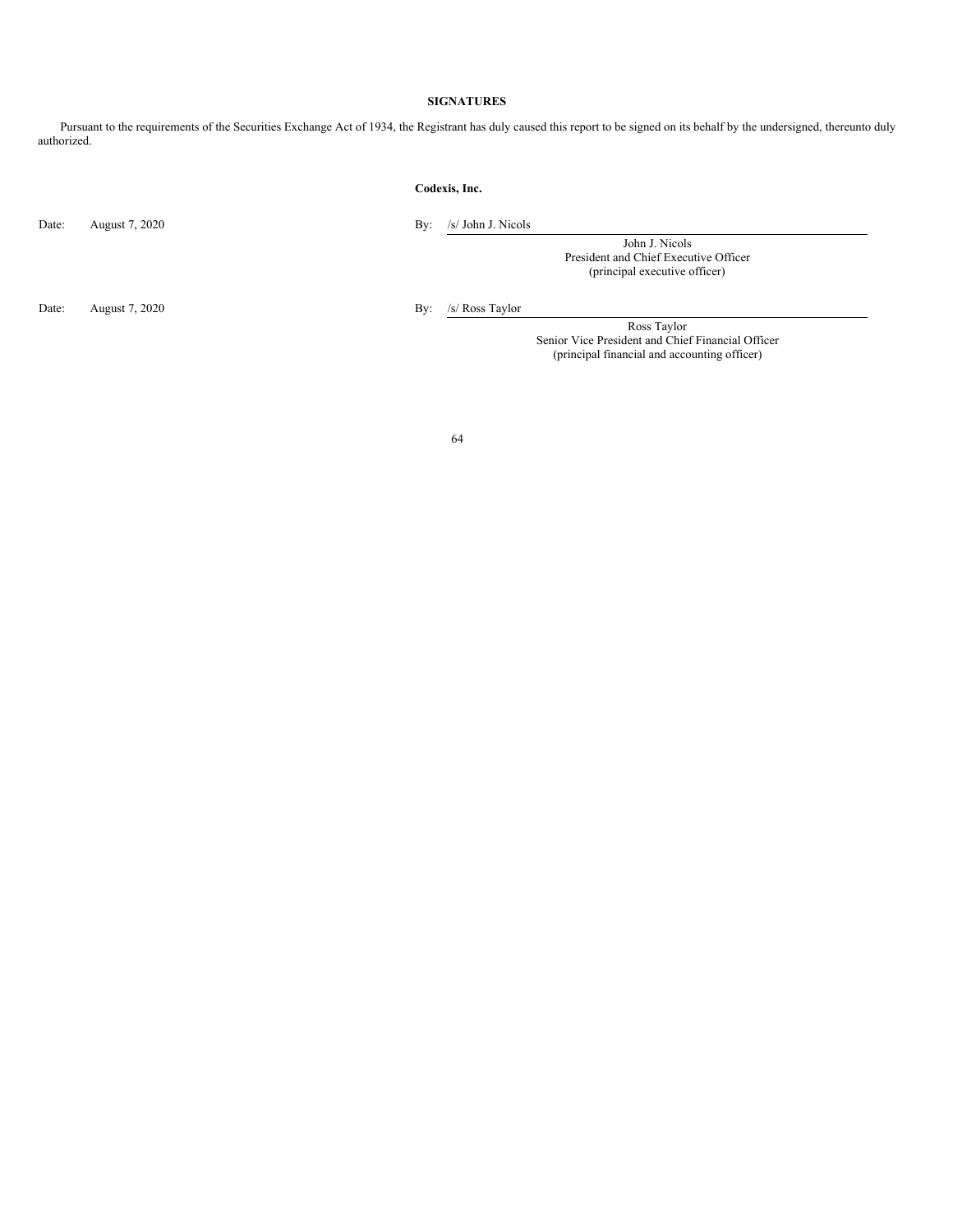### **CERTIFICATION**

<span id="page-64-0"></span>I, John J. Nicols, certify that:

- 1. I have reviewed this Quarterly Report on Form 10-Q of Codexis, Inc.;
- 2. Based on my knowledge, this report does not contain any untrue statement of a material fact or omit to state a material fact necessary to make the statements made, in light of the circumstances under which such statements were made, not misleading with respect to the period covered by this report;
- 3. Based on my knowledge, the financial statements, and other financial information included in this report, fairly present in all material respects the financial condition, results of operations and cash flows of the registrant as of, and for, the periods presented in this report;
- 4. The registrant's other certifying officer(s) and I are responsible for establishing and maintaining disclosure controls and procedures (as defined in Exchange Act Rules 13a-15(e) and 15d-15(e)) and internal control over financial reporting (as defined in Exchange Act Rules 13a-15(f) and 15d-15(f)) for the registrant and have:
	- (a) Designed such disclosure controls and procedures, or caused such disclosure controls and procedures to be designed under our supervision, to ensure that material information relating to the registrant, including its consolidated subsidiaries, is made known to us by others within those entities, particularly during the period in which this report is being prepared;
	- (b) Designed such internal control over financial reporting, or caused such internal control over financial reporting to be designed under our supervision, to provide reasonable assurance regarding the reliability of financial reporting and the preparation of financial statements for external purposes in accordance with generally accepted accounting principles;
	- (c) Evaluated the effectiveness of the registrant's disclosure controls and procedures and presented in this report our conclusions about the effectiveness of the disclosure controls and procedures, as of the end of the period covered by this report based on such evaluation; and
	- (d) Disclosed in this report any change in the registrant's internal control over financial reporting that occurred during the registrant's most recent fiscal quarter (the registrant's fourth fiscal quarter in the case of an annual report) that has materially affected, or is reasonably likely to materially affect, the registrant's internal control over financial reporting; and
- 5. The registrant's other certifying officer(s) and I have disclosed, based on our most recent evaluation of internal control over financial reporting, to the registrant's auditors and the audit committee of the registrant's board of directors (or persons performing the equivalent functions):
	- (a) All significant deficiencies and material weaknesses in the design or operation of internal control over financial reporting which are reasonably likely to adversely affect the registrant's ability to record, process, summarize and report financial information; and
	- (b) Any fraud, whether or not material, that involves management or other employees who have a significant role in the registrant's internal control over financial reporting.

Date: August 7, 2020

/s/ John J. Nicols

John J. Nicols President and Chief Executive Officer (principal executive officer)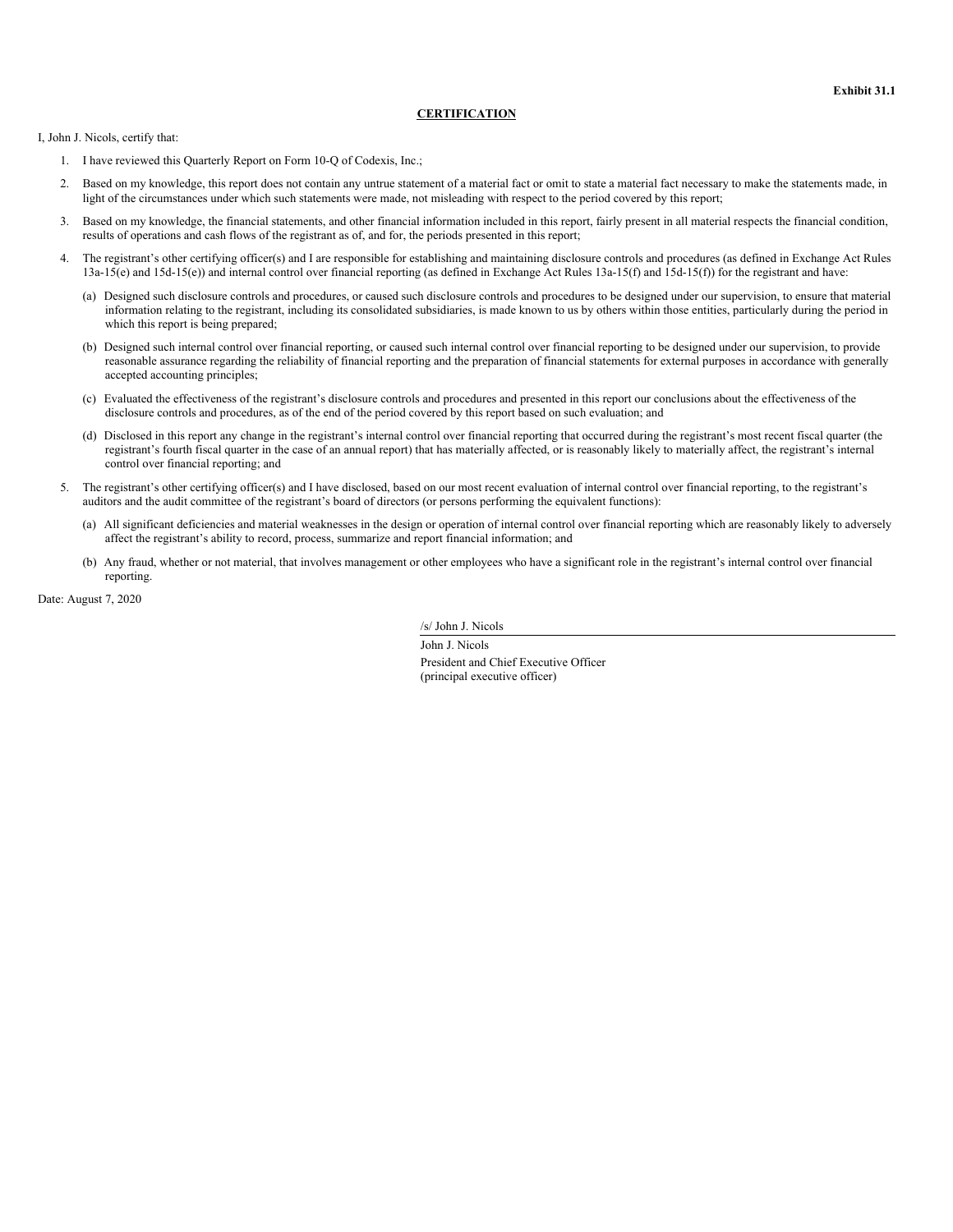### **CERTIFICATION**

<span id="page-65-0"></span>I, Ross Taylor, certify that:

- 1. I have reviewed this Quarterly Report on Form 10-Q of Codexis, Inc.;
- 2. Based on my knowledge, this report does not contain any untrue statement of a material fact or omit to state a material fact necessary to make the statements made, in light of the circumstances under which such statements were made, not misleading with respect to the period covered by this report;
- 3. Based on my knowledge, the financial statements, and other financial information included in this report, fairly present in all material respects the financial condition, results of operations and cash flows of the registrant as of, and for, the periods presented in this report;
- 4. The registrant's other certifying officer(s) and I are responsible for establishing and maintaining disclosure controls and procedures (as defined in Exchange Act Rules 13a-15(e) and 15d-15(e)) and internal control over financial reporting (as defined in Exchange Act Rules 13a-15(f) and 15d-15(f)) for the registrant and have:
	- (a) Designed such disclosure controls and procedures, or caused such disclosure controls and procedures to be designed under our supervision, to ensure that material information relating to the registrant, including its consolidated subsidiaries, is made known to us by others within those entities, particularly during the period in which this report is being prepared;
	- (b) Designed such internal control over financial reporting, or caused such internal control over financial reporting to be designed under our supervision, to provide reasonable assurance regarding the reliability of financial reporting and the preparation of financial statements for external purposes in accordance with generally accepted accounting principles;
	- (c) Evaluated the effectiveness of the registrant's disclosure controls and procedures and presented in this report our conclusions about the effectiveness of the disclosure controls and procedures, as of the end of the period covered by this report based on such evaluation; and
	- (d) Disclosed in this report any change in the registrant's internal control over financial reporting that occurred during the registrant's most recent fiscal quarter (the registrant's fourth fiscal quarter in the case of an annual report) that has materially affected, or is reasonably likely to materially affect, the registrant's internal control over financial reporting; and
- 5. The registrant's other certifying officer(s) and I have disclosed, based on our most recent evaluation of internal control over financial reporting, to the registrant's auditors and the audit committee of the registrant's board of directors (or persons performing the equivalent functions):
	- (a) All significant deficiencies and material weaknesses in the design or operation of internal control over financial reporting which are reasonably likely to adversely affect the registrant's ability to record, process, summarize and report financial information; and
	- (b) Any fraud, whether or not material, that involves management or other employees who have a significant role in the registrant's internal control over financial reporting.

Date: August 7, 2020

/s/ Ross Taylor

Ross Taylor Senior Vice President and Chief Financial Officer (principal financial and accounting officer)